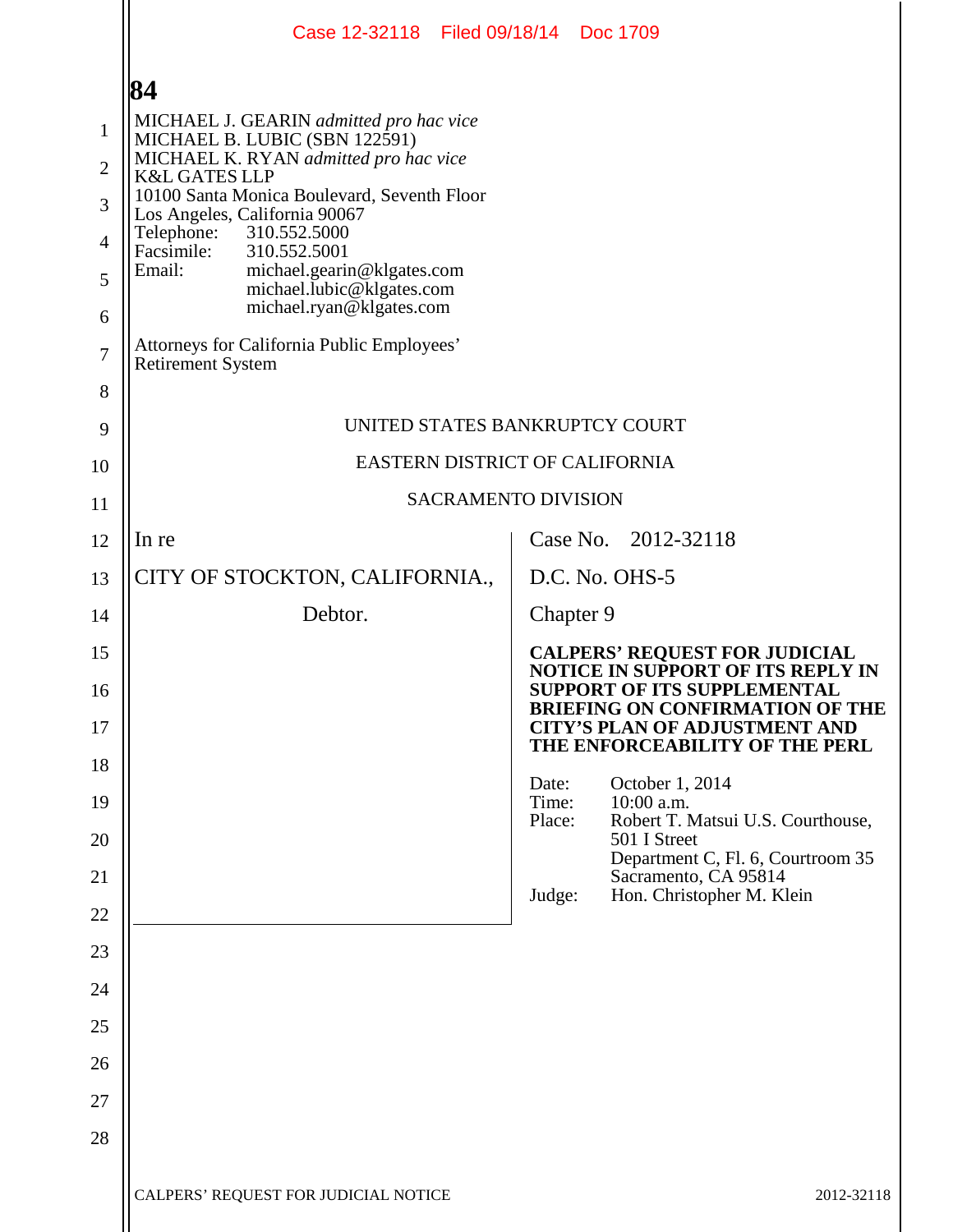1 2 3 4 5 6 The California Public Employees' Retirement System ("CalPERS") files this Request for Judicial Notice pursuant to Federal Rule of Evidence 201 ("FRE 201") in support its Reply in Support of its Supplemental Briefing on Confirmation of the City's Plan of Adjustment and the Enforceability of the PERL. CalPERS respectfully requests that the Court take judicial notice of the Seventh Amended Plan for the Adjustment of Debts of the City of Detroit, a true and correct copy of which is attached hereto as Exhibit A.

12 13 14 The Federal Rules of Evidence are incorporated pursuant to Rule 9017 of the Federal Rules of Bankruptcy Procedure. FRE 201 mandates that a federal court take judicial notice "if a party requests it and the court is supplied with the necessary information." FRE 201(c)(2). "The court may take judicial notice at any stage of the proceeding." FRE 201(d). The document listed above and attached hereto relates to matters that are "not subject to reasonable dispute," and substantiate facts "that can be accurately and readily determined from sources whose accuracy cannot reasonably be questioned." FRE 201(b). Accordingly, CalPERS respectfully requests the Court grant this Request for Judicial Notice.

WHEREFORE, for the reasons set forth above, CalPERS respectfully requests that the Court grant judicial notice of the document listed herein and attached hereto.

Respectfully submitted,

Michael J. Gearin Michael B. Lubic Michael K. Ryan K&L GATES LLP

Dated: September 18, 2014 By: /s/ Michael J. Gearin

7

8

9

10

11

15

16

17

18

19

20

21

22

23

24

25

26

27

28

Michael J. Gearin Attorneys for California Public Employees' Retirement System

# 1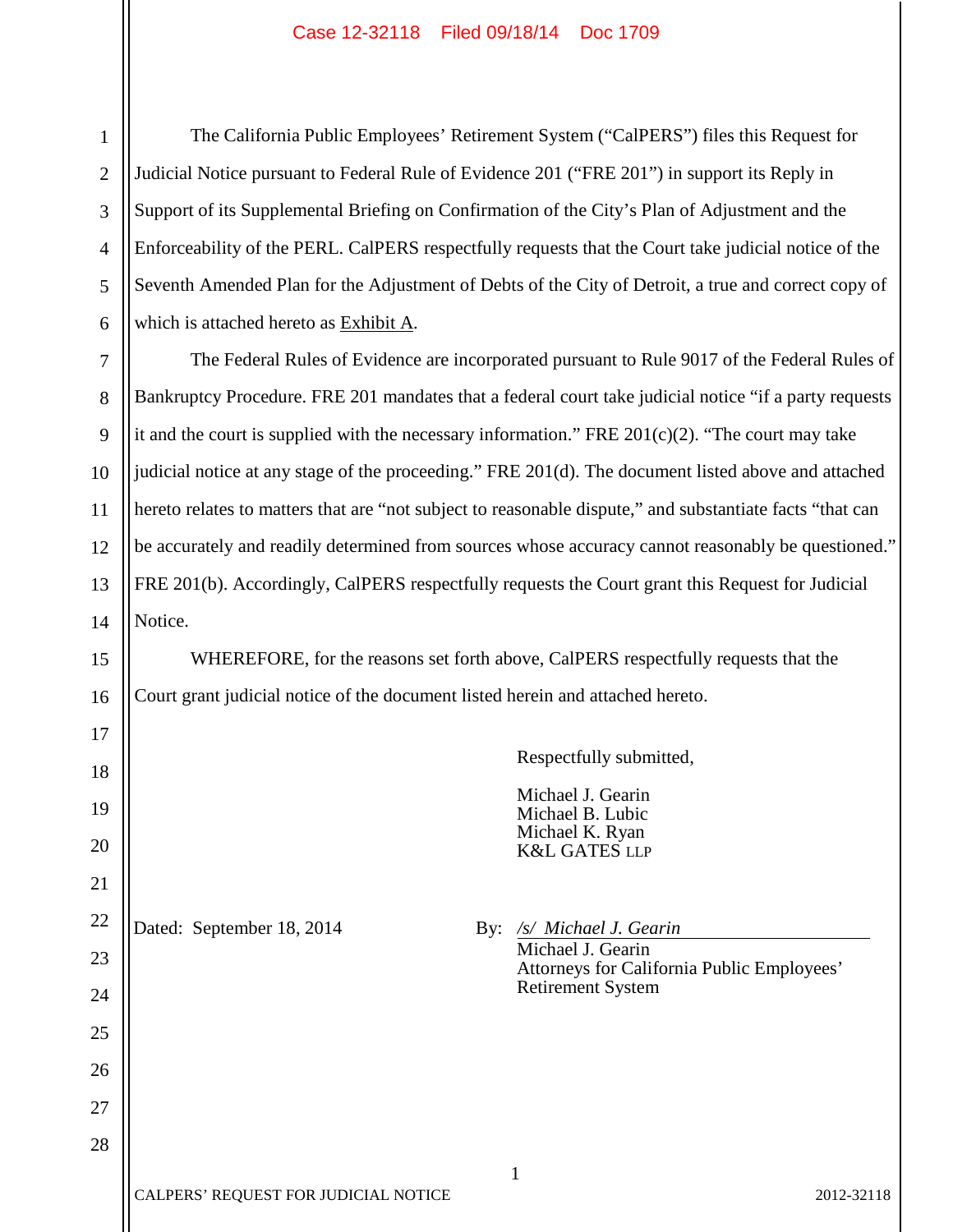# EXHIBIT A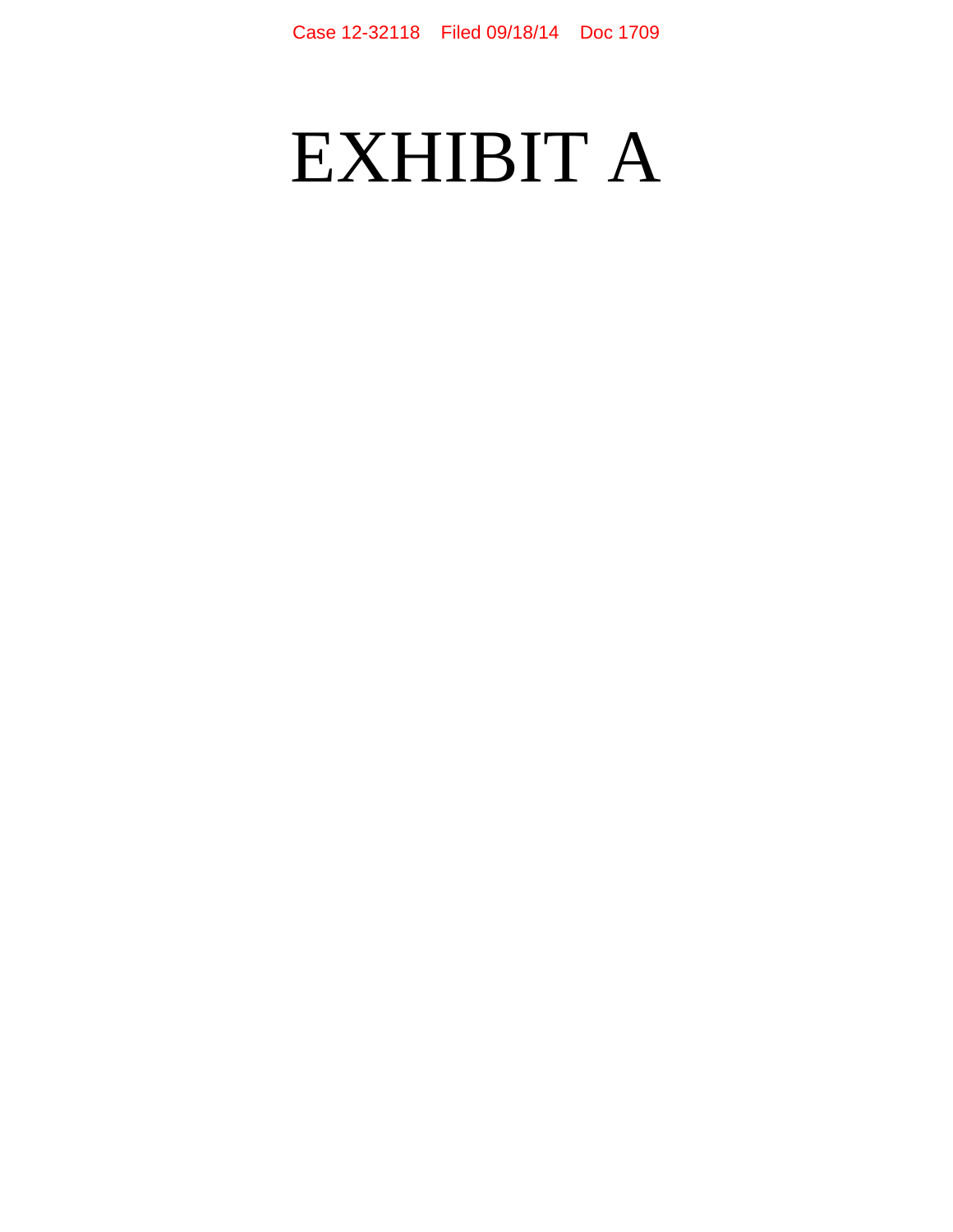# **UNITED STATES BANKRUPTCY COURT EASTERN DISTRICT OF MICHIGAN**

|                            | x |
|----------------------------|---|
|                            |   |
| In re                      |   |
|                            |   |
| CITY OF DETROIT, MICHIGAN, |   |
|                            |   |
| Debtor.                    |   |
|                            |   |
|                            |   |
|                            | X |

Chapter 9

Case No. 13-53846

Hon. Steven W. Rhodes

## **SEVENTH AMENDED PLAN FOR THE ADJUSTMENT OF DEBTS OF THE CITY OF DETROIT (September 16, 2014)**

DAVID G. HEIMAN HEATHER LENNOX THOMAS A. WILSON JONES DAY North Point 901 Lakeside Avenue Cleveland, Ohio 44114 Telephone: (216) 586-3939 Facsimile: (216) 579-0212 dgheiman@jonesday.com hlennox@jonesday.com tawilson@jonesday.com

BRUCE BENNETT JONES DAY 555 South Flower Street Fiftieth Floor Los Angeles, California 90071 Telephone: (213) 489-3939 Facsimile: (213) 243-2539 bbennett@jonesday.com

JONATHAN S. GREEN STEPHEN S. LAPLANTE MILLER, CANFIELD, PADDOCK AND STONE, P.L.C. 150 West Jefferson Suite 2500 Detroit, Michigan 48226 Telephone: (313) 963-6420 Facsimile: (313) 496-7500 green@millercanfield.com laplante@millercanfield.com

#### ATTORNEYS FOR THE DEBTOR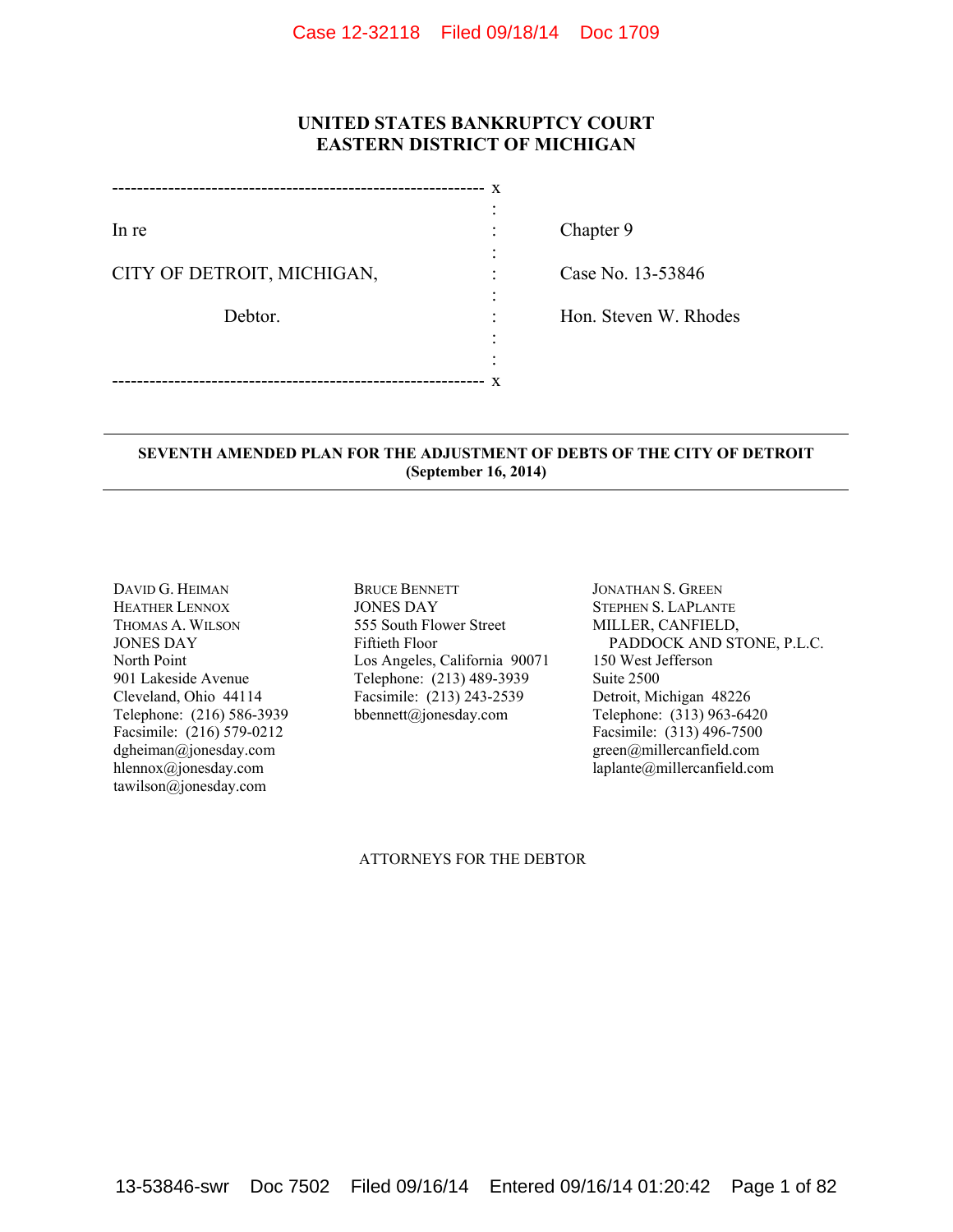# **TABLE OF CONTENTS**

|                |                | ARTICLE I DEFINED TERMS, RULES OF INTERPRETATION AND COMPUTATION OF TIME  1 |  |
|----------------|----------------|-----------------------------------------------------------------------------|--|
| А.             |                |                                                                             |  |
| <b>B.</b>      |                |                                                                             |  |
|                | $\mathbf{1}$ . |                                                                             |  |
|                | 2.             |                                                                             |  |
|                |                | ARTICLE II CLASSIFICATION OF CLAIMS; CRAMDOWN; EXECUTORY CONTRACTS AND      |  |
| A <sub>1</sub> |                |                                                                             |  |
|                | 1.             |                                                                             |  |
|                | 2.             |                                                                             |  |
| B <sub>1</sub> |                |                                                                             |  |
|                | 1.             |                                                                             |  |
|                | 2.             |                                                                             |  |
|                | 3.             |                                                                             |  |
| C.             |                |                                                                             |  |
| D.             |                |                                                                             |  |
|                | 1.             |                                                                             |  |
|                | 2.             |                                                                             |  |
|                | 3.             |                                                                             |  |
|                | 4.             | Payments Related to the Assumption of Executory Contracts and Unexpired     |  |
|                | 5.             |                                                                             |  |
|                | 6.             |                                                                             |  |
|                | 7.             |                                                                             |  |
|                | 8.             | Preexisting Obligations to the City Under Rejected Executory Contracts and  |  |
|                | 9.             |                                                                             |  |
|                |                |                                                                             |  |
| $A_{\cdot}$    |                |                                                                             |  |
| $\mathbf{B}$ . |                |                                                                             |  |
| C.             |                |                                                                             |  |
| D.             |                |                                                                             |  |
|                | 1.             |                                                                             |  |
|                | 2.             |                                                                             |  |
|                | 3.             |                                                                             |  |
|                | 4.             |                                                                             |  |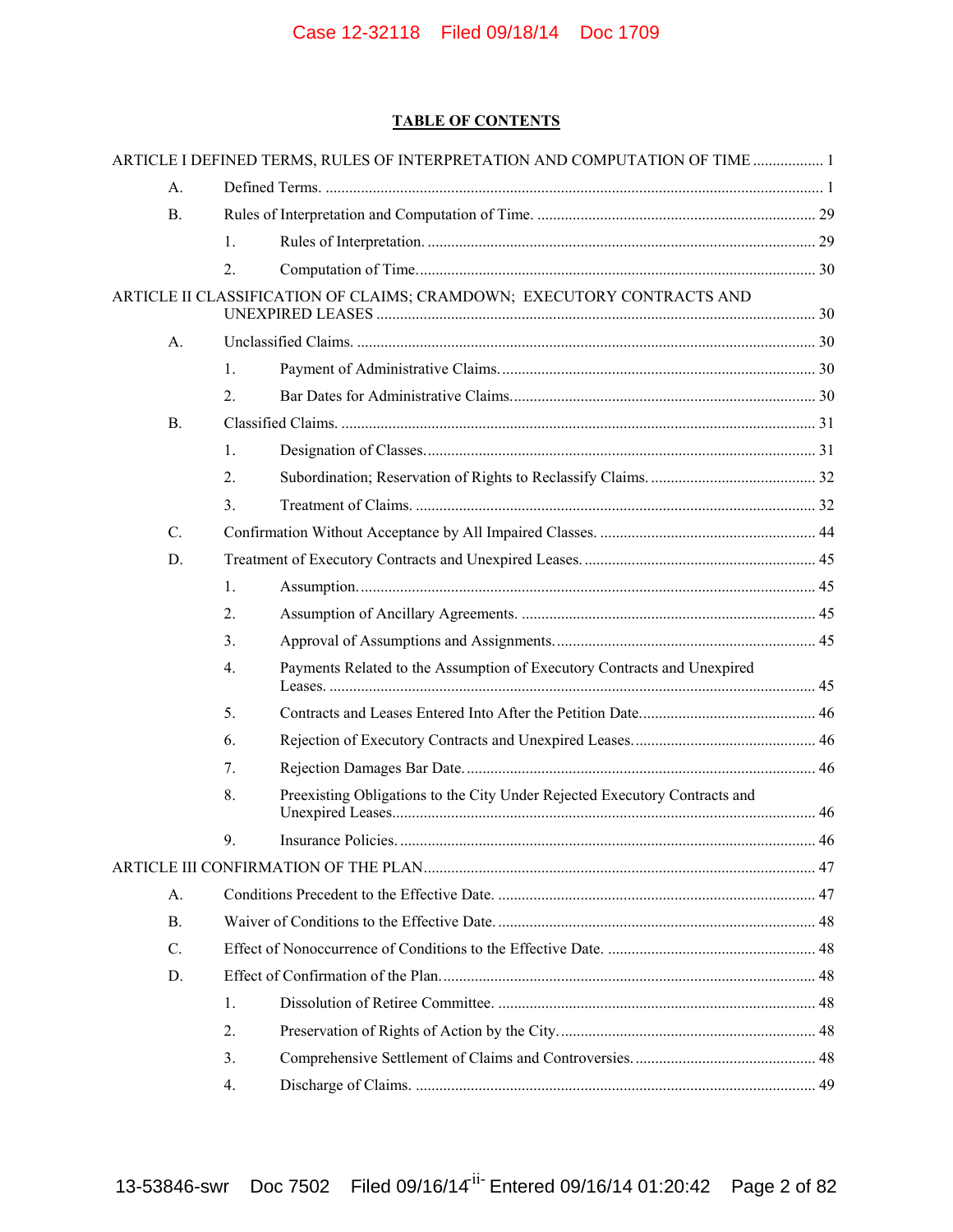|                 | 5.               |                                                                             |     |  |
|-----------------|------------------|-----------------------------------------------------------------------------|-----|--|
|                 | 6.               |                                                                             |     |  |
|                 | 7.               |                                                                             |     |  |
| Е.              |                  |                                                                             |     |  |
| $F_{\cdot}$     |                  |                                                                             |     |  |
| G.              |                  |                                                                             |     |  |
|                 |                  |                                                                             |     |  |
| A.              |                  |                                                                             |     |  |
|                 | 1.               |                                                                             |     |  |
|                 | 2.               |                                                                             |     |  |
|                 | $\mathfrak{Z}$ . |                                                                             |     |  |
| <b>B.</b>       |                  |                                                                             |     |  |
| $\mathcal{C}$ . |                  |                                                                             |     |  |
| D.              |                  |                                                                             |     |  |
|                 | 1.               |                                                                             |     |  |
|                 | 2.               |                                                                             |     |  |
|                 | 3.               |                                                                             |     |  |
|                 | $4_{\cdot}$      |                                                                             |     |  |
| Е.              |                  |                                                                             |     |  |
|                 | $\mathbf{1}$ .   |                                                                             |     |  |
|                 | 2.               |                                                                             |     |  |
|                 | 3.               |                                                                             |     |  |
| F.              |                  |                                                                             |     |  |
|                 | 1.               |                                                                             |     |  |
|                 | 2.               |                                                                             |     |  |
| G               |                  | The OPEB Settlement                                                         | .58 |  |
| H.              |                  |                                                                             |     |  |
| Ι.              |                  |                                                                             |     |  |
|                 | 1.               |                                                                             |     |  |
|                 | 2.               |                                                                             |     |  |
|                 | 3.               |                                                                             |     |  |
|                 | 4.               |                                                                             |     |  |
|                 | 5.               |                                                                             |     |  |
| J.              |                  |                                                                             |     |  |
| K.              |                  |                                                                             |     |  |
| L.              |                  | Cancellation of Existing Bonds, Bond Documents, COPs and COP Documents.  60 |     |  |
| M.              |                  |                                                                             |     |  |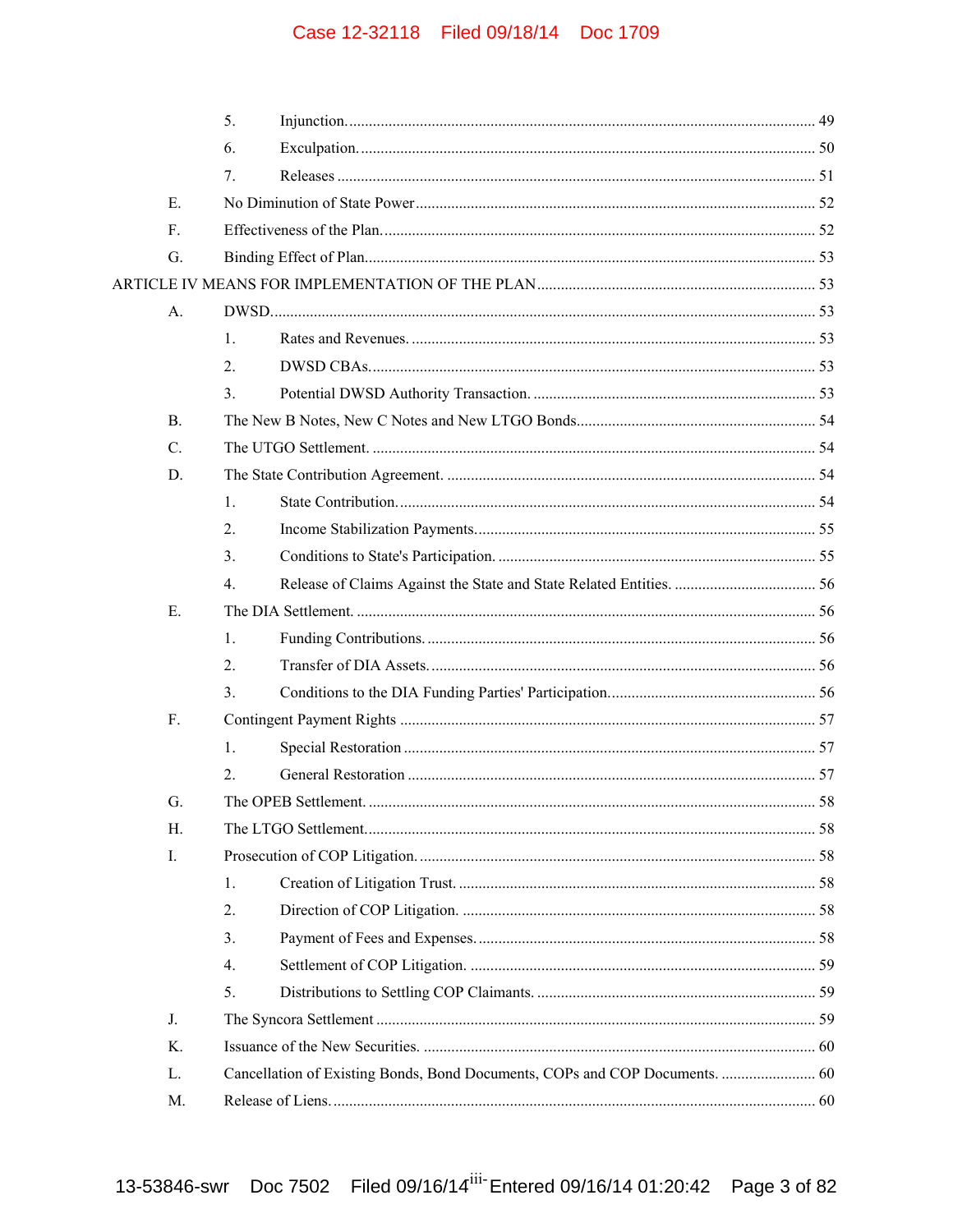| N.        |                                                                                 |  |  |
|-----------|---------------------------------------------------------------------------------|--|--|
|           | 1.                                                                              |  |  |
|           | 2.                                                                              |  |  |
|           | 3 <sub>1</sub>                                                                  |  |  |
|           | $\overline{4}$ .                                                                |  |  |
|           | 5.                                                                              |  |  |
| O.        |                                                                                 |  |  |
| P.        |                                                                                 |  |  |
| Q.        |                                                                                 |  |  |
| R.        |                                                                                 |  |  |
| S.        |                                                                                 |  |  |
| T.        |                                                                                 |  |  |
| U.        |                                                                                 |  |  |
| V.        |                                                                                 |  |  |
| W.        |                                                                                 |  |  |
| Χ.        |                                                                                 |  |  |
|           |                                                                                 |  |  |
| A.        |                                                                                 |  |  |
| <b>B.</b> |                                                                                 |  |  |
| C.        |                                                                                 |  |  |
| D.        |                                                                                 |  |  |
| Е.        |                                                                                 |  |  |
| F.        |                                                                                 |  |  |
| G.        | Limitations on Amounts to Be Distributed to Holders of Allowed Claims Otherwise |  |  |
| Н.        |                                                                                 |  |  |
| I.        |                                                                                 |  |  |
|           | 1.                                                                              |  |  |
|           | 2.                                                                              |  |  |
|           | 3.                                                                              |  |  |
|           | $\overline{4}$ .                                                                |  |  |
|           | 5.                                                                              |  |  |
|           | 6.                                                                              |  |  |
| J.        |                                                                                 |  |  |
|           | 1.                                                                              |  |  |
|           | 2.                                                                              |  |  |
|           | 3.                                                                              |  |  |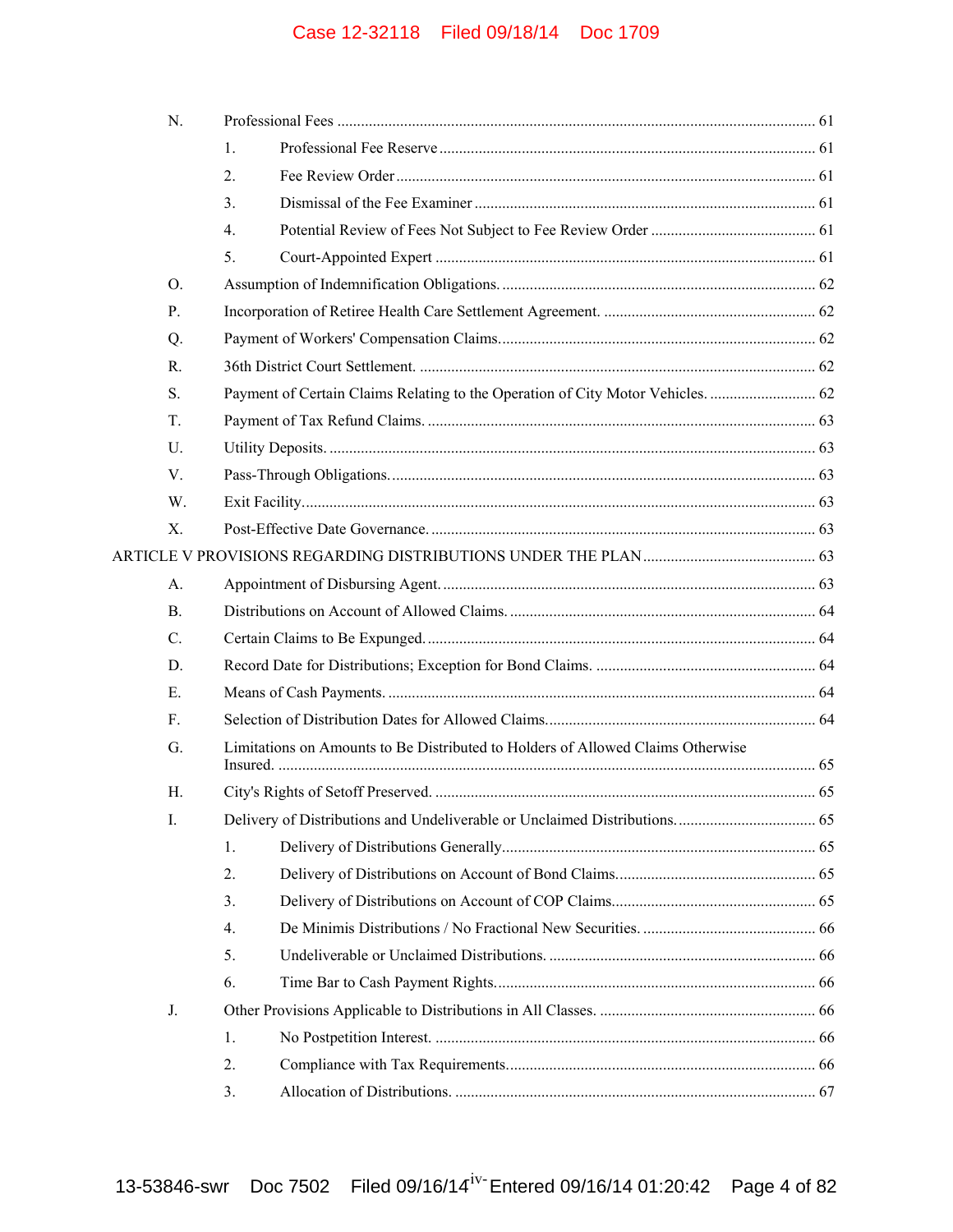|                | $\overline{4}$   |  |
|----------------|------------------|--|
|                |                  |  |
| A.             |                  |  |
|                | 1.               |  |
|                | 2.               |  |
|                | 3.               |  |
| $\mathbf{B}$ . |                  |  |
| $C_{\cdot}$    |                  |  |
|                | $1_{\cdot}$      |  |
|                | 2.               |  |
|                | 3.               |  |
|                | $\overline{4}$ . |  |
|                |                  |  |
|                |                  |  |
| A.             |                  |  |
| <sub>B</sub>   |                  |  |
| $C_{\cdot}$    |                  |  |
| D.             |                  |  |
| Е.             |                  |  |
| $F_{\cdot}$    |                  |  |
| G.             |                  |  |
| H.             |                  |  |
| L              |                  |  |
| J.             |                  |  |
| K.             |                  |  |
| L.             |                  |  |
|                | $\mathbf{1}$ .   |  |
|                | 2.               |  |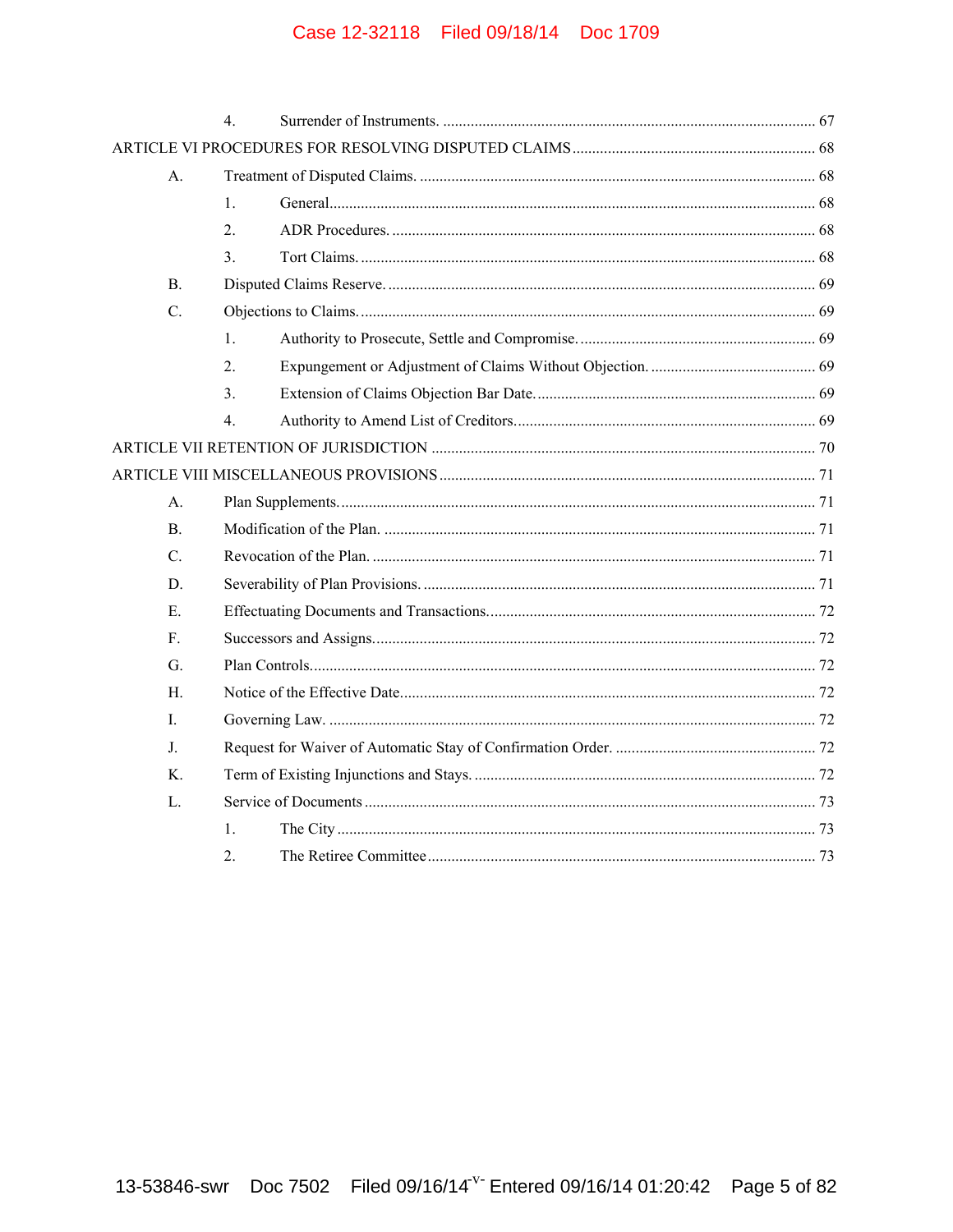# **TABLE OF EXHIBITS**

| Exhibit I.A.9     | Principal Terms of 36th District Court Settlement                                                                  |
|-------------------|--------------------------------------------------------------------------------------------------------------------|
| Exhibit I.A.66    | Schedule of Class 9 Eligible City Assets                                                                           |
| Exhibit I.A.89    | Schedule of COP Swap Agreements                                                                                    |
| Exhibit I.A.108   | Form of Detroit General VEBA Trust Agreement                                                                       |
| Exhibit I.A.112   | Form of Detroit Police and Fire VEBA Trust Agreement                                                               |
| Exhibit I.A.115   | Form of Development Agreement                                                                                      |
| Exhibit I.A.125   | Principal Terms of DIA Settlement                                                                                  |
| Exhibit I.A.126   | Form of DIA Settlement Documents                                                                                   |
| Exhibit I.A.131   | Dismissed Syncora Litigation                                                                                       |
| Exhibit I.A.147   | Schedule of DWSD Bond Documents & Related DWSD Bonds                                                               |
| Exhibit I.A.155   | Schedule of DWSD Revolving Sewer Bond Documents & Related DWSD Revolving<br><b>Sewer Bonds</b>                     |
| Exhibit I.A.158   | Schedule of DWSD Revolving Water Bond Documents & Related DWSD Revolving<br>Water Bonds                            |
| Exhibit I.A.181   | Principal Terms of Exit Facility                                                                                   |
| Exhibit I.A.207   | Schedule of HUD Installment Note Documents & Related HUD Installment Notes                                         |
| Exhibit I.A.221   | Schedule of Limited Tax General Obligation Bond Documents & Related Limited Tax<br><b>General Obligation Bonds</b> |
| Exhibit I.A.232   | Form of LTGO Settlement Agreement                                                                                  |
| Exhibit I.A.240   | Principal Terms of New B Notes                                                                                     |
| Exhibit I.A.241   | Form of New B Notes Documents                                                                                      |
| Exhibit I.A.242   | Principal Terms of New C Notes                                                                                     |
| Exhibit I.A.243   | Form of New C Notes Documents                                                                                      |
| Exhibit I.A.244.a | Form of New GRS Active Pension Plan                                                                                |
| Exhibit I.A.244.b | Principal Terms of New GRS Active Pension Plan                                                                     |
| Exhibit I.A.248.a | Form of New PFRS Active Pension Plan                                                                               |
| Exhibit I.A.248.b | Principal Terms of New PFRS Active Pension Plan                                                                    |
| Exhibit I.A.252   | Notice of COP Settlement Acceptance                                                                                |
|                   |                                                                                                                    |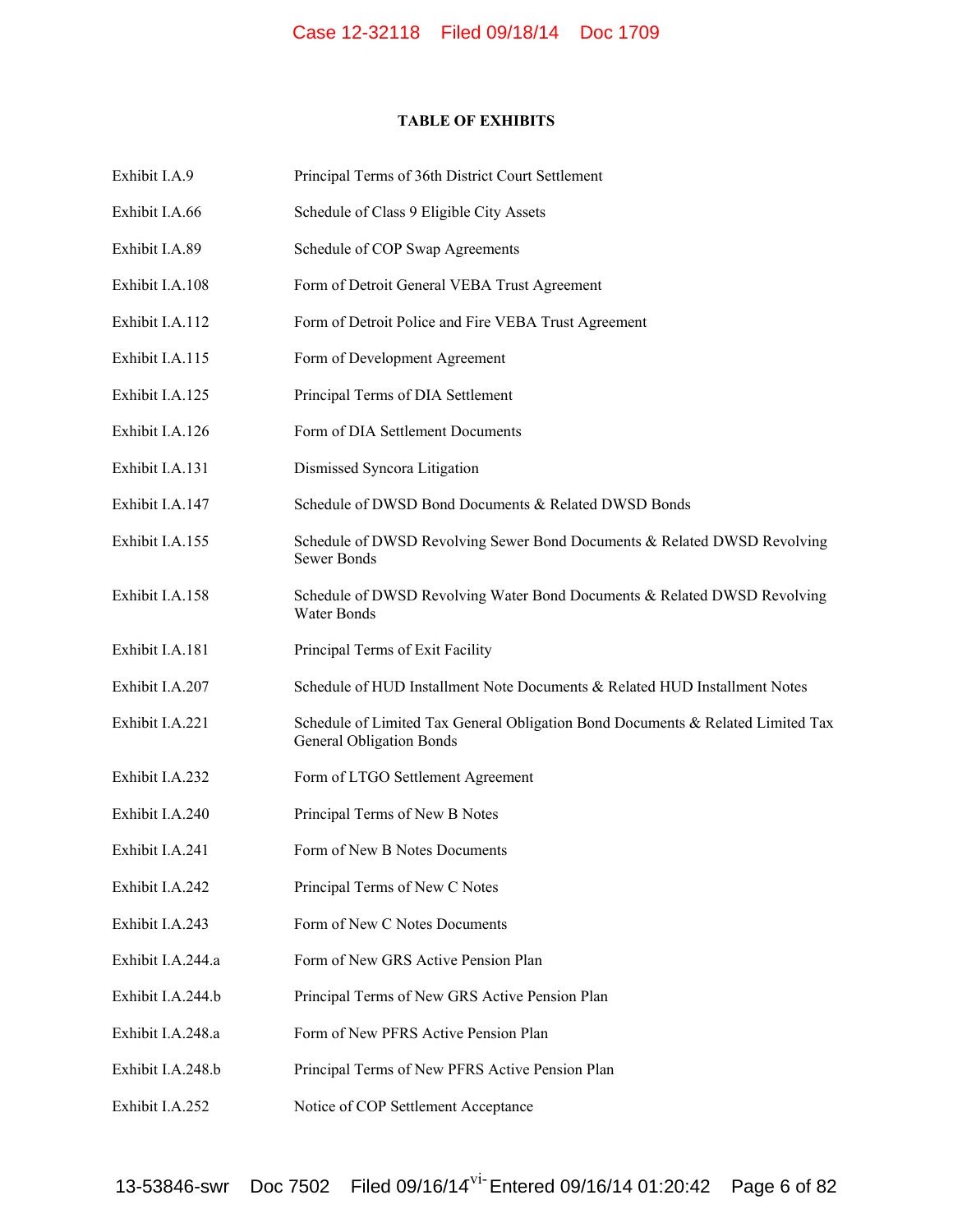| Exhibit I.A.275       | Prior GRS Pension Plan                                                                                          |
|-----------------------|-----------------------------------------------------------------------------------------------------------------|
| Exhibit I.A.276       | Prior PFRS Pension Plan                                                                                         |
| Exhibit I.A.287       | <b>Restoration Trust Agreement</b>                                                                              |
| Exhibit I.A.293       | Retiree Health Care Settlement Agreement                                                                        |
| Exhibit I.A.300       | Schedule of Secured GO Bond Documents                                                                           |
| Exhibit I.A.327       | <b>State Contribution Agreement</b>                                                                             |
| Exhibit I.A.338       | Form of Syncora Settlement Documents                                                                            |
| Exhibit I.A.348       | Schedule of Unlimited Tax General Obligation Bond Documents & Related Unlimited<br>Tax General Obligation Bonds |
| Exhibit I.A.355       | Form of UTGO Settlement Agreement                                                                               |
| Exhibit II.B.3.q.ii.A | Schedule of Payments and Sources of Payments for Modified PFRS Pension Benefits                                 |
| Exhibit II.B.3.q.ii.C | Terms of PFRS Pension Restoration                                                                               |
| Exhibit II.B.3.r.ii.A | Schedule of Payments and Sources of Payments for Modified GRS Pension Benefits                                  |
| Exhibit II.B.3.r.ii.C | Terms of GRS Pension Restoration                                                                                |
| Exhibit II.D.5        | Schedule of Postpetition Collective Bargaining Agreements                                                       |
| Exhibit II.D.6        | Executory Contracts and Unexpired Leases to Be Rejected                                                         |
| Exhibit III.D.2       | Retained Causes of Action                                                                                       |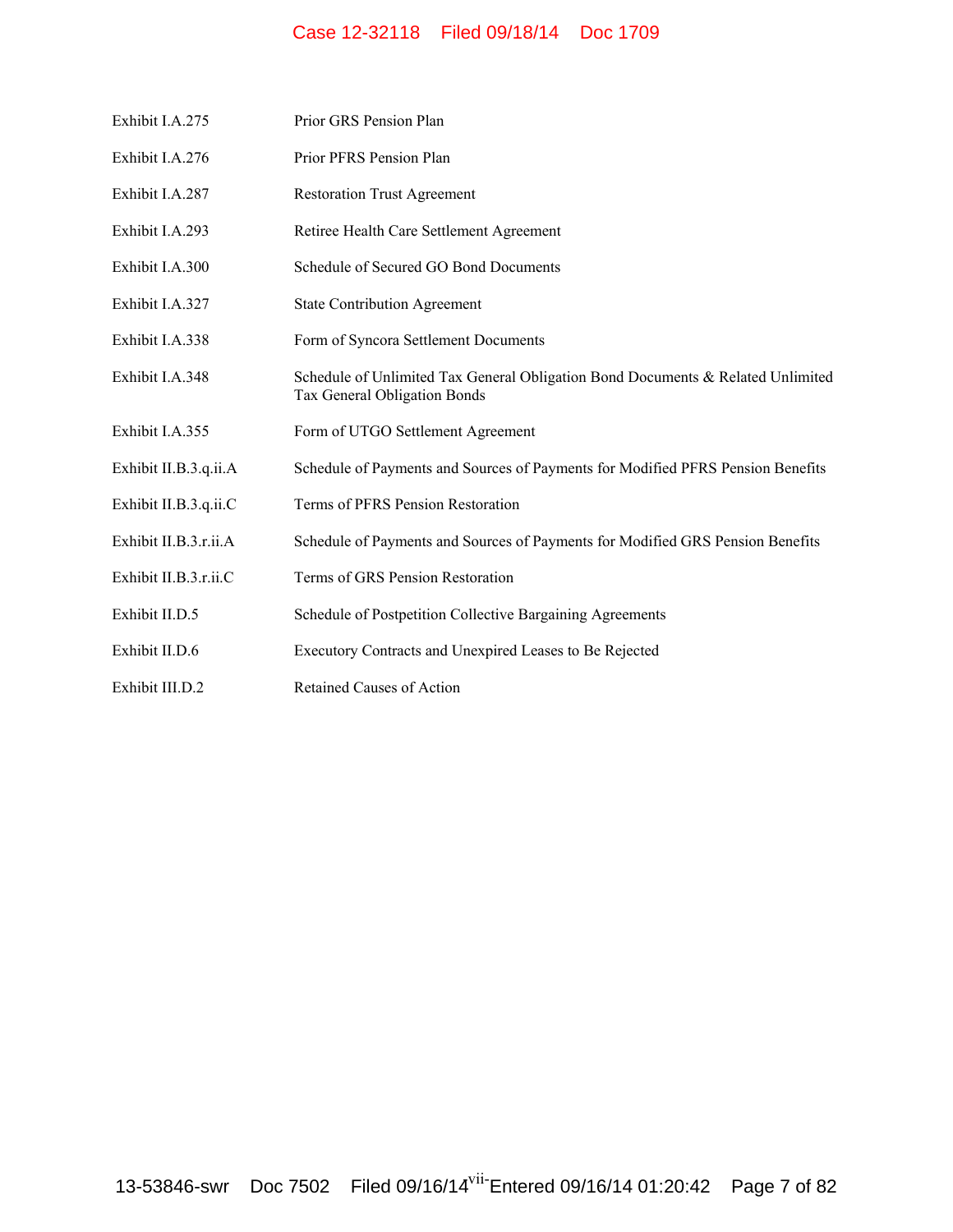#### **INTRODUCTION**

The City of Detroit proposes the following plan for the adjustment of its debts pursuant to and in accordance with chapter 9 of the Bankruptcy Code.

A discussion of the City's organizational structure, operations, capital structure and events leading to the commencement of the City's Chapter 9 Case, as well as a summary and description of the Plan, risk factors and other related matters, is included in the Disclosure Statement. Retirees of the City will receive a supplement summarizing important information relevant to their entitlement to benefits (the "Retiree Supplement"). Other agreements and documents, which have been or will be Filed with the Bankruptcy Court, are referenced in the Plan or the Disclosure Statement and are available for review.

The City encourages all of its creditors to read the Plan, the Disclosure Statement and the other material that has been approved for use in soliciting votes on the Plan and encourages holders of claims for pensions and other post-employment benefits to read the Retiree Supplement and to consider the information included on the Ballot before casting a vote to accept or reject the Plan and before choosing among available treatment options.

#### **ARTICLE I DEFINED TERMS, RULES OF INTERPRETATION AND COMPUTATION OF TIME**

#### **A. Defined Terms.**

Capitalized terms used in the Plan have the meanings set forth in this Section I.A. Any term that is not otherwise defined herein, but that is used in the Bankruptcy Code or the Bankruptcy Rules, shall have the meaning given to that term in the Bankruptcy Code or the Bankruptcy Rules.

1. "2005 COPs" means, collectively, the Detroit Retirement Systems Funding Trust 2005 Certificates of Participation Series 2005-A, issued by the Detroit Retirement Systems Funding Trust 2005 pursuant to the 2005 COPs Agreement, in an initial principal amount of \$640 million, bearing interest at 4.0% to 4.948%.

2. "2005 COPs Agreement" means the Trust Agreement by and between the COP Service Corporations and U.S. Bank National Association, as trustee, dated June 2, 2005, as the same may have been subsequently amended, restated, supplemented or otherwise modified, together with all ancillary and related instruments.

3. "2006 COPs" means, collectively, the (a) Detroit Retirement Systems Funding Trust 2006 Certificates of Participation Series 2006-A, issued by the Detroit Retirement Systems Funding Trust 2006 pursuant to the 2006 COPs Agreement, in an initial principal amount of \$148.5 million, bearing interest at 5.989%; and (b) Detroit Retirement Systems Funding Trust 2006 Certificates of Participation Series 2006-B, issued by the Detroit Retirement Systems Funding Trust 2006 pursuant to the 2006 COPs Agreement, in an initial principal amount of \$800 million, bearing interest at a floating rate.

4. "2006 COPs Agreement" means the Trust Agreement by and between the COP Service Corporations and U.S. Bank National Association, as trustee, dated June 12, 2006, as the same may have been subsequently amended, restated, supplemented or otherwise modified, together with all ancillary and related instruments.

5. "2014 DWSD Refinancing Obligations" means, collectively, the (i) City of Detroit, Michigan, Detroit Water and Sewerage Department Sewage Disposal System Revenue Refunding Senior Lien Bonds, Series 2014D, (ii) City of Detroit, Michigan, Detroit Water and Sewerage Department Sewage Disposal System Revenue Refunding Senior Lien Bonds, Series 2014E, (iii) City of Detroit, Michigan, Detroit Water and Sewerage Department Sewage Disposal System Revenue Refunding Second Lien Bonds, Series 2014F, (iv) City of Detroit, Michigan, Detroit Water and Sewerage Department Sewage Disposal System Revenue Refunding Second Lien Bonds, Series 2014G, (v) City of Detroit, Michigan, Detroit Water and Sewerage Department Water Supply System Revenue Refunding Senior Lien Bonds, Series 2014A, (vi) City of Detroit, Michigan, Detroit Water and Sewerage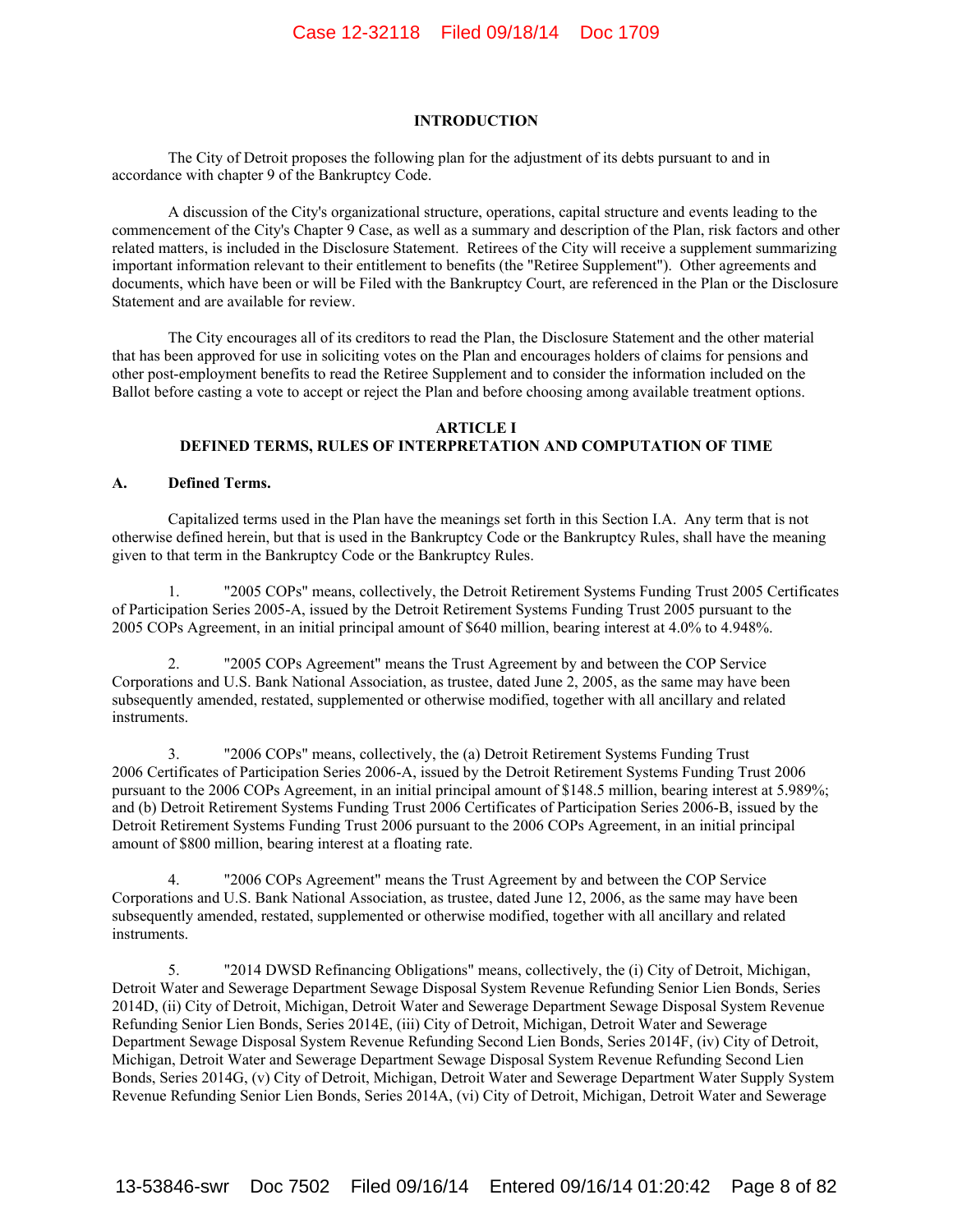Department Water Supply System Revenue Refunding Senior Lien Bonds, Series 2014B, (vii) City of Detroit, Michigan, Detroit Water and Sewerage Department Water Supply System Revenue Refunding Second Lien Bonds, Series 2014C, and (viii) City of Detroit, Michigan, Detroit Water and Sewerage Department Water Supply System Revenue Refunding Second Lien Bonds, Series 2014D.

6. "2014 Revenue and Revenue Refinancing Bonds" means, collectively, one or more series of Sewage Disposal System Revenue and Revenue Refunding Bonds and Water Supply System Revenue Refunding Bonds.

7. "2014 Revenue Refinancing Bonds" means, collectively, the Michigan Finance Authority's (i) Local Government Loan Program Revenue Bonds, Series 2014C-4 (Insured) (Detroit Water and Sewerage Department Sewage Disposal System Revenue Refunding Senior Lien Local Project Bonds), issued as the Type: Detroit Water and Sewerage Department Local Project Bonds, (ii) Local Government Loan Program Revenue Bonds, Series 2014C-5 (Detroit Water and Sewerage Department Sewage Disposal System Revenue Refunding Senior Lien Local Project Bonds), issued as the Type: Detroit Water and Sewerage Department Local Project Bonds, (iii) Local Government Loan Program Revenue Bonds, Series 2014C-6 (Insured) (Detroit Water and Sewerage Department Sewage Disposal System Revenue Refunding Second Lien Local Project Bonds), issued as the Type: Detroit Water and Sewerage Department Local Project Bonds, (iv) Local Government Loan Program Revenue Bonds, Series 2014C-7 (Detroit Water and Sewerage Department Sewage Disposal System Revenue Refunding Second Lien Local Project Bonds), issued as the Type: Detroit Water and Sewerage Department Local Project Bonds, (v) Local Government Loan Program Revenue Bonds, Series 2014D-1 (Insured) (Detroit Water and Sewerage Department Water Supply System Revenue Refunding Senior Lien Local Project Bonds), issued as the Type: Detroit Water and Sewerage Department Local Project Bonds, (vi) Local Government Loan Program Revenue Bonds, Series 2014D-2 (Detroit Water and Sewerage Department Water Supply System Revenue Refunding Senior Lien Local Project Bonds), issued as the Type: Detroit Water and Sewerage Department Local Project Bonds, (vii) Local Government Loan Program Revenue Bonds, Series 2014D-3 (Insured) (Detroit Water and Sewerage Department Water Supply System Revenue Refunding Second Lien Local Project Bonds), issued as the Type: Detroit Water and Sewerage Department Local Project Bonds, and (viii) Local Government Loan Program Revenue Bonds, Series 2014D-4 (Detroit Water and Sewerage Department Water Supply System Revenue Refunding Second Lien Local Project Bonds), issued as the Type: Detroit Water and Sewerage Department Local Project Bonds.

8. "36th District Court" means the district court for the thirty-sixth judicial district of the State.

9. "36th District Court Settlement" means the settlement between the City and the Settling 36th District Court Claimants, substantially on the terms set forth on Exhibit I.A.9.

10. "Active Employee" means an active employee of the City on and after the Confirmation Date.

11. "Actual Return" means, for each Fiscal Year during the period beginning July 1, 2003 and ending June 30, 2013, the actual net return percentage on invested GRS assets for that Fiscal Year; provided that, if the actual net return percentage on invested GRS assets for any given Fiscal Year is greater than 7.9%, the Actual Return for that Fiscal Year shall be 7.9%, and if the actual net return percentage on invested GRS assets for any given Fiscal Year is less than 0.0%, the Actual Return for that Fiscal Year shall be 0.0%.

12. "Ad Hoc Committee of DWSD Bondholders" means, collectively, Blackrock Financial Management, Inc., Eaton Vance Management, Fidelity Management & Research Company, Franklin Advisers, Inc. and Nuveen Asset Management.

13. "Adjusted Pension Amount" means the GRS Adjusted Pension Amount or the PFRS Adjusted Pension Amount, as applicable.

14. "Administrative Claim" means a Claim against the City arising on or after the Petition Date and prior to the Effective Date for a cost or expense of administration related to the Chapter 9 Case that is entitled to priority or superpriority under sections  $364(c)(1)$ ,  $503(b)$  or  $507(b)(2)$  of the Bankruptcy Code, including (a) Claims, pursuant to section 503(b)(9) of the Bankruptcy Code, for the value of goods received by the City in the 20 days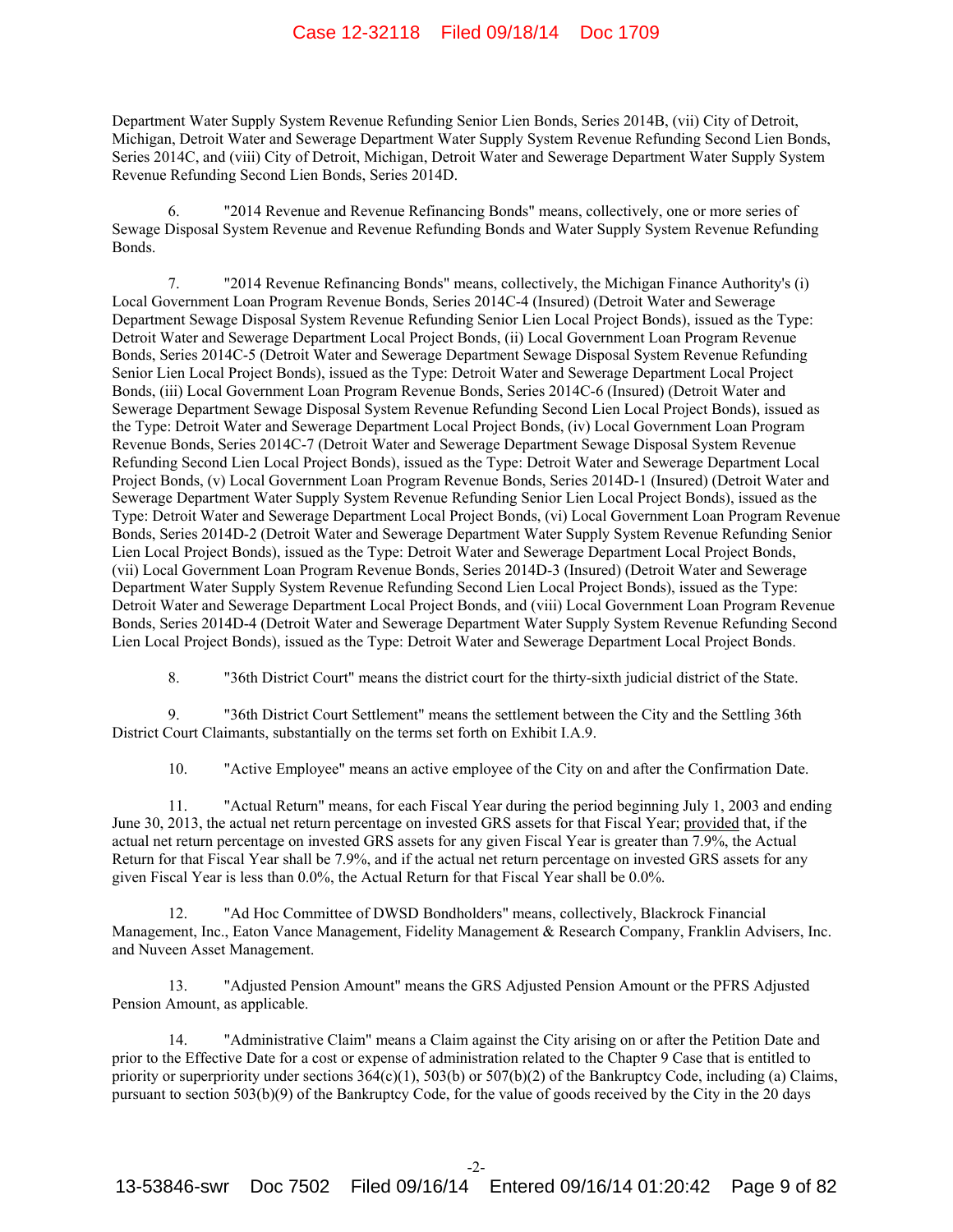immediately prior to the Petition Date and sold to the City in the ordinary course of the City's operations and (b) any Allowed Claims for reclamation under section 546(c)(1) of the Bankruptcy Code or section 2-702 of the Uniform Commercial Code; provided that no claim for professional fees or any other costs or expenses incurred by any official or unofficial creditors' committee or any member thereof shall be considered an Administrative Claim, except that the Retiree Committee's members and the Retiree Committee Professionals shall be entitled to payment in accordance with the Fee Review Order.

15. "ADR Injunction" means the injunction set forth at Section I.B of the ADR Procedures.

16. "ADR Procedures" means the alternative dispute resolution procedures approved by the ADR Procedures Order, as such procedures may be modified by further order of the Bankruptcy Court.

17. "ADR Procedures Order" means the Order, Pursuant to Sections 105 and 502 of the Bankruptcy Code, Approving Alternative Dispute Resolution Procedures to Promote the Liquidation of Certain Prepetition Claims (Docket No. 2302), entered by the Bankruptcy Court on the docket of the Chapter 9 Case on December 24, 2013, as it may be subsequently amended, supplemented or otherwise modified.

18. "Affiliate" shall have the meaning set forth in section 101(2) of the Bankruptcy Code.

19. "Allowed Claim(s)" means: (a) a Claim, proof of which has been timely Filed by the applicable Bar Date (or for which Claim under express terms of the Plan, the Bankruptcy Code or a Final Order of the Bankruptcy Court, a proof of Claim is not required to be Filed); (b) a Claim (i) that is listed in the List of Creditors, (ii) that is not identified on the List of Creditors as contingent, unliquidated or disputed and (iii) for which no proof of Claim has been timely Filed; (c) a Claim allowed pursuant to the Plan or a Final Order of the Bankruptcy Court; (d) a Claim designated as allowed in a stipulation or agreement between the City and the Holder of the Claim that is Filed; or (e) a Claim designated as allowed in a pleading entitled "Designation of Allowed Claims" (or a similar title of the same import) that is Filed; provided that with respect to any Claim described in clauses (a) or (b) above, such Claim shall be considered allowed only if and to the extent that  $(x)$  no objection to the allowance thereof has been interposed within the applicable period of time fixed by the Plan, the Bankruptcy Code, the Bankruptcy Rules or the Bankruptcy Court, or (y) if an objection is so interposed, the Claim shall have been allowed by a Final Order. Notwithstanding anything to the contrary herein, no Claim of any Entity subject to section 502(d) of the Bankruptcy Code shall be deemed to be an Allowed Claim unless and until such Entity pays in full the amount that it owes the City. "Allow" and "Allowing" shall have correlative meanings.

20. "Ambac" means Ambac Assurance Corporation.

21. "Annuity Savings Fund" means that sub-account and pension benefit arrangement that is part of the GRS and operated by the trustees of the GRS.

22. "Annuity Savings Fund Excess Amount" means the following: (a) for an ASF Current Participant who has not received any distributions from the Annuity Savings Fund, the difference between (i) the value of such participant's Annuity Savings Fund account as of June 30, 2013 and (ii) the value of such participant's Annuity Savings Fund account as of June 30, 2013 calculated using the Actual Return; (b) for an ASF Current Participant who has received any distribution from the Annuity Savings Fund other than a total distribution, the difference between (i) the sum of (A) the value of such participant's Annuity Savings Fund account as of June 30, 2013 and (B) all distributions received by such participant from the Annuity Savings Fund during the ASF Recoupment Period and (ii) the sum of (A) the value of such participant's Annuity Savings Fund account as of June 30, 2013 calculated using the Actual Return and (B) the value of the participant's distribution calculated as of the date of distribution using the Actual Return through such date; and (c) for an ASF Distribution Recipient, the difference between (i) the value of such ASF Distribution Recipient's Annuity Savings Fund account as of the date of distribution from the Annuity Savings Fund, provided such date falls within the ASF Recoupment Period, and (ii) the value of such participant's Annuity Savings Fund account as of such date, calculated using the Actual Return. For purposes of this definition, the value of a participant's Annuity Savings Fund account as of any date will include the principal amount of any loans to the participant from his Annuity Savings Fund account that are outstanding as of such date or that were defaulted during the ASF Recoupment Period.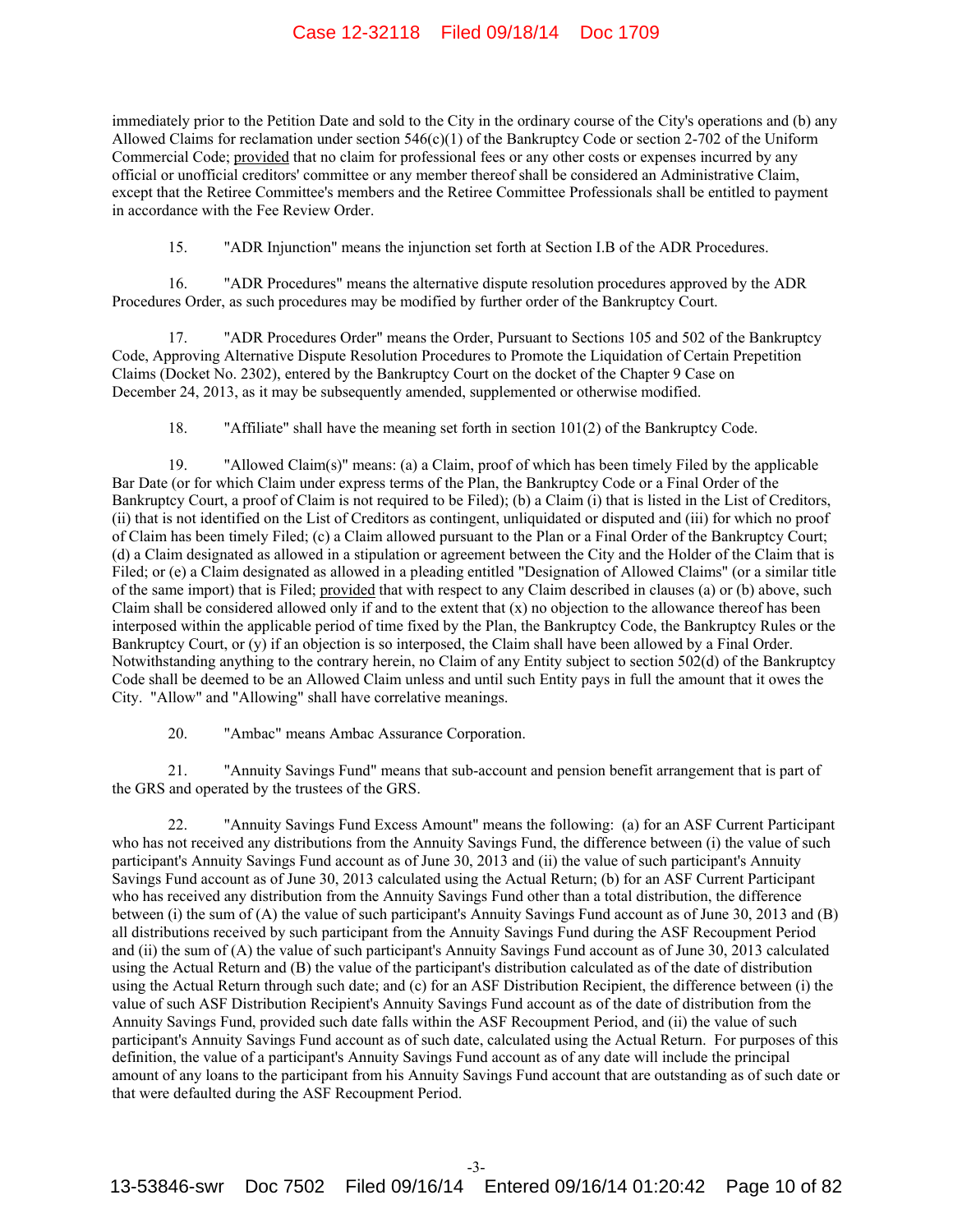23. "ASF/GRS Reduction" means, with respect to a Holder of a GRS Pension Claim who is a retiree who is receiving a monthly pension as of June 30, 2014 or such retiree's later-surviving beneficiary, the 4.5% reduction in the Current Accrued Annual Pension amount described in Section I.A.202, plus the ASF Recoupment.

24. "ASF Current Participant" means a person who (a) participates in the GRS, (b) participated in the Annuity Savings Fund at any time during the ASF Recoupment Period and (c) is not an ASF Distribution Recipient.

25. "ASF Distribution Recipient" means a person who (a) participates in the GRS, (b) participated in the Annuity Savings Fund at any time during the ASF Recoupment Period and (c) has received a total distribution from the Annuity Savings Fund.

26. "ASF Election Date" means the date that is 35 days after the date on which the ASF Election Form is mailed.

27. "ASF Election Form" means a form to be mailed to each ASF Distribution Recipient with the ASF Election Notice to allow such ASF Distribution Recipient to elect the ASF Recoupment Cash Option.

28. "ASF Election Notice" means a notice to be mailed to each ASF Distribution Recipient notifying such ASF Distribution Recipient of the ASF Recoupment Cash Option and providing such recipient with an ASF Election Form.

29. "ASF Final Cash Payment Date" means the later of (a) 90 days after the Effective Date or (b) 50 days after the date of mailing of an ASF Final Cash Payment Notice.

"ASF Final Cash Payment Notice" means a notice to be provided by GRS to each ASF Distribution Recipient who timely elects the ASF Recoupment Cash Option indicating the amount of such ASF Distribution Recipient's ASF Recoupment Cash Payment.

31. "ASF Recoupment" means the amount to be deducted from an ASF Current Participant's Annuity Savings Fund account or an ASF Distribution Recipient's monthly pension check, as applicable, pursuant to the formulae set forth in Section II.B.3.r.ii.D.

32. "ASF Recoupment Cap" means, for both ASF Current Participants and ASF Distribution Recipients, 20% of the highest value of such participant's Annuity Savings Fund account during the ASF Recoupment Period. For purposes of this definition, the value of a participant's Annuity Savings Fund account as of any date will include the principal amount of any loans to the participant from such participant's Annuity Savings Fund account that are outstanding as of such date or that were defaulted during the ASF Recoupment Period.

33. "ASF Recoupment Cash Option" means an election that may be exercised by an ASF Distribution Recipient to pay the total amount of such ASF Distribution Recipient's ASF Recoupment in a single lump sum.

34. "ASF Recoupment Cash Payment" means the amount of the cash payment that an ASF Distribution Recipient who elects the ASF Recoupment Cash Option will be required to pay on account of such ASF Distribution Recipient's ASF Recoupment.

35. "ASF Recoupment Period" means the period beginning July 1, 2003 and ending June 30, 2013.

36. "Assigned UTGO Bond Tax Proceeds" means the rights to the proceeds of the UTGO Bond Tax Levy in an amount equal to the principal and interest payable on the Stub UTGO Bonds (but subject to the prior rights of the holders of the Municipal Obligation), which rights shall be assigned to a designee or designees of the City pursuant to the UTGO Settlement Agreement, substantially on the terms set forth on Exhibit I.A.355.

37. "Assured" means, together, Assured Guaranty Municipal Corp., formerly known as Financial Security Assurance, Inc., and Assured Guaranty Corp.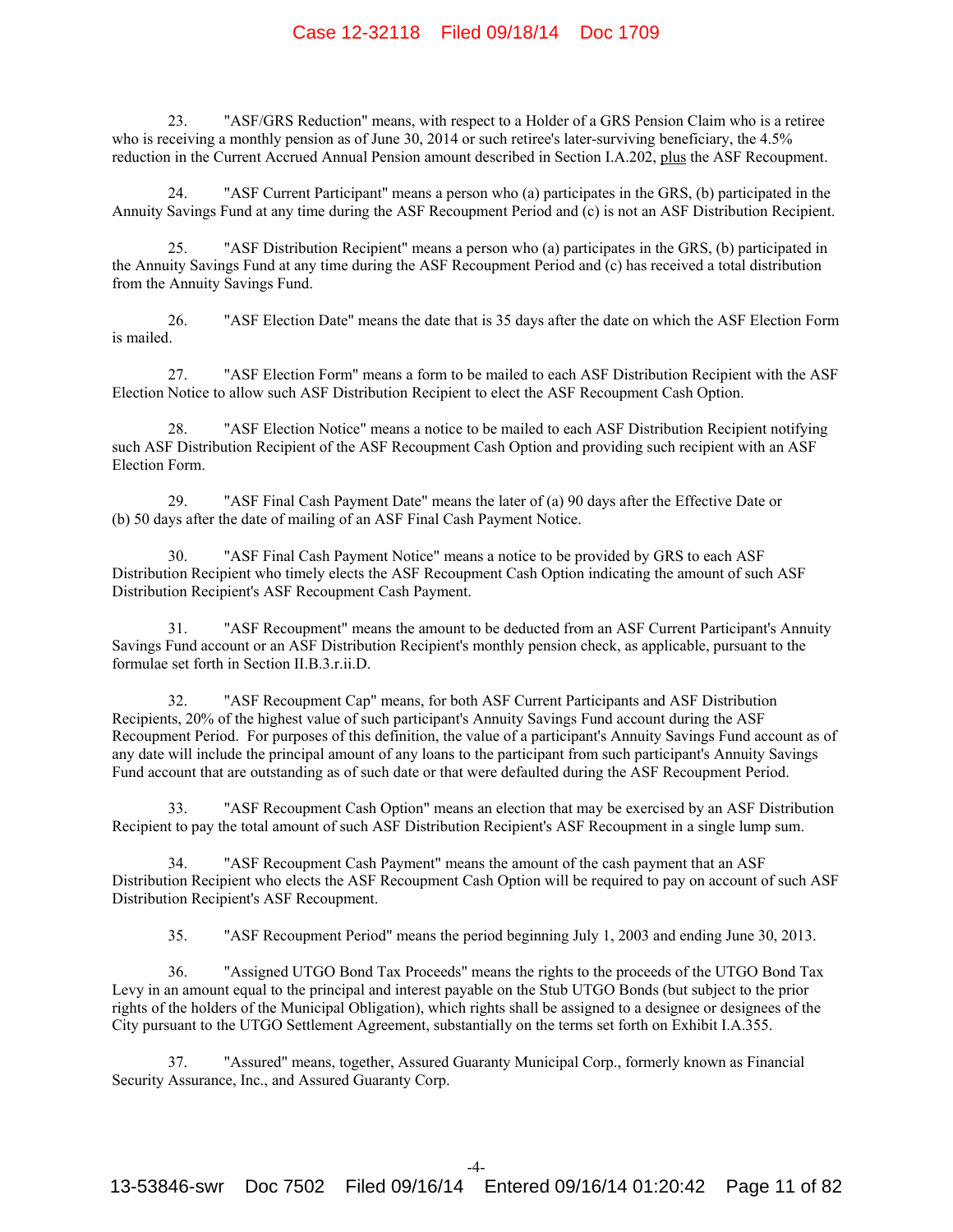38. "Ballot" means the ballot upon which a Holder of an Impaired Claim entitled to vote shall cast its vote to accept or reject the Plan and make certain elections provided for in the Plan.

39. "Bankruptcy Code" means title 11 of the United States Code, 11 U.S.C. §§ 101-1532, as now in effect or hereafter amended.

40. "Bankruptcy Court" means the United States Bankruptcy Court for the Eastern District of Michigan having jurisdiction over the Chapter 9 Case, and, to the extent of the withdrawal of any reference under 28 U.S.C. § 157 or the General Order of the District Court pursuant to § 151 of title 28 of the United States Code, the District Court.

41. "Bankruptcy Rules" means, collectively, the Federal Rules of Bankruptcy Procedure and the general, local and chambers rules of the Bankruptcy Court, as now in effect or hereafter amended, as applicable to the Chapter 9 Case.

42. "Bar Date" means the applicable bar date by which a proof of Claim must be or must have been Filed, as established by an order of the Bankruptcy Court, including a Bar Date Order and the Confirmation Order.

43. "Bar Date Order" means any order of the Bankruptcy Court establishing Bar Dates for Filing proofs of Claim in the Chapter 9 Case, including the Order, Pursuant to Sections 105, 501 and 503 of the Bankruptcy Code and Bankruptcy Rules 2002 and 3003(c), Establishing Bar Dates for Filing Proofs of Claim and Approving Form and Manner of Notice Thereof (Docket No. 1782), entered by the Bankruptcy Court on the docket of the Chapter 9 Case on November 21, 2013, as it may be amended, supplemented or otherwise modified.

44. "Bond Agent" means a trustee, paying agent or similar Entity, as applicable, under the Bond Documents.

45. "Bond Claims" means, collectively, the DWSD Bond Claims, the DWSD Revolving Bond Claims, the General Obligation Bond Claims, the HUD Installment Note Claims and the Secured GO Bond Claims.

46. "Bond Documents" means, collectively, the DWSD Bond Documents, the DWSD Revolving Bond Documents, the General Obligation Bond Documents, the HUD Installment Note Documents and the Secured GO Bond Documents.

47. "Bond(s)" means, individually or collectively, the DWSD Bonds, the DWSD Revolving Bonds, the General Obligation Bonds, the HUD Installment Notes or the Secured GO Bonds.

48. "Bondholder" means any beneficial or record holder of a Bond.

49. "Bond Insurance Policies" means those policies, surety policies or other instruments insuring any Bond and obligations related thereto, including all ancillary and related documents that may obligate the City to pay any amount to a Bond Insurer for any reason.

50. "Bond Insurance Policy Claim" means a Claim held by a Bond Insurer arising under or in connection with a Bond Insurance Policy.

51. "Bond Insurer" means any party, other than the City, that has issued a Bond Insurance Policy.

52. "Business Day" means any day, other than a Saturday, Sunday or "legal holiday" (as defined in Bankruptcy Rule 9006(a)).

53. "Cash" means legal tender of the United States of America and equivalents thereof.

54. "Causes of Action" means, without limitation, any and all actions, causes of action, controversies, liabilities, obligations, rights, suits, damages, judgments, claims and demands whatsoever, whether known or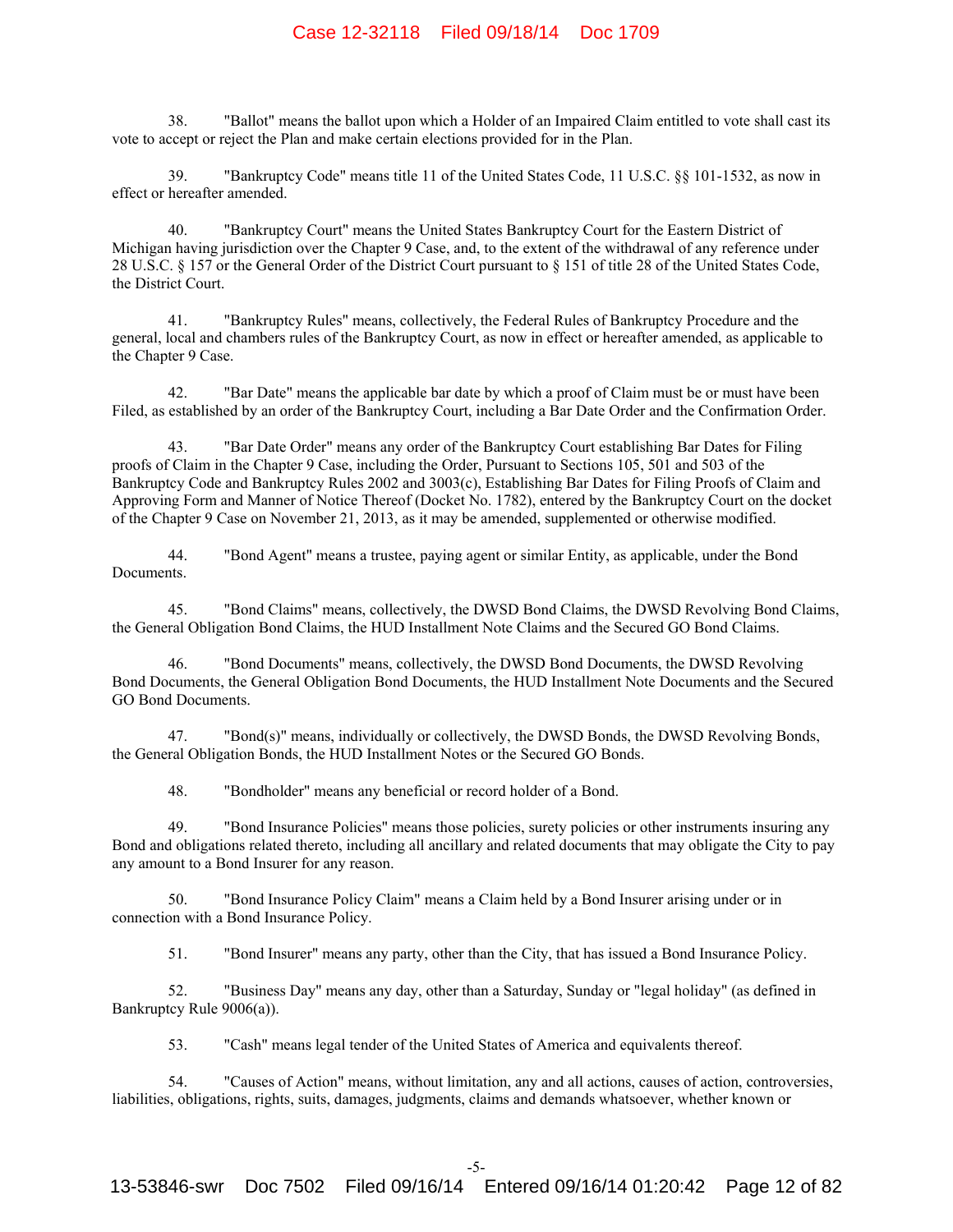unknown, reduced to judgment, liquidated or unliquidated, fixed or contingent, matured or unmatured, disputed or undisputed, secured or unsecured, assertable directly or derivatively, existing or hereafter arising, in law, equity or otherwise, based in whole or in part upon any act or omission or other event occurring prior to the Effective Date, including without limitation (a) claims and causes of action under sections 502(d), 510, 544, 545, 547, 548, 549(a), 549(c), 549(d), 550, 551 and 553 of the Bankruptcy Code and (b) any other avoidance or similar claims or actions under the Bankruptcy Code or under similar or related state or federal statutes or common law, and, in the case of each Cause of Action, the proceeds thereof, whether received by judgment, settlement or otherwise.

55. "CFSEM Supporting Organization" means the Foundation for Detroit's Future, a supporting organization of, and an Entity legally separate from, the Community Foundation for Southeast Michigan, solely in its capacity as a participant in the DIA Settlement.

56. "Chapter 9 Case" means the bankruptcy case commenced by the City under chapter 9 of the Bankruptcy Code, captioned as *In re City of Detroit, Michigan*, Case No. 13-53846 (Bankr. E.D. Mich.), and currently pending before the Bankruptcy Court.

57. "City" means the City of Detroit, Michigan.

58. "City Council" means the duly-elected City Council of the City.

59. "City Parking Assets" means, collectively, the City's right, title and interest in (a) the Parking Garages, (b) operating revenue received by the City generated by the Parking Garages, (c) revenues collected from fines received by the City related to tickets issued for parking violations (other than any such revenue that would otherwise be paid to the 36th District Court), (d) revenue received by the City generated by parking meters owned by the City and (e) revenue received by the City generated by "boot and tow" operations conducted by the City.

60. "Claim" means a claim, as defined in section 101(5) of the Bankruptcy Code, against the City.

61. "Claims and Balloting Agent" means Kurtzman Carson Consultants, LLC, in its capacity as Bankruptcy Court-appointed claims and balloting agent for the Chapter 9 Case.

62. "Claims Objection Bar Date" means the deadline for objecting to a Claim, which shall be on the date that is the latest of (a) 180 days after the Effective Date, subject to extension by an order of the Bankruptcy Court, (b) 90 days after the Filing of a proof of Claim for such Claim and (c) such other period of limitation as may be specifically fixed by an order of the Bankruptcy Court, which other period may be set without notice to Holders of Claims.

63. "Claims Register" means the official register of Claims maintained by the Claims and Balloting Agent.

64. "Class" means a class of Claims, as described in Section II.B.

65. "Class 9 Settlement Asset Pool" means (a) either: (i) the New C Notes or (ii) in the event of a disposition or monetization of the City Parking Assets prior to distribution of the New C Notes, the proceeds from such disposition or monetization, in an amount not less than \$80 million; and (b) the Class 9 Settlement Credits.

66. "Class 9 Eligible City Asset" means those assets identified on Exhibit I.A.66.

67. "Class 9 Settlement Credits" means assignable, transferable settlement credits in the aggregate amount of \$25 million that may be applied to offset not more than 50% of the purchase price of a Class 9 Eligible City Asset; provided that, in all cases, to apply a Class 9 Settlement Credit, the owner thereof must (a) be the final party selected in a procurement process or auction conducted by the City and (b) otherwise satisfy all other elements of the procurement or auction process applicable to a particular Class 9 Eligible City Asset (in each of (a) and (b), without regard to such owner's offsetting any portion of the purchase price with such Class 9 Settlement Credit and irrespective of such owner's ability to apply any Class 9 Settlement Credit).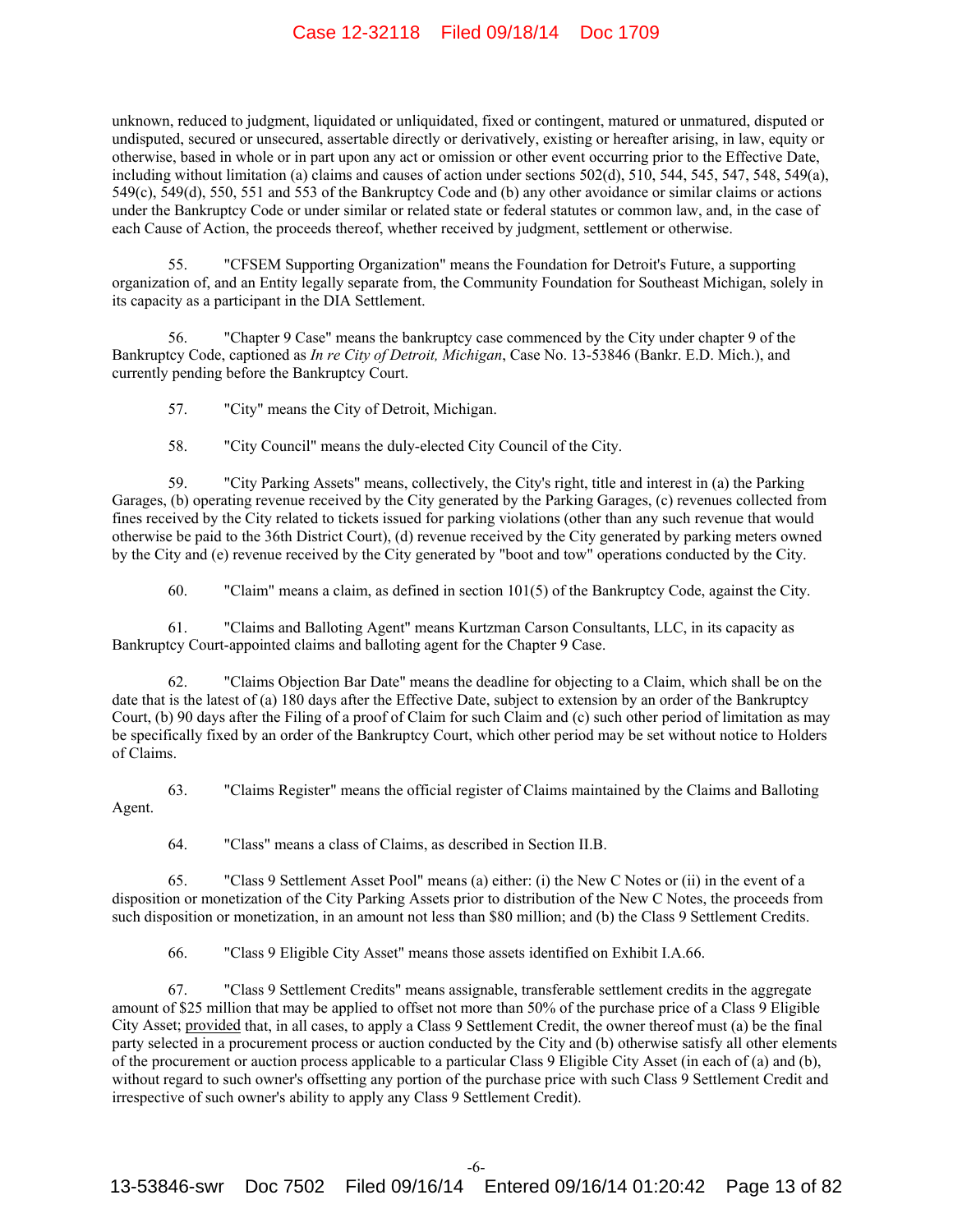68. "COLAs" means the cost of living adjustments made to annual pension benefits pursuant to collective bargaining agreements, other contracts or ordinances (as applicable) to account for the effects of inflation, which adjustments sometimes are called "escalators" in such collective bargaining agreements, other contracts or ordinances.

69. "Confirmation" means the entry of the Confirmation Order by the Bankruptcy Court on the docket of the Chapter 9 Case.

70. "Confirmation Date" means the date on which the Bankruptcy Court enters the Confirmation Order on the docket in the Chapter 9 Case, within the meaning of Bankruptcy Rules 5003 and 9021.

71. "Confirmation Hearing" means the hearing held by the Bankruptcy Court on Confirmation of the Plan, as such hearing may be continued.

72. "Confirmation Order" means the order of the Bankruptcy Court confirming the Plan pursuant to section 943 of the Bankruptcy Code, as it may be subsequently amended, supplemented or otherwise modified.

73. "Contract Administration Agreement 2005" means the Contract Administration Agreement dated June 2, 2005, by and among the COP Service Corporations, the Detroit Retirement Systems Funding Trust 2005, the COP Contact Administrator and the COP Swap Counterparties.

74. "Contract Administration Agreement 2006" means the Contract Administration Agreement dated June 12, 2006, by and among the COP Service Corporations, the Detroit Retirement Systems Funding Trust 2006, the COP Contact Administrator and the COP Swap Counterparties.

75. "Contract Administration Agreements" means, together, the Contract Administration Agreement 2005 and the Contract Administration Agreement 2006.

76. "Convenience Claim" means a Claim that would otherwise be an Other Unsecured Claim that is (a) an Allowed Claim in an amount less than or equal to \$25,000.00; or (b) in an amount that has been reduced to \$25,000.00 pursuant to an election made by the Holder of such Claim; provided that, where any portion(s) of a single Claim has been transferred, (y) the amount of all such portions will be aggregated to determine whether a Claim qualifies as a Convenience Claim and for purposes of the Convenience Claim election and (z) unless all transferees make the Convenience Claim election on the applicable Ballots, the Convenience Claim election will not be recognized for such Claim.

77. "COP Agent" means a contract administrator, trustee, paying agent or similar Entity, as applicable, under the COP Documents.

78. "COP Agent Fees" means reasonable, actual and documented fees payable to the COP Agent for services rendered or expenses incurred in accordance with and pursuant to the terms of the COPs Documents.

79. "COP Claim" means a Claim under or evidenced by the COP Service Contracts. For the avoidance of doubt, except as provided in any Final Order of the Bankruptcy Court, the definition of COP Claim shall include any Claim (other than a COP Swap Claim) on account of any act, omission or representation (however described) based upon, arising out of or relating to: (a) the issuance, offering, underwriting, purchase, sale, ownership or trading of any COPs (to the extent any such Claim is not a Subordinated Claim); (b) the COP Service Corporations; (c) any COP Service Contracts; (d) the 2005 COPs Agreement; (e) the 2006 COPs Agreement; (f) the Detroit Retirement Systems Funding Trust 2005; (g) the Detroit Retirement Systems Funding Trust 2006; (h) the Contract Administration Agreement 2005; (i) the Contract Administration Agreement 2006; (j) any allegations that have been made or could have been made by or against the City or any other person in the COP Litigation; or (k) any policy of insurance relating to the COPs.

80. "COP Contract Administrator" means Wilmington Trust, National Association, as successor to U.S. Bank, N.A.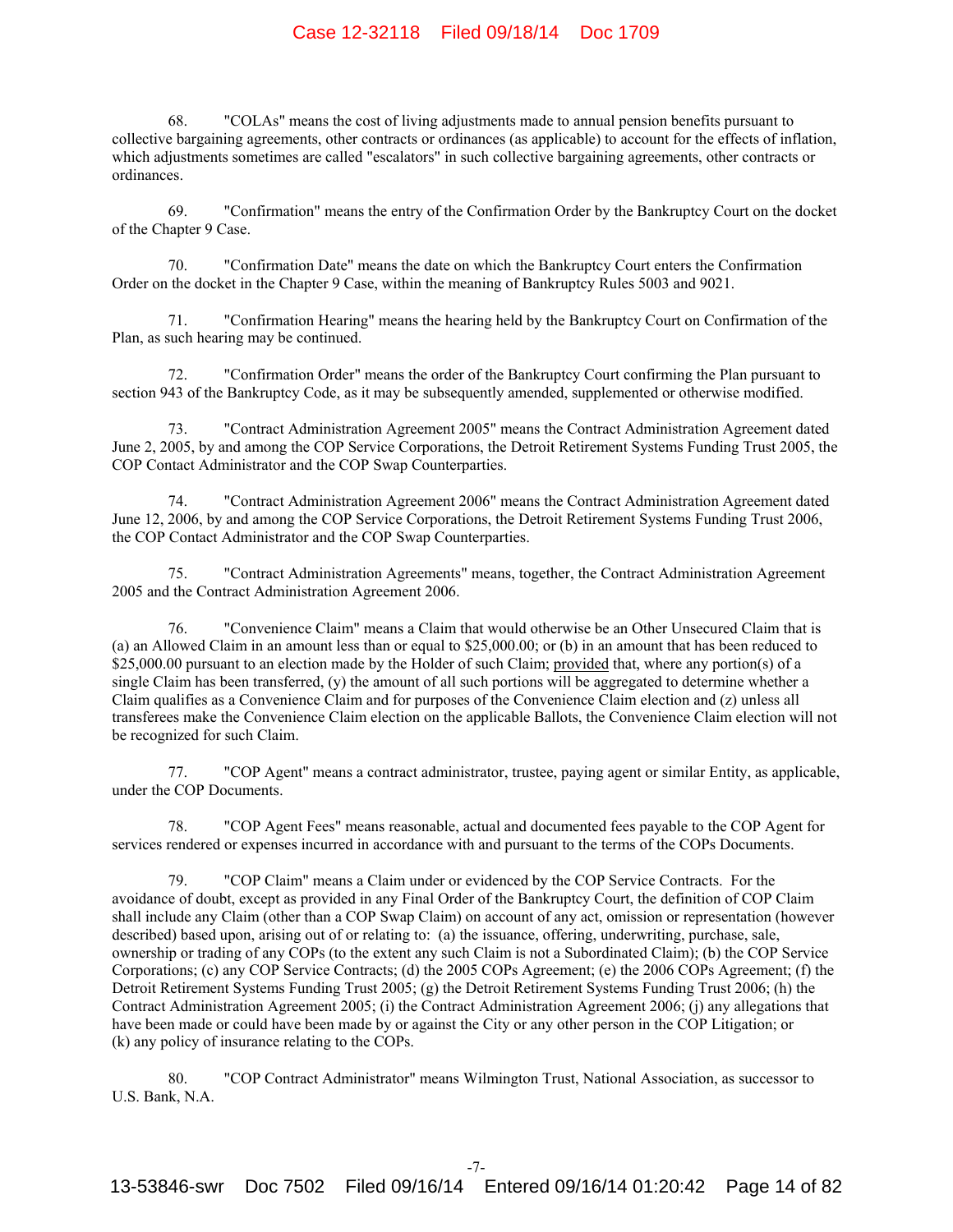81. "COP Documents" means, collectively, the COP Service Contracts, the 2005 COPs Agreement, the 2006 COPs Agreement and the Contract Administration Agreements.

82. "COP Insurance Policies" means those certain polices or other instruments insuring the 2005 COPs issued under the 2005 COPs Agreement and the 2006 COPs issued under the 2006 COPs Agreement, including all ancillary and related documents that may obligate the City to pay any amount to a COP Insurer for any reason.

83. "COP Insurance Policies Claim" means a Claim held by a COP Insurer arising under or in connection with a COP Insurance Policy.

84. "COP Insurer" means any party, other than the City, that has issued a COP Insurance Policy.

85. "COP Litigation" means the adversary proceeding captioned as *City of Detroit, Michigan v. Detroit General Retirement System Service Corporation, Detroit Police and Fire Retirement System Service Corporation, Detroit Retirement Systems Funding Trust 2005 and Detroit Retirement Systems Funding Trust 2006*, Case No. 14-04112 (Bankr. E.D. Mich.), filed in the Chapter 9 Case on January 31, 2014.

86. "COP Litigation Counsel" means counsel to the Litigation Trust in the COP Litigation.

87. "COP Service Contracts" means, collectively, the (a) the GRS Service Contract 2005, dated May 25, 2005, by and between the City and the Detroit General Retirement System Service Corporation; (b) the PFRS Service Contract 2005, dated May 25, 2005, by and between the City and the Detroit Police and Fire Retirement System Service Corporation; (c) the GRS Service Contract 2006, dated June 7, 2006, by and between the City and the Detroit General Retirement System Service Corporation; and (d) the PFRS Service Contract 2006, dated June 7, 2006, by and between the City and the Detroit Police and Fire Retirement System Service Corporation, as each of the foregoing may have been subsequently amended, restated, supplemented or otherwise modified, together with all ancillary and related instruments.

88. "COP Service Corporations" means, collectively, the Detroit General Retirement System Service Corporation and the Detroit Police and Fire Retirement System Service Corporation.

89. "COP Swap Agreements" means the 1992 ISDA Master Agreements (Local Currency Single Jurisdiction) between the COP Service Corporations and the COP Swap Counterparties, as set forth on Exhibit I.A.89, together with all ancillary and related instruments and agreements, as the same may have been subsequently amended, restated, supplemented or otherwise modified.

90. "COP Swap Claim" means a Claim by the COP Swap Counterparties arising under the COP Swap Documents.

91. "COP Swap Collateral Agreement" means the Collateral Agreement among the City, the COP Service Corporations, the COP Swap Collateral Agreement Custodian and the COP Swap Counterparties, together with all ancillary and related instruments and agreements.

92. "COP Swap Collateral Agreement Custodian" means U.S. Bank National Association as custodian under the COP Swap Collateral Agreement or any successor custodian.

93. "COP Swap Counterparties" means UBS AG and Merrill Lynch Capital Services, Inc., as successor to SBS Financial Products Company LLC, under the COP Swap Documents.

94. "COP Swap Documents" means the COP Swap Agreements and the COP Swap Collateral Agreement.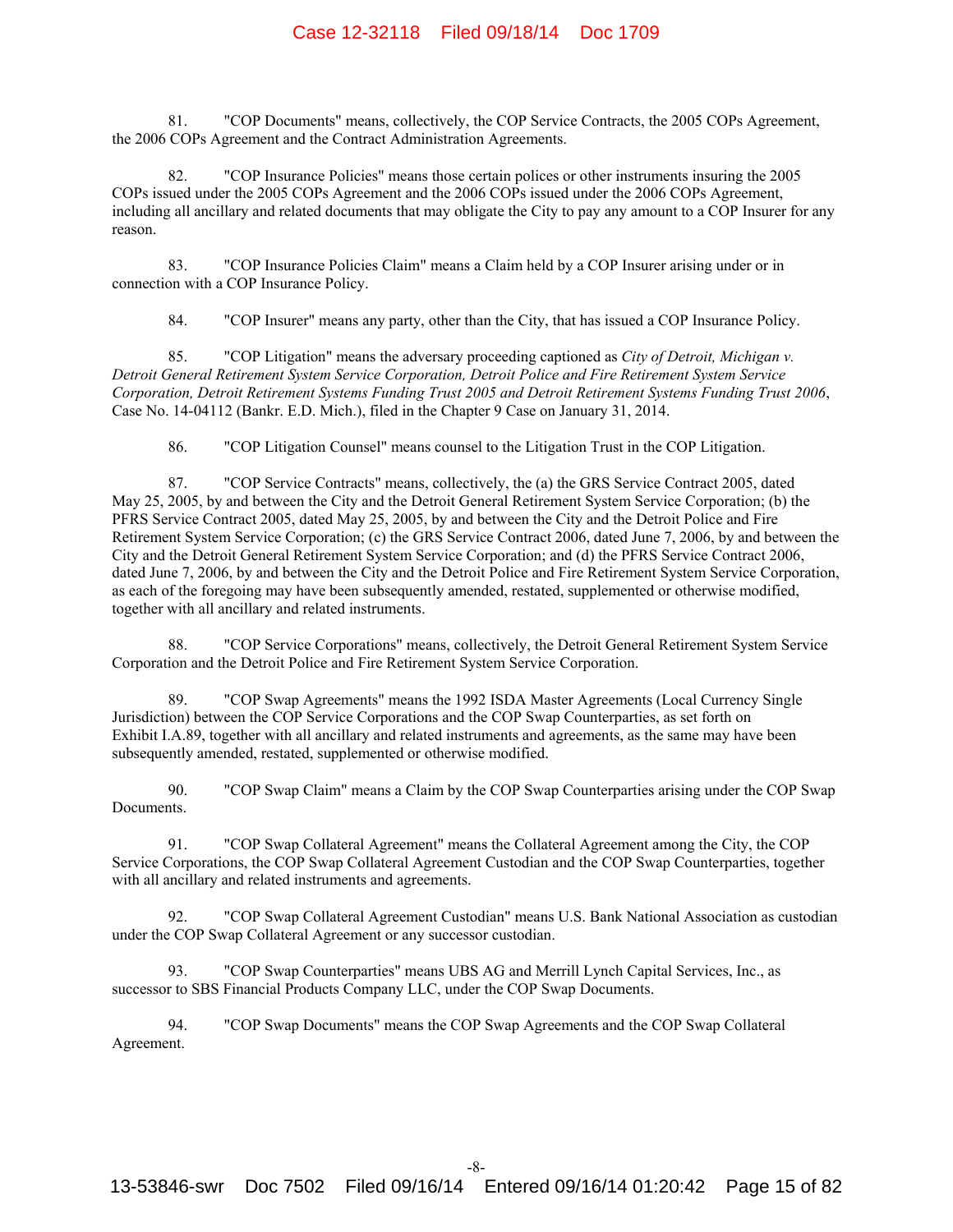95. "COP Swap Exculpated Parties" means the COP Swap Counterparties and their affiliates and each of their respective present and former (a) officers, (b) directors, (c) employees, (d) members, (e) managers, (f) partners and (g) attorneys, attorneys-in-fact and other advisors, in each case solely in their capacity as such.

96. "COP Swap Settlement" means that Settlement and Plan Support Agreement among the City and the COP Swap Counterparties filed with the Bankruptcy Court on the docket of the Chapter 9 Case on March 26, 2014 (Docket No. 3234), as the same may be subsequently amended, restated, supplemented or otherwise modified in accordance therewith.

97. "COP Swap Settlement Approval Order" means the order entered by the Bankruptcy Court approving the COP Swap Settlement (Docket No. 4094).

98. "COP Syncora Swap Insurance Policies" shall mean policy numbers CA03049E, CA03049D, CA3049C and CA03049B issued by XL Capital Assurance Inc.

99. "COPs" means, collectively, the 2005 COPs and the 2006 COPs.

100. "Counties" means, collectively, Macomb County, Oakland County and Wayne County.

101. "Cure Amount Claim" means a Claim based upon the City's defaults under an Executory Contract or Unexpired Lease at the time such contract or lease is assumed by the City under section 365 of the Bankruptcy Code to the extent such Claim is required to be cured by section 365 of the Bankruptcy Code.

102. "Current Accrued Annual Pension" means, with respect to any Holder of a Pension Claim, the amount of annual pension benefits that the applicable Retirement System (a) is obligated to pay to such Holder as of June 30, 2014 to the extent such Holder is retired or a surviving beneficiary and receiving, or terminated from City employment and eligible to receive, a monthly pension as of such date or (b) would be obligated to pay such Holder upon his or her future retirement to the extent such Holder is actively employed by the City on June 30, 2014, assuming such Holder's annual pension is frozen as of June 30, 2014, and such Holder is no longer able to accrue pension benefits after such date under the current terms and conditions of the applicable Retirement System, in either case as reflected on the books and records of the applicable Retirement System as of June 30, 2014.

103. "Current GRS Retiree Adjustment Cap" means, if the funding from the State Contribution Agreement and the DIA Settlement is received, an ASF/GRS Reduction in an amount not to exceed 20% of the Current Accrued Annual Pension of a person who was a current retiree as of June 30, 2014.

104. "CUSIP" means the nine-character identifier (consisting of letters and numbers) that uniquely identifies any particular issue of DWSD Bonds.

105. "Detroit General Retiree" means a retired employee or surviving beneficiary of a retired employee of a department of the City who (a) is not a Detroit Police and Fire Retiree, (b) retired (or is a surviving beneficiary of one who retired) on or before December 31, 2014 and (c) is a Holder of an OPEB Claim.

106. "Detroit General VEBA" means a voluntary employees' beneficiary association established in accordance with section 501(c)(9) of the Internal Revenue Code of 1986, as amended, and regulations thereunder that provides health benefits to Detroit General VEBA Beneficiaries and certain of their dependents.

107. "Detroit General VEBA Beneficiary" means a Holder of an Allowed OPEB Claim who is a Detroit General Retiree.

108. "Detroit General VEBA Trust Agreement" means the definitive documentation to be executed in connection with the formation of the Detroit General VEBA, in substantially the form attached hereto as Exhibit I.A.108.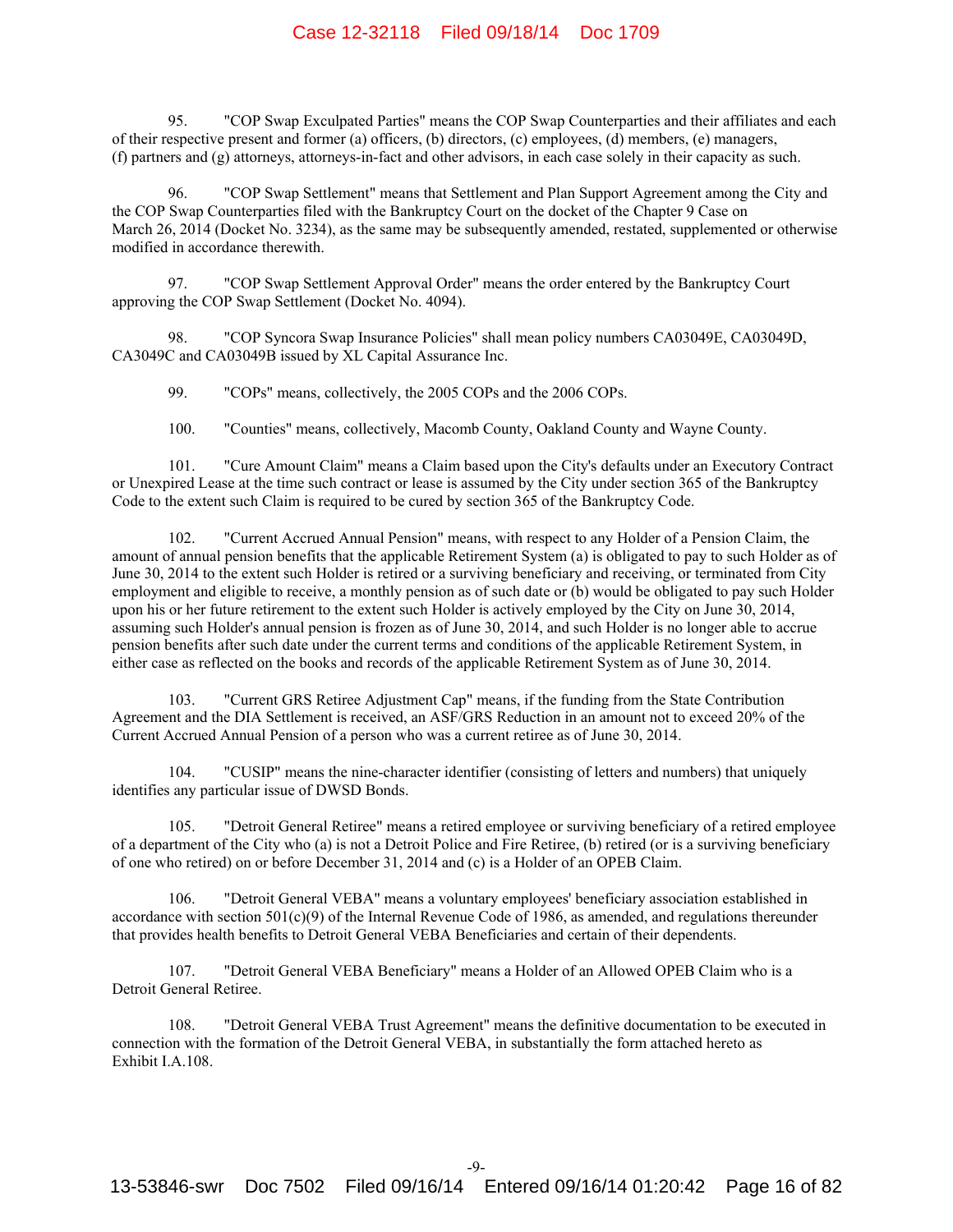109. "Detroit Police and Fire Retiree" means a retired employee or surviving beneficiary of a retired employee of the Detroit Police Department or the Detroit Fire Department who (a) was not an employee of the Emergency Medical Services Division of the Detroit Fire Department, (b) is a Holder of an OPEB Claim and (c) retired (or was a surviving beneficiary of one who retired) on or before December 31, 2014.

110. "Detroit Police and Fire VEBA" means a voluntary employees' beneficiary association established in accordance with section  $501(c)(9)$  of the Internal Revenue Code of 1986, as amended, and regulations thereunder that provides health benefits to Detroit Police and Fire VEBA Beneficiaries and certain of their dependents.

111. "Detroit Police and Fire VEBA Beneficiary" means a Holder of an Allowed OPEB Claim that is a Detroit Police and Fire Retiree.

112. "Detroit Police and Fire VEBA Trust Agreement" means the definitive documentation to be executed in connection with the formation of the Detroit Police and Fire VEBA, in substantially the form attached hereto as Exhibit I.A.112.

113. "Detroit Retirement Systems Funding Trust 2005" means the funding trust established pursuant to the 2005 COPs Agreement.

114. "Detroit Retirement Systems Funding Trust 2006" means the funding trust established pursuant to the 2006 COPs Agreement.

115. "Development Agreement" means that certain development agreement by and between the City and Pike Point Holdings, LLC, a wholly owned indirect subsidiary of Syncora, in substantially the form attached hereto as Exhibit I.A.115, including all exhibits thereto, and in any case in form and substance reasonably acceptable to the City and Syncora.

116. "DIA" means The Detroit Institute of Arts, a museum and cultural institution located at 5200 Woodward Avenue, Detroit, Michigan 48202.

117. "DIA Assets" means the "Museum Assets" as defined in the DIA Settlement Documents.

118. "DIA Corp." means The Detroit Institute of Arts, a Michigan non-profit corporation.

119. "DIA Direct Funders" means DIA Corp. and those DIA Funders whose commitments to contribute monies in furtherance of the DIA Settlement are made directly to the CFSEM Supporting Organization.

120. "DIA Funders" means those persons, businesses, business-affiliated foundations and other foundations from which DIA Corp. secures commitments, whether before or after the Effective Date, to contribute monies or otherwise secures contributions of monies in support of DIA Corp.'s payment obligations under the DIA Settlement, whether paid directly to the CFSEM Supporting Organization or to DIA Corp. for the purpose of supporting DIA Corp.'s payments to the CFSEM Supporting Organization.

121. "DIA Funding Parties" means the Foundations and the DIA Direct Funders.

122. "DIA Proceeds" means, collectively, the irrevocable funding commitments described in Section IV<sub>E</sub>1

123. "DIA Proceeds Default Amount" means a reduction in the Adjusted Pension Amount of a Holder of a Pension Claim (or a surviving beneficiary) by virtue of a DIA Proceeds Payment Default, as determined by the trustees of the GRS or the PFRS, the aggregate amount of which shall be commensurate with the pertinent DIA Proceeds Payment Default.

124. "DIA Proceeds Payment Default" means a default that has not been cured during any applicable grace period, as determined by the trustees of the GRS or the PFRS, by one or more DIA Funding Parties respecting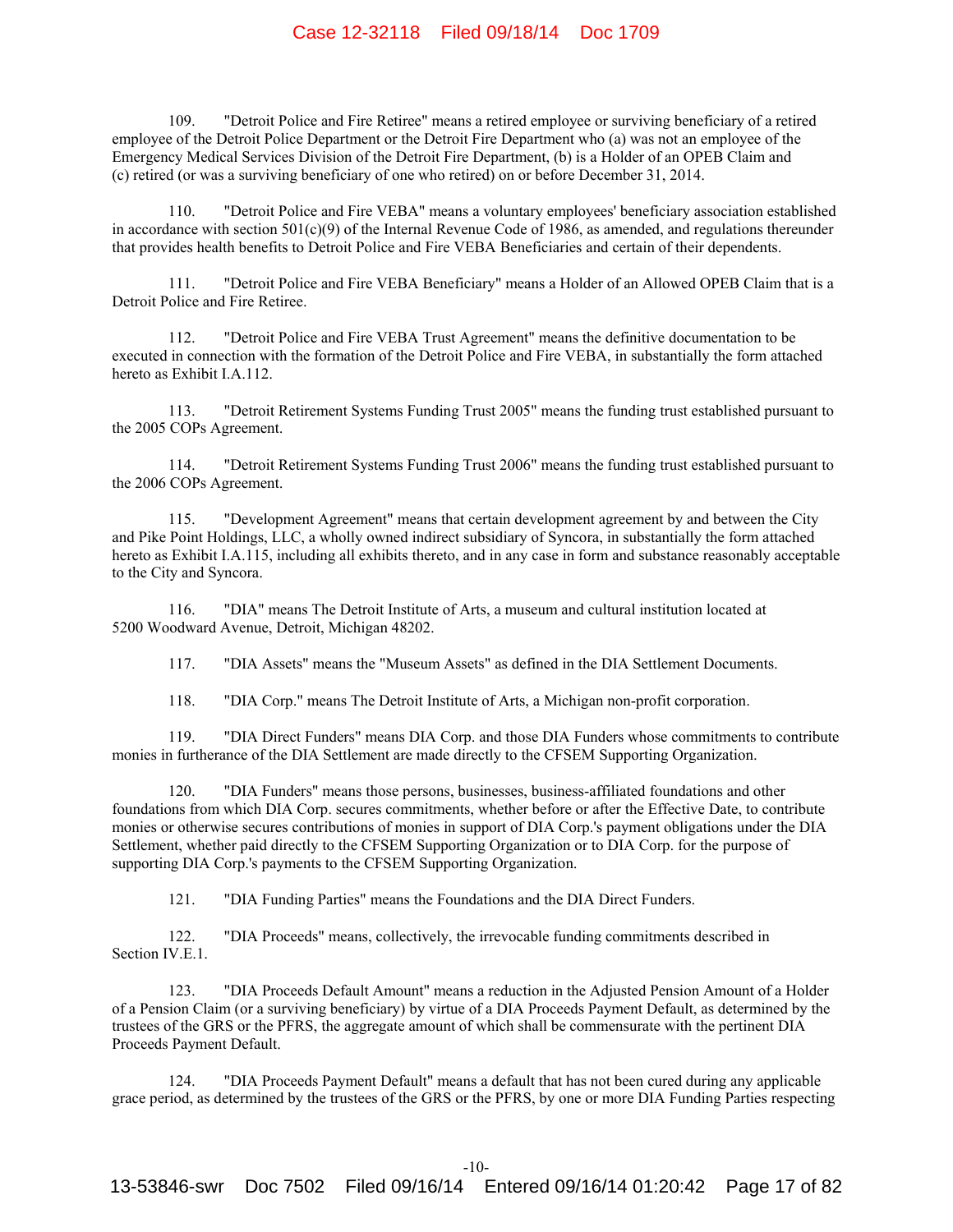material amounts scheduled to be paid to the City in accordance with the DIA Settlement that the City, in turn, is required to pay over to the GRS or the PFRS in accordance with the terms and conditions of the Plan.

125. "DIA Settlement" means the comprehensive settlement regarding the DIA Assets, as described at Section IV.E and as definitively set forth in the DIA Settlement Documents, the principal terms of which are attached hereto as Exhibit I.A.125.

126. "DIA Settlement Documents" means the definitive documentation to be executed in connection with the DIA Settlement, in substantially the form attached hereto as Exhibit I.A.126, which documents substantially conform to the term sheet attached hereto as Exhibit I.A.125.

127. "Disbursing Agent" means the disbursing agent(s) appointed pursuant to Section V.A.

128. "Disclosure Statement" means the disclosure statement (including all exhibits and schedules thereto or referenced therein) that relates to the Plan and has been prepared and distributed by the City and approved by the Bankruptcy Court in the Disclosure Statement Order, as the same may be amended, supplemented or otherwise modified.

129. "Disclosure Statement Order" means the Order Approving the Proposed Disclosure Statement (Docket No. 4401), entered by the Bankruptcy Court on the docket of the Chapter 9 Case on May 5, 2014, approving the Disclosure Statement as containing adequate information pursuant to section 1125 of the Bankruptcy Code, as it may have been subsequently amended, supplemented or otherwise modified.

130. "Discounted Value" means the net present value of all Net DWSD Transaction Proceeds to be received immediately or in the future utilizing a 6.75% discount rate.

131. "Dismissed Syncora Litigation" means all litigation pending between the City and Syncora (including all appeals) arising out of or related to, and withdraw all motions or objections pending in, the Chapter 9 Case, including the litigation set forth on Exhibit I.A.131, which litigation shall be dismissed or withdrawn as set forth in the Syncora Settlement Agreement.

132. "Disputed Claim" means any Claim that is not Allowed.

133. "Disputed COP Claims Reserve" means the reserve for Disputed COP Claims established pursuant to Section II.B.3.p.iii.B.1.

134. "Distribution" means any initial or subsequent payment or transfer made on account of an Allowed Claim under or in connection with the Plan.

135. "Distribution Amount" means the principal amount of \$42,500,000 for each of the COP Swap Counterparties, plus interest, on and after October 15, 2014, on the unpaid Net Amount at the rate applicable to obligations under the Postpetition Financing Agreement, payable in cash in the manner set forth in the COP Swap Settlement Agreement.

136. "Distribution Date" means any date on which a Distribution is made.

137. "Distribution Record Date" means 5:00 p.m., Eastern Time, on the Confirmation Date.

138. "District Court" means the United States District Court for the Eastern District of Michigan.

139. "Document Website" means the internet site address http://www.kccllc.net/Detroit, at which the Plan, the Disclosure Statement and all Filed Exhibits to the Plan shall be available to any party in interest and the public, free of charge.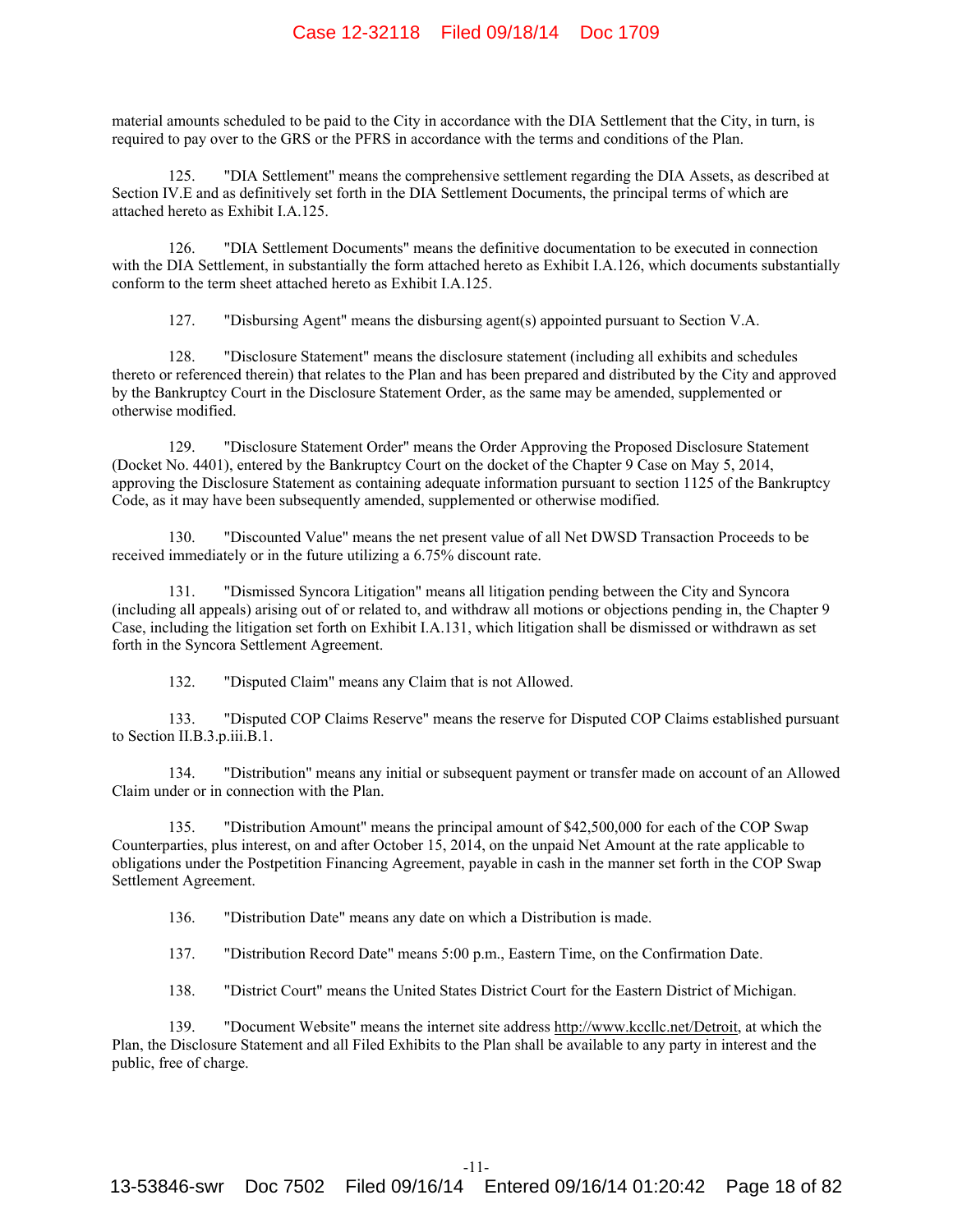140. "Downtown Development Authority Claims" means Claims in respect of the Downtown Development Authority Loans.

141. "Downtown Development Authority Loans" means loans made pursuant to that certain Loan Agreement, dated August 26, 1991, by and between the City and the City of Detroit Downtown Development Authority, as the same may have been subsequently amended, restated, supplemented or otherwise modified, together with all ancillary and related instruments and agreements.

142. "DRCEA" means the Detroit Retired City Employees Association.

143. "DWSD" means the Detroit Water and Sewerage Department, which is a department of the City.

144. "DWSD Authority" means an authority that may be formed pursuant to a DWSD Authority Transaction to conduct many or all of the operations currently conducted by DWSD as described in Section IV.A.3.

145. "DWSD Authority Transaction" means the potential formation (including the potential transfer of certain assets owned by DWSD) and operation of the DWSD Authority, as described in Section IV.A.3.

146. "DWSD Bond Claims" means any Claim against the City arising under or evidenced by the DWSD Bond Documents, including a Claim for principal and interest on the DWSD Bonds.

147. "DWSD Bond Documents" means the ordinances passed, resolutions adopted, orders issued or indentures executed with respect to the DWSD Bonds, as set forth on Exhibit I.A.147, as the same may have been subsequently amended, restated, supplemented or otherwise modified, together with all ancillary and related instruments and agreements and all related Bond Insurance Policies.

148. "DWSD Bonds" means the secured bonds issued pursuant to the DWSD Bond Documents, as set forth on Exhibit I.A.147.

149. "DWSD CVR" means a single series of contingent value right certificates representing the right to receive 50% of the Net DWSD Transaction Proceeds received by the General Fund on account of a Qualifying DWSD Transaction.

150. "DWSD Exculpated Parties" means, collectively, the DWSD Settlement Parties and their respective parents, affiliates, shareholders, directors, officers, managers, employees, agents, attorneys, advisors, accountants, restructuring consultants, financial advisors and investment bankers, solely in their capacity as such.

151. "DWSD Revolving Bond Claims" means, collectively, the DWSD Revolving Sewer Bond Claims and the DWSD Revolving Water Bond Claims.

152. "DWSD Revolving Bond Documents" means, collectively, the DWSD Revolving Sewer Bond Documents and the DWSD Revolving Water Bond Documents.

153. "DWSD Revolving Bonds" means, collectively, the DWSD Revolving Sewer Bonds and the DWSD Revolving Water Bonds.

154. "DWSD Revolving Sewer Bond Claims" means any Claim against the City arising under or evidenced by the DWSD Revolving Sewer Bond Documents, including a Claim for principal and interest on the DWSD Revolving Sewer Bonds.

155. "DWSD Revolving Sewer Bond Documents" means the ordinances passed, resolutions adopted or indentures or agreements executed with respect to the DWSD Revolving Sewer Bonds, as set forth on Exhibit I.A.155, as the same may have been subsequently amended, restated, supplemented or otherwise modified, together with all ancillary and related instruments and agreements and all related Bond Insurance Policies.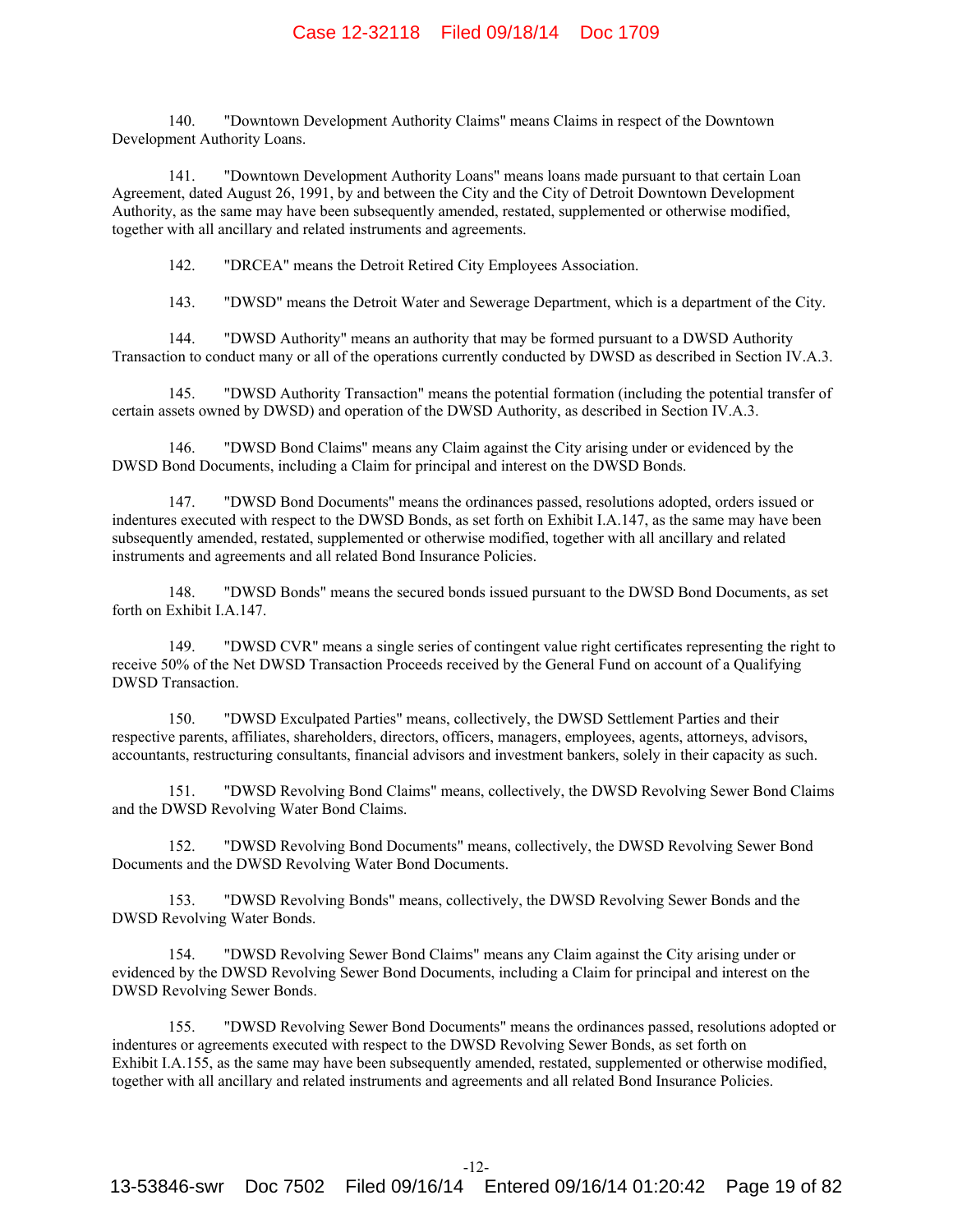156. "DWSD Revolving Sewer Bonds" means the secured bonds issued pursuant to the DWSD Revolving Sewer Bond Documents, as set forth on Exhibit I.A.155.

157. "DWSD Revolving Water Bond Claims" means any Claim against the City arising under or evidenced by the DWSD Revolving Water Bond Documents, including a Claim for principal and interest on the DWSD Revolving Water Bonds.

158. "DWSD Revolving Water Bond Documents" means the ordinances passed, resolutions adopted or indentures or agreements executed with respect to the DWSD Revolving Water Bonds, as set forth on Exhibit I.A.158, as the same may have been subsequently amended, restated, supplemented or otherwise modified, together with all ancillary and related instruments and agreements and all related Bond Insurance Policies.

159. "DWSD Revolving Water Bonds" means the secured bonds issued pursuant to the DWSD Revolving Water Bond Documents, as set forth on Exhibit I.A.158.

160. "DWSD Series" means an individual issue of DWSD Revolving Bonds having the same lien priority, issue date and series designation.

161. "DWSD Settlement Date" means the date prior to the Effective Date upon which each of (i) consummation of the purchase of the DWSD Tendered Bonds, (ii) issuance of the 2014 DWSD Refinancing Obligations and (iii) issuance of the 2014 Revenue Refinancing Bonds occurs, which date is identified as September 4, 2014 in the DWSD Tender Invitations (subject to rescheduling to a date earlier or later than that date by the City in its sole discretion).

162. "DWSD Settlement Parties" means, collectively, Assured Guaranty Municipal Corp., formerly known as Financial Security Assurance Inc., Berkshire Hathaway Assurance Corp., Financial Guaranty Insurance Company (solely in its capacity as a DWSD Bond Insurer and solely if it provides any consents required to effectuate the DWSD Tender), NPFG, the Ad Hoc Committee of DWSD Bondholders and U.S. Bank National Association, as trustee for the DWSD Bonds.

163. "DWSD Tender" means the offers, subject to acceptance at the City's election and in its sole discretion, to purchase for cancellation some or all of the DWSD Bonds that have been tendered and accepted in connection with, and on the terms provided in, the DWSD Tender Invitations.

164. "DWSD Tendered Bonds" means the DWSD Bonds that have been tendered for purchase or cancellation pursuant to the DWSD Tender.

165. "DWSD Tender Invitations" means the invitations and accompanying disclosure statements sent by the City to holders of DWSD Bonds on August 7, 2014, in the form of those collectively attached as Exhibits 8A and 8B to the DWSD Tender Motion.

166. "DWSD Tender Motion" means the Motion of the Debtor for a Final Order Pursuant to (I) 11 U.S.C. §§105, 364(c), 364(d)(1), 364(e), 902, 904, 921, 922 and 928 (A) Approving Postpetition Financing and (B) Granting Liens and (II) Bankruptcy Rule 9019 Approving Settlement of Confirmation Objections (Docket No. 6644), Filed by the City on August 11, 2014.

167. "DWSD Tender Order" means the Order, Pursuant to (I) 11 U.S.C. §§ 105, 364(c), 364(d)(1), 364(e), 902, 904, 921, 922 and 928 (A) Approving Postpetition Financing and (B) Granting Liens and (II) Bankruptcy Rule 9019 Approving Settlement of Confirmation Objections (Docket No. 7028), entered by the Bankruptcy Court on the docket of the Chapter 9 Case on August 25, 2014.

168. "Effective Date" means the Business Day, as determined by the City, on which each applicable condition contained in Section III.A has been satisfied or waived.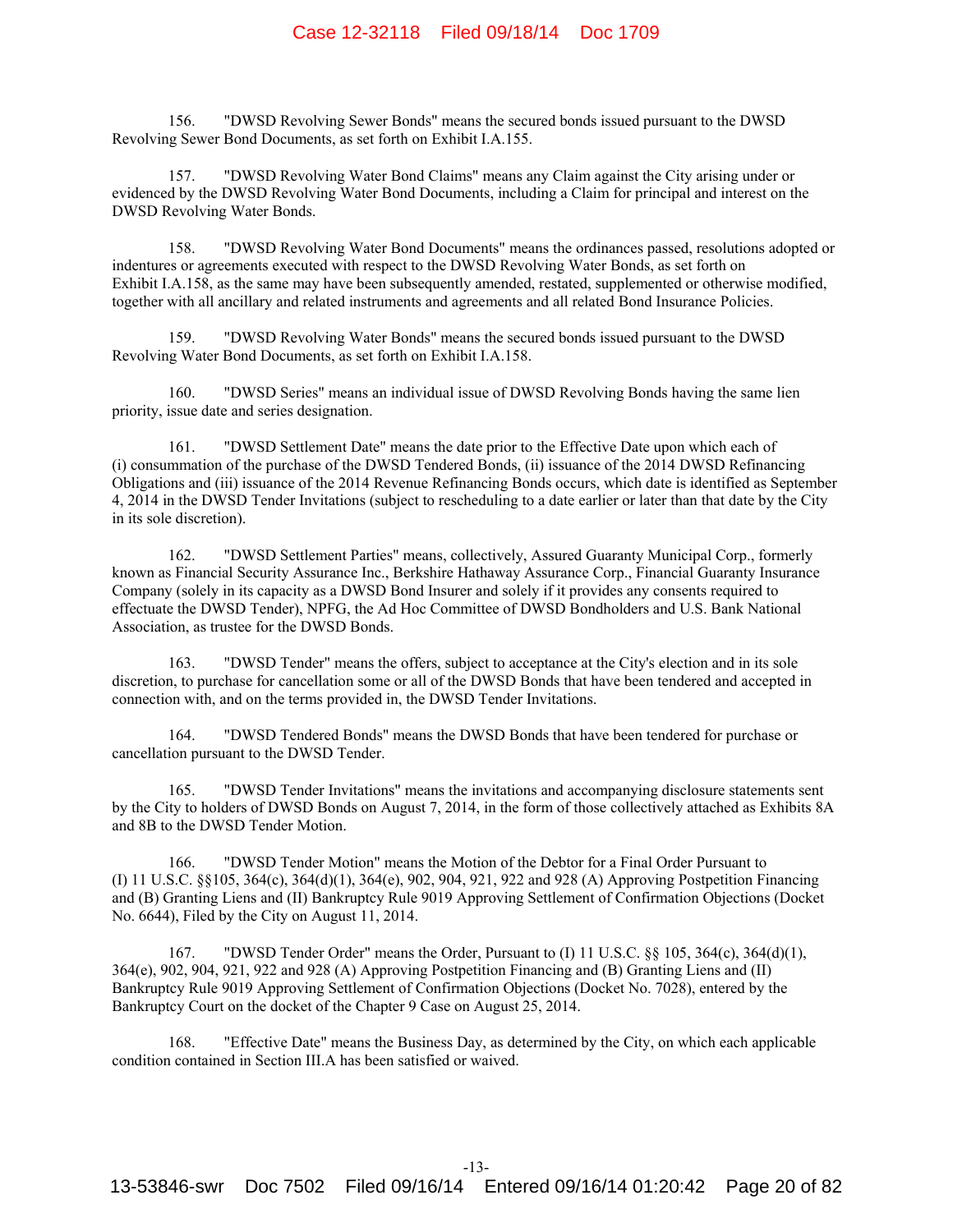169. "Eligible Pensioner" means a Holder of a Pension Claim who is eligible to receive an Income Stabilization Payment because such Holder (a) is, as of the Effective Date, at least 60 years of age or is a minor child receiving survivor benefits from GRS or PFRS and (b) has an aggregate annual household income equal to or less than 140% of the Federal Poverty Level in 2013 (as determined by reference to their (or in the case of minor children, their legal guardian's) 2013 income tax returns or equivalent documentation); provided, that no new persons will be eligible to receive Income Stabilization Payments at any time in the future, and any minor child receiving survivor benefits shall cease to be an Eligible Pensioner after he or she turns 18 years of age.

170. "Emergency Manager" means Kevyn D. Orr, in his capacity as emergency manager for the City serving in accordance with PA 436 or any successor emergency manager.

171. "Employee Health and Life Insurance Benefit Plan" means the Employee Health and Life Insurance Benefit Plan, a welfare benefit plan sponsored and administered by the City, which provides health, dental, vision care and life insurance benefits to (a) all officers and employees of the City who were employed on the day preceding the effective date of the benefit plan, and who continue to be employed by the City on and after the Effective Date and (b) substantially all retired officers and employees of the City.

172. "Employees Death Benefit Board of Trustees" means the governing board of the City of Detroit Employee Health and Life Insurance Benefit Plan, which operates and administers the Employees Death Benefit Plan.

173. "Employees Death Benefit Plan" means the City of Detroit Employee Death Benefit Plan, a pre-funded defined benefit plan and trust administered by the Employees Death Benefit Board of Trustees that provides supplemental death benefits to active and retired officers and employees of the City.

174. "Entity" shall have the meaning set forth in section 101(15) of the Bankruptcy Code.

175. "Estimated Future Liability" means the Income Stabilization Payments anticipated to be made from GRS or PFRS, as applicable, in the future in order for the respective Retirement System to fulfill the obligation to make Income Stabilization Payments, as determined by the respective Retirement System's board of trustees in the year 2022, provided that the State has not issued a certificate of default under the State Contribution Agreement with respect to the Retirement System at any time prior to 2022.

176. "Excess Assets" means the amount by which, if at all, the Income Stabilization Fund of either GRS or PFRS is credited with assets in excess of its Estimated Future Liability.

177. "Excess New B Notes" means the New B Notes in the aggregate face amount of \$15.44 million, representing the difference between (a) the New B Notes that would have been distributed to Syncora had its asserted COP Claim for principal and interest in Class 9 been Allowed in full and (b) the New B Notes to be provided to Syncora as partial consideration pursuant to the terms of the Syncora Settlement.

178. "Exculpated Parties" means, collectively and individually, (a) the RDPFFA and its board of trustees/directors, attorneys, advisors and professionals, (b) the DRCEA and its board of trustees/directors, attorneys, advisors and professionals, (c) the postpetition officers of the Detroit Police Lieutenants and Sergeants Association, (d) the postpetition officers of the Detroit Police Command Officers Association, (e) GRS and its postpetition professional advisors, (f) PFRS and its postpetition professional advisors, (g) Gabriel, Roeder, Smith & Company, (h) the COP Swap Exculpated Parties, (i) the LTGO Exculpated Parties, (j) the UTGO Exculpated Parties, (k) the DWSD Exculpated Parties, (l) the RDPMA Exculpated Parties and (m) the Syncora Exculpated Parties. For the avoidance of doubt, Exculpated Parties shall not include the COP Service Corporations.

179. "Executory Contract" means a contract to which the City is a party that is subject to assumption, assumption and assignment, or rejection under section 365 of the Bankruptcy Code.

180. "Exhibits" means, collectively, the documents listed on the "Table of Exhibits" included herein, all of which will be made available on the Document Website once they are Filed. The City reserves the right, in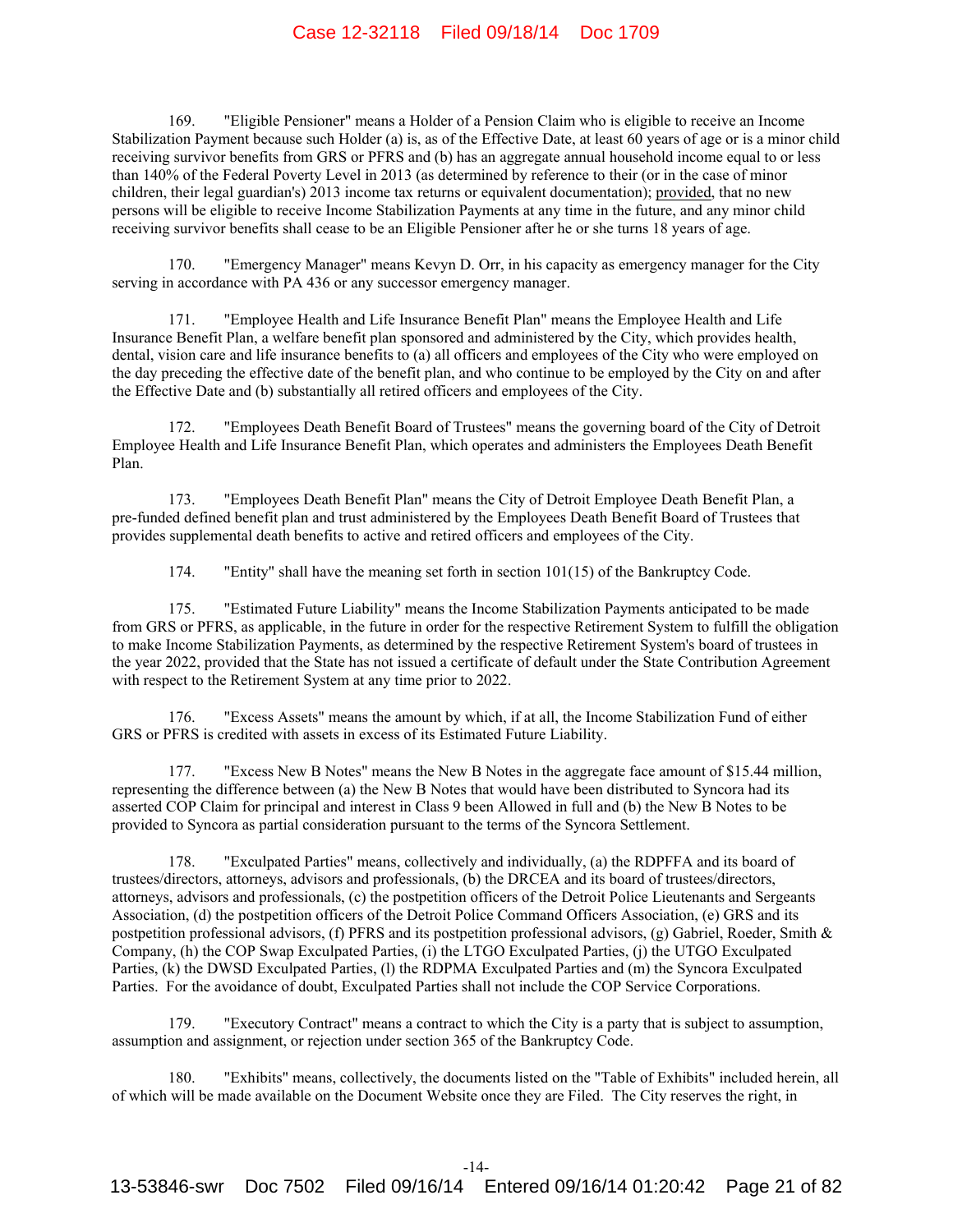accordance with the terms hereof, to modify, amend, supplement, restate or withdraw any of the Exhibits after they are Filed and shall promptly make such changes available on the Document Website.

181. "Exit Facility" means a credit facility that will be entered into by the City, the Exit Facility Agent and the other financial institutions party thereto on the Effective Date on substantially the terms set forth on Exhibit I.A.181.

182. "Exit Facility Agent" means the agent under the Exit Facility.

183. "Face Amount" means either (a) the full stated amount claimed by the holder of such Claim in any proof of Claim Filed by the Bar Date or otherwise deemed timely Filed under applicable law, if the proof of Claim specifies only a liquidated amount; (b) if no proof of Claim is Filed by the Bar Date or otherwise deemed timely Filed under applicable law, the full amount of the Claim listed on the List of Creditors, provided that such amount is not listed as disputed, contingent or unliquidated; or (c) the amount of the Claim (i) acknowledged by the City in any objection Filed to such Claim, (ii) estimated by the Bankruptcy Court for such purpose pursuant to section 502(c) of the Bankruptcy Code, or (iii) proposed by City, if (A) no proof of Claim has been Filed by the Bar Date or has otherwise been deemed timely Filed under applicable law and such amount is not listed in the List of Creditors or is listed in List of Creditors as disputed, contingent or unliquidated or (B) the proof of Claim specifies an unliquidated amount (in whole or in part).

184. "Federal Poverty Level" means the poverty guidelines issued each year in the *Federal Register* by the United States Department of Health and Human Services.

185. "Fee Examiner" means Robert M. Fishman, in his capacity as the fee examiner appointed pursuant to the Fee Examiner Order.

186. "Fee Examiner Order" means the Order Appointing Fee Examiner (Docket No. 383), entered by the Bankruptcy Court on the docket of the Chapter 9 Case on August 19, 2013, as it may have been amended, supplemented or otherwise modified.

187. "Fee Examiner Parties" means, collectively, (a) the Fee Examiner and (b) all counsel and other professionals advising the Fee Examiner whose fees and expenses are subject to the Fee Review Order.

188. "Fee Review Order" means the Fee Review Order (Docket No. 810), entered by the Bankruptcy Court on the docket of the Chapter 9 Case on September 11, 2013, as it may have been amended, supplemented or otherwise modified, including pursuant to the Order Amending and Clarifying Fee Review Order of September 11, 2013 (Docket No. 5150), entered on May 29, 2014.

189. "Fee Review Professionals" means, collectively, (a) those professionals retained by the City and the Retiree Committee to render services in connection with the Chapter 9 Case who seek payment of compensation and reimbursement of expenses from the City for postpetition services pursuant to and in accordance with the Fee Review Order, (b) those additional professionals retained by third parties to provide services in connection with the Chapter 9 Case that seek reimbursement by or payment from the City or any of its departments and are, or are determined (by Bankruptcy Court order or otherwise) to be, subject to the Fee Review Order or the terms of this Plan and (c) the Fee Examiner Parties. For the avoidance of doubt, any professionals retained by any official committee appointed in the Chapter 9 Case other than the Retiree Committee are not Fee Review Professionals.

190. "Fee Review Professional Fees" means the fees and expenses of the Fee Review Professionals incurred during the period beginning on the Petition Date and ending on the Effective Date.

191. "File," "Filed," or "Filing" means file, filed or filing with the Bankruptcy Court or the Claims and Balloting Agent, as applicable, in the Chapter 9 Case.

192. "Final Order" means an order or judgment of the Bankruptcy Court, or any other court of competent jurisdiction, as entered on the docket in the Chapter 9 Case or the docket of any other court of competent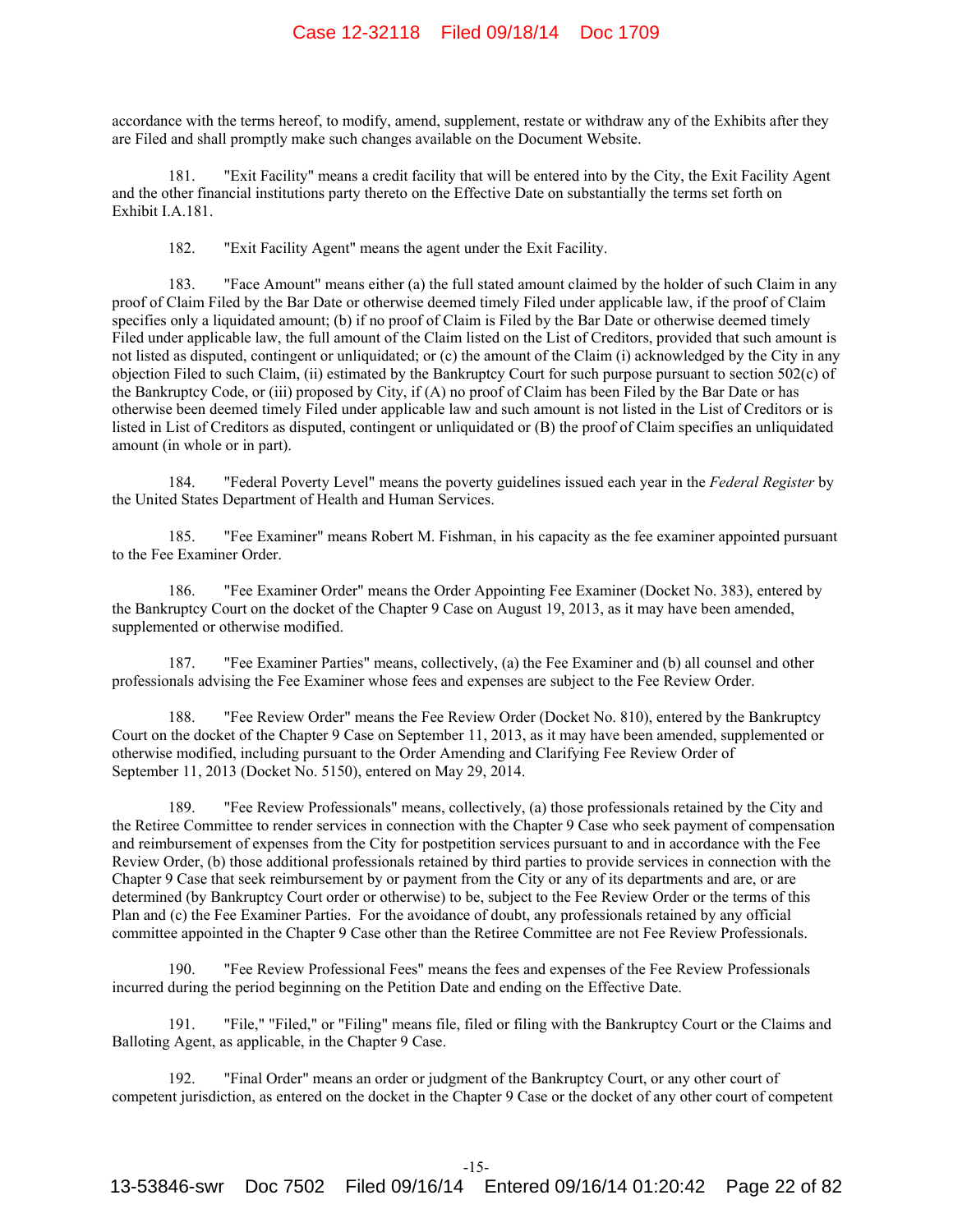jurisdiction, that has not been reversed, stayed, modified or amended, and as to which the time to appeal or seek certiorari or move, under Bankruptcy Rule 9023 or Rule 59 of the Federal Rules of Civil Procedure, for a new trial, reargument or rehearing has expired, and no appeal or petition for certiorari or other proceedings for a new trial, reargument or rehearing has been timely taken, or as to which any appeal that has been taken or any petition for certiorari that has been timely filed has been withdrawn or resolved by the highest court to which the order or judgment was appealed or from which certiorari was sought or the new trial, reargument or rehearing shall have been denied or resulted in no modification of such order; provided that the possibility that a motion under Rule 60 of the Federal Rules of Civil Procedure, or any analogous rule under the Bankruptcy Rules, may be filed shall not prevent such order from being a Final Order.

193. "Financial Review Commission" means the financial review commission appointed under Section 4 of the Financial Review Commission Act.

194. "Financial Review Commission Act" means Public Act 181 of 2014 of the State, also known as the Michigan Financial Review Commission Act, Michigan Compiled Laws §§ 141.1631, *et seq.*

195. "Fiscal Year" means a fiscal year for the City, commencing on July 1 of a year and ending on June 30 of the following year. A Fiscal Year is identified by the calendar year in which the Fiscal Year ends, such that, for example, the 2015 Fiscal Year is the Fiscal Year commencing on July 1, 2014, and ending on June 30, 2015.

196. "Foundations" means those entities identified on Exhibit B to the summary of the material terms of the DIA Settlement, which is attached hereto as Exhibit I.A.125.

197. "General Fund" means the primary governmental fund and the chief operating fund of the City, which fund accounts for several of the City's primary services, including police, fire, public works, community and youth services.

198. "General Obligation Bond Claims" means, collectively, the Limited Tax General Obligation Bond Claims and the Unlimited Tax General Obligation Bond Claims.

199. "General Obligation Bond Documents" means, collectively, the Limited Tax General Obligation Bond Documents and the Unlimited Tax General Obligation Bond Documents.

200. "General Obligation Bonds" means, collectively, the Limited Tax General Obligation Bonds and the Unlimited Tax General Obligation Bonds.

201. "GRS" means the General Retirement System of the City of Detroit.

202. "GRS Adjusted Pension Amount" means, with respect to a Holder of a GRS Pension Claim, the Current Accrued Annual Pension payable to such Holder as adjusted in accordance with the following formulas:

(a) If Classes 10 and 11 vote to accept the Plan, and funding is received from the DIA Settlement and the State Contribution Agreement: for a Holder of a GRS Pension Claim who is (i) either retired and receiving a monthly pension or a surviving beneficiary or (ii) an Active Employee or a terminated employee with a right to receive a GRS pension in the future, elimination of the right to supplemental pension benefits to be paid after July 1, 2014 in respect of COLAs, plus an additional 4.5% reduction in the Current Accrued Annual Pension amount, plus the ASF Recoupment, provided that ASF Recoupment shall not apply to a surviving beneficiary of a retiree who died prior to June 30, 2014; and

(b) If Classes 10 and 11 do **not** vote to accept the Plan or funding is **not** received from the DIA Settlement and the State Contribution Agreement: for a Holder of a GRS Pension Claim who is (i) either retired and receiving a monthly pension or a surviving beneficiary or (ii) an Active Employee or a terminated employee with a right to receive a GRS pension in the future, elimination of the right to supplemental pension benefits to be paid after July 1, 2014 in respect of COLAs, plus an additional 27% reduction in the

-16-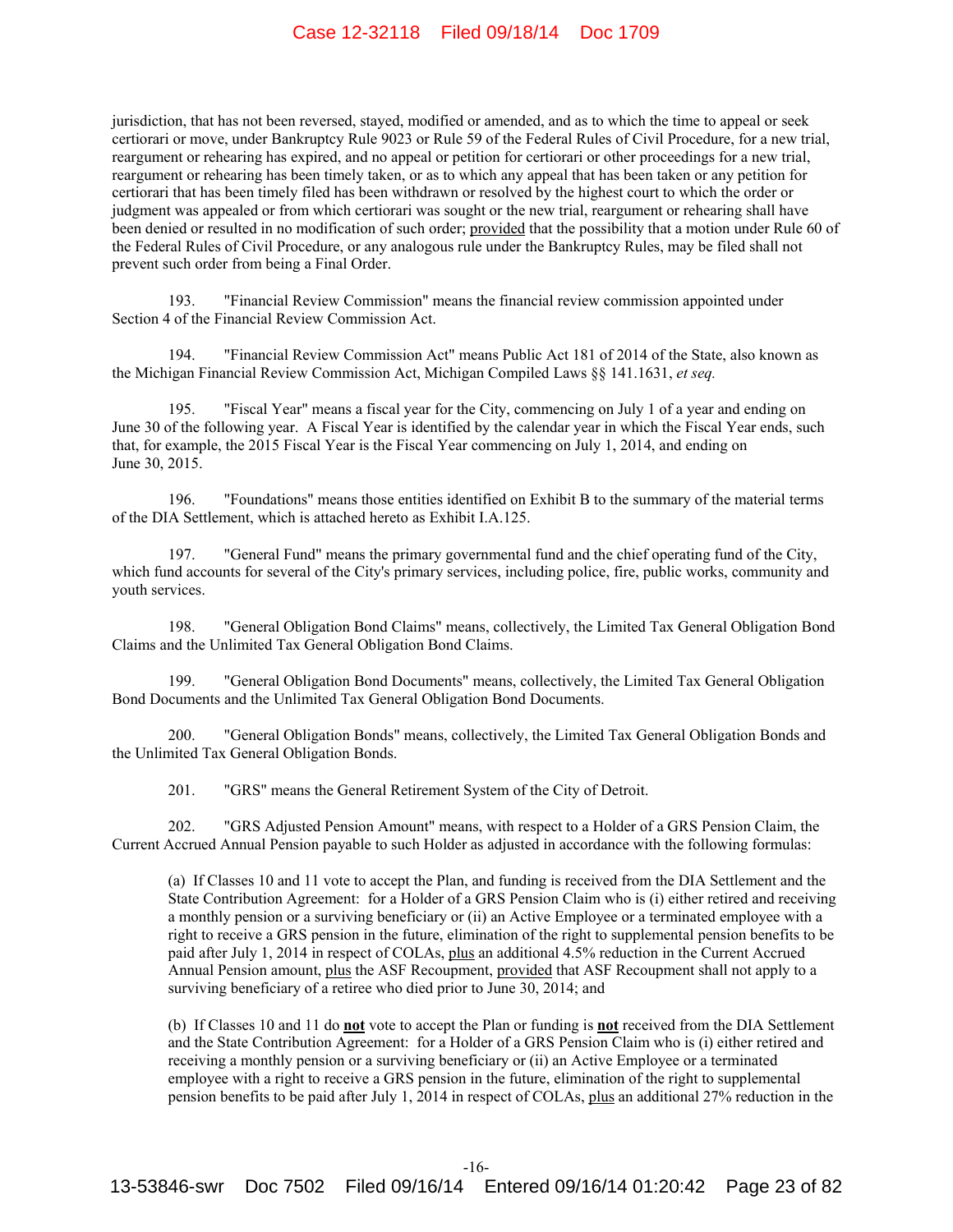Current Accrued Annual Pension amount, plus the ASF Recoupment; provided that ASF Recoupment shall not apply to a surviving beneficiary of a retiree who died prior to June 30, 2014; and provided further, that with respect to Holders who are Active Employees, in the event the unfunded liabilities of the GRS for the plan year ending June 30, 2014 are greater than the unfunded liabilities of the GRS as of June 30, 2013, the monthly pension amount shall be decreased to the extent necessary to ensure that there is no change in the amount of the underfunding between Fiscal Years 2013 and 2014.

203. "GRS Pension Claim" means any Claim (other than an OPEB Claim), whether asserted by current or former employees of the City or any participants in GRS, their heirs or beneficiaries or by the GRS or any trustee thereof or any other Entity acting on the GRS's behalf, against the City or any fund managed by the City (including, but not limited to, the General Fund, the water fund, the sewage disposal fund, the Detroit General Retirement System Service Corporation fund or the pension funds) based upon, arising under or related to any agreement, commitment or other obligation, whether evidenced by contract, agreement, rule, regulation, ordinance, statute or law for (a) any pension, disability or other post-retirement payment or distribution in respect of the employment of current or former employees or (b) the payment by the GRS to persons who at any time participated in, were beneficiaries of or accrued post-retirement pension or financial benefits under the GRS.

204. "GRS Restoration Payment" means an addition to the pension benefits that comprise the GRS Adjusted Pension Amount as described in Exhibit II.B.3.r.ii.C.

205. "Holder" means an Entity holding a Claim.

206. "HUD Installment Note Claims" means any Claim against the City arising under or evidenced by the HUD Installment Note Documents, including a Claim for principal and interest on the HUD Installment Notes.

207. "HUD Installment Note Documents" means the promissory notes executed with respect to the HUD Installment Notes, as set forth on Exhibit I.A.207, as the same may have been subsequently amended, restated, supplemented or otherwise modified, together with all ancillary and related instruments and agreements and all related Bond Insurance Policies.

208. "HUD Installment Notes" means, collectively, the secured notes issued under the HUD Installment Note Documents, as set forth on Exhibit I.A.207.

209. "Impaired" means, with respect to a Class or a Claim, that such Class or Claim is impaired within the meaning of section 1124 of the Bankruptcy Code.

210. "Income Stabilization Benefit" means a supplemental pension benefit in an amount necessary to ensure that (a) each Eligible Pensioner's total household income is equal to 130% of the Federal Poverty Level in 2013 or (b) the annual pension benefit payment payable to each Eligible Pensioner equals 100% of the annual pension benefit payment actually received by the Eligible Pensioner in 2013, whichever amount is lower.

211. "Income Stabilization Benefit Plus" means a supplemental pension benefit in an amount necessary to ensure that (a) an Eligible Pensioner's estimated adjusted annual household income (as determined by the applicable Retirement System) in a given calendar year is equal to 105% of the Federal Poverty Level for such year or (b) the annual pension benefit payment payable to an Eligible Pensioner equals 100% of the Eligible Pensioner's Current Accrued Annual Pension, plus COLAs, whichever amount is lower.

212. "Income Stabilization Payments" means the Income Stabilization Benefit and the Income Stabilization Benefit Plus, which will be paid from the Income Stabilization Fund in each of GRS and PFRS to Eligible Pensioners in accordance with the State Contribution Agreement.

213. "Income Stabilization Fund" means a separate recordkeeping sub-account that will be established in each of GRS and PFRS for the sole purpose of paying Income Stabilization Payments to Eligible Pensioners. The assets credited to these sub-accounts will be invested on a commingled basis with the GRS and PFRS assets, as applicable, and will be credited with a pro rata portion of the applicable Retirement System's earnings and losses.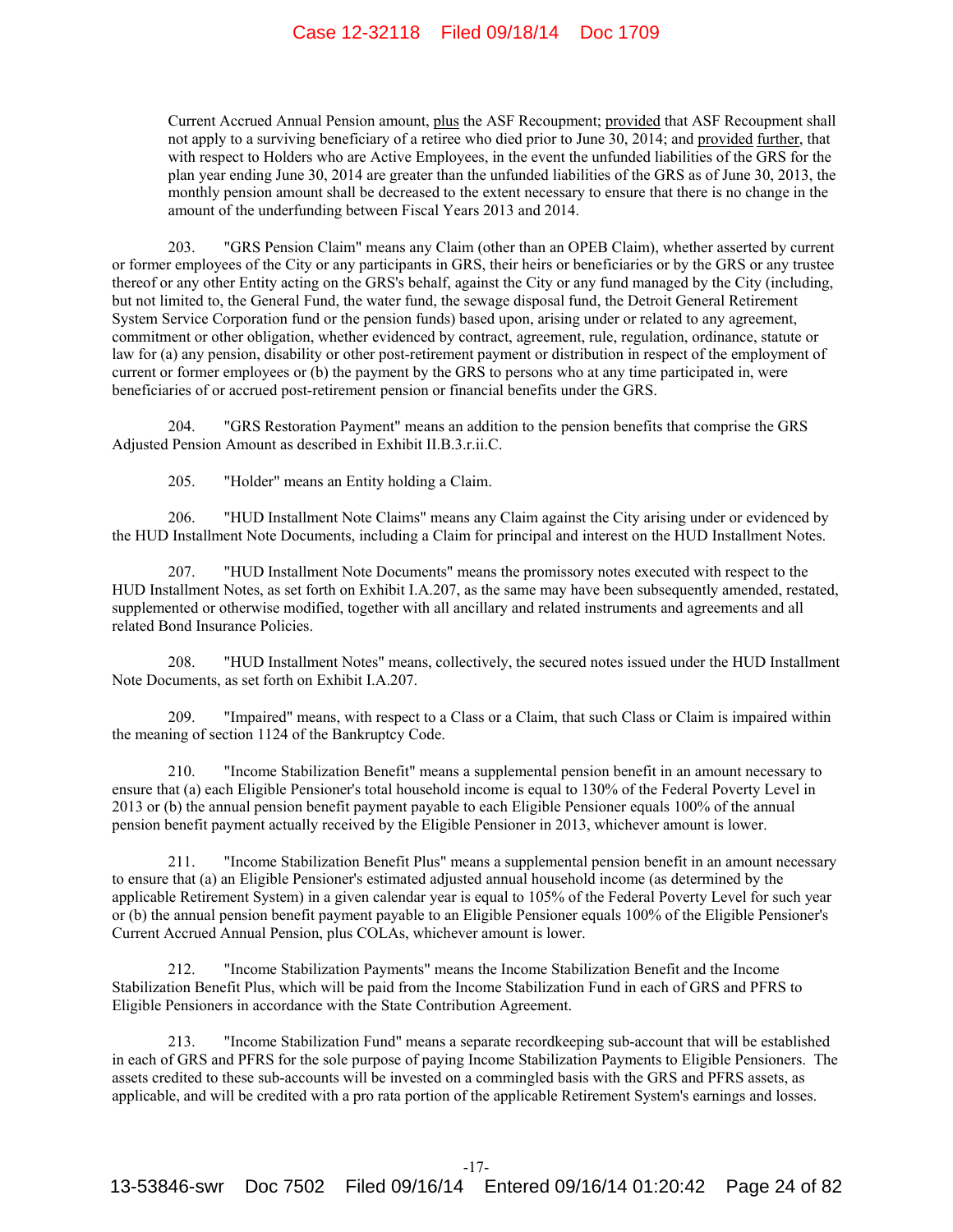214. "Indirect 36th District Court Claim" means any claim arising in connection with a Cause of Action against the 36th District Court, solely to the extent that (a) the 36th District Court is entitled to receive funding from the City to satisfy any such claim and (b) any Claim for such funding by the 36th District Court is resolved pursuant to the Plan and the 36th District Court Settlement.

215. "Indirect Employee Indemnity Claim" means any claim against an employee or former employee of the City with respect to which such employee has an Allowed Claim against the City for indemnification or payment or advancement of defense costs based upon, arising under or related to any agreement, commitment or other obligation, whether evidenced by contract, agreement, rule, regulation, ordinance, statute or law.

216. "Insured LTGO Bonds" means those Limited Tax General Obligation Bonds that are insured by the LTGO Insurer.

217. "Investment Committee" means, as applicable, the investment committee established by GRS or PFRS for the purpose of making recommendations to, and approving certain actions by, the respective Retirement System's board of trustees or making determinations and taking action under, and with respect to certain matters described in, the State Contribution Agreement.

218. "Liabilities" means any and all claims, obligations, suits, judgments, damages, demands, debts, rights, derivative claims, causes of action and liabilities, whether liquidated or unliquidated, fixed or contingent, matured or unmatured, known or unknown, foreseen or unforeseen, arising in law, equity or otherwise, that are based in whole or in part on any act, event, injury, omission, transaction, agreement, employment, exposure or other occurrence taking place on or prior to the Effective Date.

219. "Lien" shall have the meaning set forth in section 101(37) of the Bankruptcy Code.

220. "Limited Tax General Obligation Bond Claim" means any Claim against the City arising under or evidenced by the Limited Tax General Obligation Bond Documents, including a Claim for principal and interest on the Limited Tax General Obligation Bonds.

221. "Limited Tax General Obligation Bond Documents" means the resolutions adopted and orders issued with respect to the Limited Tax General Obligation Bonds, as set forth on Exhibit I.A.221, as the same may have been subsequently amended, restated, supplemented or otherwise modified, together with all ancillary and related instruments and agreements and all related Bond Insurance Policies.

222. "Limited Tax General Obligation Bonds" means, collectively, the unsecured bonds issued under the Limited Tax General Obligation Bond Documents, as set forth on Exhibit I.A.221.

223. "Liquidity Event" shall be deemed to occur only if the City has at all times complied with its obligations under the COP Swap Settlement to use its best efforts to secure sufficient exit financing as set forth therein, but is nonetheless unable to secure sufficient exit financing to pay the Net Amount on or promptly following the Effective Date.

224. "List of Creditors" means the Second Amended List of Creditors and Claims, Pursuant to Sections 924 and 925 of the Bankruptcy Code (together with the summaries and schedules attached thereto), attached as Exhibit A to the Notice of Filing of Second Amended List of Creditors and Claims, Pursuant to Sections 924 and 925 of the Bankruptcy Code (Docket No. 1059), Filed by the City on September 30, 2013, as such list, summaries or schedules may be amended, restated, supplemented or otherwise modified.

225. "Litigation Trust" means a trust to be established on the Effective Date to which the City will transfer all of its rights and interest in the COP Litigation.

226. "Litigation Trustee" means the trustee of the Litigation Trust, which shall be selected by the LTGO Insurer and the Retiree Committee and must be acceptable to the City.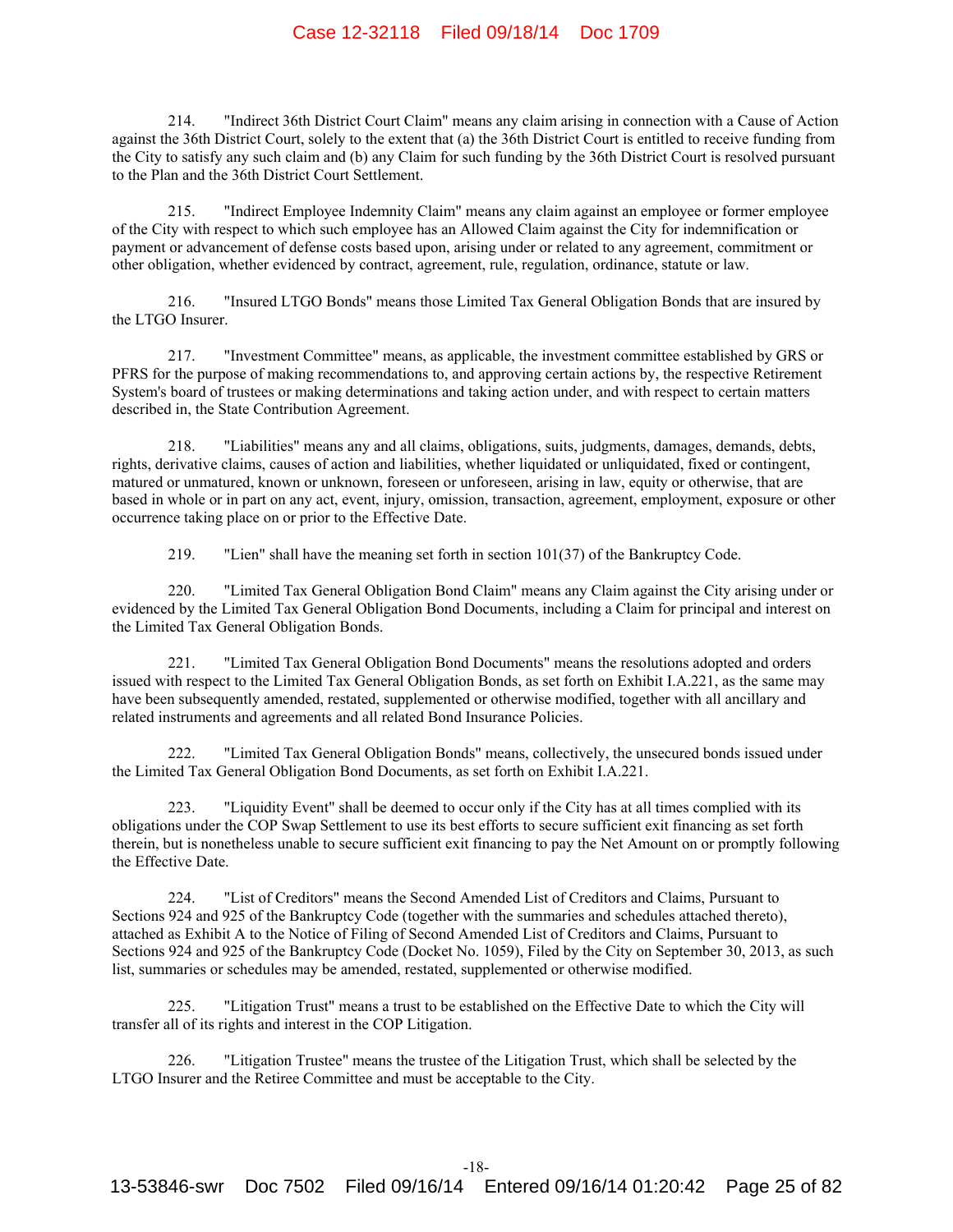227. "LTGO Distribution Agent" means U.S. Bank National Association, in its capacity as agent under a distribution agreement to be entered into in connection with the LTGO Settlement Agreement or such other entity as may be agreed to among the parties to the LTGO Settlement Agreement.

228. "LTGO Exculpated Parties" means (a) the LTGO Insurer, (b) BlackRock Financial Management, solely in its capacity as a Holder of Limited Tax General Obligation Bonds, and (c) their respective parents, affiliates, shareholders, directors, officers, managers, employees, agents, attorneys, advisors, accountants, consultants, financial advisors and investment bankers, solely in their capacity as such.

229. "LTGO Independent Party" means an entity chosen by the Retiree Committee, the LTGO Insurer and the City to resolve certain disputes regarding the COP Litigation involving the City, VEBA Trust Representatives or the LTGO Insurer pursuant to the LTGO Settlement Agreement.

230. "LTGO Insurer" means Ambac, solely in its capacity as insurer of certain of the City's obligations with respect to the Limited Tax General Obligation Bonds.

231. "LTGO Litigation Parties" means, collectively, the LTGO Insurer, the VEBA Trust Representatives and the City.

232. "LTGO Settlement Agreement" means the comprehensive settlement regarding Limited Tax General Obligation Bond Claims and related Bond Insurance Policy Claims, substantially in the form attached hereto as Exhibit I.A.232.

233. "Macomb County" means the County of Macomb, Michigan.

234. "Mayor" means the duly-elected mayor of the City.

235. "MFA" means the Michigan Finance Authority.

236. "Municipal Obligation" means the local government municipal obligation to be delivered by the City to the MFA in accordance with the UTGO Settlement Agreement and applicable law.

237. "NPFG" means National Public Finance Guarantee Corporation.

238. "Net Amount" means the Distribution Amount less the sum of all quarterly payments received by the COP Swap Counterparties under the COP Swap Collateral Agreement in respect of amounts owed under the COP Swap Agreements since January 1, 2014.

239. "Net DWSD Transaction Proceeds" means (a) the cash proceeds received by or for the benefit of, or for attribution to, the General Fund as a result of a Qualifying DWSD Transaction less (1) any cash payments made by or on behalf of the General Fund in connection with a Qualifying DWSD Transaction, (2) any cash payments previously anticipated or projected to be contributed to GRS by DWSD but for the Qualifying DWSD Transaction and (3) any cash payments previously anticipated or projected to be received by or on behalf of the General Fund but for the Qualifying DWSD Transaction; and (b) any other net payments, assumption of scheduled monetary liability or cancellation of indebtedness or other monetary obligations that inures to the direct benefit of the General Fund as a result of the Qualifying DWSD Transaction. In applying this definition, the City and the Restoration Trust (or the Retiree Committee if prior to the Effective Date) will work to develop a schedule of Net DWSD Transaction Proceeds at the time of the Qualifying DWSD Transaction that will inform any Value Determination (if requested) and allow the parties to subsequently track actual results and adjust applicable pension restoration levels accordingly.

240. "New B Notes" means the unsecured bonds to be issued by the City pursuant to the New B Notes Documents, substantially on the terms set forth on Exhibit I.A.240.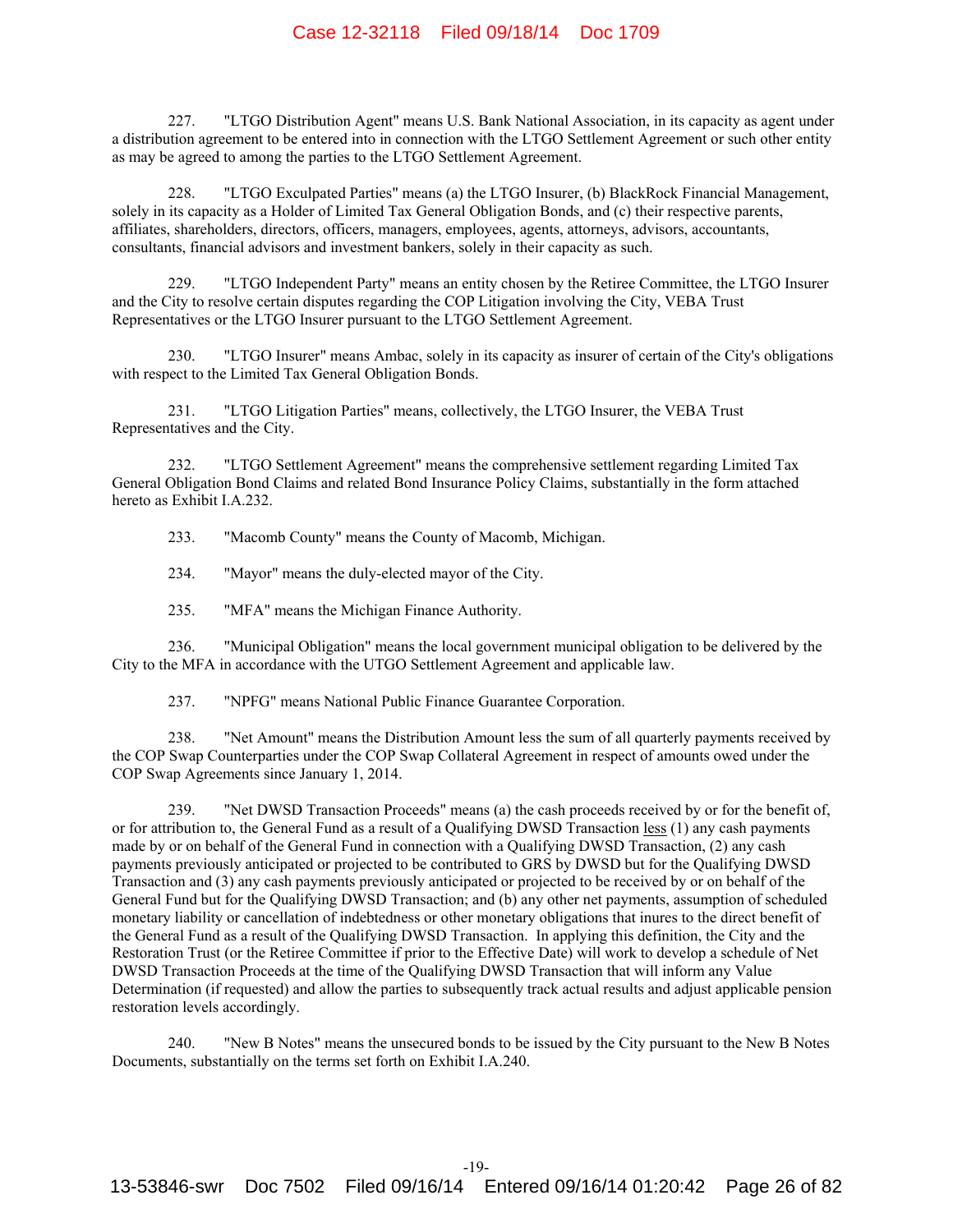241. "New B Notes Documents" means the ordinances to be passed, resolutions to be adopted, orders to be issued or indentures to be executed with respect to the New B Notes, in substantially the form attached hereto as Exhibit I.A.241.

242. "New C Notes" means the unsecured bonds to be issued by the City pursuant to the New C Notes Documents, substantially on the terms set forth on Exhibit I.A.242 and in any case in form and substance reasonably acceptable to the City and Syncora.

243. "New C Notes Documents" means the ordinances to be passed, resolutions to be adopted, orders to be issued or indentures to be executed with respect to the New C Notes, in substantially the form attached hereto as Exhibit I.A.243 and in any case in form and substance reasonably acceptable to the City and Syncora.

244. "New GRS Active Pension Plan" means the terms and conditions for future accrual and payment of pensions for active non-public safety employees of the City or another entity that participates in GRS in connection with employment service performed on and after July 1, 2014, the form documentation of which is attached hereto as Exhibit I.A.244.a and the material terms of which are attached hereto as Exhibit I.A.244.b.

245. "New GRS Active Pension Plan Formula" means an accrual rate for active employee participants in the GRS for benefits earned for service on or after July 1, 2014 that equals the product of (a) 1.5% multiplied by (b) an employee's average base compensation over such employee's final 10 years of service, multiplied by (c) such employee's years of service after July 1, 2014. For purposes of this definition, base compensation will exclude overtime, longevity or other bonuses, and unused sick leave, and the New GRS Active Pension Plan Formula will be part of a hybrid program that will contain rules to shift funding risk to participants in the event of underfunding of hybrid pensions, and mandate minimum retirement ages for unreduced pensions.

246. "New LTGO Bond Documents" means the ordinances to be passed, resolutions to be adopted, orders to be issued or indentures to be executed with respect to the New LTGO Bonds, in substantially the form attached as an exhibit to the LTGO Settlement Agreement.

247. "New LTGO Bonds" means the bonds to be issued by the City pursuant to the New LTGO Bond Documents, substantially on the terms set forth on Schedule 1 of the LTGO Settlement Agreement.

248. "New PFRS Active Pension Plan" means the terms and conditions for future accrual and payment of pensions for active public safety employees of the City in connection with employment service performed on and after July 1, 2014, the form documentation of which is attached hereto as Exhibit I.A.248.a and the material terms of which are set forth at Exhibit I.A.248.b.

249. "New PFRS Active Pension Plan Formula" means an accrual rate for active employee participants in the PFRS for benefits earned on or after July 1, 2014 that equals the product of (a) 2.0% multiplied by (b) an employee's average base compensation over the employee's final five or ten years of service, as set forth on Exhibit I.A.248.b, multiplied by (c) such employee's years of service after July 1, 2014. For purposes of this definition, base compensation will mean the employee's actual base compensation and will exclude overtime, longevity or other bonuses, and unused sick leave, and the New PFRS Active Pension Plan Formula will be part of a hybrid program that will contain rules to shift funding risk to participants in the event of underfunding of hybrid pensions, and mandate minimum retirement ages for unreduced pensions.

250. "New Securities" means, collectively, the New B Notes, the New C Notes, the New LTGO Bonds and the Municipal Obligation.

251. "Non-Settling UTGO Bond Insurer" means, together, Syncora Capital Assurance Inc. and Syncora Guarantee Inc., solely in their capacity as insurers of certain of the City's obligations with respect to the Unlimited Tax General Obligation Bonds.

252. "Notice of COP Settlement Acceptance" means a notice substantially in the form attached hereto as Exhibit I.A.252 that has been submitted prior to the Effective Date.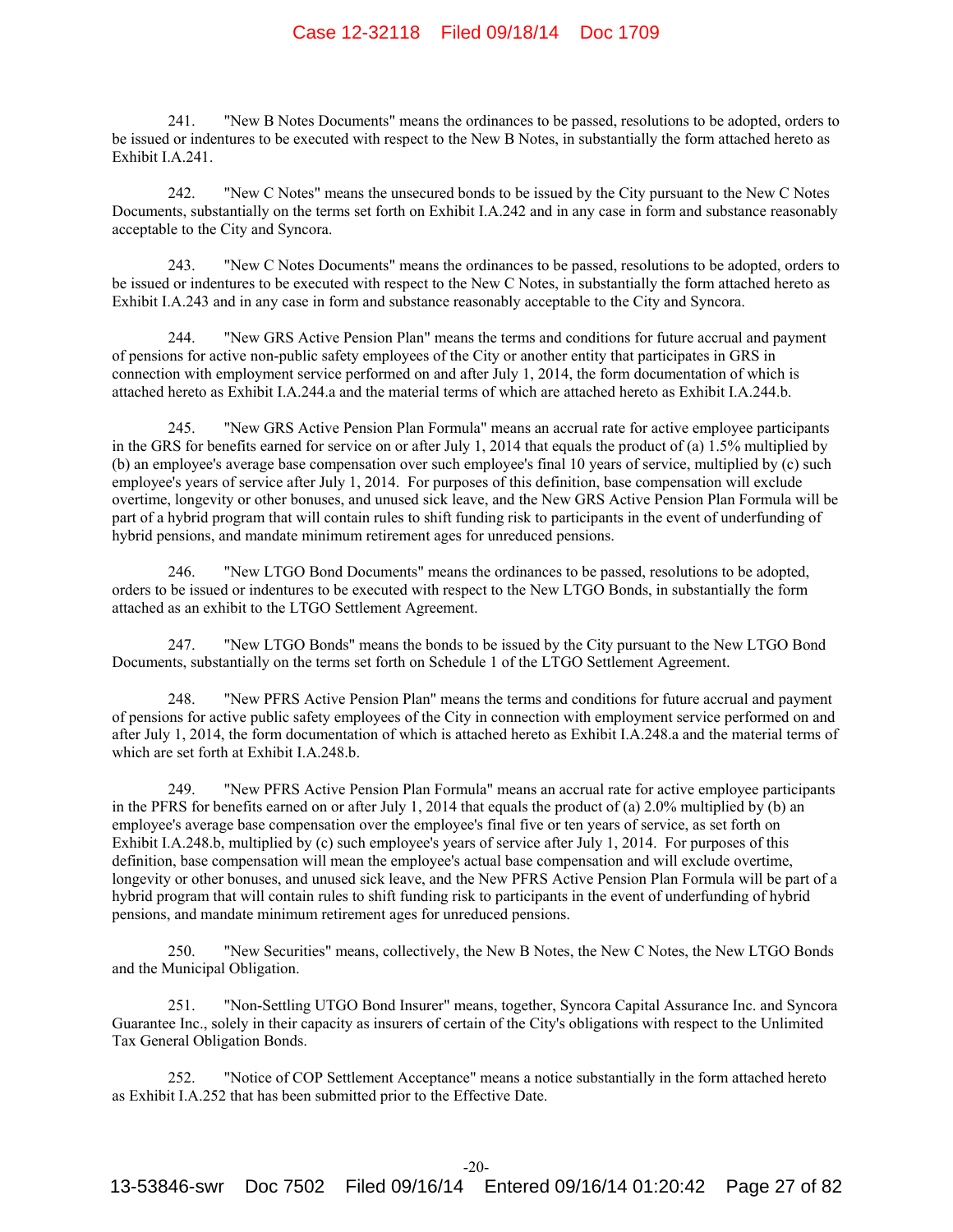253. "Oakland County" means the County of Oakland, Michigan.

254. "OPEB Benefits" means, collectively, post-retirement health, vision, dental, life and death benefits provided to retired employees of the City and their surviving beneficiaries pursuant to the Employee Health and Life Insurance Benefit Plan and the Employees Death Benefit Plan, including the members of the certified class in the action captioned *Weiler et. al. v. City of Detroit*, Case No. 06-619737-CK (Wayne County Circuit Court), pursuant to the "Consent Judgment and Order of Dismissal" entered in that action on August 26, 2009.

255. "OPEB Claim" means any Claim against the City for OPEB Benefits held by a retiree who retired on or before December 31, 2014 and is otherwise eligible for OPEB Benefits, and any eligible surviving beneficiaries of such retiree.

256. "Other Secured Claim" means a Secured Claim, other than a COP Swap Claim, a DWSD Bond Claim, a DWSD Revolving Bond Claim, a HUD Installment Note Claim or a Secured GO Bond Claim.

257. "Other Unsecured Claim" means any Claim that is not an Administrative Claim, a Convenience Claim, a COP Claim, a Downtown Development Authority Claim, a General Obligation Bond Claim, a GRS Pension Claim, an OPEB Claim, a PFRS Pension Claim, a Secured Claim, an Indirect 36th District Court Claim or a Subordinated Claim. For the avoidance of doubt, Section 1983 Claims and Indirect Employee Indemnity Claims are included within the definition of Other Unsecured Claim.

258. "PA 436" means Public Act 436 of 2012 of the State, also known as the Local Financial Stability and Choice Act, Michigan Compiled Laws §§ 141.1541-141.1575.

259. "Parking Garages" means, collectively, parking garages owned by the City other than that certain underground parking garage, commonly known as the "Grand Circus Parking Garage," located at 1600-01 Woodward Avenue, Detroit, Michigan.

260. "Pass-Through Obligations" means the City's obligations to the Pass-Through Recipients with respect to which the City acts, or may in the future act, as a tax-collecting agent for tax increment revenues derived from property taxes of the City and certain other taxing jurisdictions and required to be transmitted by the Treasurer of the City to the Pass-Through Recipients under their respective tax increment financing enabling statutes.

261. "Pass-Through Recipients" means, collectively, the (a) City of Detroit Downtown Development Authority, (b) Local Development Finance Authority, (c) Detroit Brownfield Redevelopment Authority and (d) City of Detroit Eight Mile/Woodward Corridor Improvement Authority, each of which are separate legal entities from the City.

262. "Pension Claim" means a GRS Pension Claim or a PFRS Pension Claim.

263. "Petition Date" means July 18, 2013.

264. "PFRS" means the Police and Fire Retirement System of the City of Detroit.

265. "PFRS Adjusted Pension Amount" means, with respect to a Holder of a PFRS Pension Claim, the Current Accrued Annual Pension payable to such Holder as adjusted in accordance with the following formulas:

(a) If Classes 10 and 11 vote to accept the Plan, and funding is received from the DIA Settlement and the State Contribution Agreement: Holders of PFRS Pension Claims will continue to receive their Current Accrued Annual Pension, but COLAs from and after June 30, 2014 shall be 45% of the COLAs provided for in police and fire collective bargaining agreements, other contracts or ordinances; and

(b) If Classes 10 and 11 do **not** vote to accept the Plan or funding is **not** received from the DIA Settlement and the State Contribution Agreement: (i) for a Holder of a PFRS Pension Claim who is (A) either retired and receiving a monthly pension or a surviving beneficiary or (B) a terminated employee with a right to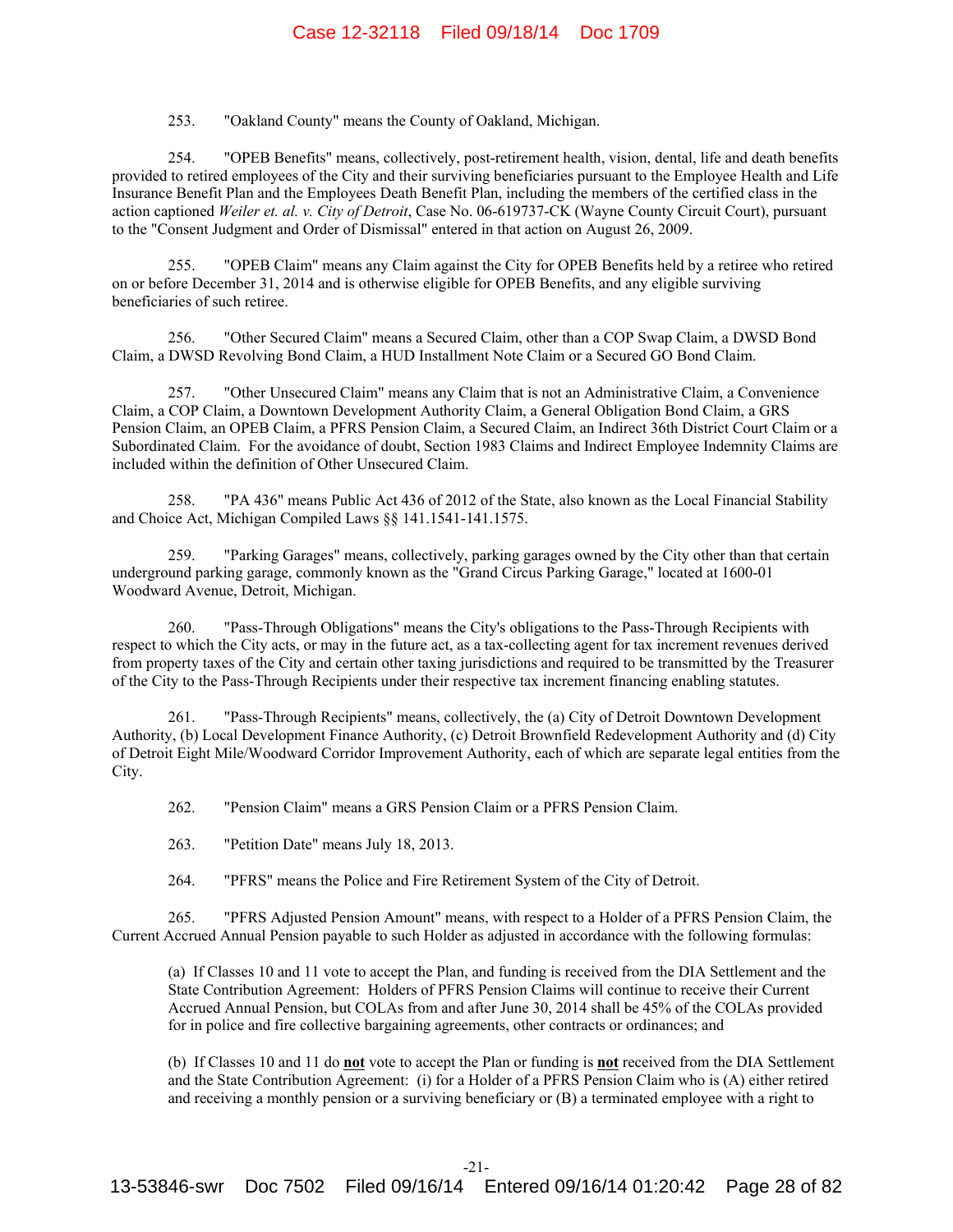receive a PFRS pension in the future, elimination of the right to supplemental pension benefits to be paid after July 1, 2014 in respect of COLAs; and (ii) for a Holder of a PFRS Pension Claim who is an Active Employee, elimination of the right to supplemental pension benefits to be paid after July 1, 2014 in respect of COLAs, plus elimination of the deferred retirement option plan feature of PFRS for certain Active Employees who have not already irrevocably elected to participate in the feature; provided that, with respect to Holders that are Active Employees, in the event the unfunded liabilities of the PFRS for the plan year ending June 30, 2014 are greater than the unfunded liabilities of the PFRS as of June 30, 2013, the monthly pension amount shall be reduced to the extent necessary to ensure that there is no change in the amount of the underfunding between Fiscal Years 2013 and 2014.

266. "PFRS Pension Claim" means any Claim (other than an OPEB Claim), whether asserted by current or former employees of the City, their heirs or beneficiaries or by the PFRS or any trustee thereof or any other Entity acting on the PFRS's behalf, against the City or any fund managed by the City (including, but not limited to, the General Fund, the Police and Fire Retirement System Service Corporation fund or the pension funds) based upon, arising under or related to any agreement, commitment or other obligation, whether evidenced by contract, agreement, rule, regulation, ordinance, statute or law for (a) any pension, disability, or other post-retirement payment or distribution in respect of the employment of such current or former employees or (b) the payment by the PFRS to persons who at any time participated in, were beneficiaries of or accrued post-retirement pension or financial benefits under the PFRS.

267. "PFRS Restoration Payment" means an addition to the pension benefits that comprise the PFRS Adjusted Pension Amount as described in Exhibit II.B.3.q.ii.C.

268. "Plan" means this plan of adjustment and all Exhibits attached hereto or referenced herein, as the same may be amended, restated, supplemented or otherwise modified.

269. "Plan COP Settlement" means the comprehensive settlement regarding COP Claims on terms and conditions described in Section II.B.3.p.iii.A.

270. "Plan Supplement" means any supplement to the Plan containing Exhibits that were not Filed as of the date of the entry of the Disclosure Statement Order.

271. "Pledged Property" means the collateral pledged by the City under the COP Swap Collateral Agreement or Ordinance No. 05-09 of the City.

272. "Postpetition Financing Agreement" means, collectively, (a) the Bond Purchase Agreement by and among the City and Barclays Capital, Inc., as purchaser, (b) the Financial Recovery Bond Trust Indenture by and among the City and UMB Bank, N.A., as trustee, and (c) all ancillary and related instruments and agreements approved by the Bankruptcy Court pursuant to the Postpetition Financing Order.

273. "Postpetition Financing Order" means the Order Pursuant to 11 U.S.C. §§ 105, 362, 364(c)(1), 364(c)(2), 364(e), 364(f), 503, 507(a)(2), 904, 921 and 922 (I) Approving Post-Petition Financing, (II) Granting Liens and Providing Superpriority Claim Status and (III) Modifying Automatic Stay (Docket No. 3067) entered by the Bankruptcy Court on the docket of the Chapter 9 Case on April 2, 2014, approving the Postpetition Financing Agreement.

274. "Postpetition Financing Claims" means any Claim against the City under or evidenced by (a) the Postpetition Financing Agreement and (b) the Postpetition Financing Order.

275. "Prior GRS Pension Plan" means the terms and conditions of the GRS in effect as of June 30, 2014 and applicable to benefits accrued by members of GRS prior to July 1, 2014, the form documentation of which is attached hereto as Exhibit I.A.275.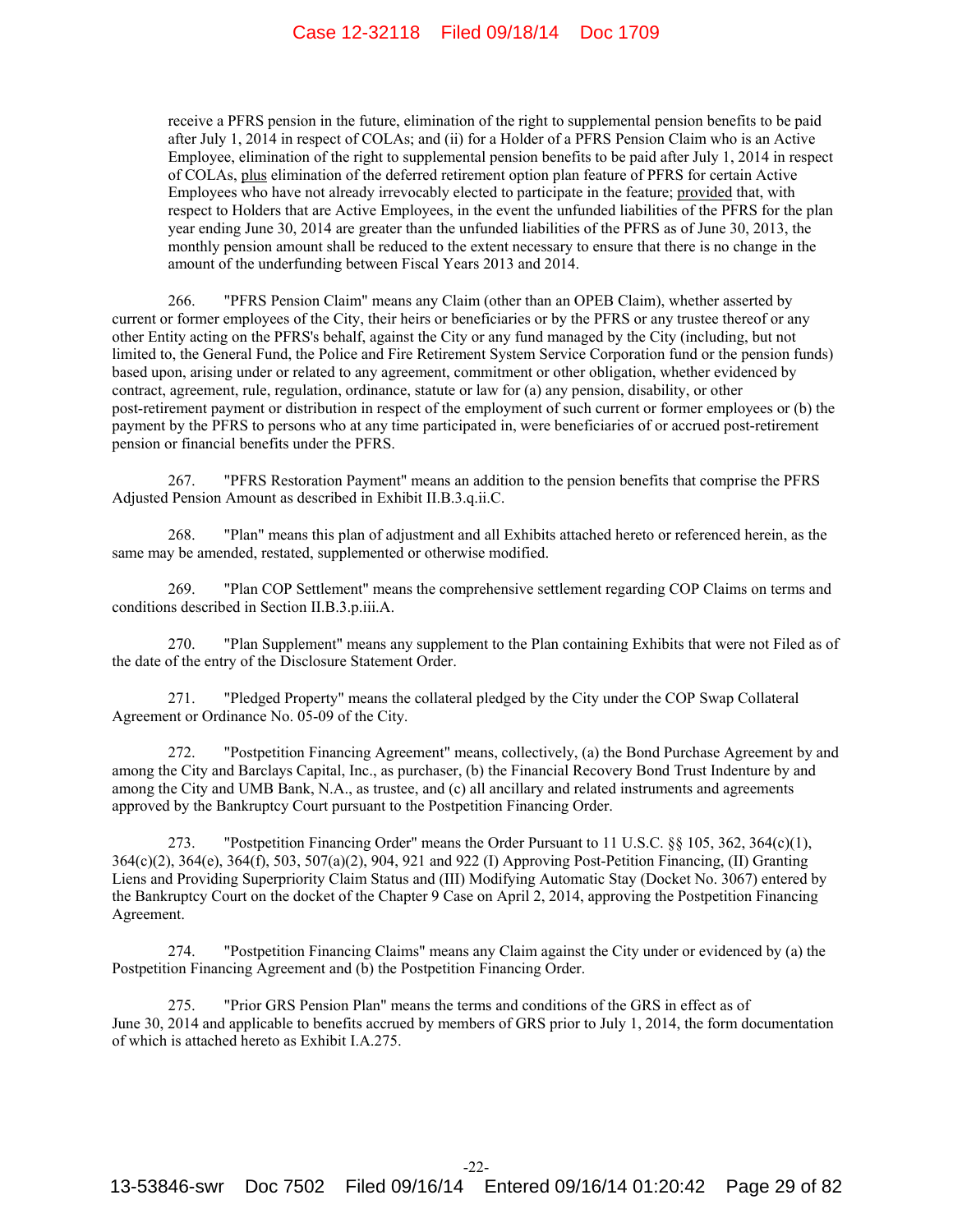276. "Prior PFRS Pension Plan" means the terms and conditions of the PFRS in effect as of June 30, 2014 and applicable to benefits accrued by members of PFRS prior to July 1, 2014, the form documentation of which is attached hereto as Exhibit I.A.276.

277. "Pro Rata" means, when used with reference to a distribution of property to Holders of Allowed Claims in a particular Class or other specified group of Claims, proportionately so that with respect to a particular Allowed Claim in such Class or in such group, the ratio of  $(a)(i)$  the amount of property to be distributed on account of such Claim to (ii) the amount of such Claim, is the same as the ratio of (b)(i) the amount of property to be distributed on account of all Allowed Claims in such Class or group of Claims to (ii) the amount of all Allowed Claims in such Class or group of Claims. Until all Disputed Claims in a Class or other specified group of Claims are resolved, Disputed Claims shall be treated as Allowed Claims in their Face Amount for purposes of calculating a Pro Rata distribution of property to holders of Allowed Claims in such Class or group of Claims.

278. "Professional Fee Reserve" means the reserve for Fee Review Professional Fees established pursuant to Section IV.N.1.

279. "Qualifying DWSD Transaction" means a potential transaction involving the transfer to a third party (including but not limited to a lease) of a majority of the assets of, or the right to operate and manage, the City's water or sewage disposal systems currently operated by the DWSD in one or a series of related transactions.

280. "RDPFFA" means the Retired Detroit Police and Fire Fighters Association.

281. "RDPMA" means the Retired Detroit Police Members Association.

282. "RDPMA Exculpated Parties" means the RDPMA and its board of trustees/directors, attorneys, advisors and professionals, solely in their capacity as such.

283. "Reinstated" means (a) leaving unaltered the legal, equitable and contractual rights to which a Claim entitles the Holder or (b) notwithstanding any contractual provision or applicable law that entitles the Holder of such Claim to demand or receive accelerated payment of such Claim after the occurrence of a default, (i) the cure of any such default other than a default of a kind specified in section 365(b)(2) of the Bankruptcy Code or of a kind that section 365(b)(2) of the Bankruptcy Code expressly does not require to be cured; (ii) the reinstatement of the maturity of such Claim as such maturity existed before such default; (iii) compensation of the Holder of such Claim for any damages incurred as a result of any reasonable reliance by such Holder on such contractual provision or such applicable law; (iv) if such Claim arises from any failure to perform a nonmonetary obligation other than a default arising from failure to operate a nonresidential real property lease subject to section 365(b)(1)(A) of the Bankruptcy Code, compensation of the Holder of such Claim for any actual pecuniary loss incurred by such Holder as a result of such failure; and (v) not otherwise altering the legal, equitable or contractual rights to which such Claim entitles the Holder. "Reinstate" and "Reinstatement" shall have correlative meanings.

284. "Related Entity" means, with respect to any Entity, such Entity's Affiliates, predecessors, successors and assigns (whether by operation of law or otherwise), and with respect to any of the foregoing their respective present and former Affiliates and each of their respective current and former officials, officers, directors, employees, managers, attorneys, advisors and professionals, each acting in such capacity, and any Entity claiming by or through any of them (including their respective officials, officers, directors, employees, managers, advisors and professionals).

285. "Released Parties" means, collectively and individually, the Retiree Committee, the members of the Retiree Committee, the Retiree Committee Professionals, the Foundations, DIA Corp., the DIA Funders and their Related Entities and the CFSEM Supporting Organization and its Related Entities.

286. "Restoration Trust" means a trust to be established pursuant to the Restoration Trust Agreement to (a) hold the DWSD CVR and enforce rights related to its terms and (b) consult with the trustees and the Investment Committee of PFRS or GRS with respect to restoration rights affecting retirees of PFRS or GRS, respectively; provided, however, that the Restoration Trust shall not have any right to initiate enforcement proceedings against the

-23-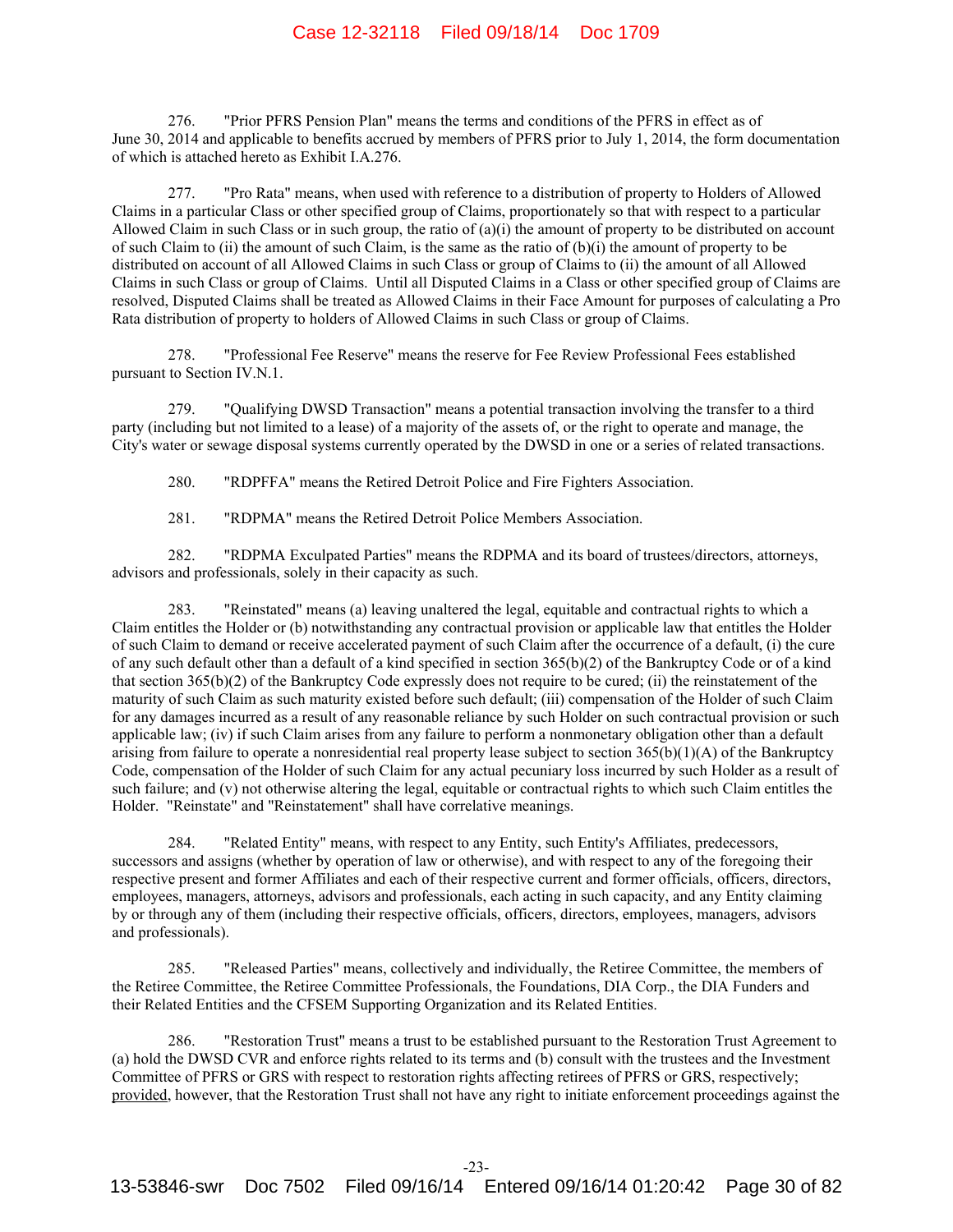trustees or Investment Committee of either PFRS or GRS with respect to Special Restoration or the general rules governing pension restoration as provided for in Exhibits II.B.3.q.ii.C and II.B.3.r.ii.C.

287. "Restoration Trust Agreement" means the definitive documentation to be executed in connection with the formation of the Restoration Trust, in substantially the form attached hereto as Exhibit I.A.287.

288. "Restructured UTGO Bonds" means the bonds to be issued by the MFA to the current Holders of Unlimited Tax General Obligation Bond Claims, the Settling UTGO Bond Insurers and the Non-Settling UTGO Bond Insurer in the amount of \$287,560,790 pursuant to the UTGO Settlement Agreement, which bonds shall be limited obligations of the MFA and shall be secured as more particularly described in the UTGO Settlement Agreement.

289. "Retiree Classes" means Classes 10, 11 and 12, as set forth in Section II.B.

290. "Retiree Committee" means the official committee of retired employees first appointed by the United States Trustee in the Chapter 9 Case on August 22, 2013 (Docket No. 566), as such committee may be reconstituted, solely in its capacity as such.

291. "Retiree Committee Professionals" means those professionals retained by the Retiree Committee to render services in connection with the Chapter 9 Case that seek payment of compensation and reimbursement of expenses from the City for postpetition services pursuant to and in accordance with the Fee Review Order, solely in their capacity as such.

292. "Retiree Health Care Litigation" means the adversary proceeding captioned as *Official Committee of Retirees of the City of Detroit, Michigan, et al. v. City of Detroit, Michigan, et al.*, Case No. 14-04015 (Bankr. E.D. Mich.), filed in the Chapter 9 Case on January 9, 2014.

293. "Retiree Health Care Settlement Agreement" means the Settlement Agreement, effective February 14, 2014, between the parties to the Retiree Health Care Litigation, pursuant to which such parties agreed to certain modifications to the changes in retiree health care benefits that the City was otherwise to implement on March 1, 2014, a copy of which is attached hereto as Exhibit I.A.293.

294. "Retirement System Indemnity Obligations" means any and all obligations of the City, as of the Petition Date, to indemnify, defend, reimburse, exculpate, advance fees and expenses to, or limit the liability of any party in connection with any Causes of Action relating in any way to either GRS or PFRS or the management, oversight, administration or activities thereof, as such obligations may be as provided for in the City Charter of the City or other organizational documents, resolutions, employment contracts, applicable law or other applicable agreements.

295. "Retirement Systems" means, collectively, the GRS and the PFRS.

296. "Section 115" means section 115 of the Internal Revenue Code of 1986, as amended.

297. "Section 1983 Claim" means any Claim against the City, its employees or both arising under 42 U.S.C. § 1983 that has not been settled, compromised or otherwise resolved and with respect to which Claim a lawsuit was pending before the District Court on or prior to the Petition Date.

298. "Secured Claim" means a Claim that is secured by a Lien on property in which the City has an interest or that is subject to valid setoff under section 553 of the Bankruptcy Code, to the extent of the value of the Claim Holder's interest in the City's interest in such property or to the extent of the amount subject to valid setoff, as applicable, as determined pursuant to section 506 of the Bankruptcy Code.

299. "Secured GO Bond Claims" means, collectively, the Secured GO Series 2010 Claims, the Secured GO Series 2010(A) Claims, the Secured GO Series 2012(A)(2) Claims, the Secured GO Series 2012(A2-B) Claims, the Secured GO Series 2012(B) Claims and the Secured GO Series 2012(B2) Claims.

-24-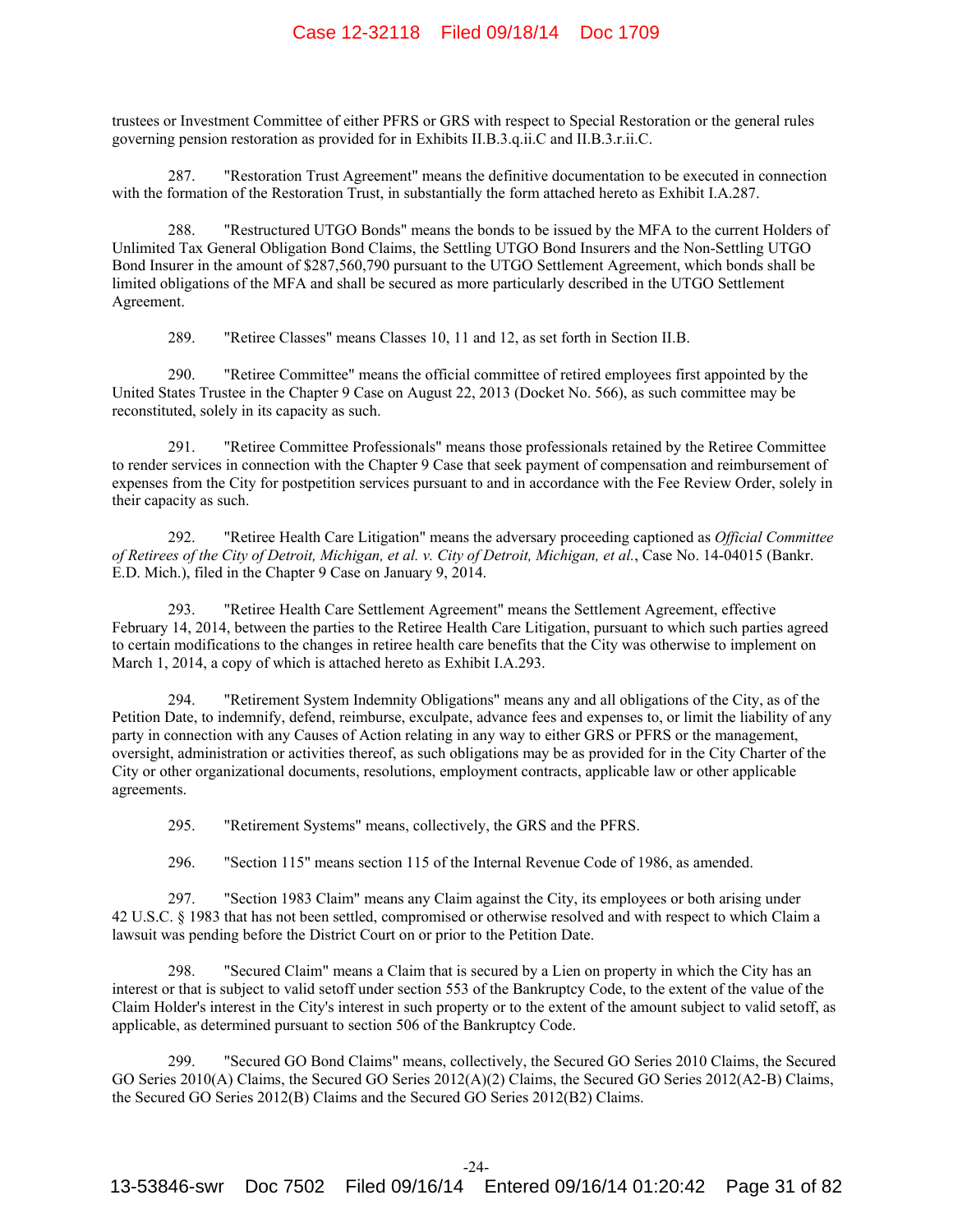300. "Secured GO Bond Documents" means, collectively, the Secured GO Series 2010 Bond Documents, the Secured GO Series 2010(A) Bond Documents, the Secured GO Series 2012(A)(2) Bond Documents, the Secured GO Series 2012(A2-B) Bond Documents, the Secured GO Series 2012(B) Bond Documents and the Secured GO Series 2012(B2) Bond Documents.

301. "Secured GO Bonds" means, collectively, the Secured GO Series 2010 Bonds, the Secured GO Series 2010(A) Bonds, the Secured GO Series 2012(A)(2) Bonds, the Secured GO Series 2012(A2-B) Bonds, the Secured GO Series 2012(B) Bonds and the Secured GO Series 2012(B2) Bonds.

302. "Secured GO Series 2010 Bond Documents" means the resolutions adopted, orders issued and indentures executed with respect to the Secured GO Series 2010 Bonds, as set forth on Exhibit I.A.300, as the same may have been subsequently amended, restated, supplemented or otherwise modified, together with all ancillary and related instruments and agreements and all related Bond Insurance Policies.

303. "Secured GO Series 2010 Bonds" means the secured \$249,790,000 Distributable State Aid General Obligation (Limited Tax) Bonds, Series 2010, issued pursuant to the Secured GO Series 2010 Bond Documents.

304. "Secured GO Series 2010 Claim" means any Claim against the City arising under or evidenced by the Secured GO Series 2010 Bond Documents, including a Claim for principal and interest on the Secured GO Series 2010 Bonds.

305. "Secured GO Series 2010(A) Bond Documents" means the resolutions adopted, orders issued and indentures executed with respect to the Secured GO Series 2010(A) Bonds, as set forth on Exhibit I.A.300, as the same may have been subsequently amended, restated, supplemented or otherwise modified, together with all ancillary and related instruments and agreements and all related Bond Insurance Policies.

306. "Secured GO Series 2010(A) Bonds" means the secured \$100,000,000 Distributable State Aid Second Lien Bonds (Unlimited Tax General Obligation), Series 2010(A) (Taxable-Recovery Zone Economic Development Bonds – Direct Payment), issued pursuant to the Secured GO Series 2010(A) Bond Documents.

307. "Secured GO Series 2010(A) Claim" means any Claim against the City arising under or evidenced by the Secured GO Series 2010(A) Bond Documents, including a Claim for principal and interest on the Secured GO Series 2010(A) Bonds.

308. "Secured GO Series 2012(A)(2) Bond Documents" means the resolutions adopted, orders issued and indentures executed with respect to the Secured GO Series 2012(A)(2) Bonds, as set forth on Exhibit I.A.300, as the same may have been subsequently amended, restated, supplemented or otherwise modified, together with all ancillary and related instruments and agreements and all related Bond Insurance Policies.

309. "Secured GO Series 2012(A)(2) Bonds" means the secured \$38,865,000 Self-Insurance Distributable State Aid Third Lien Bonds (Limited Tax General Obligation), Series 2012(A)(2), issued pursuant to the Secured GO Series 2012(A)(2) Bond Documents.

310. "Secured GO Series 2012(A)(2) Claim" means any Claim against the City arising under or evidenced by the Secured GO Series 2012(A)(2) Bond Documents, including a Claim for principal and interest on the Secured GO Series 2010(A)(2) Bonds.

311. "Secured GO Series 2012(A2-B) Bond Documents" means the resolutions adopted, orders issued and indentures executed with respect to the Secured GO Series 2012(A2-B) Bonds, as set forth on Exhibit I.A.300, as the same may have been subsequently amended, restated, supplemented or otherwise modified, together with all ancillary and related instruments and agreements and all related Bond Insurance Policies.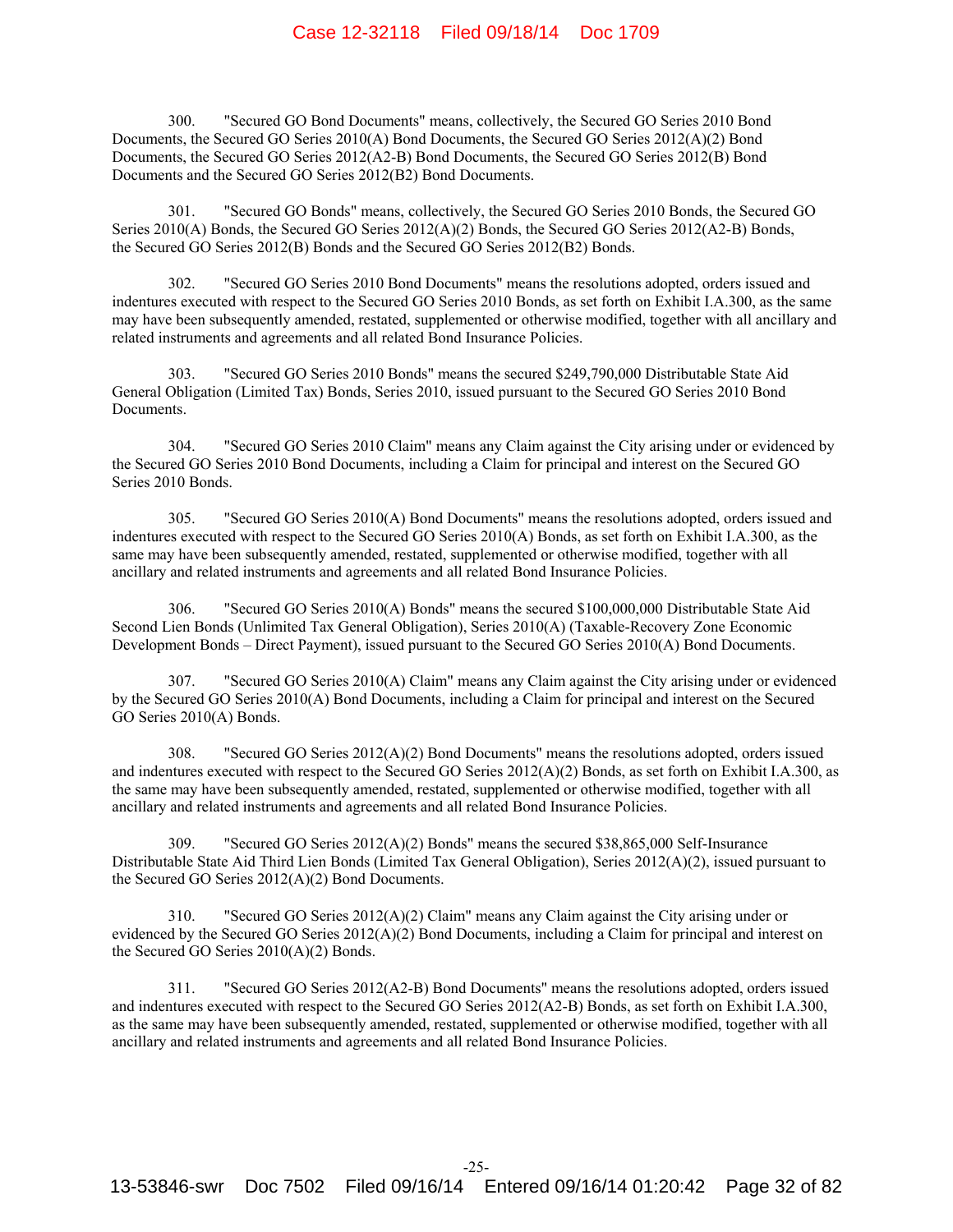312. "Secured GO Series 2012(A2-B) Bonds" means the secured \$53,520,000 Self-Insurance Distributable State Aid Third Lien Refunding Bonds (Limited Tax General Obligation), Series 2012(A2-B), issued pursuant to the Secured GO Series 2012(A2-B) Bond Documents.

313. "Secured GO Series 2012(A2-B) Claim" means any Claim against the City arising under or evidenced by the Secured GO Series 2012(A2-B) Bond Documents, including a Claim for principal and interest on the Secured GO Series 2012(A2-B) Bonds.

314. "Secured GO Series 2012(B) Bond Documents" means the resolutions adopted, orders issued and indentures executed with respect to the Secured GO Series 2012(B) Bonds, as set forth on Exhibit I.A.300, as the same may have been subsequently amended, restated, supplemented or otherwise modified, together with all ancillary and related instruments and agreements and all related Bond Insurance Policies.

315. "Secured GO Series 2012(B) Bonds" means the \$6,405,000 General Obligation Distributable State Aid Third Lien Capital Improvement Refunding Bonds (Limited Tax General Obligation), Series 2012(B), issued pursuant to the Secured GO Series 2012(B) Bond Documents.

316. "Secured GO Series 2012(B) Claim" means any Claim against the City arising under or evidenced by the Secured GO Series 2012(B) Bond Documents, including a Claim for principal and interest on the Secured GO Series 2012(B) Bonds.

317. "Secured GO Series 2012(B2) Bond Documents" means the resolutions adopted, orders issued and indentures executed with respect to the Secured GO Series 2012(B2) Bonds, as set forth on Exhibit I.A.300, as the same may have been subsequently amended, restated, supplemented or otherwise modified, together with all ancillary and related instruments and agreements and all related Bond Insurance Policies.

318. "Secured GO Series 2012(B2) Bonds" means the \$30,730,000 Self-Insurance Distributable State Aid Third Lien Refunding Bonds (Limited Tax General Obligation), Series 2012(B2), issued pursuant to the Secured GO Series 2012(B2) Bond Documents.

319. "Secured GO Series 2012(B2) Claim" means any Claim against the City arising under or evidenced by the Secured GO Series 2012(B2) Bond Documents, including a Claim for principal and interest on the Secured GO Series 2012(B2) Bonds.

320. "Securities Act" means the Securities Act of 1933, 15 U.S.C. §§ 77a–77aa, as amended, or any similar federal, state, or local law.

321. "Settling 36th District Court Claimants" means (a) the 36th District Court, (b) Local 917 of the American Federation of State, County and Municipal Employees, (c) Local 3308 of the American Federation of State, County and Municipal Employees and (d) those individuals identified as "Individual Claimants" on the term sheet attached hereto as Exhibit I.A.9.

322. "Settling COP Claimant" means a holder of a COP Claim that elects prior to the Effective Date to participate in the Plan COP Settlement as to all COP Claims held by it and its Affiliates. For the avoidance of doubt, Settling COP Claimants include those holders of COP Claims that are the subject of either (a) a Notice of COP Settlement Acceptance or (b) the Syncora Settlement Documents.

323. "Settling UTGO Bond Insurers" means, collectively, Ambac, Assured and NPFG and each of their respective successors and assigns, solely in their capacity as insurers of certain of the City's obligations with respect to the Unlimited Tax General Obligation Bonds.

324. "Special Restoration" means the potential restoration or replacement of benefit reductions imposed by the Plan in connection with a Qualifying DWSD Transaction, as described in Section IV.F.

325. "State" means the state of Michigan.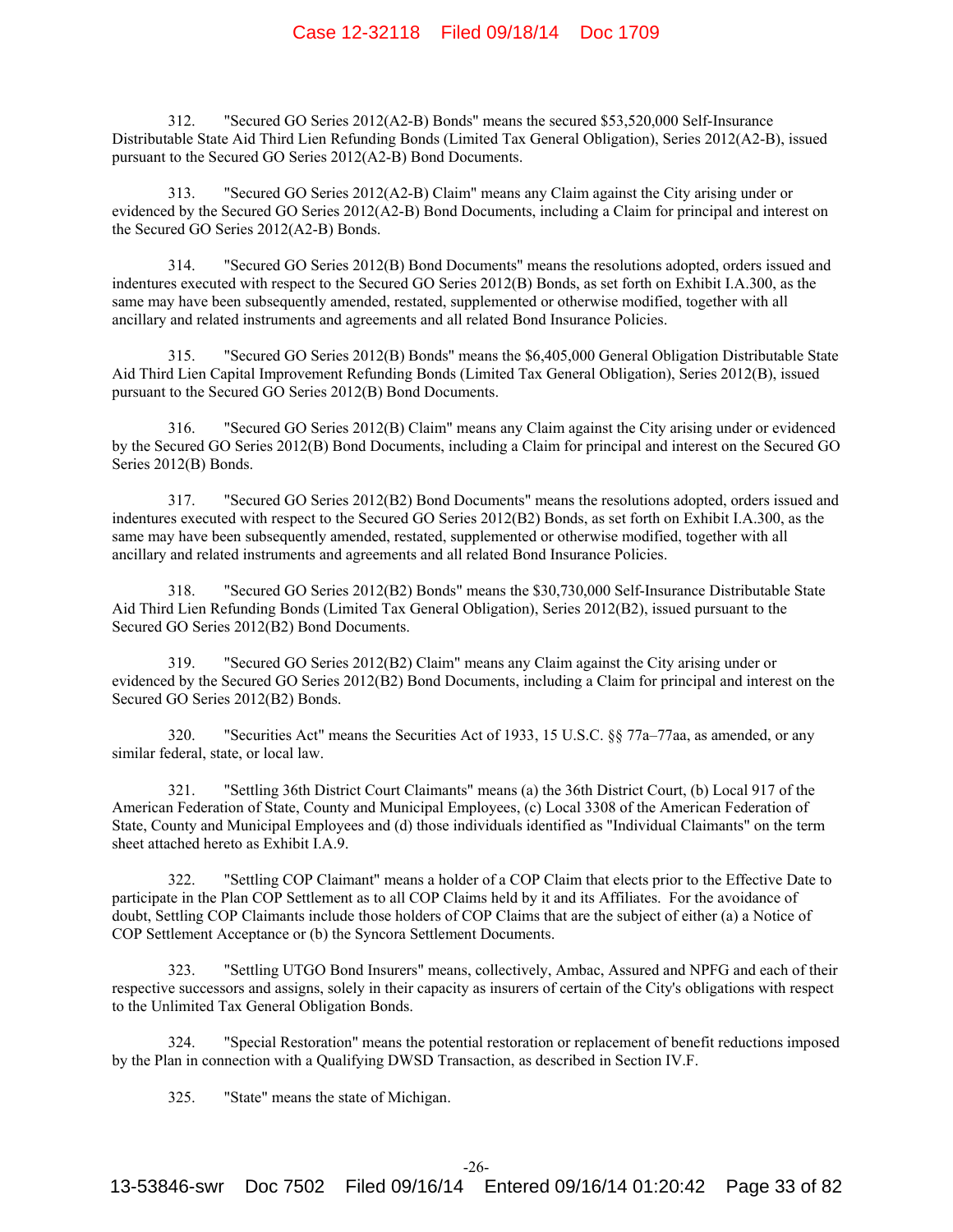326. "State Contribution" means payments to be made to GRS and PFRS by the State or the State's authorized agent for the purpose of funding Adjusted Pension Amounts in an aggregate amount equal to the net present value of \$350 million payable over 20 years using a discount rate of 6.75%, pursuant to the terms of the State Contribution Agreement.

327. "State Contribution Agreement" means the definitive documentation to be executed in connection with the comprehensive settlement regarding Pension Claims as described in Section IV.D, in substantially the form attached hereto as Exhibit I.A.327.

328. "State Related Entities" means, collectively: (a) all officers, legislators, employees, judges and justices of the State; (b) the Governor of the State; (c) the Treasurer of the State; (d) all members of the Local Emergency Financial Assistance Loan Board created under the Emergency Municipal Loan Act, Michigan Compiled Laws §§ 141.931-141.942; (e) each of the State's agencies and departments; and (f) the Related Entities of each of the foregoing.

329. "Stay Extension Order" means the Order Pursuant to Section 105(a) of the Bankruptcy Code Extending the Chapter 9 Stay to Certain (A) State Entities, (B) Non-Officer Employees and (C) Agents and Representatives of the Debtor (Docket No. 166), entered by the Bankruptcy Court on the docket of the Chapter 9 Case on July 25, 2013, as it may be amended, supplemented or otherwise modified.

330. "Stub UTGO Bonds" means Unlimited Tax General Obligation Bonds in the principal amount of \$43,349,210 that, from and after the Effective Date, will (a) be reinstated, (b) remain outstanding and (c) be payable from the UTGO Bond Tax Levy, as more particularly described in the UTGO Settlement Agreement.

331. "Subject COP Litigation Action" means any of the following actions, if proposed to be taken by the Litigation Trustee: (a) replacing the COP Litigation Counsel with new counsel to the Litigation Trust in the COP Litigation; (b) a determination not to appeal an adverse decision on any claim or defense related to the COP Litigation; or (c) the voluntary dismissal of a substantive claim or counterclaim in the COP Litigation or termination by any other means of the COP Litigation.

332. "Subject COP Litigation Settlement" means any settlement with a Holder or Holders of COP Claims that proposes to release from the Disputed COP Claims Reserve to such Holder(s) a Pro Rata share of New B Notes (or equivalent currency) based on 40% or more of the face amount of COP Claims held by such Holder(s).

333. "Subordinated Claim" means a Claim of the kind described in sections 726(a)(3) or 726(a)(4) of the Bankruptcy Code or Claims subordinated under sections 510(b) or 510(c) of the Bankruptcy Code.

334. "Swap Insurance Policies" means those policies or other instruments insuring the COP Swap Agreements and obligations related thereto.

335. "Syncora" means, collectively, Syncora Guarantee, Inc. and Syncora Capital Assurance Inc.

336. "Syncora Exculpated Parties" means Syncora and their Related Entities, solely with respect to issues arising in connection with Syncora's capacity as holder or insurer of Class 8 Claims and Class 9 Claims.

337. "Syncora Settlement" means the comprehensive settlement with Syncora, as described at Section IV.J and as definitively set forth in the Syncora Settlement Documents.

338. "Syncora Settlement Documents" means the definitive documentation to be executed in connection with the Syncora Settlement, in substantially the form attached hereto as Exhibit I.A.338, and in any case in form and substance reasonably acceptable to the City and Syncora.

339. "Tax" means: (a) any net income, alternative or add-on minimum, gross income, gross receipts, gross margins, sales, use, stamp, real estate transfer, mortgage recording, ad valorem, value added, transfer,

-27-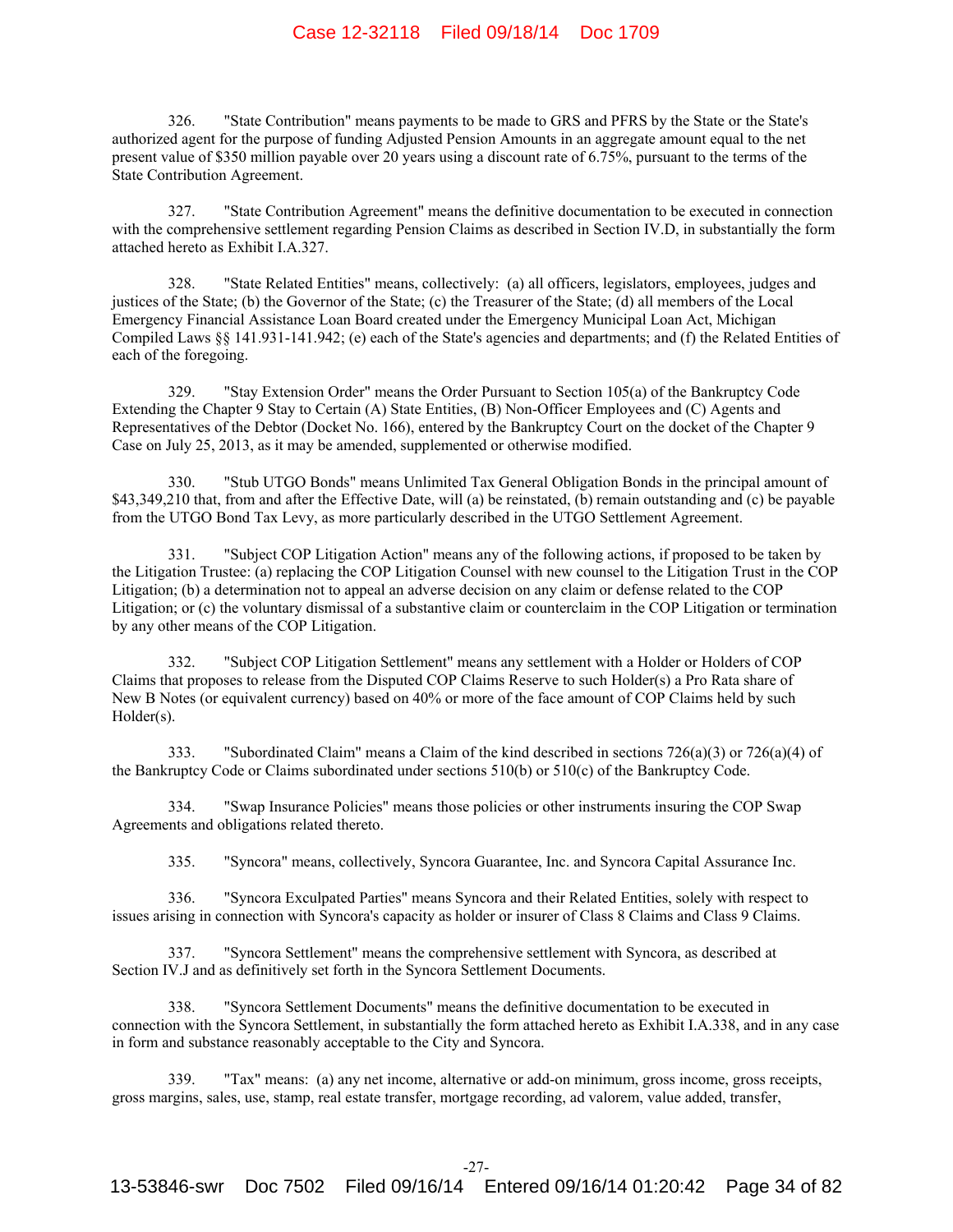franchise, profits, license, property, payroll, employment, unemployment, occupation, disability, excise, severance, withholding, environmental or other tax, assessment or charge of any kind whatsoever (together in each instance with any interest, penalty, addition to tax or additional amount) imposed by any federal, state, local or foreign taxing authority; or (b) any liability for payment of any amounts of the foregoing types as a result of being a member of an affiliated, consolidated, combined or unitary group, or being a transferee or successor or a party to any agreement or arrangement whereby liability for payment of any such amounts is determined by reference to the liability of any other Entity.

340. "Top-Off Payments" means the payments to be made to the Settling UTGO Bond Insurers pursuant to the UTGO Settlement Agreement if a Trigger Event occurs in amounts equal to the product of: (a) the amount by which the recovery received by Holders of Allowed Limited Tax General Obligation Bond Claims or Allowed COP Claims, as applicable, under the Plan exceeds 69.5% of the aggregate amount of all such Allowed Claims in such Class, multiplied by (b) the quotient of (i) \$100.5 million, divided by (ii) the sum of  $(x)$  30.5% of the aggregate amount of all Allowed Limited Tax General Obligation Bond Claims or Allowed COP Claims, as the case may be, and (y) \$100.5 million.

341. "Tort Claim" means any Claim that has not been settled, compromised or otherwise resolved that arises out of allegations of personal injury or wrongful death claims and is not a Section 1983 Claim.

342. "Trigger Event" means the receipt by Holders of Allowed Limited Tax General Obligation Bond Claims or Allowed COP Claims, as applicable, of consideration pursuant to the Plan of 69.5% or more of the aggregate amount of all of the Allowed Claims in such Class. For purposes of determining whether a Trigger Event has occurred, all actual recoveries for Holders of Allowed Limited Tax General Obligation Bond Claims and Allowed COP Claims shall be determined by discounting the payments made to such Classes using a 5% discount rate back to the date of Confirmation.

343. "Tunnel Lease" means that certain lease agreement by and between the City and the Detroit Windsor Tunnel LLC (as successor to Detroit & Canada Tunnel Corporation), dated as of March 20, 1978, as it may be amended, restated, supplemented or otherwise modified, in any case in form and substance reasonably acceptable to the City and Syncora.

344. "Unexpired Lease" means a lease to which the City is a party that is subject to assumption, assumption and assignment, or rejection under section 365 of the Bankruptcy Code.

345. "Unimpaired" means, with respect to a Class or a Claim, that such Class or Claim is not Impaired.

346. "United States Trustee" means the Office of the United States Trustee for the Eastern District of Michigan.

347. "Unlimited Tax General Obligation Bond Claim" means any Claim against the City arising under or evidenced by the Unlimited Tax General Obligation Bond Documents, including a Claim for principal and interest on the Unlimited Tax General Obligation Bonds.

348. "Unlimited Tax General Obligation Bond Documents" means the resolutions passed and orders issued with respect to the Unlimited Tax General Obligation Bonds, as set forth on Exhibit I.A.348, as the same may have been subsequently amended, restated, supplemented or otherwise modified, together with all ancillary and related instruments and agreements and all related Bond Insurance Policies.

349. "Unlimited Tax General Obligation Bonds" means, collectively, the bonds issued under the Unlimited Tax General Obligation Bond Documents, as set forth on Exhibit I.A.348.

350. "Unsecured Claim" means a Claim that is not a Secured Claim or an Administrative Claim.

351. "Unsecured Pro Rata Share" means, when used with reference to a Distribution of New B Notes to Holders of Allowed Claims within Classes 9, 12, 13 and 14 entitled to receive a distribution of New B Notes, the

-28-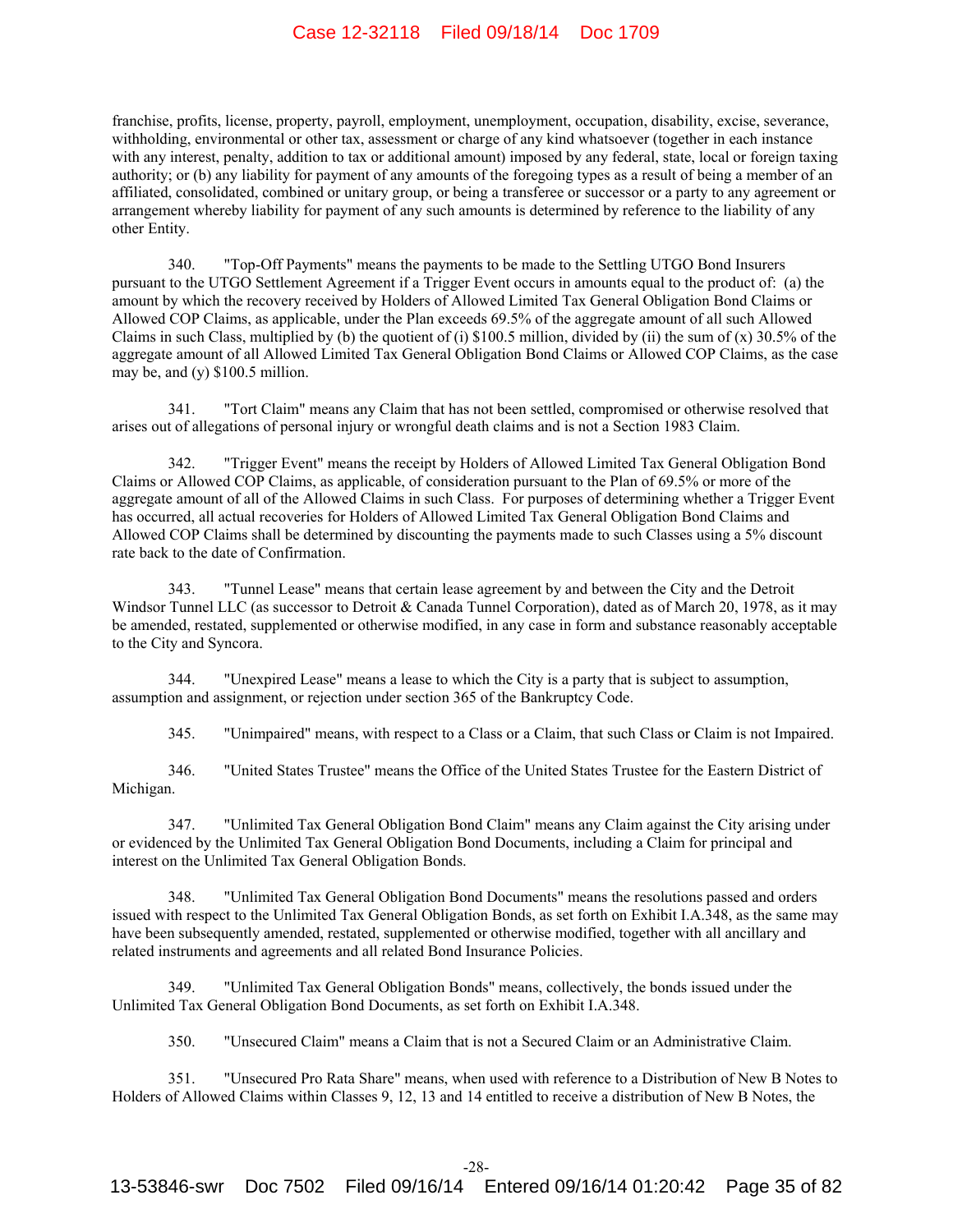proportion that an Allowed Claim bears to the sum of all Allowed Claims and Disputed Claims within such Classes. Until all Disputed Claims in a Class are resolved, Disputed Claims shall be treated as Allowed Claims in their Face Amount for purposes of calculating the Unsecured Pro Rata Share of property to be distributed to Holders of Allowed Claims in such Class, unless otherwise ordered by the Bankruptcy Court.

352. "UTGO Bond Tax Levy" means that portion of the proceeds of the ad valorem tax millage levies pledged to and on account of the Unlimited Tax General Obligation Bonds.

353. "UTGO Exculpated Parties" means, collectively, Ambac, Assured and NPFG, solely in their capacity as insurers of certain of the City's obligations with respect to the Unlimited Tax General Obligation Bonds, and each of their respective parents, affiliates, shareholders, directors, officers, managers, employees, agents, attorneys, advisors, accountants, consultants, restructuring consultants, financial advisors and investment bankers, solely in their capacity as such.

354. "UTGO Litigation" means, together, the adversary proceedings filed in the Chapter 9 Case on November 8, 2013, captioned as *National Public Finance Guarantee Corporation and Assured Guaranty Municipal Corporation v. City of Detroit, Michigan, et al.*, Case No. 13-05309 (Bankr. E.D. Mich.), and *Ambac Assurance Corporation v. City of Detroit, Michigan, et al.*, Case No. 13-05310 (Bankr. E.D. Mich.), to the extent that such proceedings relate to the Unlimited Tax General Obligation Bonds.

355. "UTGO Settlement Agreement" means that certain Settlement Agreement, dated as of July 18, 2014, among the City and the Settling UTGO Bond Insurers, substantially in the form attached hereto as Exhibit I.A.355.

356. "Value Determination" means a valuation of the expected Net DWSD Transaction Proceeds.

357. "VEBA Trust Representatives" means (a) the chair of the board of trustees of the Detroit General VEBA and (b) the chair of the board of trustees of the Detroit Police and Fire VEBA.

358. "Voting Deadline" means the deadline fixed by the Bankruptcy Court in the Disclosure Statement Order for submitting Ballots to accept or reject the Plan in accordance with section 1126 of the Bankruptcy Code.

359. "Wayne County" means the Charter County of Wayne, Michigan.

## **B. Rules of Interpretation and Computation of Time.**

#### **1. Rules of Interpretation.**

For purposes of the Plan, unless otherwise provided herein: (a) whenever from the context it is appropriate, each term, whether stated in the singular or the plural, shall include both the singular and the plural and pronouns stated in the masculine, feminine or neuter gender shall include the masculine, feminine and neuter gender; (b) any reference herein to a contract, lease, instrument, release, indenture or other agreement or document being in a particular form or on particular terms and conditions means that such document shall be substantially in such form or substantially on such terms and conditions; (c) any reference herein to an existing document or Exhibit Filed or to be Filed shall mean such document or Exhibit, as it may have been or may be amended, restated, supplemented or otherwise modified pursuant to the Plan, the Confirmation Order or otherwise; (d) any reference to an Entity as a Holder of a Claim includes that Entity's successors, assigns and Affiliates; (e) all references to Sections or Exhibits are references to Sections and Exhibits of or to the Plan; (f) the words "herein," "hereunder," "hereof" and "hereto" refer to the Plan in its entirety rather than to a particular portion of the Plan; (g) captions and headings to Articles and Sections are inserted for convenience of reference only and are not intended to be a part of or to affect the interpretation of the Plan; (h) the words "include" and "including," and variations thereof, shall not be deemed to be terms of limitation, and shall be deemed to be followed by the words "without limitation"; and (i) the rules of construction set forth in section 102 of the Bankruptcy Code shall apply to the extent not inconsistent with any other provision of this Section.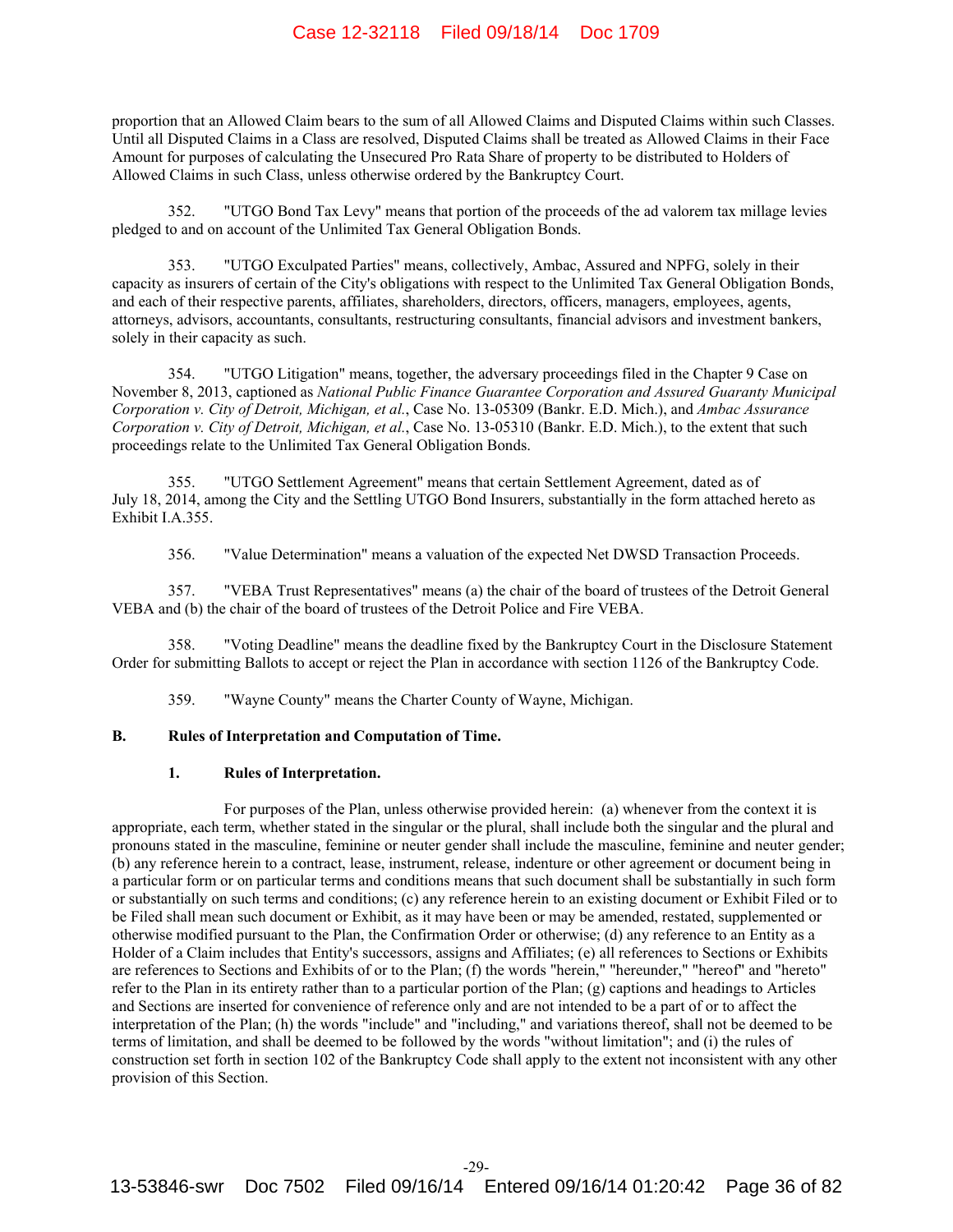## **2. Computation of Time.**

In computing any period of time prescribed or allowed by the Plan, the provisions of Bankruptcy Rule 9006(a) shall apply.

## **ARTICLE II CLASSIFICATION OF CLAIMS; CRAMDOWN; EXECUTORY CONTRACTS AND UNEXPIRED LEASES**

Pursuant to sections 1122 and 1123 of the Bankruptcy Code, Claims are classified under the Plan for all purposes, including voting, Confirmation and Distribution. In accordance with section 1123(a)(1) of the Bankruptcy Code, Administrative Claims, as described in Section II.A, have not been classified and thus are excluded from the Classes described in Section II.B.1. A Claim shall be deemed classified in a particular Class only to the extent that the Claim qualifies within the description of that Class and shall be deemed classified in a different Class to the extent that any remainder of such Claim qualifies within the description of such other Class. Notwithstanding the foregoing, in no event shall any Holder of an Allowed Claim be entitled to receive payments or Distributions under the Plan that, in the aggregate, exceed the Allowed amount of such Holder's Claim.

## **A. Unclassified Claims.**

## **1. Payment of Administrative Claims.**

# **a. Administrative Claims in General.**

Except as specified in this Section II.A.1, and subject to the bar date provisions herein, unless otherwise agreed by the Holder of an Administrative Claim and the City, or ordered by the Bankruptcy Court, each Holder of an Allowed Administrative Claim will receive, in full satisfaction of such Allowed Administrative Claim, Cash in an amount equal to such Allowed Administrative Claim either: (1) on the Effective Date or as soon as reasonably practicable thereafter; or (2) if the Administrative Claim is not Allowed as of the Effective Date, 30 days after the date on which such Administrative Claim becomes an Allowed Claim. No Claim of any official or unofficial creditors' committee or any member thereof for professionals' fees or other costs and expenses incurred by such creditors' committee or by a member of such creditors' committee shall constitute an Allowed Administrative Claim, except that the Retiree Committee's members and the Retiree Committee Professionals shall be entitled to payment in accordance with the Fee Review Order.

# **b. Claims Under the Postpetition Financing Agreement.**

Unless otherwise agreed by Barclays Capital, Inc. pursuant to the Postpetition Financing Agreement, on or before the Effective Date, Postpetition Financing Claims that are Allowed Administrative Claims will be paid in Cash equal to the amount of those Allowed Administrative Claims.

#### **2. Bar Dates for Administrative Claims.**

## **a. General Bar Date Provisions.**

Except as otherwise provided in Section II.A.2.b, Section II.A.2.c or in a Bar Date Order or other order of the Bankruptcy Court, unless previously Filed, requests for payment of Administrative Claims must be Filed and served on the City no later than 45 days after the Effective Date. Holders of Administrative Claims that are required to File and serve a request for payment of such Administrative Claims and that do not File and serve such a request by the applicable Bar Date will be forever barred from asserting such Administrative Claims against the City or its property, and such Administrative Claims will be deemed discharged as of the Effective Date. Objections to such requests must be Filed and served on the City and the requesting party by the later of (i) 150 days after the Effective Date, (ii) 60 days after the Filing of the applicable request for payment of Administrative Claims or (iii) such other period of limitation as may be specifically fixed by a Final Order for objecting to such

13-53846-swr Doc 7502 Filed 09/16/14 Entered 09/16/14 01:20:42 Page 37 of 82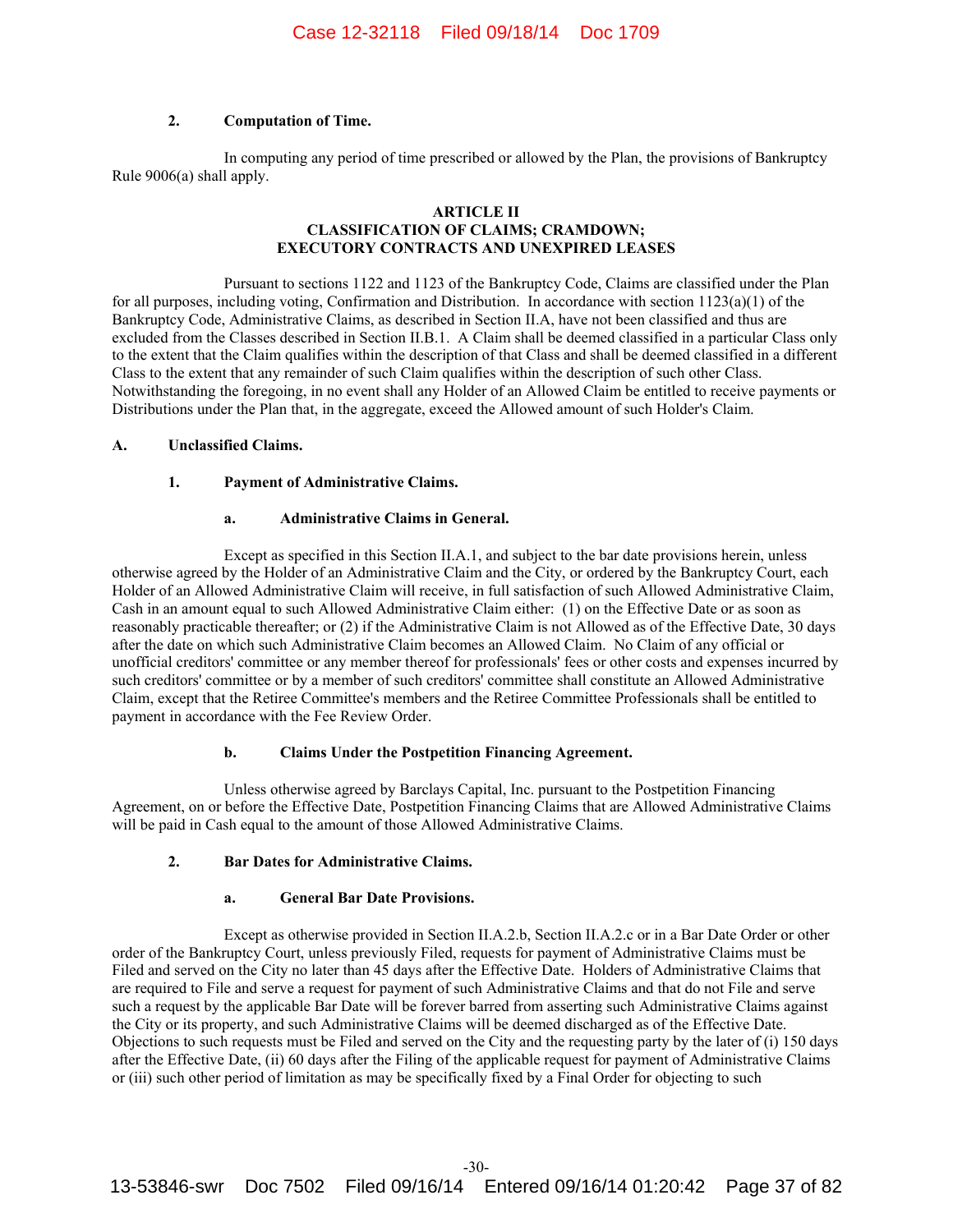Administrative Claims. The foregoing procedures shall be specified in the Confirmation Order and the notice of entry of the Confirmation Order and served on all parties in interest.

# **b. Ordinary Course Claims**

Holders of Claims based on Liabilities incurred by the City after the Petition Date in the ordinary course of its operations will not be required to File or serve any request for payment or application for allowance of such Claims. Such Claims will be paid by the City, pursuant to the terms and conditions of the particular transaction giving rise to such Claims, without further action by the Holders of such Claims or further action or approval of the Bankruptcy Court.

## **c. Claims Under the Postpetition Financing Agreement.**

Holders of Administrative Claims that are Postpetition Financing Claims will not be required to File or serve any request for payment or application for allowance of such Claims. Such Administrative Claims will be satisfied pursuant to Section II.A.1.b.

# **d. No Modification of Bar Date Order.**

The Plan does not modify any other Bar Date Order, including Bar Dates for Claims entitled to administrative priority under section 503(b)(9) of the Bankruptcy Code.

## **B. Classified Claims.**

## **1. Designation of Classes.**

The following table designates the Classes and specifies whether such Classes are Impaired or Unimpaired by the Plan.

| <b>CLASS</b>          | <b>NAME</b>                                                                                                                                           | <b>IMPAIRMENT</b>    |  |
|-----------------------|-------------------------------------------------------------------------------------------------------------------------------------------------------|----------------------|--|
| <b>Secured Claims</b> |                                                                                                                                                       |                      |  |
| 1A                    | All Classes of DWSD Bond Claims<br>(One Class for each CUSIP of DWSD Bonds,<br>as set forth on Exhibit I.A.147)                                       | Unimpaired           |  |
| 1B                    | All Classes of DWSD Revolving Sewer Bond Claims<br>(One Class for each DWSD Series of DWSD Revolving Sewer Bonds,<br>as set forth on Exhibit I.A.155) | Unimpaired/Nonvoting |  |
| 1 <sub>C</sub>        | All Classes of DWSD Revolving Water Bond Claims<br>(One Class for each DWSD Series of DWSD Revolving Water Bonds,<br>as set forth on Exhibit I.A.158) | Unimpaired/Nonvoting |  |
| 2A                    | Secured GO Series 2010 Claims                                                                                                                         | Unimpaired/Nonvoting |  |
| 2B                    | Secured GO Series 2010(A) Claims                                                                                                                      | Unimpaired/Nonvoting |  |
| 2C                    | Secured GO Series 2012(A)(2) Claims                                                                                                                   | Unimpaired/Nonvoting |  |
| 2D                    | Secured GO Series 2012(A2-B) Claims                                                                                                                   | Unimpaired/Nonvoting |  |
| 2E                    | Secured GO Series 2012(B) Claims                                                                                                                      | Unimpaired/Nonvoting |  |
| 2F                    | Secured GO Series 2012(B2) Claims                                                                                                                     | Unimpaired/Nonvoting |  |
| 3                     | <b>Other Secured Claims</b>                                                                                                                           | Unimpaired/Nonvoting |  |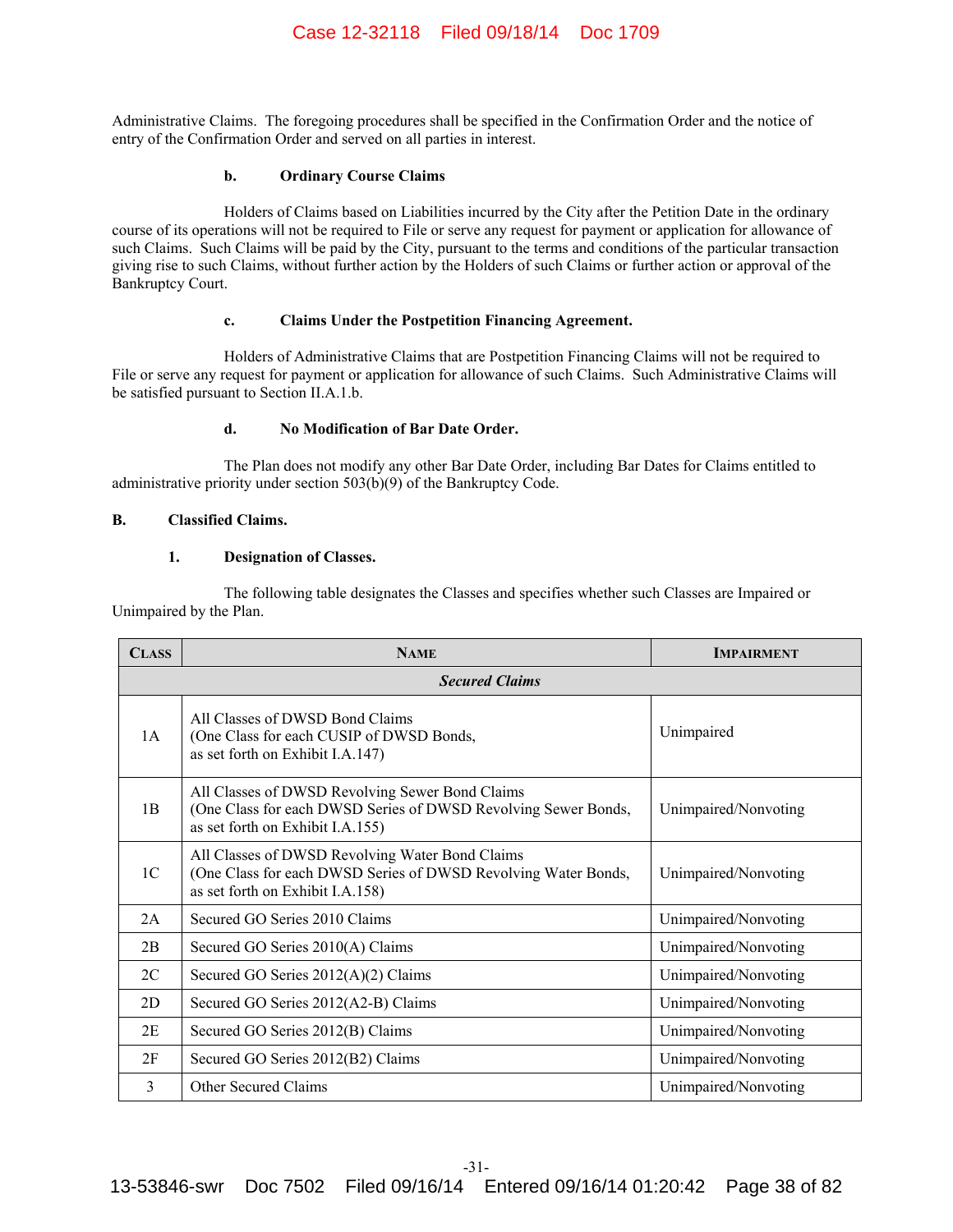| <b>CLASS</b>            | <b>NAME</b>                                          | <b>IMPAIRMENT</b>    |
|-------------------------|------------------------------------------------------|----------------------|
| 4                       | <b>HUD Installment Notes Claims</b>                  | Unimpaired/Nonvoting |
| 5                       | COP Swap Claims                                      | Impaired/Voting      |
| 6                       | Claims Previously Classified in Class 6 Paid in Full | N/A                  |
| <b>Unsecured Claims</b> |                                                      |                      |
| 7                       | Limited Tax General Obligation Bond Claims           | Impaired/Voting      |
| 8                       | Unlimited Tax General Obligation Bond Claims         | Impaired/Voting      |
| 9                       | <b>COP Claims</b>                                    | Impaired/Voting      |
| 10                      | <b>PFRS</b> Pension Claims                           | Impaired/Voting      |
| 11                      | <b>GRS</b> Pension Claims                            | Impaired/Voting      |
| 12                      | <b>OPEB Claims</b>                                   | Impaired/Voting      |
| 13                      | Downtown Development Authority Claims                | Impaired/Voting      |
| 14                      | <b>Other Unsecured Claims</b>                        | Impaired/Voting      |
| 15                      | Convenience Claims                                   | Impaired/Voting      |
| 16                      | <b>Subordinated Claims</b>                           | Impaired/Nonvoting   |
| 17                      | Indirect 36th District Court Claims                  | Impaired/Voting      |

# **2. Subordination; Reservation of Rights to Reclassify Claims.**

Except with respect to Bond Insurance Policy Claims, the allowance, classification and treatment of Allowed Claims and the respective Distributions and treatments specified in the Plan take into account the relative priority and rights of the Claims in each Class and all contractual, legal and equitable subordination rights relating thereto, whether arising under general principles of equitable subordination, section 510(b) of the Bankruptcy Code or otherwise. Except as expressly set forth herein, consistent with section 510(a) of the Bankruptcy Code, nothing in the Plan shall, or shall be deemed to, modify, alter or otherwise affect any right of a Holder of a Claim to enforce a subordination agreement against any Entity other than the City to the same extent that such agreement is enforceable under applicable nonbankruptcy law. Pursuant to section 510 of the Bankruptcy Code, the City reserves the right to reclassify any Disputed Claim in accordance with any applicable contractual, legal or equitable subordination. For the avoidance of doubt, this Section II.B.2 shall not affect or limit the application of section 509 of the Bankruptcy Code or any similar doctrine to Bond Insurance Policy Claims, which are preserved for enforcement by the City or by the relevant Bond Insurer.

# **3. Treatment of Claims.**

# **a. Class 1A – DWSD Bond Claims.**

# **i. Classification and Allowance.**

DWSD Bond Claims relating to each CUSIP of DWSD Bonds shall be separately classified, as reflected on Exhibit I.A.147, with each Class receiving the treatment set forth below. On the Effective Date, the DWSD Bond Claims shall be deemed Allowed in the amounts set forth on Exhibit I.A.147.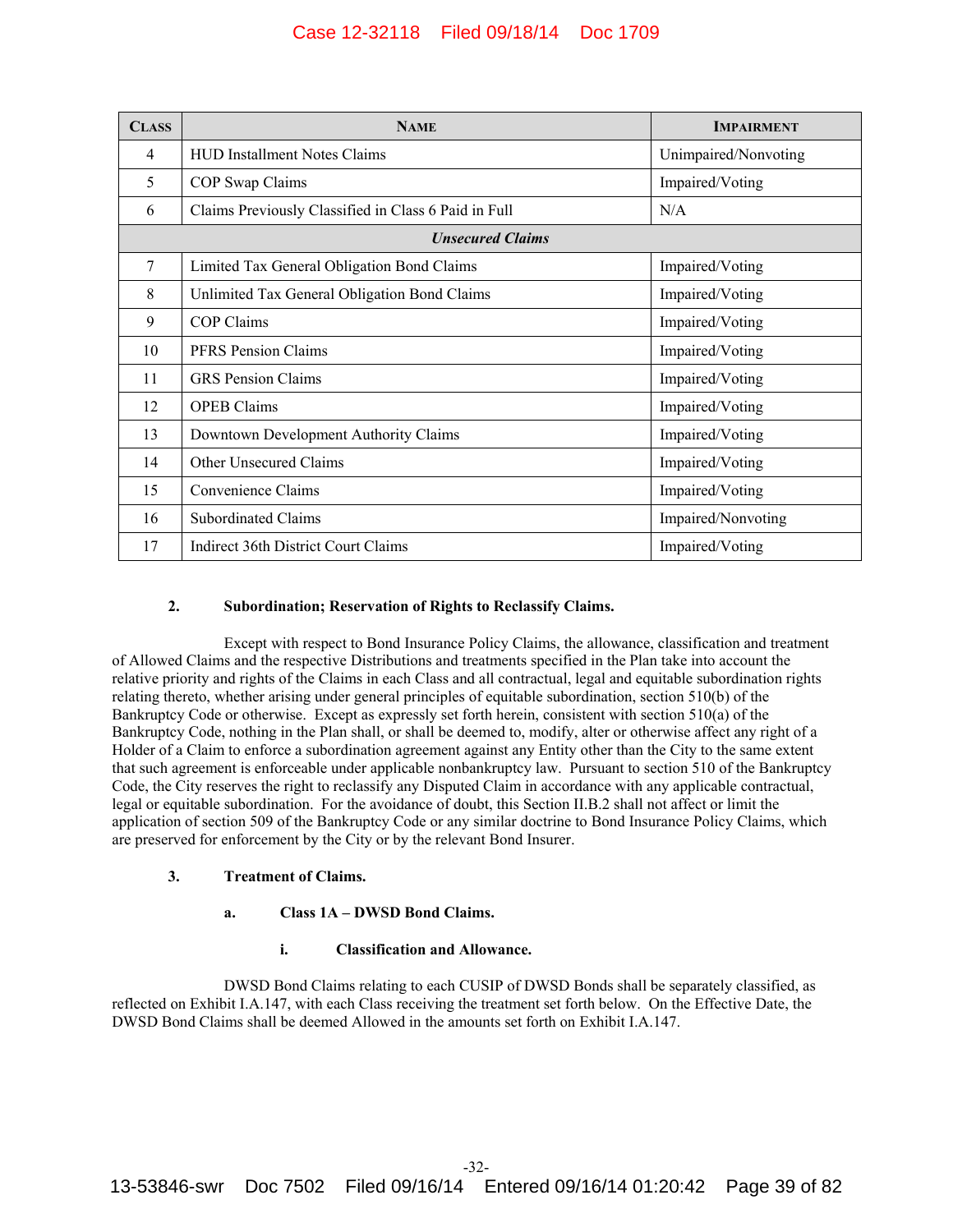#### **ii. Treatment.**

Each Holder of an Allowed DWSD Bond Claim shall have its Allowed DWSD Bond Claim Reinstated on the Effective Date, unless such Holder agrees to a different treatment of such Claim. All votes and elections previously delivered in Class 1A shall not be counted and shall be of no force and effect. Any Allowed Secured Claims for fees, costs and expenses under the DWSD Bond Documents arising in connection with such Allowed DWSD Bond Claims shall be paid in full in Cash once Allowed pursuant to the DWSD Tender Order, by agreement of the parties or by order of the Bankruptcy Court. In addition, all claims for fees, costs and expenses authorized pursuant to or in accordance with the DWSD Tender Order shall be paid as provided therein.

## **b. Class 1B – DWSD Revolving Sewer Bond Claims**

## **i. Classification and Allowance.**

DWSD Revolving Sewer Bond Claims relating to each DWSD Series of DWSD Revolving Sewer Bonds shall be separately classified, as reflected on Exhibit I.A.155, with each Class receiving the treatment set forth below. On the Effective Date, the DWSD Revolving Sewer Bond Claims shall be deemed Allowed in the aggregate amounts set forth on Exhibit I.A.155.

### **ii. Treatment.**

On the Effective Date, each Holder of an Allowed DWSD Revolving Sewer Bond Claim shall have its Allowed DWSD Revolving Sewer Bond Claim Reinstated, unless such Holder agrees to a different treatment of such Claim.

## **c. Class 1C – DWSD Revolving Water Bond Claims**

## **i. Classification and Allowance.**

DWSD Revolving Water Bond Claims relating to each DWSD Series of DWSD Revolving Water Bonds shall be separately classified, as reflected on Exhibit I.A.158, with each Class receiving the treatment set forth below. On the Effective Date, the DWSD Revolving Water Bond Claims shall be deemed Allowed in the amounts set forth on Exhibit I.A.158.

## **ii. Treatment.**

On the Effective Date, each Holder of an Allowed DWSD Revolving Water Bond Claim shall have its Allowed DWSD Revolving Water Bond Claim Reinstated, unless such Holder agrees to a different treatment of such Claim.

# **d. Class 2A – Secured GO Series 2010 Claims.**

On the Effective Date, (i) the Secured GO Series 2010 Claims shall be deemed Allowed in the aggregate amount of \$252,475,366 and (ii) each Holder of an Allowed Secured GO Series 2010 Claim shall have its Allowed Secured GO Series 2010 Claim Reinstated, unless such Holder agrees to a different treatment of such Claim.

# **e. Class 2B – Secured GO Series 2010(A) Claims.**

On the Effective Date, (i) the Secured GO Series 2010(A) Claims shall be deemed Allowed in the aggregate amount of \$101,707,848 and (ii) each Holder of an Allowed Secured GO Series 2010(A) Claim shall have its Allowed Secured GO Series 2010(A) Claim Reinstated, unless such Holder agrees to a different treatment of such Claim.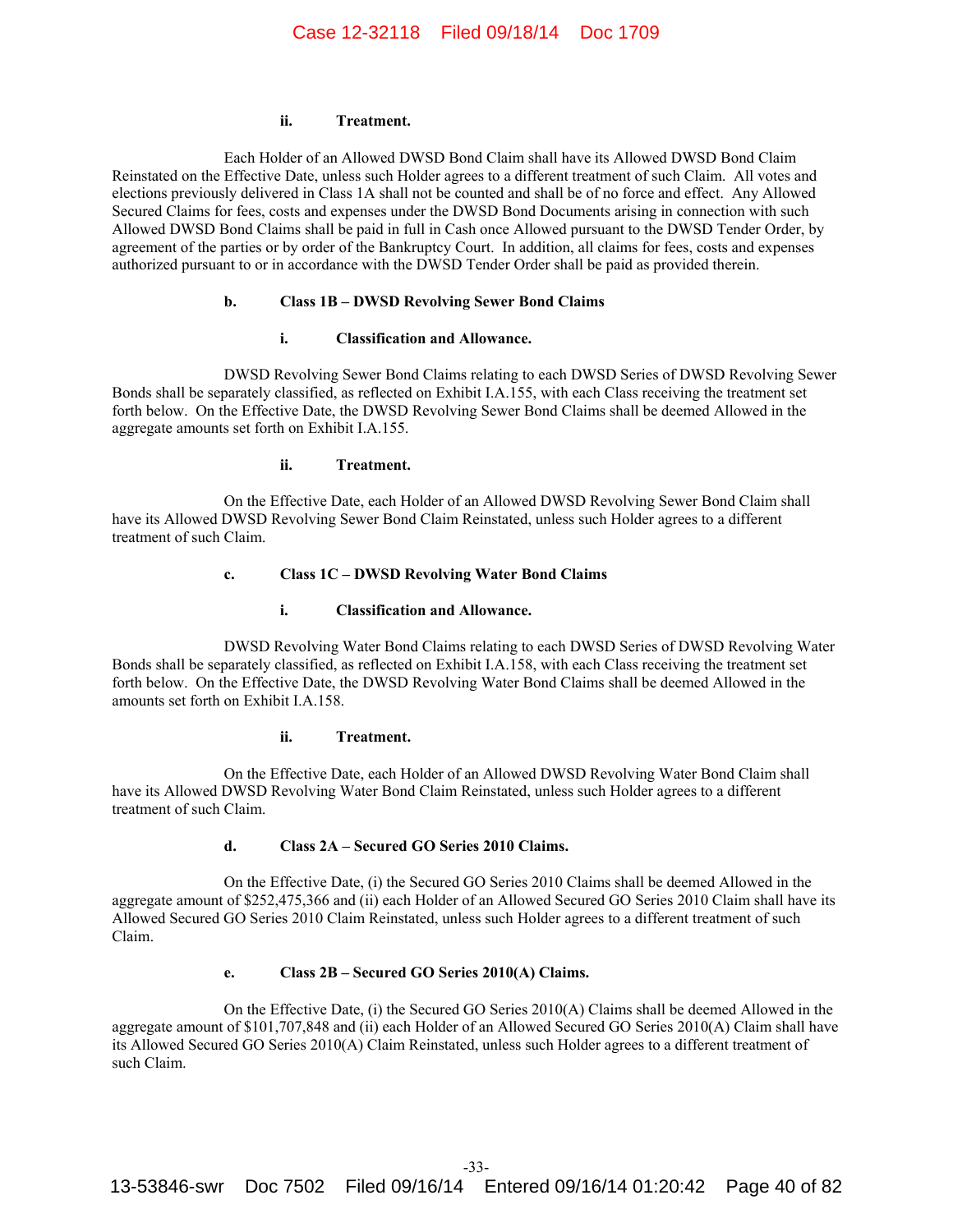# **f. Class 2C – Secured GO Series 2012(A)(2) Claims.**

On the Effective Date, (i) the Secured GO Series  $2012(A)(2)$  Claims shall be deemed Allowed in the aggregate amount of \$39,254,171 and (ii) each Holder of an Allowed Secured GO Series 2012(A)(2) Claim shall have its Allowed Secured GO Series 2012(A)(2) Claim Reinstated, unless such Holder agrees to a different treatment of such Claim.

# **g. Class 2D – Secured GO Series 2012(A2-B) Claims.**

On the Effective Date, (i) the Secured GO Series 2012(A2-B) Claims shall be deemed Allowed in the aggregate amount of \$54,055,927 and (ii) each Holder of an Allowed Secured GO Series 2012(A2-B) Claim shall have its Allowed Secured GO Series 2012(A2-B) Claim Reinstated, unless such Holder agrees to a different treatment of such Claim.

## **h. Class 2E - Secured GO Series 2012(B) Claims.**

On the Effective Date, (i) the Secured GO Series 2012(B) Claims shall be deemed Allowed in the aggregate amount of \$6,469,135 and (ii) each Holder of an Allowed Secured GO Series 2012(B) Claim shall have its Allowed Secured GO Series 2012(B) Claim Reinstated, unless such Holder agrees to a different treatment of such Claim.

## **i. Class 2F – Secured GO Series 2012(B2) Claims.**

On the Effective Date, (i) the Secured GO Series 2012(B2) Claims shall be deemed Allowed in the aggregate amount of \$31,037,724 and (ii) each Holder of an Allowed Secured GO Series 2012(B2) Claim shall have its Allowed Secured GO Series 2012(B2) Claim Reinstated, unless such Holder agrees to a different treatment of such Claim.

# **j. Class 3 – Other Secured Claims.**

On the Effective Date, each Holder of an Allowed Other Secured Claim shall have its Allowed Other Secured Claim Reinstated, unless such Holder agrees to a different treatment of such Claim.

# **k. Class 4 – HUD Installment Note Claims.**

On the Effective Date, (i) the HUD Installment Note Claims shall be deemed Allowed in the aggregate amount of \$90,075,004 and (ii) each Holder of a HUD Installment Note Claim shall have its Allowed HUD Installment Note Claim Reinstated, unless such Holder agrees to a different treatment of such Claim.

# **l. Class 5 – COP Swap Claims.**

# **i. Allowance.**

The COP Swap Claims shall be deemed Allowed as Secured Claims, which, solely for purposes of distributions from the City, will be equal to the Distribution Amount.

#### **ii. Treatment.**

Each Holder of an Allowed COP Swap Claim, in full satisfaction of such Allowed Claim, shall receive, either: (A) within thirty days following the Effective Date, the Net Amount in full in cash, provided that until paid in cash in full, such Secured Claims will remain secured by the Pledged Property; or (B) solely in the case of a Liquidity Event, the Net Amount in cash in full within 180 days following the Effective Date, provided that (1) other than with respect to net proceeds used to repay the Postpetition Financing Agreement, to the extent permitted by law but without taking into consideration any limitations imposed by the City, including in any ordinance or resolution of the City, the first dollars of any net cash proceeds of any financing or refinancing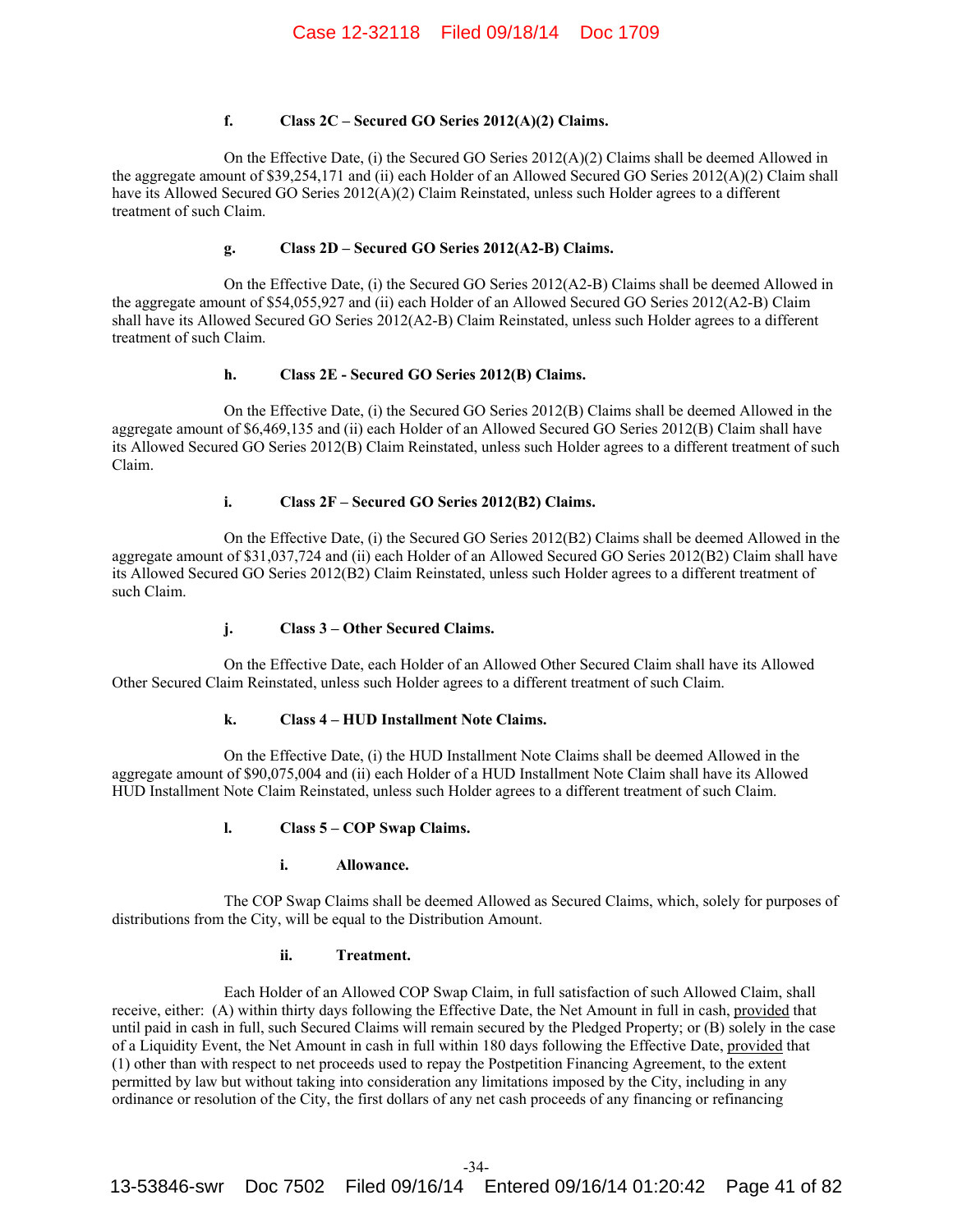consummated in connection with, or subsequent to, the consummation of such Plan and either (a) supported by the full faith and credit of the City or (b) payable from the general fund of the City, will be used to pay the Net Amount, (2) the City will continue to comply with its obligations under the COP Swap Settlement and the COP Swap Settlement Approval Order until the Net Amount is paid in cash in full, (3) until paid in cash in full, such Secured Claims will remain secured by the Pledged Property, (4) from and after the Effective Date, the unpaid Net Amount will accrue interest at the rate applicable to obligations under the Postpetition Financing Agreement plus 1.5% with the interest obligation likewise being secured by the Pledged Property and (5) the COP Swap Counterparties will receive from the City on the Effective Date a deferral fee in cash equal to 1.0% of the Net Amount to be shared equally between them.

## **m. Class 6.**

[Claims previously classified in Class 6 paid in full – Paragraph intentionally left blank]

#### **n. Class 7 – Limited Tax General Obligation Bond Claims.**

# **i. Allowance.**

On the Effective Date, the Limited Tax General Obligation Bond Claims shall be deemed Allowed in the amount of \$163,544,770.

#### **ii. Treatment.**

Unless such Holder agrees to a different treatment of such Claim, (A) each Holder of an Allowed Limited Tax General Obligation Bond Claim that is not attributable to the Insured LTGO Bonds and (B) the LTGO Insurer with respect to those Allowed Limited Tax General Obligation Bond Claims attributable to the Insured LTGO Bonds, in full satisfaction of such Allowed Claim(s), shall receive, on or as soon as reasonably practicable after the Effective Date, (X) a Pro Rata share of, at the City's option, (1) \$55,000,000 in Cash or (2) the New LTGO Bonds and (Y) distributions from the Disputed COP Claims Reserve in accordance with Section II.B.3.p.iii.B.

The City will use its best efforts to prepay the New LTGO Bonds on the Effective Date or as soon as reasonably practicable thereafter from the proceeds of the Exit Facility. If the City cannot prepay all of the New LTGO Bonds on the Effective Date or as soon as reasonably practicable thereafter, the City will use its best efforts to prepay as much of the New LTGO Bonds as reasonably possible, and the LTGO Settlement Parties will accept such partial prepayment. Upon a partial prepayment of the New LTGO Bonds, such New LTGO Bonds will be redeemed by lot.

# **iii. Impact of UTGO Settlement.**

Pursuant to the UTGO Settlement Agreement, the City has agreed that (a) the Plan shall not permit the Holders of Allowed Limited Tax General Obligation Bond Claims to recover more on a percentage basis on account of such Allowed Limited Tax General Obligation Bond Claims than the Holders of Allowed Unlimited Tax General Obligation Bond Claims recover on a percentage basis on account of such Allowed Unlimited Tax General Obligation Bond Claims, as such percentage recoveries are projected on the terms set forth in the UTGO Settlement Agreement at Confirmation; and (b) if a Trigger Event occurs, the Settling UTGO Bond Insurers shall receive Top-Off Payments (as set forth in Section IV.C).

## **o. Class 8 – Unlimited Tax General Obligation Bond Claims.**

## **i. Allowance.**

On the Effective Date, the Unlimited Tax General Obligation Bond Claims shall be deemed Allowed in the amount of \$388,000,000.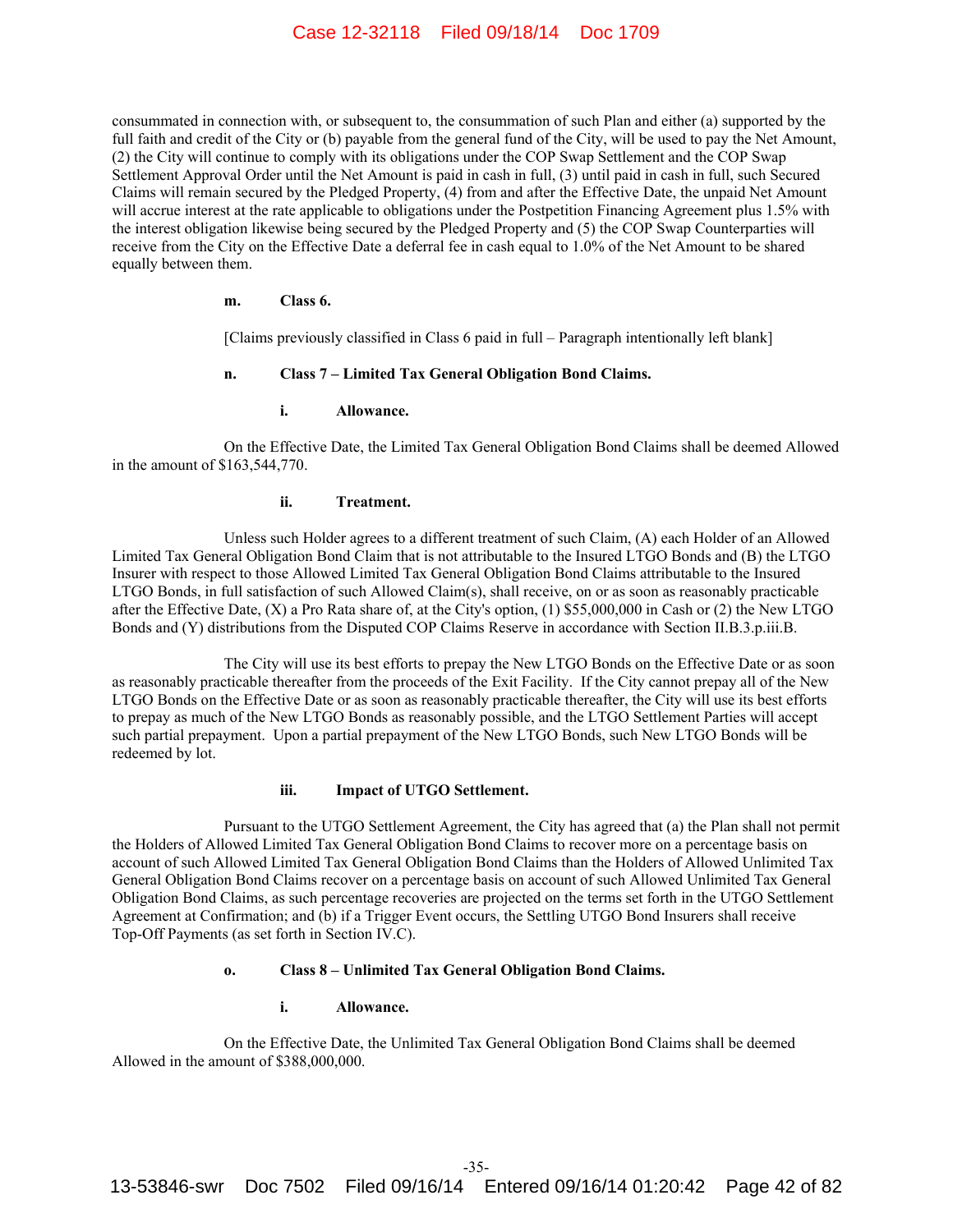#### **ii. Treatment.**

Unless such Holder agrees to a different treatment of such Claim, each Holder of an Allowed Unlimited Tax General Obligation Bond Claim, in full satisfaction of such Allowed Claim, shall receive, on or as soon as reasonably practicable after the Effective Date, a Pro Rata share of Restructured UTGO Bonds as set forth in Schedules 1a and 1b to the UTGO Settlement Agreement. Those Holders identified on Schedule 1a of the UTGO Settlement Agreement shall retain ownership of the Stub UTGO Bonds, subject to Sections I.A.36 and IV.C, which Stub UTGO Bonds shall be reinstated.

# **p. Class 9 – COP Claims.**

#### **i. Disputed.**

Except with respect to the COP Claims of the Settling COP Claimants, the COP Claims are Disputed Claims and are not Allowed by the Plan, and the City reserves all rights to (A) object to, avoid or subordinate such Claims on any and all available grounds, including through the assertion of any and all grounds asserted in the COP Litigation, and (B) assign the right to object to, avoid or subordinate such Claims or the City's rights in the COP Litigation to the Litigation Trust. If the City seeks to settle the COP Litigation on terms other than those set forth herein, the City will use its best efforts to reach agreement with the Retiree Committee or the Detroit General VEBA and the Detroit Police and Fire VEBA, as applicable, on any such settlement.

#### **ii. Assignment.**

Those COP Claims or portions thereof that relate to, and are measured by, the payment schedule under the COPs shall be deemed assigned to the beneficial holders of the COPs on a Pro Rata basis on and as of the Effective Date, solely for purposes of facilitating Distributions under this Plan and for no other purpose. Each beneficial holder shall be deemed to receive such COP Claims or portions thereof in an amount equal to the proportion that the unpaid principal amount of such holder's COPs bears to the aggregate unpaid principal amount of all COPs.

## **iii. Treatment.**

# **A. Plan COP Settlement Option.**

Each holder of a COP Claim may settle issues related to the allowance and treatment thereof and become a Settling COP Claimant as to all of the COP Claims held by such holder and its Affiliates by submitting to the City a Notice of COP Settlement Acceptance prior to the Effective Date. On the Effective Date, (1) each Settling COP Claimant shall sell all, but not less than all, of such Settling COP Claimant's COP Claims to the Litigation Trust and (2) the Litigation Trust shall provide to each such Settling COP Claimant its Pro Rata share of (a) the Class 9 Settlement Asset Pool and (b) New B Notes in the face amount of \$97,690,000, such that its Pro Rata share shall be calculated as an amount equal to the proportion that the unpaid principal amount plus accrued prepetition interest of COPs held by such Settling COP Claimant bears to the aggregate unpaid principal amount of all COPs plus all accrued prepetition interest thereon. On the Effective Date, any assets not subject to the Plan COP Settlement remaining in the Class 9 Settlement Asset Pool will revert to the City.

The City has granted the LTGO Settlement Parties, on behalf of the holders of Allowed Limited Tax General Obligation Bond Claims in Class 7, and the Retiree Committee consent rights regarding pre-Effective Date settlements of the COP Litigation if and as permitted under applicable non-bankruptcy law. On the Effective Date, on account of such consent rights, the Excess New B Notes shall be distributed as follows: (1) \$11.03 million to the Detroit General VEBA and the Detroit Police and Fire VEBA in proportion with the New B Notes allocated to each pursuant to Sections II.B.3.s.ii.A and II.B.3.s.ii.B; (2) \$4.19 million to be distributed Pro Rata among holders of Allowed Limited Tax General Obligation Bond Claims in Class 7; and (3) \$0.22 million to be distributed Pro Rata among holders of Allowed Other Unsecured Claims in Class 14. With respect to the distribution of the Excess New B Notes, on April 1, 2015, the City shall pay the interest then due on the Excess New B Notes and shall also prepay the October 1, 2015 interest payment on the Excess New B Notes (as a consequence of which, no interest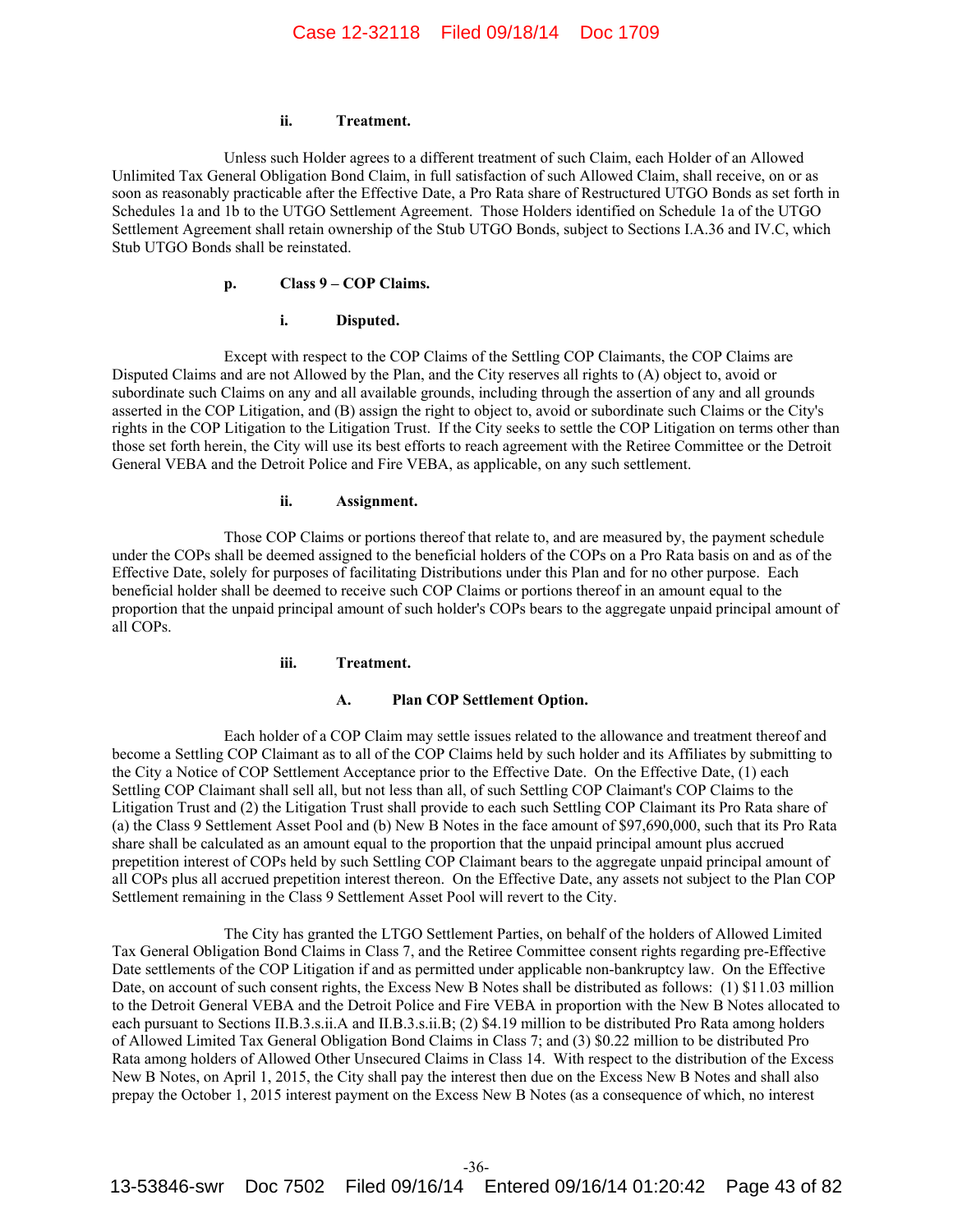payment shall be made on the Excess New B Notes on October 1, 2015). The VEBAs may not sell or otherwise transfer their right, title or interest in the Excess New B Notes prior to the October 2, 2015.

The LTGO Settlement Parties have consented to the Syncora Settlement, including the adjustment of the LTGO Settlement Parties' share of the residual interests in the Disputed COP Claims Reserve by \$1.1 million (corresponding to a distribution on account of COP Claims held by Syncora allowed or purchased at 60.358%). The LTGO Settlement Parties' recovery on the residual interest in the Disputed COP Claim Reserve on account of a pre-Effective Date settlement shall be 27% of the Disputed COP Claim Reserve in New B Notes or other equivalent value reasonably acceptable to Ambac, without affecting the 65% share allocable to Holders of Claims in Class 12.

 The LTGO Settlement Parties have consented to any pre-Effective Date settlement of any Class 9 Claim held or insured by Financial Guaranty Insurance Company (1) if the settlement does not cause a Distribution of New B Notes from the Disputed COP Claims Reserve on account of such settled claims being allowed or purchased at more than 60.358% (or equivalent value) or (2) if such settlement exceeds 60.358%, the settlement otherwise adjusts commensurately the LTGO Settlement Parties' residual interest in the Disputed COP Claims Reserve (or otherwise provides commensurate equivalent value reasonably acceptable to Ambac) to reflect any increase from 60.358%, in each case without affecting the 65% share allocable to Holders of Allowed Class 12 Claims.

As part of the Plan COP Settlement, each Settling COP Claimant shall pay to the COP Agent such claimant's Pro Rata share of any Allowed Claim for COP Agent Fees held by the COP Agent with such Pro Rata share calculated as an amount equal to the proportion that the unpaid principal amount plus accrued prepetition interest of COPs held by such Settling COP Claimant bears to the aggregate unpaid principal amount of all COPs plus all accrued prepetition interest thereon; provided that Syncora and any Settling COP Claimant not participating in the COP Litigation shall pay to the COP Agent only its respective Pro Rata share of that portion of COP Agent Fees that does not include any fees for services rendered or expenses incurred in connection with the COP Litigation.

### **B. Non-Settling Holders.**

Each beneficial holder of COPs shall receive the following treatment on account of its COP Claims unless such holder agrees to a different treatment of such Claims:

#### **1. Disputed COP Claims Reserve.**

On the Effective Date, the City shall establish the Disputed COP Claims Reserve. The Disputed COP Claims Reserve shall contain: (a) an Unsecured Pro Rata Share of New B Notes calculated as if such Disputed COP Claims were Allowed in an amount equal to the aggregate amount of unpaid principal and interest as of the Petition Date for the COPs not subject to the Plan COP Settlement (or such other amount as may be required by an order of the Bankruptcy Court) and (b) any distributions made on account of New B Notes held in the Disputed COP Claims Reserve.

# **2. Distributions From The Disputed COP Claims Reserve.**

If and to the extent that Disputed COP Claims become Allowed Claims after the Effective Date (either through resolution of an objection to a Disputed COP Claim or through a settlement thereof) and except as set forth in the Syncora Settlement Documents, the COP Agent shall be sent a Distribution on behalf of the Holders of such Allowed Claims from the Disputed COP Claims Reserve of no less than (a) the portion of New B Notes held in the Disputed COP Claims Reserve initially allocated to the Disputed COP Claims that became Allowed Claims; and (b) any distributions received by the Disputed COP Claims Reserve on account of such portion of New B Notes. Upon the entry of a Final Order resolving any objection to, or approving a settlement related to, any Disputed COP Claim and after all Distributions to the holders of such resolved or settled Disputed COP Claims have been made or provided for: (a) an amount of New B Notes or distributions thereon in an amount equal to the costs, fees and expenses related to the COP Litigation incurred by the Litigation Trust from and after the Effective Date shall be distributed to the City, on the terms set forth in Section IV.I; and (b) following such distribution, the New B Notes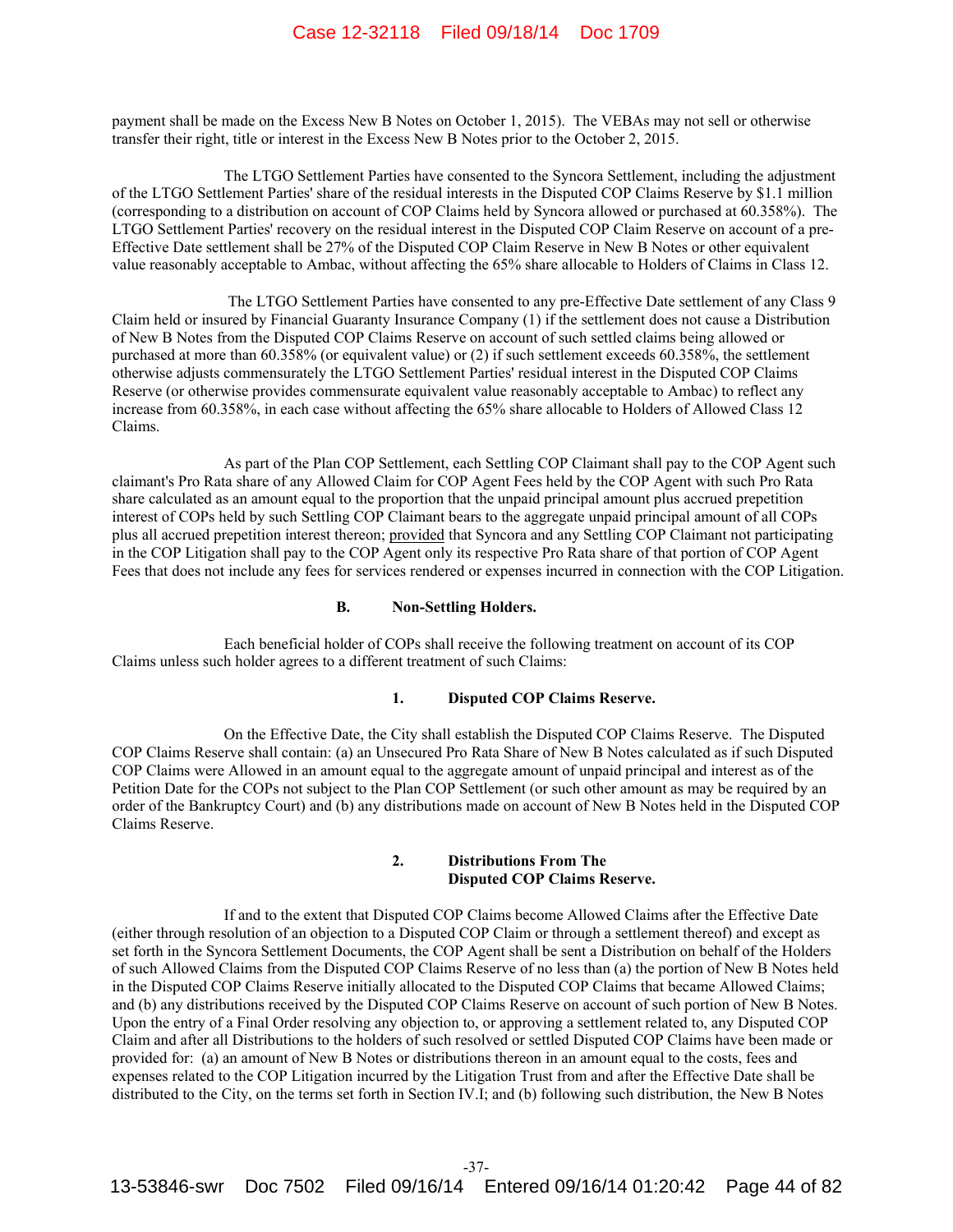and any distributions thereon remaining in the Disputed COP Claims Reserve shall be distributed as follows: (i) 65% to the Detroit General VEBA and the Detroit Police and Fire VEBA in proportion with the New B Notes allocated to each pursuant to Sections II.B.3.s.ii.A and II.B.3.s.ii.B; (ii) 20% to be distributed Pro Rata among holders of Allowed Limited Tax General Obligation Bond Claims in Class 7; and (iii) 15% to be distributed Pro Rata among holders of Allowed Other Unsecured Claims in Class 14.

#### **iv. Impact of UTGO Settlement.**

Pursuant to the UTGO Settlement Agreement, the City has agreed that (a) the Plan shall not permit the Holders of Allowed COP Claims to recover more on a percentage basis on account of such Allowed COP Claims than the Holders of Allowed Unlimited Tax General Obligation Bond Claims recover on a percentage basis on account of such Allowed Unlimited Tax General Obligation Bond Claims, as such percentage recoveries are projected on the terms set forth in the UTGO Settlement Agreement at Confirmation; and (b) if a Trigger Event occurs, the Settling UTGO Bond Insurers shall receive Top-Off Payments (as set forth in Section IV.C).

## **q. Class 10 – PFRS Pension Claims.**

## **i. Allowance.**

The PFRS Pension Claims shall be allowed in an aggregate amount equal to the sum of approximately \$1,250,000,000.

#### **ii. Treatment.**

## **A. Contributions to PFRS.**

During the Fiscal Years from the Effective Date through Fiscal Year 2023, annual contributions shall be made to fund benefits accrued under the Prior PFRS Pension Plan only in the amounts identified on Exhibit II.B.3.q.ii.A. The exclusive source for such contributions shall be certain DIA Proceeds and a portion of the State Contribution. After June 30, 2023, (1) PFRS will receive certain additional DIA Proceeds and (2) the City will contribute sufficient funds required to pay each Holder of a PFRS Pension Claim his or her PFRS Adjusted Pension Amount in accordance with and as modified by the terms and conditions contained in the Plan and the Prior PFRS Pension Plan, in accordance with the State Contribution Agreement and exhibits thereto. Nothing in this Plan prevents any non-City third party from making additional contributions to or for the benefit of PFRS if such party chooses to do so.

#### **B. Investment Return Assumption.**

During the period that ends on June 30, 2023, the trustees of the PFRS, or the trustees of any successor trust or pension plan, shall adopt and maintain an investment return assumption and discount rate for purposes of determining the assets and liabilities of the PFRS that shall be 6.75%.

#### **C. Modification of Benefits for PFRS Participants.**

During the period that ends no earlier than June 30, 2023, the pension benefits payable to each Holder of a PFRS Pension Claim shall be equal to the PFRS Adjusted Pension Amount for such Holder, provided that such PFRS Adjusted Pension Amount shall be (1) automatically reduced by the DIA Proceeds Default Amount in the event of a DIA Proceeds Payment Default and (2) increased by any PFRS Restoration Payment.

Restoration of all or a portion of the modified pension benefits will be provided in accordance with the methodology set forth on Exhibit II.B.3.q.ii.C. For purposes of calculating a PFRS Restoration Payment, market value of assets shall not include any City contributions through June 30, 2023, other than those listed on Exhibit II.B.3.q.ii.A or any State contributions if the PFRS trustees fail to comply with the requirements described in the State Contribution Agreement. In the event that the Foundations and DIA Corp. accelerate all or a portion of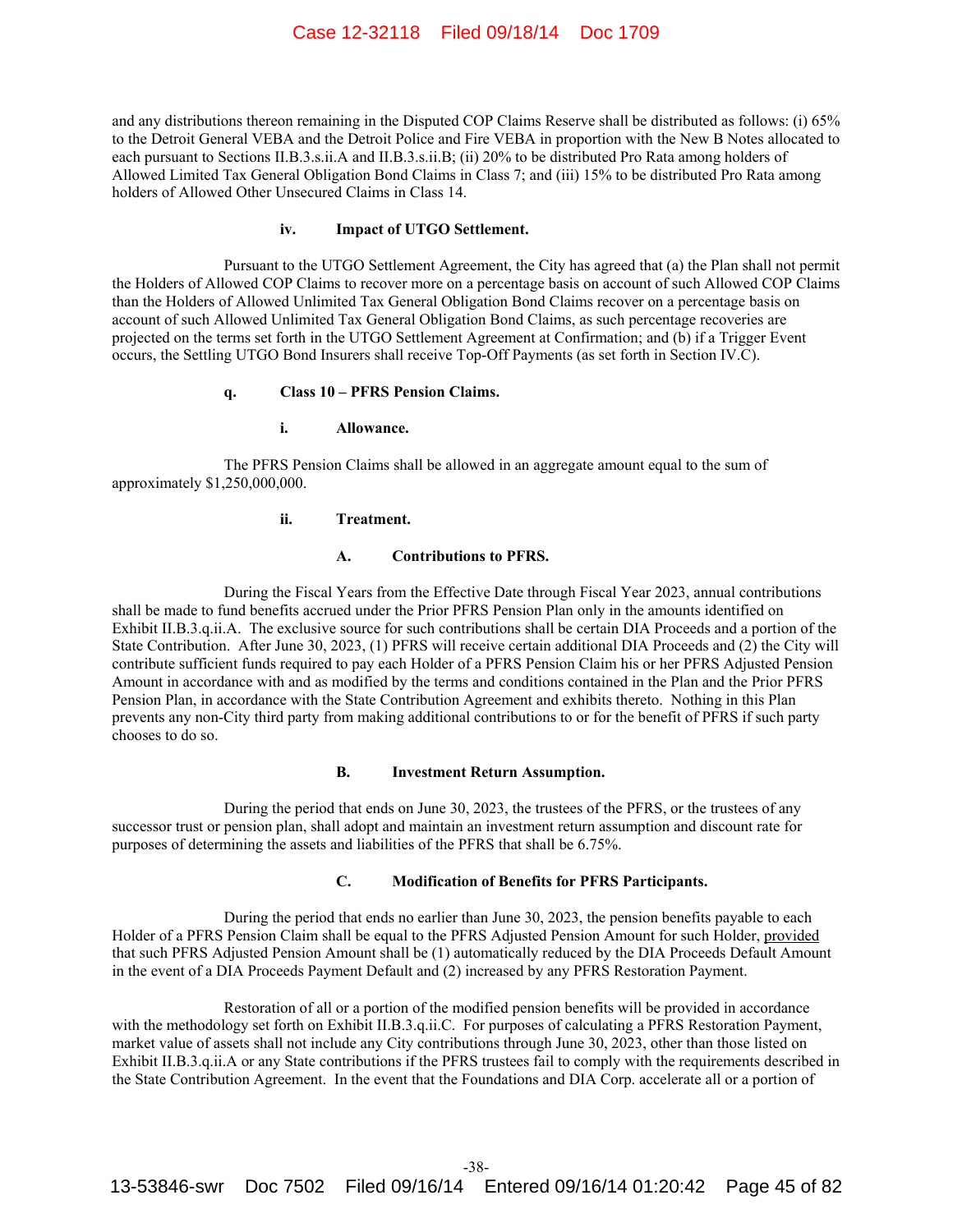their funding commitments described in Section IV.E.1 prior to June 30, 2023, the incremental portion of the acceleration will not count towards pension restoration.

#### **D. Contingent Payment Rights.**

The City will issue the DWSD CVR to the Restoration Trust for the benefit of Holders of Pension Claims, as described in Section IV.F.

#### **E. Accrual of Future Benefits.**

Each Holder of a PFRS Pension Claim who is an Active Employee shall receive, in addition to his or her PFRS Adjusted Pension Amount, as such amount may be modified herein, such additional pension benefit for service on or after July 1, 2014 consistent with the terms and conditions of the New PFRS Active Pension Plan Formula and the New PFRS Active Pension Plan.

# **F. Governance.**

On or as soon as reasonably practicable after the Effective Date, an Investment Committee shall be established under PFRS in accordance with the State Contribution Agreement. The Investment Committee shall be vested with the authority and responsibilities set forth in the State Contribution Agreement for a period of 20 years following the Effective Date.

## **G. No Changes in Terms for Ten Years.**

**Except as may be required to maintain the tax-qualified status of the PFRS or to comply with the terms of the Plan, the City, the trustees of the PFRS and all other persons or entities shall be enjoined from and against the subsequent amendment of the terms, conditions and rules of operation of the PFRS, or any successor plan or trust, that govern the calculation of pension benefits (including the PFRS Adjusted Pension Amount, accrual of additional benefits, the DIA Proceeds Default Amount, the Prior PFRS Pension Plan, the PFRS Restoration Payment, the New PFRS Active Pension Plan Formula and the terms of the New PFRS Active Pension Plan) or against any action that governs the selection of the investment return assumption described in Section II.B.3.q.ii.B, the contribution to the PFRS or the calculation or amount of PFRS pension benefits for the period ending June 30, 2023, notwithstanding whether that subsequent amendment or act is created or undertaken by contract, agreement (including collective bargaining agreement), statute, rule, regulation, ordinance, charter, resolution or otherwise by operation of law.** 

#### **H. State Contribution Agreement.**

The State Contribution Agreement, the effectiveness of which is contingent upon the acceptance of the Plan by Classes 10 and 11, shall include the following principal terms: (1) the State, or the State's authorized agent, will distribute the State Contribution for the benefit of Holders of Pension Claims; and (2) the Plan shall provide for the release of the State and the State Related Entities by each holder of a Pension Claim from all Liabilities arising from or related to the City, the Chapter 9 Case, the Plan, all Exhibits, the Disclosure Statement, PA 436 and its predecessor or replacement statutes, and Article IX, Section 24 of the Michigan Constitution, as more particularly described in the State Contribution Agreement and as set forth at Section III.D.7.b.

#### **r. Class 11 – GRS Pension Claims.**

#### **i. Allowance.**

The GRS Pension Claims shall be allowed in an aggregate amount equal to the sum of approximately \$1,879,000,000.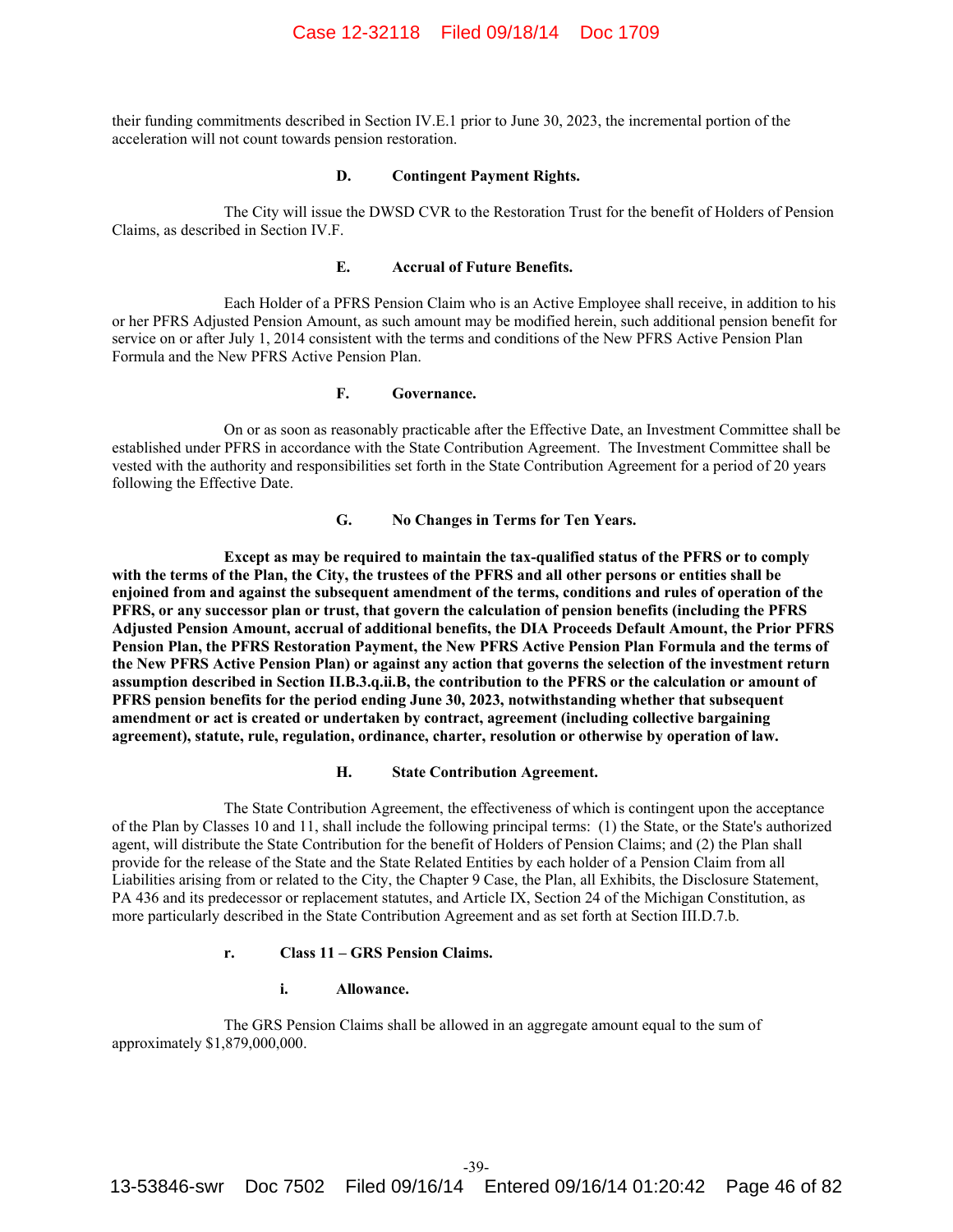### **ii. Treatment.**

### **A. Contributions to GRS.**

During the Fiscal Years from the Effective Date through Fiscal Year 2023, annual contributions shall be made to fund benefits accrued under the Prior GRS Pension Plan only in the amounts identified on Exhibit II.B.3.r.ii.A. The exclusive sources for such contributions shall be certain pension-related, administrative and restructuring payments received from the DWSD equal to approximately \$428.5 million, a portion of the State Contribution, certain DIA Proceeds, a portion of the Assigned UTGO Bond Tax Proceeds and certain revenues from City departments and the Detroit Public Library. After June 30, 2023, (1) certain DIA Proceeds shall be contributed to the GRS and (2) the City will contribute such additional funds as are necessary to pay each Holder of a GRS Pension Claim his or her GRS Adjusted Pension Amount in accordance with and as modified by the terms and conditions contained in the Plan and the Prior GRS Pension Plan, in accordance with the State Contribution Agreement and exhibits thereto. Nothing in this Plan prevents any non-City third party from making additional contributions to or for the benefit of GRS if such party chooses to do so.

## **B. Investment Return Assumption**

During the period that ends on June 30, 2023, the board of trustees of the GRS, or the trustees of any successor trust or pension plan, shall adopt and maintain an investment return assumption and discount rate for purposes of determining the assets and liabilities of the GRS that shall be 6.75%.

#### **C. Modification of Benefits for GRS Participants.**

During the period that ends no earlier than June 30, 2023, the pension benefits payable to each Holder of a GRS Pension Claim shall be equal to the GRS Adjusted Pension Amount for such Holder, provided that such GRS Adjusted Pension Amount shall be (1) automatically reduced by the DIA Proceeds Default Amount in the event of a DIA Proceeds Payment Default and (2) increased by any GRS Restoration Payment.

Restoration of all or a portion of the modified pension benefits will be provided in accordance with the methodology set forth on Exhibit II.B.3.r.ii.C. For purposes of calculating a GRS Restoration Payment, market value of assets shall not include any City contributions through June 30, 2023, other than those listed on Exhibit II.B.3.r.ii.A or any State contributions if the GRS trustees fail to comply with the requirements described in the State Contribution Agreement. In the event that the Foundations and DIA Corp. accelerate all or a portion of their funding commitments described in Section IV.E.1 prior to June 30, 2023, the incremental portion of the acceleration will not count towards pension restoration.

### **D. Annuity Savings Fund Recoupment.**

# **1. ASF Current Participants.**

On or as soon as reasonably practicable after the Effective Date, the Annuity Savings Fund Excess Amount will be calculated for each ASF Current Participant and will be deducted from such participant's Annuity Savings Fund account and be used to fund the accrued pension benefits of all GRS participants; provided, however, that in no event shall the amount deducted from an ASF Current Participant's Annuity Savings Fund account exceed the ASF Recoupment Cap. In the event that the amount credited to an ASF Current Participant's Annuity Savings Fund account as of the Effective Date is less than such participant's Annuity Savings Fund Excess Amount, the ASF Current Participant will be treated as an ASF Distribution Recipient to the extent of the shortfall.

## **2. ASF Distribution Recipients.**

### **i. Monthly Deduction**

For each ASF Distribution Recipient that does not elect the ASF Recoupment Cash Option described in Section II.B.3.r.ii.D.2.ii and in the case of any ASF Distribution Recipient that elected the ASF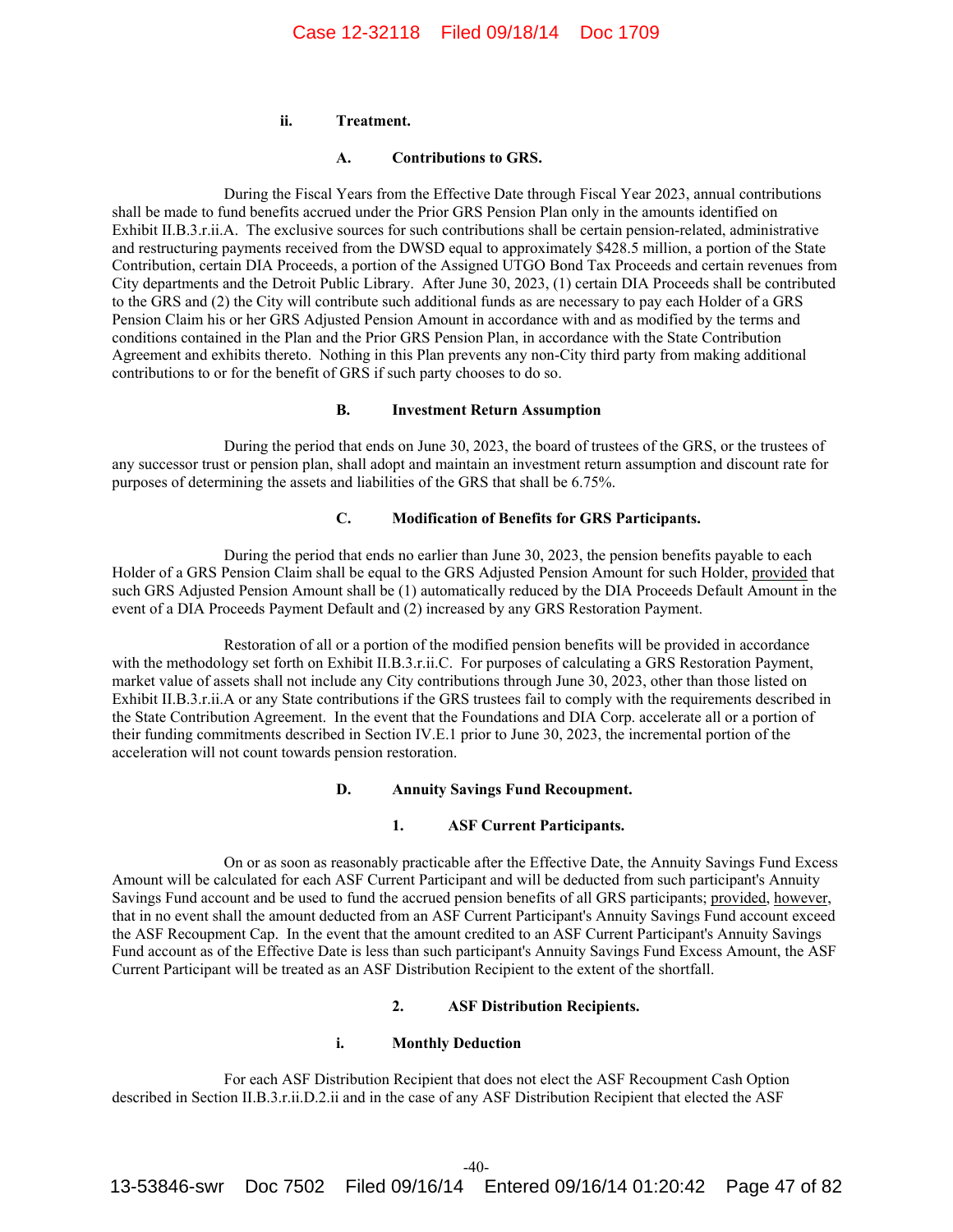Recoupment Cash Option but does not timely deliver the ASF Recoupment Cash Payment to the GRS, the Annuity Savings Fund Excess Amount will: (A) be calculated and converted into monthly annuity amounts based on common actuarial assumptions (such as the ASF Distribution Recipient's life expectancy, gender and, if not already retired, expected date of retirement) and amortized using a 6.75% interest rate; and (B) then be deducted from the ASF Distribution Recipient's monthly pension check; provided, however, that in no event shall the total amount deducted from an ASF Distribution Recipient's monthly pension checks exceed the ASF Recoupment Cap or, if applicable, the Current GRS Retiree Adjustment Cap.

# **ii. Single Lump Sum Payment**

Each ASF Distribution Recipient shall be afforded the ASF Recoupment Cash Option.

No later than seven days following the Effective Date, the City, through its Claims and Balloting Agent, shall send the ASF Election Notice and the ASF Election Form by first-class U.S. mail to each ASF Distribution Recipient. The ASF Election Form shall explain that the amount of the ASF Recoupment Cash Payment shall be equal to the total amount of ASF Recoupment shown on the ASF Distribution Recipient's Ballot, unless the aggregate amount of ASF Recoupment for all ASF Distribution Recipients electing the ASF Recoupment Cash Option exceeds \$30,000,000, in which case (A) the ASF Recoupment Cash Payment will be the ASF Distribution Recipient's Pro Rata portion of \$30,000,000, and (B) the remaining portion of the ASF Distribution Recipient's ASF Recoupment will be annuitized and deducted from the ASF Distribution Recipient's monthly pension check, as provided for in Section II.B.3.r.ii.D.2.i.

An ASF Distribution Recipient must return his or her ASF Election Form to the Claims and Balloting Agent so that it is actually received by the Claims and Balloting Agent by the ASF Election Date.

GRS shall mail the ASF Final Cash Payment Notice no later than 14 days after the ASF Election Date. ASF Distribution Recipients shall have until the ASF Final Cash Payment Date to make the ASF Recoupment Cash Payment, which payment must be made by cashier's check or wire transfer and may not be made by personal check. If an ASF Distribution Recipient's ASF Recoupment Cash Payment is not received by the ASF Final Cash Payment Date, GRS will notify the ASF Distribution Recipient of the failure to timely pay, and ASF Recoupment will be effected through diminution of such recipient's monthly pension check, as provided for in Section II.B.3.r.ii.D.2.i. The calculation of each electing ASF Distribution Recipient's ASF Recoupment Cash Payment shall not be adjusted under any circumstances, including as a result of default by any other electing ASF Distribution Recipient to remit his or her ASF Recoupment Cash Payment by the ASF Final Cash Payment Date.

### **E. Contingent Payment Rights.**

The City will issue the DWSD CVR to the Restoration Trust for the benefit of Holders of Pension Claims, as described in Section IV.F.

#### **F. Accrual of Future Benefits.**

Each Holder of a GRS Pension Claim who is an Active Employee shall receive, in addition to his or her GRS Adjusted Pension Amount, as such amount may be modified herein, such additional pension benefit for service on or after July 1, 2014, consistent with the terms and conditions of the New GRS Active Pension Plan Formula and the New GRS Active Pension Plan.

#### **G. Governance.**

On or as soon as reasonably practicable after the Effective Date, an Investment Committee shall be established under GRS in accordance with the State Contribution Agreement. The Investment Committee shall be vested with the authority and responsibilities set forth in the State Contribution Agreement for a period of 20 years following the Effective Date.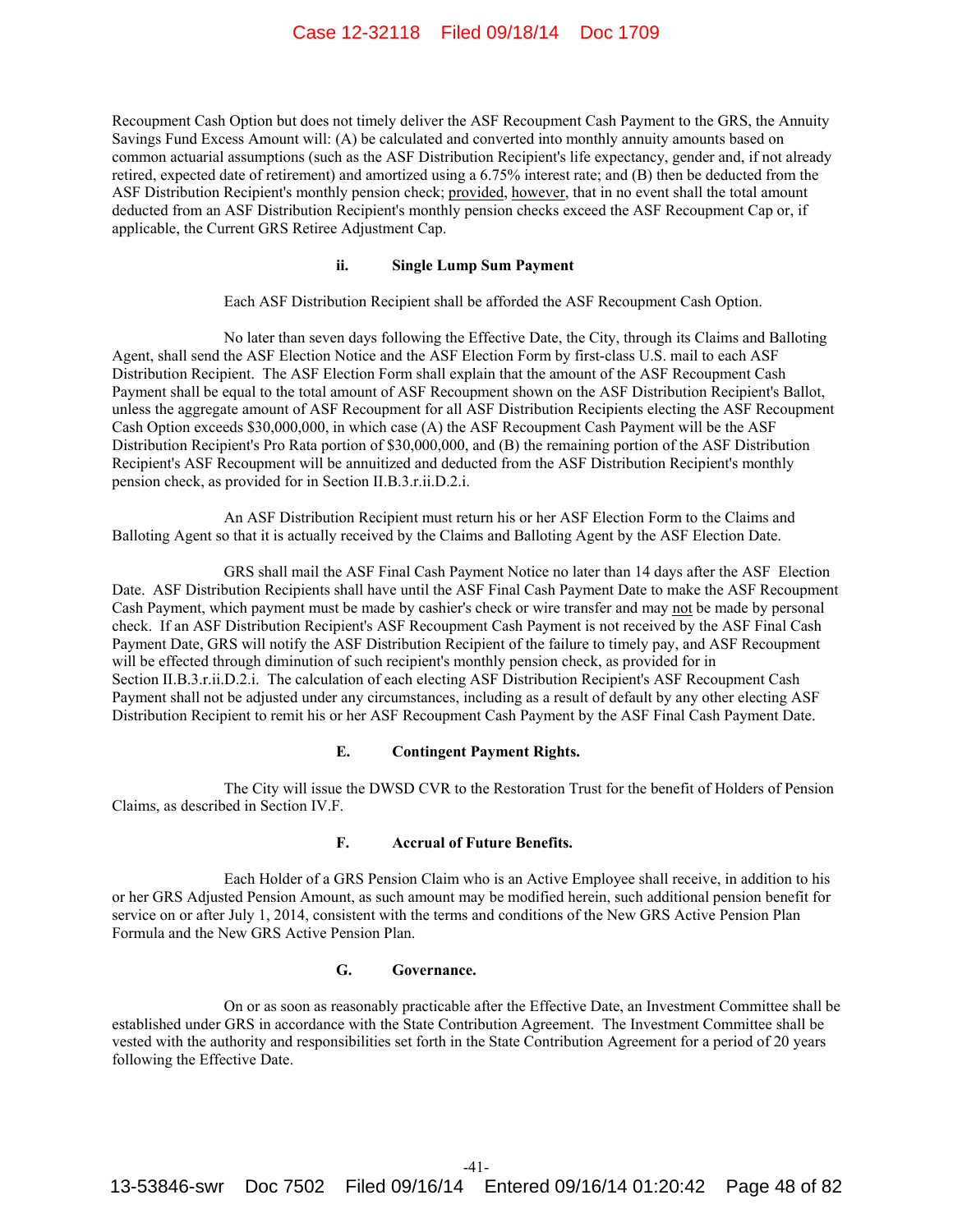**H. No Changes in Terms for Ten Years.** 

**Except as may be required to maintain the tax-qualified status of the GRS or to comply with the terms of the Plan, the City, the trustees of the GRS and all other persons or entities shall be enjoined from and against the subsequent amendment of the terms, conditions and rules of operation of the GRS, or any successor plan or trust, that govern the calculation of pension benefits (including the GRS Adjusted Pension Amount, accrual of additional benefits, the DIA Proceeds Default Amount, the Prior GRS Pension Plan, the GRS Restoration Payment, the New GRS Active Pension Plan Formula and the terms of the New GRS Active Pension Plan) or against any action that governs the selection of the investment return assumption described in Section II.B.3.r.ii.B, the contribution to the GRS, or the calculation or amount of GRS pension benefits for the period ending June 30, 2023, notwithstanding whether that subsequent amendment or act is created or undertaken by contract, agreement (including collective bargaining agreement), statute, rule, regulation, ordinance, charter, resolution or otherwise by operation of law.** 

#### **I. State Contribution Agreement**

The State Contribution Agreement, the effectiveness of which is contingent upon the acceptance of the Plan by Classes 10 and 11, shall include the following principal terms: (1) the State, or the State's authorized agent, will distribute the State Contribution for the benefit of Holders of Pension Claims; and (2) the Plan shall provide for the release of the State and the State Related Entities by each holder of a Pension Claim from all Liabilities arising from or related to the City, the Chapter 9 Case, the Plan, all Exhibits, the Disclosure Statement, PA 436 and its predecessor or replacement statutes, and Article IX, Section 24 of the Michigan Constitution, as more particularly described in the State Contribution Agreement and as set forth at Section III.D.7.b.

#### **s. Class 12 – OPEB Claims.**

# **i. Allowance.**

As a result of a settlement between the City and the Retiree Committee, the OPEB Claims shall be allowed in an aggregate amount equal to \$4,303,000,000.

# **ii. Treatment.**

#### **A. Detroit General VEBA.**

Establishment of Detroit General VEBA: On or as soon as practicable following the Effective Date, the City will establish the Detroit General VEBA to provide health benefits to Detroit General VEBA Beneficiaries and certain of their dependents. The Detroit General VEBA will be governed by a seven member board of trustees that will be responsible for, among other things, management of property held by the Detroit General VEBA, administration of the Detroit General VEBA and determination of the level of and distribution of benefits to Detroit General VEBA Beneficiaries. The Detroit General VEBA Trust Agreement and related plan documentation will be substantially in the form set forth on Exhibit I.A.108. With respect to the initial appointment of the board of trustees, the Mayor will appoint one member, and the DRCEA and the Retiree Committee will each appoint three board members. The DRCEA will fill board member vacancies created by the departure of members initially appointed by the Retiree Committee or the DRCEA, and the Mayor will fill a board member vacancy created by the departure of the member appointed by the Mayor. Nothing in the Plan precludes either the Detroit General VEBA from being formed under Section 115 or the formation of a separate trust under Section 115, in each case with the City's consent, which consent will not be unreasonably withheld.

Distributions to Detroit General VEBA: On the Effective Date, the City shall distribute to the Detroit General VEBA New B Notes in the aggregate principal amount of \$218,000,000, in satisfaction of the Allowed OPEB Claims held by Detroit General VEBA Beneficiaries. The Detroit General VEBA shall also be entitled to contingent additional distributions from the Disputed COP Claims Reserve as set forth in Section II.B.3.p.iii.B.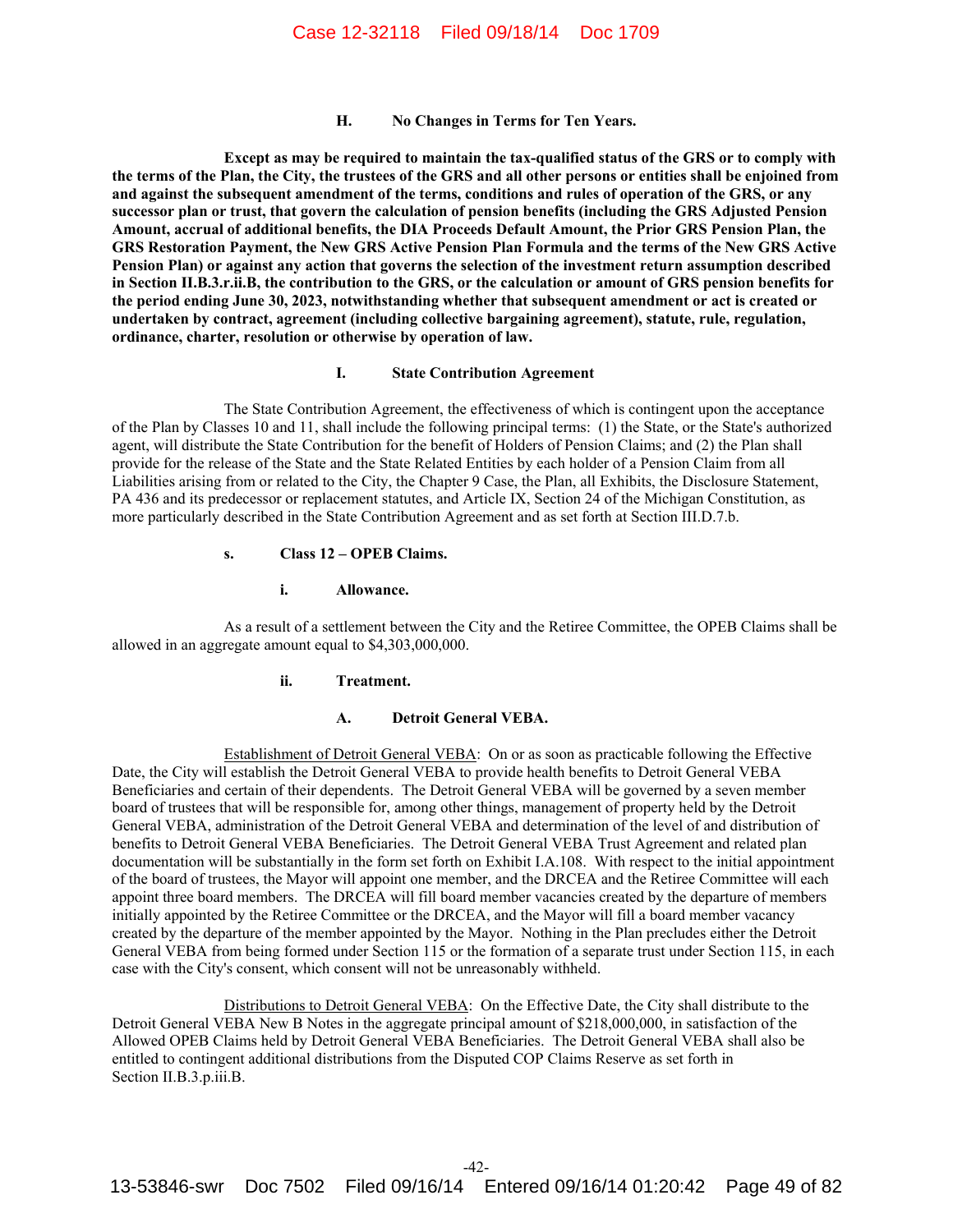#### **B. Detroit Police and Fire VEBA.**

Establishment of Detroit Police and Fire VEBA: On or as soon as practicable following the Effective Date, the City will establish the Detroit Police and Fire VEBA to provide health benefits to Detroit Police and Fire VEBA Beneficiaries and certain of their dependents. The Detroit Police and Fire VEBA will be governed by a seven member board of trustees and, for the first four years, one additional non-voting, ex-officio member. The board of trustees will be responsible for, among other things, management of property held by the Detroit Police and Fire VEBA, administration of the Detroit Police and Fire VEBA and determination of the level of and distribution of benefits to Detroit Police and Fire VEBA Beneficiaries. The Detroit Police and Fire VEBA Trust Agreement and related plan documentation will be substantially in the form set forth on Exhibit I.A.112. With respect to the initial appointment of the board of trustees, the Mayor will appoint one member, and the RDPFFA and the Retiree Committee will each appoint three board members. The RDPMA will appoint the non-voting, ex-officio member. The RDPFFA will fill board member vacancies created by the departure of voting members initially appointed by the Retiree Committee or the RDPFFA, and the Mayor will fill a board member vacancy created by the departure of the member appointed by the Mayor. The RDPMA will fill a non-voting, ex-officio board member vacancy created by the departure of the member initially appointed by the RDPMA, but such non-voting, ex-officio member position shall expire on December 31, 2018. Nothing in the Plan precludes either the Detroit Police and Fire VEBA from being formed under Section 115 or the formation of a separate trust under Section 115, in each case with the City's consent, which consent will not be unreasonably withheld.

Distributions to Detroit Police and Fire VEBA: On the Effective Date, the City shall distribute to the Detroit Police and Fire VEBA New B Notes in the aggregate principal amount of \$232,000,000, in satisfaction of the Allowed OPEB Claims held by Detroit Police and Fire VEBA Beneficiaries. The Detroit Police and Fire VEBA shall also be entitled to contingent additional distributions from the Disputed COP Claims Reserve as set forth in Section II.B.3.p.iii.B.

#### **C. No Further Responsibility.**

From and after the Effective Date, the City shall have no further responsibility to provide retiree healthcare or any other retiree welfare benefits. The City shall have no responsibility from and after the Effective Date to provide life insurance or death benefits to current or former employees. On the Effective Date, the Employees Death Benefit Plan will be frozen, and the City will no longer have an obligation to contribute to fund death benefits under the plan for any participant or beneficiary. The Employees Death Benefit Plan will be self-liquidating, and existing retirees who participate in the plan will be granted a one-time opportunity to receive a lump sum distribution of the present value of their actuarially determined death benefit to the extent of the plan funding. For the avoidance of doubt, the Employees Death Benefit Plan shall not be merged into or operated by either the Detroit General VEBA or the Detroit Police and Fire VEBA. The Employees Death Benefit Board of Trustees shall continue to manage the Employees Death Benefit Plan and employ the staff of the Retirement Systems to administer the disbursement of benefits thereunder, the costs of which administration shall be borne by the assets of the Employees Death Benefit Plan.

#### **t. Class 13 – Downtown Development Authority Claims.**

#### **i. Allowance.**

On the Effective Date, the Downtown Development Authority Claims shall be deemed Allowed in the amount of \$33,600,000.

# **ii. Treatment.**

Unless such Holder agrees to a different treatment of such Claim, each Holder of an Allowed Downtown Development Authority Claim, in full satisfaction of such Allowed Claim, shall receive, on or as soon as reasonably practicable after the Effective Date, an Unsecured Pro Rata Share of New B Notes.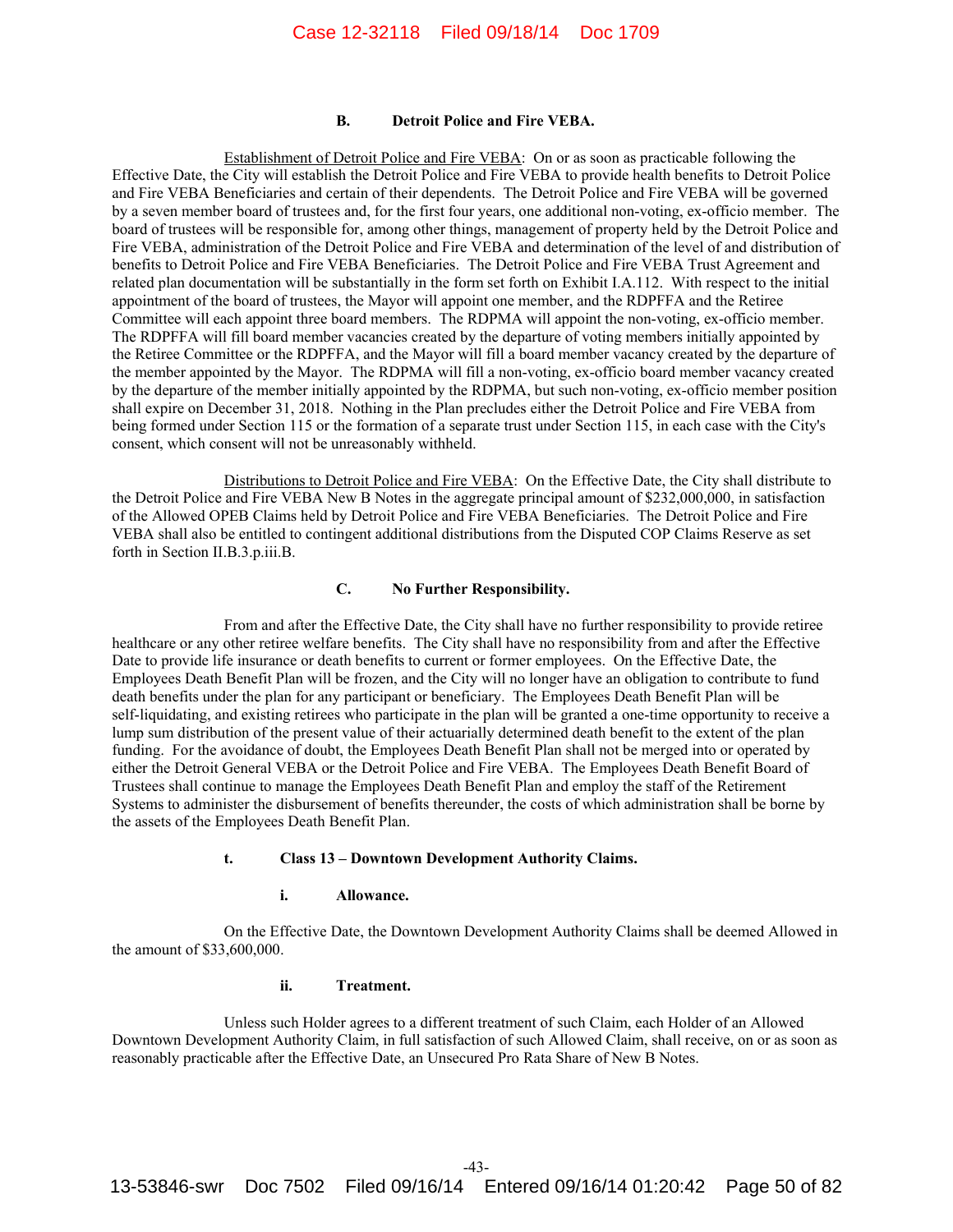## **u. Class 14 – Other Unsecured Claims.**

## **i. Treatment.**

Unless such Holder agrees to a different treatment of such Claim, each Holder of an Allowed Other Unsecured Claim, in full satisfaction of such Allowed Claim, shall receive (A) on or as soon as reasonably practicable after the Effective Date, an Unsecured Pro Rata Share of New B Notes and (B) distributions from the Disputed COP Claims Reserve in accordance with Section II.B.3.p.iii.B.

# **v. Class 15 – Convenience Claims.**

## **i. Treatment.**

Each Holder of an Allowed Convenience Claim, in full satisfaction of such Allowed Claim, shall receive Cash equal to the amount of 25% of such Allowed Claim (as reduced, if applicable, pursuant to an election by such Holder in accordance with Section I.A.76) on or as soon as reasonably practicable after the Effective Date, unless such Holder agrees to a different treatment of such Claim.

## **w. Class 16 – Subordinated Claims.**

## **i. Treatment.**

On the Effective Date, all Subordinated Claims shall be disallowed, extinguished and discharged without Distribution under the Plan, and Holders of Subordinated Claims shall not receive or retain any property on account of such Claims. Pursuant to section 1126(g) of the Bankruptcy Code, Class 16 is deemed to have rejected the Plan and Holders of Subordinated Claims are not entitled to cast a Ballot in respect of such Claims.

# **x. Class 17 – Indirect 36th District Court Claims.**

#### **i. Treatment.**

Unless such Holder agrees to a different treatment of its Claim, each Holder of an Allowed Indirect 36th District Court Claim, in full satisfaction of such Allowed Claim, shall receive: (A) if the Allowed amount of such Indirect 36th District Court Claim is less than \$100,000.00, on or as soon as reasonably practicable after the Effective Date, Cash in an amount equal to 33% of the Allowed amount of such Allowed Indirect 36th District Court Claim; or (B) if the Allowed amount of such Indirect 36th District Court Claim is equal to or more than \$100,000.00, Cash equal to 33% of the Allowed amount of such Indirect 36th District Court Claim, plus simple interest on outstanding amounts at a rate of five percent per annum, payable in five equal annual installments, with the first installment to be paid on or as soon as reasonably practicable after the Effective Date and the remaining four installments to be paid on the date of the first four anniversaries of the Effective Date or, if any such date is not a Business Day, on the first Business Day thereafter.

# **ii. Further Obligation of City, State and 36th District Court.**

Subject to the terms of the 36th District Court Settlement, the treatment of Allowed Indirect 36th District Court Claims set forth in Section II.B.3.x.i shall fulfill any obligation of the City and the 36th District Court that may exist with respect to all Indirect 36th District Court Claims. Nothing in Section II.B.3.x.i prevents the Holder of an Indirect 36th District Court Claim from seeking further relief or payment from the State with respect to such Indirect 36th District Court Claim to the extent such Claim is not satisfied pursuant to the Plan.

# **C. Confirmation Without Acceptance by All Impaired Classes.**

The City requests Confirmation under section 1129(b) of the Bankruptcy Code in the event that any impaired Class does not accept or is deemed not to accept the Plan pursuant to section 1126 of the Bankruptcy Code. The Plan shall constitute a motion for such relief.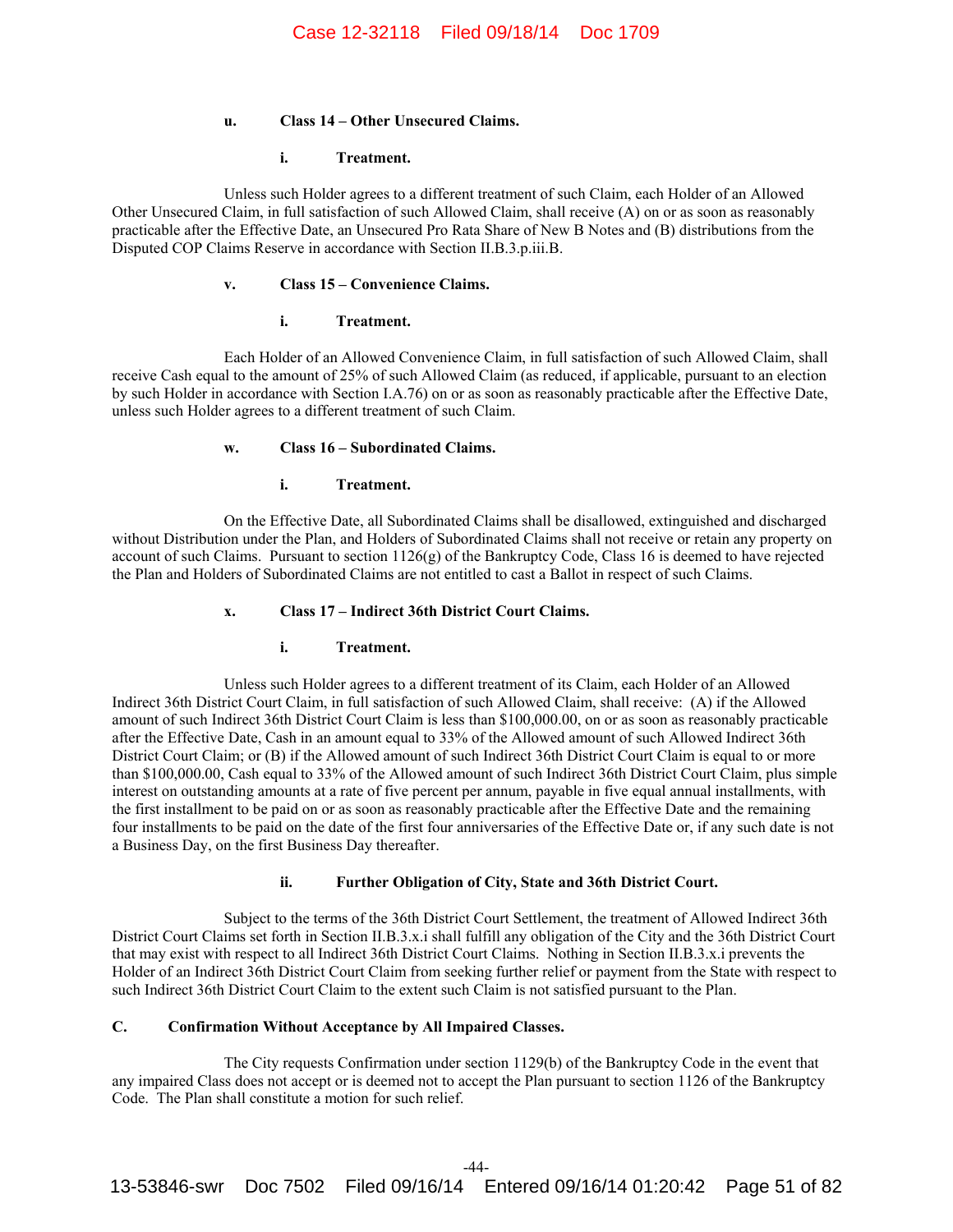# **D. Treatment of Executory Contracts and Unexpired Leases.**

# **1. Assumption.**

Except as otherwise provided in the Plan, in any contract, instrument, release or other agreement or document entered into in connection with the Plan or in a Final Order of the Bankruptcy Court, or as requested in any motion Filed by the City on or prior to the Effective Date, on the Effective Date, pursuant to section 365 of the Bankruptcy Code, the City will be deemed to assume all Executory Contracts and Unexpired Leases to which it is a party. Notwithstanding the foregoing, Retirement System Indemnity Obligations shall not be assumed under the Plan and shall be discharged. For the avoidance of doubt, the City shall assume the Tunnel Lease pursuant to this Section II.D.1.

## **2. Assumption of Ancillary Agreements.**

Each Executory Contract and Unexpired Lease assumed pursuant to Section II.D.1 will include any modifications, amendments, supplements, restatements or other agreements made directly or indirectly by any agreement, instrument or other document that in any manner affects such Executory Contract or Unexpired Lease, unless any such modification, amendment, supplement, restatement or other agreement is rejected pursuant to Section II.D.6 or designated for rejection in accordance with Section II.D.3.

## **3. Approval of Assumptions and Assignments.**

The Confirmation Order will constitute an order of the Bankruptcy Court approving the assumption of Executory Contracts and Unexpired Leases pursuant to Sections II.D.1 and II.D.2 (and any related assignment) as of the Effective Date, except for Executory Contracts or Unexpired Leases that (a) have been rejected pursuant to a Final Order of the Bankruptcy Court, (b) are subject to a pending motion for reconsideration or appeal of an order authorizing the rejection of such Executory Contract or Unexpired Lease, (c) are subject to a motion to reject such Executory Contract or Unexpired Lease Filed on or prior to the Effective Date, (d) are rejected pursuant to Section II.D.6 or (e) are designated for rejection in accordance with the last sentence of this paragraph. An order of the Bankruptcy Court (which may be the Confirmation Order) entered on or prior to the Confirmation Date will specify the procedures for providing notice to each party whose Executory Contract or Unexpired Lease is being assumed pursuant to the Plan of: (a) the Executory Contract or Unexpired Lease being assumed; (b) the Cure Amount Claim, if any, that the City believes it would be obligated to pay in connection with such assumption; (c) any assignment of an Executory Contract or Unexpired Lease; and (d) the procedures for such party to object to the assumption of the applicable Executory Contract or Unexpired Lease, the amount of the proposed Cure Amount Claim or any assignment of an Executory Contract or Unexpired Lease. If an objection to a proposed assumption, assumption and assignment or Cure Amount Claim is not resolved in favor of the City, the applicable Executory Contract or Unexpired Lease may be designated by the City for rejection, which shall be deemed effective as of the Effective Date.

# **4. Payments Related to the Assumption of Executory Contracts and Unexpired Leases.**

To the extent that such Claims constitute monetary defaults, the Cure Amount Claims associated with each Executory Contract or Unexpired Lease to be assumed pursuant to the Plan will be satisfied, pursuant to section 365(b)(1) of the Bankruptcy Code, at the option of the City: (a) by payment of the Cure Amount Claim in Cash on the Effective Date or (b) on such other terms as are agreed to by the parties to such Executory Contract or Unexpired Lease. If there is a dispute regarding: (a) the amount of any Cure Amount Claim, (b) the ability of the City or any assignee to provide "adequate assurance of future performance" (within the meaning of section 365 of the Bankruptcy Code) under the contract or lease to be assumed or (c) any other matter pertaining to the assumption of such contract or lease, the payment of any Cure Amount Claim required by section 365(b)(1) of the Bankruptcy Code will be made within 30 days following the entry of a Final Order resolving the dispute and approving the assumption.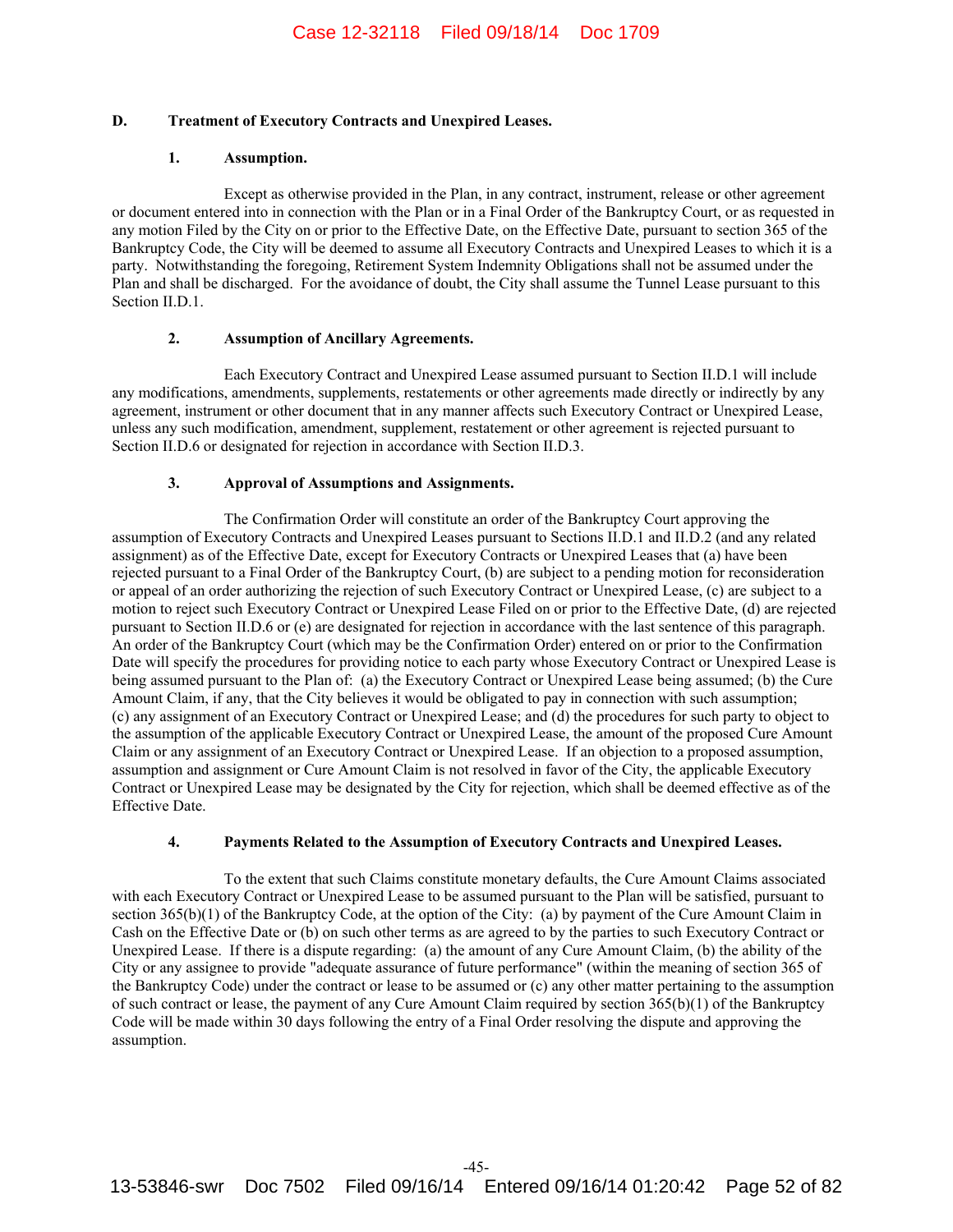# **5. Contracts and Leases Entered Into After the Petition Date.**

Contracts, leases and other agreements entered into after the Petition Date by the City, including (a) any Executory Contracts or Unexpired Leases assumed by the City and (b) the collective bargaining agreements identified on Exhibit II.D.5, will be performed by the City in the ordinary course of its business. Accordingly, such contracts and leases (including any assumed Executory Contracts or Unexpired Leases) will survive and remain unaffected by entry of the Confirmation Order.

# **6. Rejection of Executory Contracts and Unexpired Leases.**

On the Effective Date, each Executory Contract and Unexpired Lease that is listed on Exhibit II.D.6 shall be deemed rejected pursuant to section 365 of the Bankruptcy Code. The Confirmation Order will constitute an order of the Bankruptcy Court approving such rejections, pursuant to section 365 of the Bankruptcy Code, as of the later of: (a) the Effective Date or (b) the resolution of any objection to the proposed rejection of an Executory Contract or Unexpired Lease. Each contract or lease listed on Exhibit II.D.6 shall be rejected only to the extent that any such contract or lease constitutes an Executory Contract or Unexpired Lease. The City reserves its right, at any time on or prior to the Effective Date, to amend Exhibit II.D.6 to delete any Executory Contract or Unexpired Lease therefrom, thus providing for its assumption pursuant to Section II.D.1, or add any Executory Contract or Unexpired Lease thereto, thus providing for its rejection pursuant to this Section II.D.6. The City will provide notice of any amendments to Exhibit II.D.6 to the parties to the Executory Contracts or Unexpired Leases affected thereby and to the parties on the then-applicable service list in the Chapter 9 Case. Listing a contract or lease on Exhibit II.D.6 shall not constitute an admission by the City that such contract or lease is an Executory Contract or Unexpired Lease or that the City has any liability thereunder. Any Claims arising from the rejection of an Executory Contract or Unexpired Lease pursuant to the Plan shall be treated as Class 14 Claims (Other Unsecured Claims), subject to the provisions of section 502 of the Bankruptcy Code.

## **7. Rejection Damages Bar Date.**

Except as otherwise provided in a Final Order of the Bankruptcy Court approving the rejection of an Executory Contract or Unexpired Lease, Claims arising out of the rejection of an Executory Contract or Unexpired Lease must be Filed with the Bankruptcy Court and served upon counsel to the City on or before the later of: (a) 45 days after the Effective Date; or (b) 45 days after such Executory Contract or Unexpired Lease is rejected pursuant to a Final Order or designated for rejection in accordance with Section II.D.3. Any Claims not Filed within such applicable time periods will be forever barred from receiving a Distribution from, and shall not be enforceable against, the City.

# **8. Preexisting Obligations to the City Under Rejected Executory Contracts and Unexpired Leases.**

Pursuant to section 365(g) of the Bankruptcy Code, rejection of any Executory Contract or Unexpired Lease pursuant to the Plan or otherwise shall constitute a breach of such contract or lease and not a termination thereof, and all obligations owing to the City under such contract or lease as of the date of such breach shall remain owing to the City upon rejection. Notwithstanding any applicable non-bankruptcy law to the contrary, the City expressly reserves and does not waive any right to receive, or any continuing obligation of a non-City party to provide, warranties, indemnifications or continued maintenance obligations on goods previously purchased, or services previously received, by the City from non-City parties to rejected Executory Contracts or Unexpired Leases, and any such rights shall remain vested in the City as of the Effective Date.

## **9. Insurance Policies.**

From and after the Effective Date, each of the City's insurance policies (other than welfare benefits insurance policies) in existence as of or prior to the Effective Date shall be reinstated and continue in full force and effect in accordance with its terms and, to the extent applicable, shall be deemed assumed by the City pursuant to section 365 of the Bankruptcy Code and Section II.D.1. Nothing contained herein shall constitute or be deemed a waiver of any Causes of Action that the City may hold against any Entity, including any insurer under any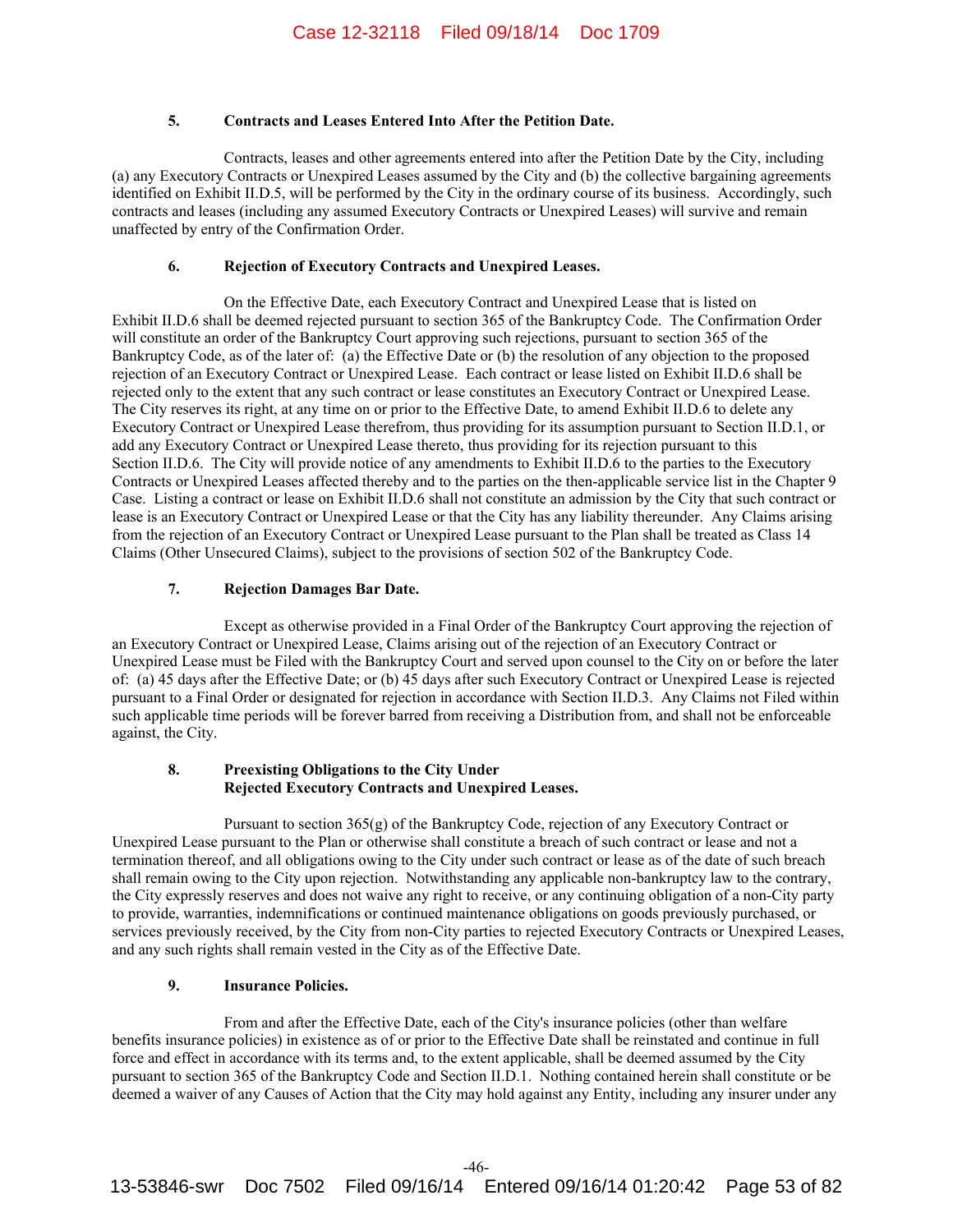of the City's insurance policies. For the avoidance of doubt, nothing contained in this Section II.D.9 shall apply to reinstate or continue any obligation of the City or any fund thereof to any Bond Insurer.

## **ARTICLE III CONFIRMATION OF THE PLAN**

## **A. Conditions Precedent to the Effective Date.**

The Effective Date will not occur, and the Plan will not be consummated, unless and until the City has determined that all of following conditions have been satisfied or waived in accordance with Section III.B:

1. The Bankruptcy Court shall have entered the Confirmation Order in form and substance satisfactory to the City.

2. The Bankruptcy Court shall have entered an order (which may be included in the Confirmation Order) approving and authorizing the City to take all actions necessary or appropriate to implement the Plan, including the transactions contemplated by the Plan and the implementation and consummation of the contracts, instruments, settlements, releases and other agreements or documents entered into or delivered in connection with the Plan.

3. The Confirmation Order shall not be stayed in any respect.

4. All actions and all contracts, instruments, settlements, releases and other agreements or documents necessary to implement the terms and provisions of the Plan are effected or executed and delivered, as applicable, in form and substance satisfactory to the City.

5. All authorizations, consents and regulatory approvals, if any, required in connection with the consummation of the Plan have been obtained and not revoked, including all governmental and Emergency Manager consents and approvals required to carry out the terms of the LTGO Settlement Agreement.

6. Any legislation that must be passed by the State legislature to effect any term of the Plan shall have been enacted.

7. The MFA board shall have approved the issuance of the Restructured UTGO Bonds and the Restructured UTGO Bonds shall have been issued.

8. The City shall have obtained all governmental and Emergency Manager consents and approvals required to carry out the terms of the UTGO Settlement Agreement.

9. The Plan and all Exhibits shall have been Filed and shall not have been materially amended, altered or modified from the Plan as confirmed by the Confirmation Order, unless such material amendment, alteration or modification has been made in accordance with Section VIII.B.

10. If Classes 10 and 11 have accepted the Plan, all conditions to the effectiveness of the State Contribution Agreement and the DIA Settlement Documents have been satisfied.

11. The Syncora Settlement and the Syncora Settlement Agreement shall have been approved by the Bankruptcy Court in form and substance reasonably acceptable to the City and Syncora, and such approval shall not have been vacated or otherwise modified, and the definitive documents contemplated thereby shall have been executed and delivered.

12. The Development Agreement shall have been approved by the Bankruptcy Court in form and substance reasonably acceptable to the City and Syncora, and such approval shall not have been vacated or otherwise modified, and the definitive documents contemplated thereby shall have been executed and delivered.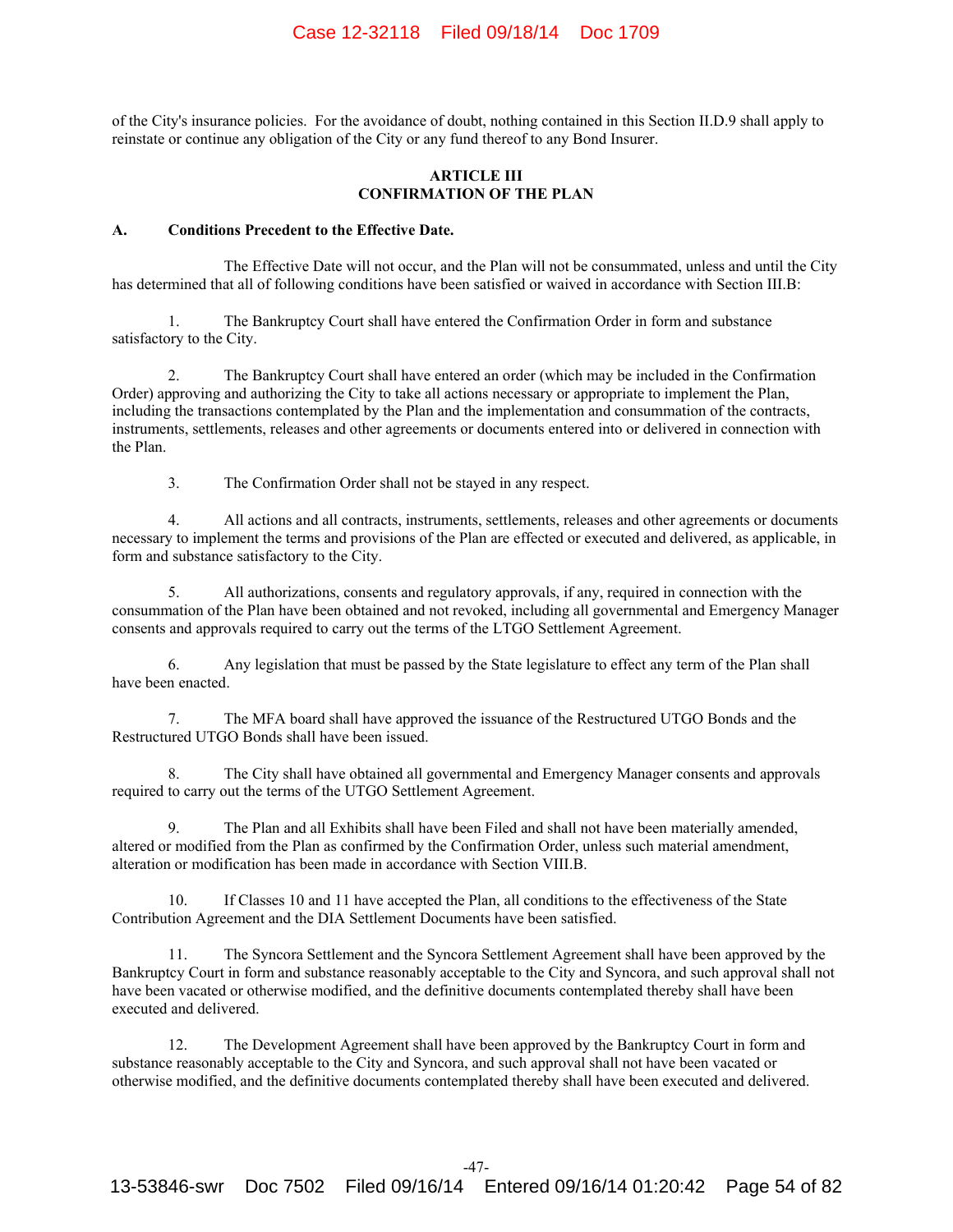13. The Effective Date shall have occurred within 180 days of the entry of the Confirmation Order, unless the City requests an extension of such deadline and such deadline is extended by the Bankruptcy Court.

### **B. Waiver of Conditions to the Effective Date.**

The conditions to the Effective Date set forth in Section III.A may be waived in whole or part at any time by the City in its sole and absolute discretion, except for those conditions set forth in Section III.A.7 and Section III.A.8, which conditions cannot be waived, and except for those conditions set forth in Sections III.A.11 and III.A.12, which may only be waived by the City with the prior written consent of Syncora.

## **C. Effect of Nonoccurrence of Conditions to the Effective Date.**

If each of the conditions to the Effective Date is not satisfied, or duly waived in accordance with Section III.B, then, before the time that each of such conditions has been satisfied and upon notice to such parties in interest as the Bankruptcy Court may direct, the City may File a motion requesting that the Bankruptcy Court vacate the Confirmation Order; provided, however, that, notwithstanding the Filing of such motion, the Confirmation Order may not be vacated if each of the conditions to the Effective Date is satisfied before the Bankruptcy Court enters an order granting such motion. If the Confirmation Order is vacated pursuant to this Section III.C: (1) the Plan will be null and void in all respects, including with respect to (a) the discharge of Claims pursuant to section 944(b) of the Bankruptcy Code, (b) the assumptions, assignments or rejections of Executory Contracts and Unexpired Leases pursuant to Section II.D and (c) the releases described in Section III.D.7; and (2) nothing contained in the Plan, nor any action taken or not taken by the City with respect to the Plan, the Disclosure Statement or the Confirmation Order, will be or will be deemed to be (a) a waiver or release of any Claims by or against the City, (b) an admission of any sort by the City or any other party in interest or (c) prejudicial in any manner the rights of the City or any other party in interest.

# **D. Effect of Confirmation of the Plan.**

# **1. Dissolution of Retiree Committee.**

On the Effective Date, the Retiree Committee, to the extent not previously dissolved or disbanded, will dissolve and disband, and the members of the Retiree Committee and their respective professionals will cease to have any role arising from or related to the Chapter 9 Case.

# **2. Preservation of Rights of Action by the City.**

Except as otherwise provided in the Plan or in any contract, instrument, release or other agreement entered into or delivered in connection with the Plan, in accordance with section 1123(b)(3)(B) of the Bankruptcy Code, the City will retain and may enforce any claims, demands, rights, defenses and Causes of Action that it may hold against any Entity, including but not limited to any and all Causes of Action against any party relating to the past practices of the Retirement Systems (including any investment decisions related to, and the management of, the Retirement Systems' respective pension plans or assets), to the extent not expressly released under the Plan or pursuant to any Final Order of the Bankruptcy Court. A nonexclusive schedule of currently pending actions and claims brought by the City is attached as Exhibit III.D.2. The City's inclusion of, or failure to include, any right of action or claim on Exhibit III.D.2 shall not be deemed an admission, denial or waiver of any claims, demands, rights or Causes of Action that the City may hold against any Entity, and all Entities are hereby notified that the City intends to preserve all such claims, demands, rights or Causes of Action.

## **3. Comprehensive Settlement of Claims and Controversies.**

Pursuant to Bankruptcy Rule 9019 and in consideration for the distributions and other benefits provided under the Plan, the provisions of the Plan will constitute a good faith compromise and settlement of all claims or controversies relating to the rights that a holder of a Claim may have with respect to any Allowed Claim or any Distribution to be made pursuant to the Plan on account of any Allowed Claim. The entry of the Confirmation Order will constitute the Bankruptcy Court's approval, as of the Effective Date, of the compromise or settlement of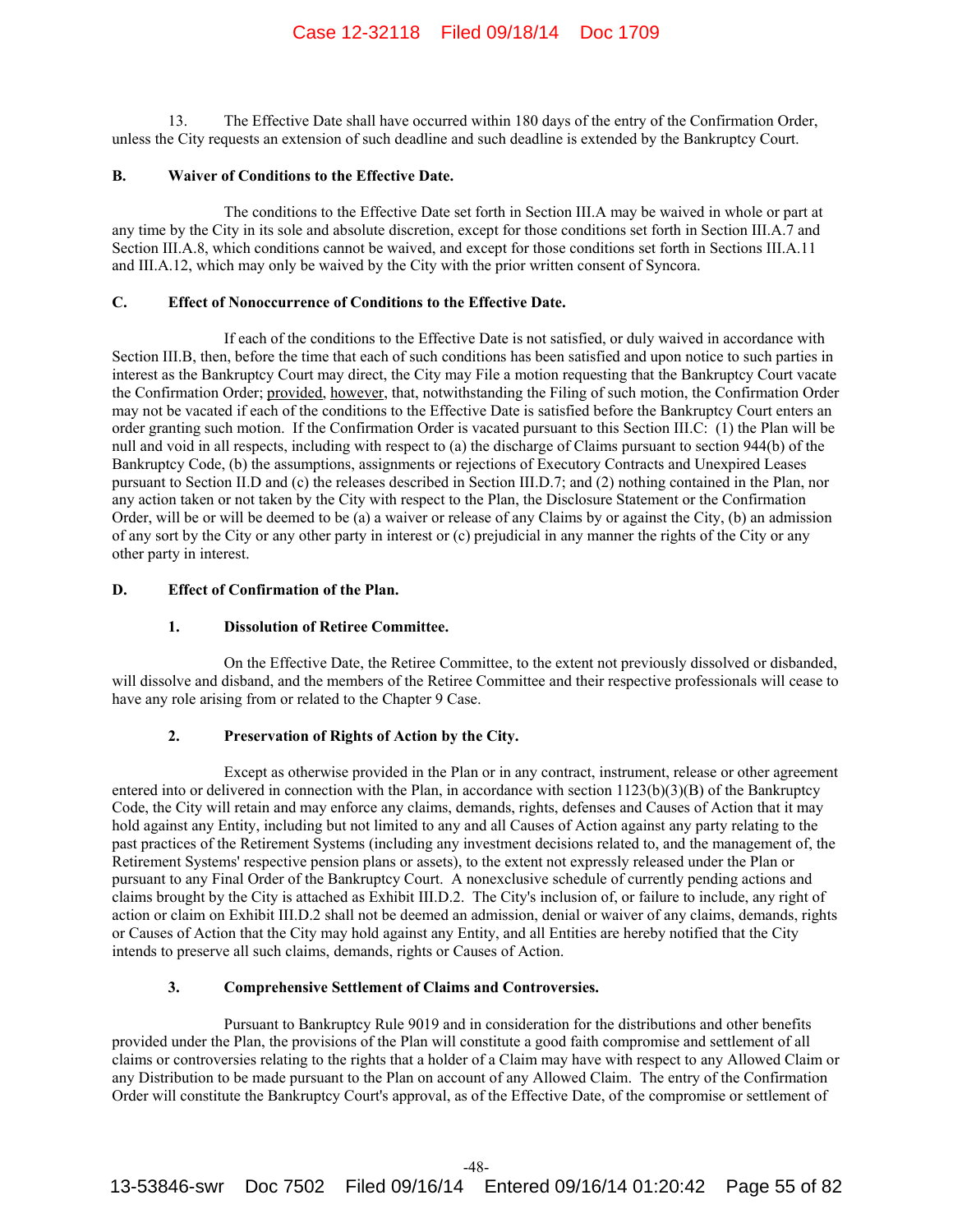all such claims or controversies and the Bankruptcy Court's finding that all such compromises or settlements are (a) in the best interests of the City, its property and Claim Holders and (b) fair, equitable and reasonable. For the avoidance of doubt, this Section III.D.3 shall not affect or limit the application of section 509 of the Bankruptcy Code or any similar doctrine to Bond Insurance Policy Claims.

#### **4. Discharge of Claims.**

### **a. Complete Satisfaction, Discharge and Release.**

Except as provided in the Plan or in the Confirmation Order, the rights afforded under the Plan and the treatment of Claims under the Plan will be in exchange for and in complete satisfaction, discharge and release of all Claims arising on or before the Effective Date, including any interest accrued on Claims from and after the Petition Date. Except as provided in the Plan or in the Confirmation Order, Confirmation will, as of the Effective Date, discharge the City from all Claims or other debts that arose on or before the Effective Date, and all debts of the kind specified in section  $502(g)$ ,  $502(h)$  or  $502(i)$  of the Bankruptcy Code, whether or not (i) a proof of Claim based on such debt is Filed or deemed Filed pursuant to section 501 of the Bankruptcy Code, (ii) a Claim based on such debt is allowed pursuant to section 502 of the Bankruptcy Code or (iii) the Holder of a Claim based on such debt has accepted the Plan.

## **b. Discharge.**

In accordance with Section III.D.4.a, except as expressly provided otherwise in the Plan or the Confirmation Order, the Confirmation Order will be a judicial determination, as of the Effective Date, of a discharge of all debts of the City, pursuant to sections 524(a)(1), 524(a)(2) and 944(b) of the Bankruptcy Code, and such discharge will void any judgment obtained against the City at any time, to the extent that such judgment relates to a discharged debt; provided that such discharge will not apply to (i) debts specifically exempted from discharge under the Plan; and (ii) debts held by an Entity that, before the Confirmation Date, had neither notice nor actual knowledge of the Chapter 9 Case.

# **5. Injunction.**

**On the Effective Date, except as otherwise provided herein or in the Confirmation Order,** 

all Entities that have been, are or may be holders of Claims against the City, **Indirect 36th District Court Claims or Indirect Employee Indemnity Claims, along with their Related Entities, shall be permanently enjoined from taking any of the following actions against or affecting the City or its property, DIA Corp. or its property, the DIA Assets, the Released Parties or their respective property and the Related Entities of each of the foregoing, with respect to such claims (other than actions brought to enforce any rights or obligations under the Plan and appeals, if any, from the Confirmation Order):** 

**1. commencing, conducting or continuing in any manner, directly or indirectly, any suit, action or other proceeding of any kind against or affecting the City or its property (including (A) all suits, actions and proceedings that are pending as of the Effective Date, which must be withdrawn or dismissed with prejudice, (B) Indirect 36th District Court Claims and (C) Indirect Employee Indemnity Claims);** 

**2. enforcing, levying, attaching, collecting or otherwise recovering by any manner or means, directly or indirectly, any judgment, award, decree or order against the City or its property;** 

**3. creating, perfecting or otherwise enforcing in any manner, directly or indirectly, any encumbrance of any kind against the City or its property;** 

**4. asserting any setoff, right of subrogation or recoupment of any kind, directly or indirectly, against any obligation due the City or its property;**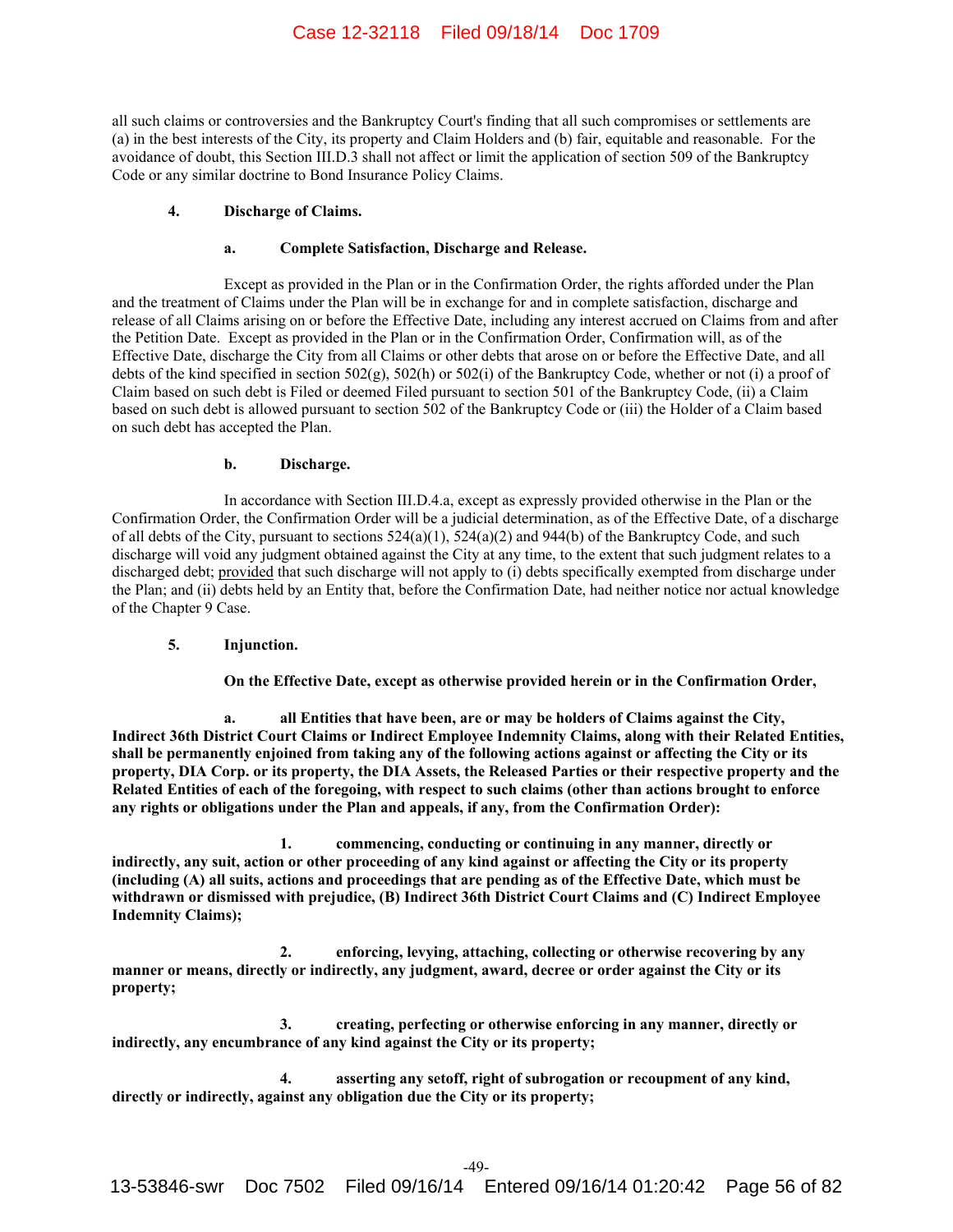**5. proceeding in any manner in any place whatsoever that does not conform to or comply with the provisions of the Plan or the settlements set forth herein to the extent such settlements have been approved by the Bankruptcy Court in connection with Confirmation of the Plan; and** 

**6. taking any actions to interfere with the implementation or consummation of** 

**the Plan.** 

**b. All Entities that have held, currently hold or may hold any Liabilities released pursuant to the Plan will be permanently enjoined from taking any of the following actions against the State, the State Related Entities, the officers, board of trustees/directors, attorneys, advisors and professionals of the RDPFFA or the DRCEA, and the Released Parties or any of their respective property on account of such released Liabilities: (i) commencing, conducting or continuing in any manner, directly or indirectly, any suit, action or other proceeding of any kind; (ii) enforcing, levying, attaching, collecting or otherwise recovering by any manner or means, directly or indirectly, any judgment, award, decree or order; (iii) creating, perfecting or otherwise enforcing in any manner, directly or indirectly, any lien; (iv) asserting any setoff, right of subrogation or recoupment of any kind, directly or indirectly, against any obligation due the State, a State Related Entity, the officers, board of trustees/directors, attorneys, advisors and professionals of the RDPFFA or the DRCEA, or a Released Party; and (v) commencing or continuing any action, in any manner, in any place that does not comply with or is inconsistent with the provisions of the Plan. Notwithstanding the foregoing and without limiting the injunctions in Section III.D.5.a, the Holders of Indirect 36th District Court Claims shall not be enjoined from taking any of the foregoing actions against the State or the State Related Entities with respect to Indirect 36th District Court Claims to the extent such Claims are not satisfied pursuant to the Plan.** 

#### **6. Exculpation.**

From and after the Effective Date, to the fullest extent permitted under applicable law and except as expressly set forth in this Section, neither the City, its Related Entities (including the members of the City Council, the Mayor and the Emergency Manager), to the extent a claim arises from actions taken by such Related Entity in its capacity as a Related Entity of the City, the State, the State Related Entities, the Exculpated Parties nor the Released Parties shall have or incur any liability to any person or Entity for any act or omission in connection with, relating to or arising out of the City's restructuring efforts and the Chapter 9 Case, including the authorization given to file the Chapter 9 Case, the formulation, preparation, negotiation, dissemination, consummation, implementation, confirmation or approval (as applicable) of the Plan, the property to be distributed under the Plan, the settlements implemented under the Plan, the Exhibits, the Disclosure Statement, any contract, instrument, release or other agreement or document provided for or contemplated in connection with the consummation of the transactions set forth in the Plan or the management or operation of the City; provided that the foregoing provisions shall apply to (a) the LTGO Exculpated Parties solely in connection with acts or omissions taken in connection with the LTGO Settlement Agreement or the Plan (as it relates to the LTGO Settlement Agreement), (b) the UTGO Exculpated Parties solely in connection with acts or omissions taken in connection with the UTGO Settlement Agreement or the Plan (as it relates to the UTGO Settlement Agreement), (c) the DWSD Exculpated Parties solely in connection with acts or omissions taken in connection with the DWSD Tender, DWSD Tender Motion or DWSD Tender Order, (d) the Syncora Exculpated Parties solely to the extent permitted by law and solely in connection with acts or omissions taken in connection with the Syncora Settlement Documents and any actions or litigation positions taken by the Syncora Exculpated Parties in the Chapter 9 Case, (e) the RDPMA Exculpated Parties and (f) the COP Agent, solely in its capacity as such and solely in connection with any Distributions made pursuant to the terms of the Plan; provided, further, that the foregoing provisions in this Section III.D.6 shall not affect the liability of the City, its Related Entities, the State, the State Related Entities, the Released Parties and the Exculpated Parties that otherwise would result from any such act or omission to the extent that such act or omission is determined in a Final Order to have constituted gross negligence or willful misconduct or any act or omission occurring before the Petition Date. The City, its Related Entities (with respect to actions taken by such Related Entities in their capacities as Related Entities of the City), the State, the State Related Entities, the Released Parties and the Exculpated Parties shall be entitled to rely upon the advice of counsel and financial advisors with respect to their duties and responsibilities under, or in connection with, the Chapter 9 Case, the administration thereof and the Plan. This Section III.D.6 shall not affect any liability of (a) any of the COP Swap Exculpated Parties to the Syncora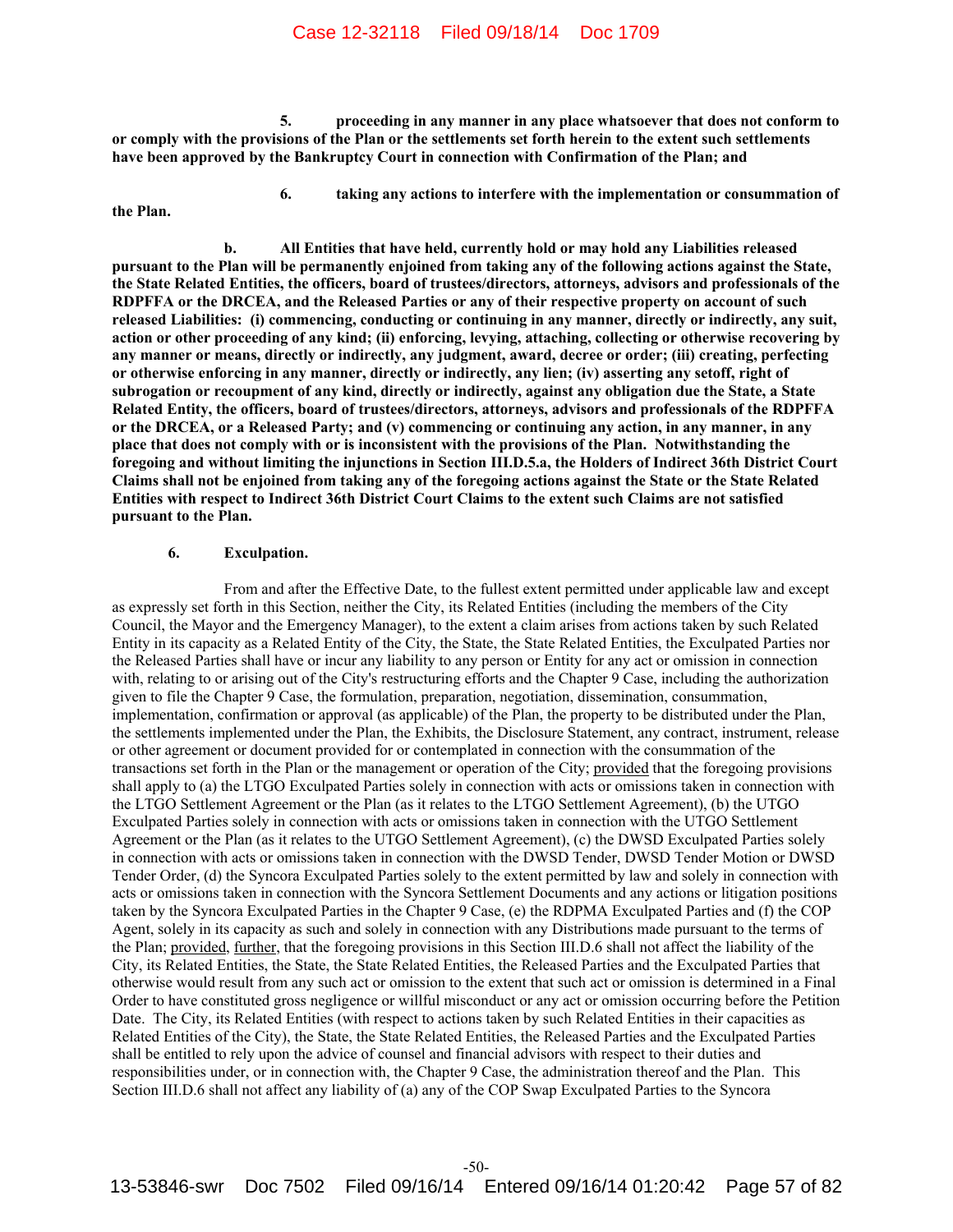Exculpated Parties or Financial Guaranty Insurance Company or (b) the Syncora Exculpated Parties or Financial Guaranty Insurance Company to any of the COP Swap Exculpated Parties.

#### **7. Releases**

Without limiting any other applicable provisions of, or releases contained in, the Plan or any contracts, instruments, releases, agreements or documents to be entered into or delivered in connection with the Plan, as of the Effective Date, in consideration for the obligations of the City under the Plan and the consideration and other contracts, instruments, releases, agreements or documents to be entered into or delivered in connection with the Plan (including the State Contribution Agreement):

> a. each holder of a Claim that votes in favor of the Plan, to the fullest extent permissible under law, will be deemed to forever release, waive and discharge (which release will be in addition to the release and discharge of Claims otherwise provided herein and under the Confirmation Order and the Bankruptcy Code):

 i. all Liabilities in any way relating to the City, the Chapter 9 Case (including the authorization given to file the Chapter 9 Case), the Plan, the Exhibits or the Disclosure Statement, in each case that such holder has, had or may have against the City or its current and former officials, officers, directors, employees, managers, attorneys, advisors and professionals, each acting in such capacity (and, in addition to and without limiting the foregoing, in the case of any Emergency Manager, in such Emergency Manager's capacity as an appointee under PA 436); provided further, for the avoidance of doubt, that any person or entity designated to manage the Chapter 9 Case for the City after the Emergency Manager's term is terminated, whether such person or entity acts as an employee, advisor or contractor to the City or acts as an employee, agent, contractor or appointee of the State under any applicable state law, shall be treated the same as an employee of the City hereunder; and

 ii. all Liabilities in any way relating to (A) Claims that are compromised, settled or discharged under or in connection with the Plan, (B) the Chapter 9 Case (including the authorization given to file the Chapter 9 Case), (C) the Plan, (D) the Exhibits, (E) the Disclosure Statement or (F) the DIA Settlement, in each case that such holder has, had or may have against the City's Related Entities, the State, the State Related Entities and the Released Parties; provided, however, that any such Liability of the Foundations, the DIA Funders and the CFSEM Supporting Organization and their Related Entities shall be released only to the extent that such Liability, if any, arises from any such entity's participation in the DIA Settlement;

 provided, however, that the foregoing provisions shall not affect the liability of the City, its Related Entities and the Released Parties that otherwise would result from any act or omission to the extent that act or omission subsequently is determined in a Final Order to have constituted gross negligence or willful misconduct; and provided further, however, that if Classes 10 and 11 vote to accept the Plan, but any necessary conditions precedent to the receipt of the initial funding from the State (pursuant to the State Contribution Agreement) and the DIA Funding Parties that are such as of the commencement of the Confirmation Hearing (pursuant to the DIA Settlement) that can be satisfied or waived by the applicable funding party prior to the Confirmation Hearing (including, but not limited to, adoption of relevant legislation and appropriations by the State and execution of necessary and irrevocable agreements for their funding commitments by each of the DIA Funding Parties that are such as of the commencement of the Confirmation Hearing, which conditions may not be waived) are not satisfied or waived by the applicable funding party prior to the Confirmation Hearing, then Holders of Claims in Classes 10 and 11 that voted to accept the Plan shall be deemed to have voted to reject the Plan, and the voluntary release set forth in the first sentence of this Section III.D.7.a shall not apply to Holders of Claims in Classes 10 and 11; provided, further, that nothing in this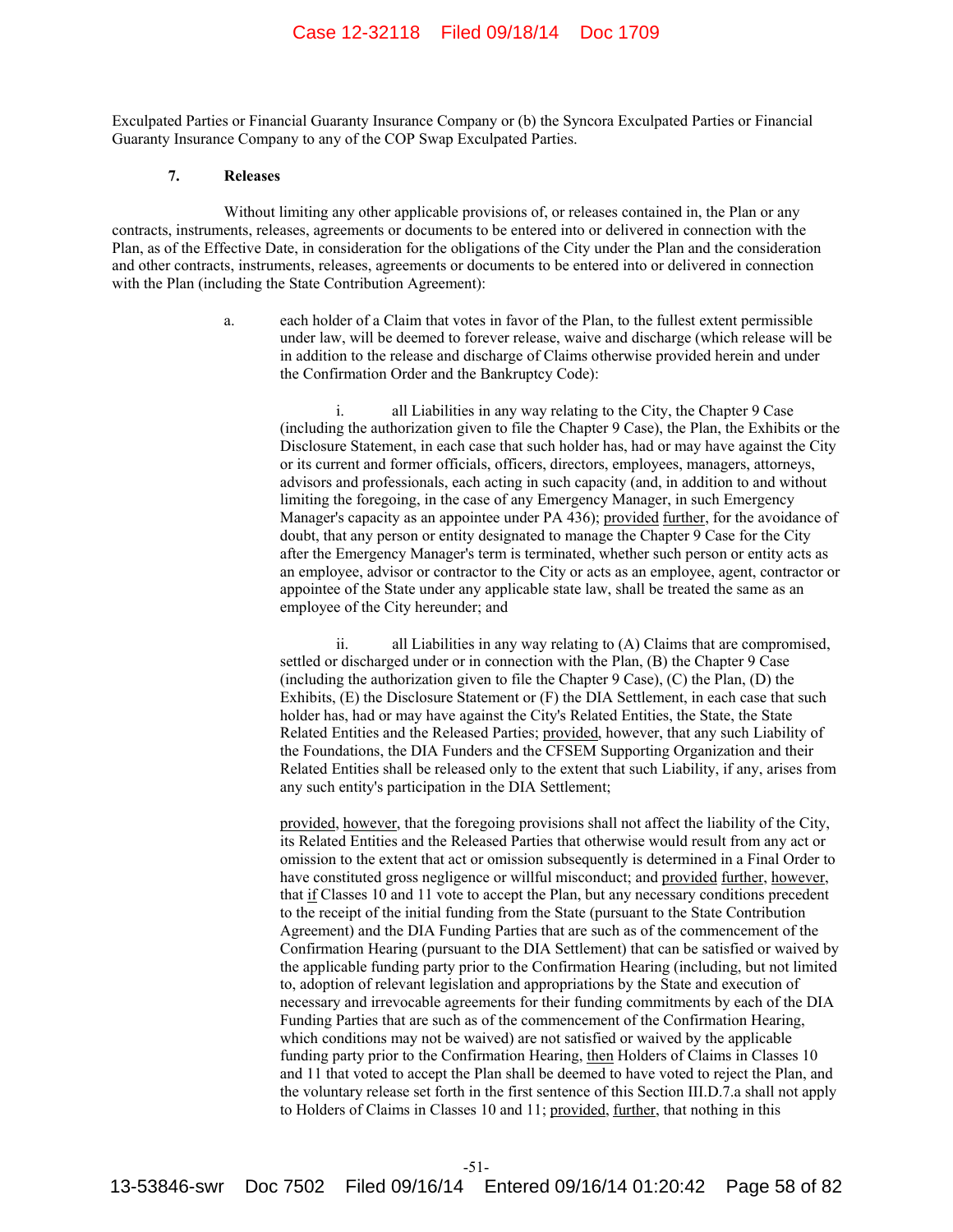# Case 12-32118 Filed 09/18/14 Doc 1709

Section III.D.7.a shall release (i) the City's obligations under the Plan or (ii) any defenses that any party may have against the City, its Related Entities, the State, the State Related Entities or the Released Parties; and

b. if the State Contribution Agreement is consummated, each holder of a Pension Claim will be deemed to forever release, waive and discharge all Liabilities arising from or related to the City, the Chapter 9 Case, including the authorization given to file the Chapter 9 Case, the Plan, all Exhibits, the Disclosure Statement, PA 436 and its predecessor or replacement statutes, and Article IX, Section 24 of the Michigan Constitution that such party has, had or may have against the State and any State Related Entities. For the avoidance of doubt, the Plan does not release, waive or discharge obligations of the City that are established in the Plan or that arise from and after the Effective Date with respect to (i) pensions as modified by the Plan or (ii) labor-related obligations. Such post-Effective Date obligations shall be enforceable against the City or its representatives by active or retired employees or their collective bargaining representatives to the extent permitted by applicable non-bankruptcy law or the Plan, or, with respect to pensions only, GRS or PFRS.

Notwithstanding Sections III.D.5-7 and IV.L of the Plan, except as set forth in the COP Swap Settlement, nothing in the Plan or the Confirmation Order shall or shall be deemed to provide a release by the COP Swap Counterparties of any Liabilities related to the COPs, the COP Service Corporations, the Transaction Documents (as defined in the COP Swap Settlement), the COP Swap Settlement or the COP Swap Settlement Approval Order. For the avoidance of doubt, notwithstanding Section III.D.6 of the Plan, a vote of DWSD Bond Claims or DWSD Revolving Bond Claims in favor of the Plan shall not, and shall not be deemed to, effect a release pursuant to this Section III.D.7 by a Holder of any such DWSD Bond Claims, a Holder of any such DWSD Revolving Bond Claims or the Bond Insurer insuring any such Claims of any Liabilities against the City or its Related Entities that do not arise in connection with the DWSD Bonds or the DWSD Revolving Bonds. For the further avoidance of doubt, notwithstanding anything in the Plan to the contrary, a vote of a Claim other than a DWSD Bond Claim or DWSD Revolving Bond Claim in favor of the Plan shall not, and shall not be deemed to, effect a release pursuant to this Section III.D.7 by a Holder of any such voted Claim or the Bond Insurer insuring such voted Claim of any Liabilities against the City or any other Entity arising in connection with the DWSD Bonds or DWSD Revolving Bonds.

#### **E. No Diminution of State Power**

No provision of this Plan shall be construed: (1) so as to limit or diminish the power of the State to control, by legislation or otherwise, the City in the exercise of the political or governmental powers of the City, including expenditures for such exercise; (2) so as to limit or diminish the power of the State to effect setoffs necessary to compensate the State or relieve the State of liability against funds (a) owing to the City from the State, (b) granted to the City by the State, or (c) administered by the State on behalf of the City or the federal government (including funds resulting from federal or state grants), for acts or omissions by the City (including but not limited to misappropriation or misuse of funds); and (3) as a waiver by the State of its rights as a sovereign or rights granted to it pursuant to the Tenth Amendment to the United States Constitution, or limit or diminish the State's exercise of such rights.

#### **F. Effectiveness of the Plan.**

The Plan shall become effective on the Effective Date. Any actions required to be taken on the Effective Date shall take place and shall be deemed to have occurred simultaneously, and no such action shall be deemed to have occurred prior to the taking of any other such action.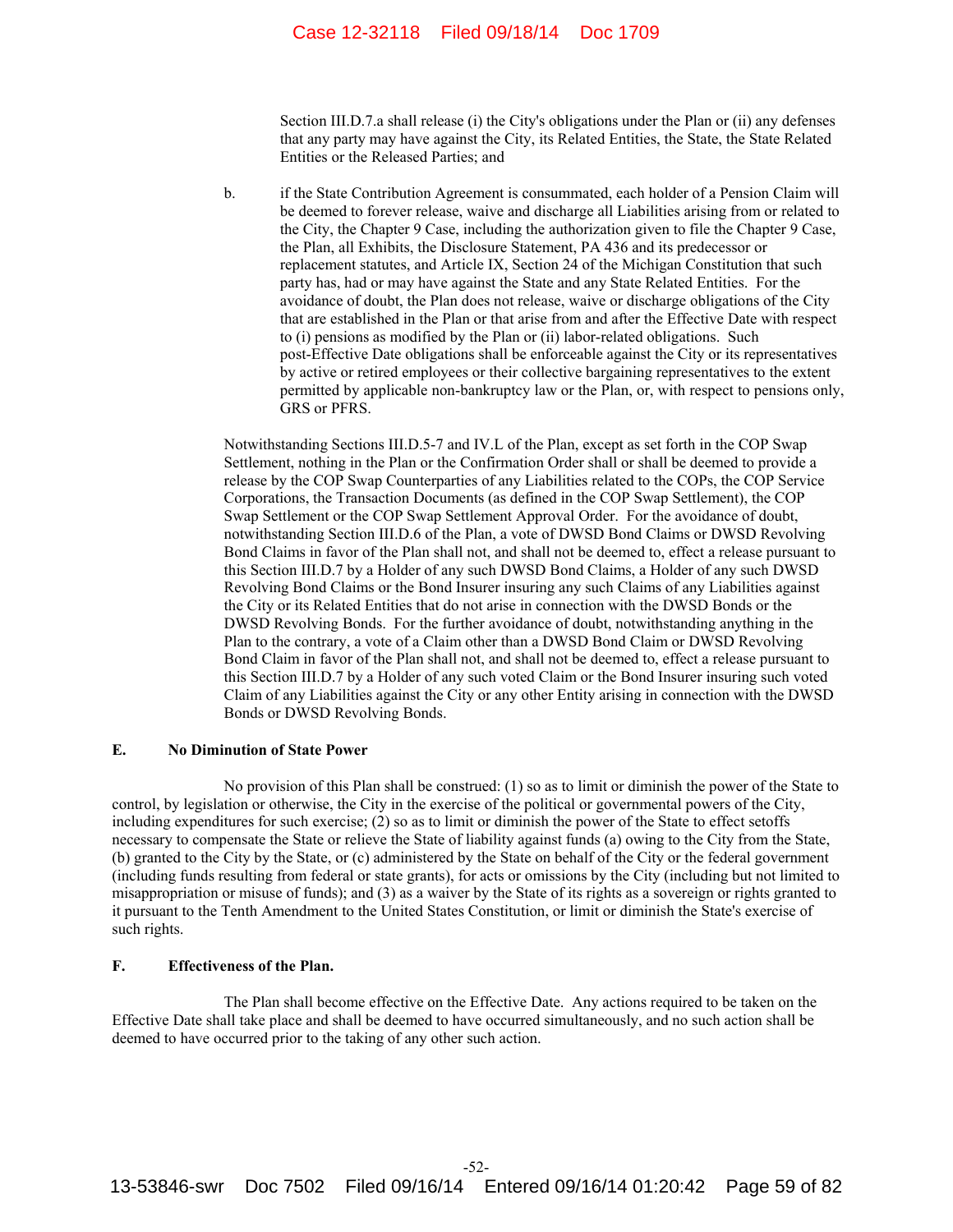## **G. Binding Effect of Plan.**

Pursuant to section 944(a) of the Bankruptcy Code, on and after the Effective Date, the provisions of the Plan shall bind all Holders of Claims, and their respective successors and assigns, whether or not the Claim of any such Holder is Impaired under the Plan and whether or not such Holder has accepted the Plan. The releases and settlements effected under the Plan will be operative, and subject to enforcement by the Bankruptcy Court, from and after the Effective Date, including pursuant to the injunctive provisions of the Plan. Once approved, the compromises and settlements embodied in the Plan, along with the treatment of any associated Allowed Claims, shall not be subject to any collateral attack or other challenge by any Entity in any court or other forum. As such, any Entity that opposes the terms of any compromise and settlement set forth in the Plan must (1) challenge such compromise and settlement prior to Confirmation of the Plan and (2) demonstrate appropriate standing to object and that the subject compromise and settlement does not meet the standards governing bankruptcy settlements under Bankruptcy Rule 9019 and other applicable law.

#### **ARTICLE IV MEANS FOR IMPLEMENTATION OF THE PLAN**

## **A. DWSD.**

#### **1. Rates and Revenues.**

DWSD will maintain Fiscal Year 2015 rate setting protocols for a minimum of five years, subject to certain changes necessary to stabilize water and sewer revenues. Rates will be determined by the Board of Water Commissioners or, if a DWSD Authority is formed and approved by the incorporating units' governing bodies, by the board of any such DWSD Authority. The City may seek to implement a rate stability program for City residents, which program may, among other things, (a) provide a source of funds to mitigate against rate increases, (b) enhance affordability and (c) provide a buffer against delinquent payments.

#### **2. DWSD CBAs.**

Collective bargaining agreements with respect to current DWSD employees that are in effect and not expired as of the Effective Date will be assumed by the City.

#### **3. Potential DWSD Authority Transaction.**

As a result of mediation or otherwise, it is possible that the City may enter into a DWSD Authority Transaction that includes the formation of the DWSD Authority to conduct many or all of the operations currently conducted by DWSD. Any such transaction would be subject to the approval of incorporating units and numerous other conditions. The timing of any such transaction, if it occurs at all, is not known. If any such transaction could occur, unless waived by the City in its sole discretion, the City will enter into such transaction only if Macomb County, Oakland County and Wayne County, and each of their municipal affiliates or related public corporations, withdraw with prejudice or shall have withdrawn with prejudice their objections to the Confirmation of the Plan. Any DWSD Authority Transaction shall be on terms that are consistent with all other provisions of the Plan, applicable law and orders of the Bankruptcy Court. The City shall not enter into any binding agreement with respect to or consummate any DWSD Authority Transaction prior to the Effective Date without first obtaining an order of the Bankruptcy Court approving and authorizing such DWSD Authority Transaction.

All terms and conditions in respect of any DWSD Authority Transaction set forth in (a) any DWSD Bond Document or (b) any transaction document in respect of such a DWSD Authority Transaction shall in any case include: (i) no material modifications to the source of payment and security for any DWSD Bonds or 2014 Revenue and Revenue Refinancing Bonds; (ii) an opinion of tax counsel that such transfer shall have no material adverse effect on the tax exempt status of the interest on the DWSD Bonds or 2014 Revenue and Revenue Refinancing Bonds; (iii) that the City could issue at least \$1 of additional new money DWSD Bonds in compliance with the additional bonds test set forth in the applicable DWSD Bond Documents; and (iv) ratings confirmation of any rating agency then rating the DWSD Bonds and 2014 Revenue and Revenue Refinancing Bonds. A DWSD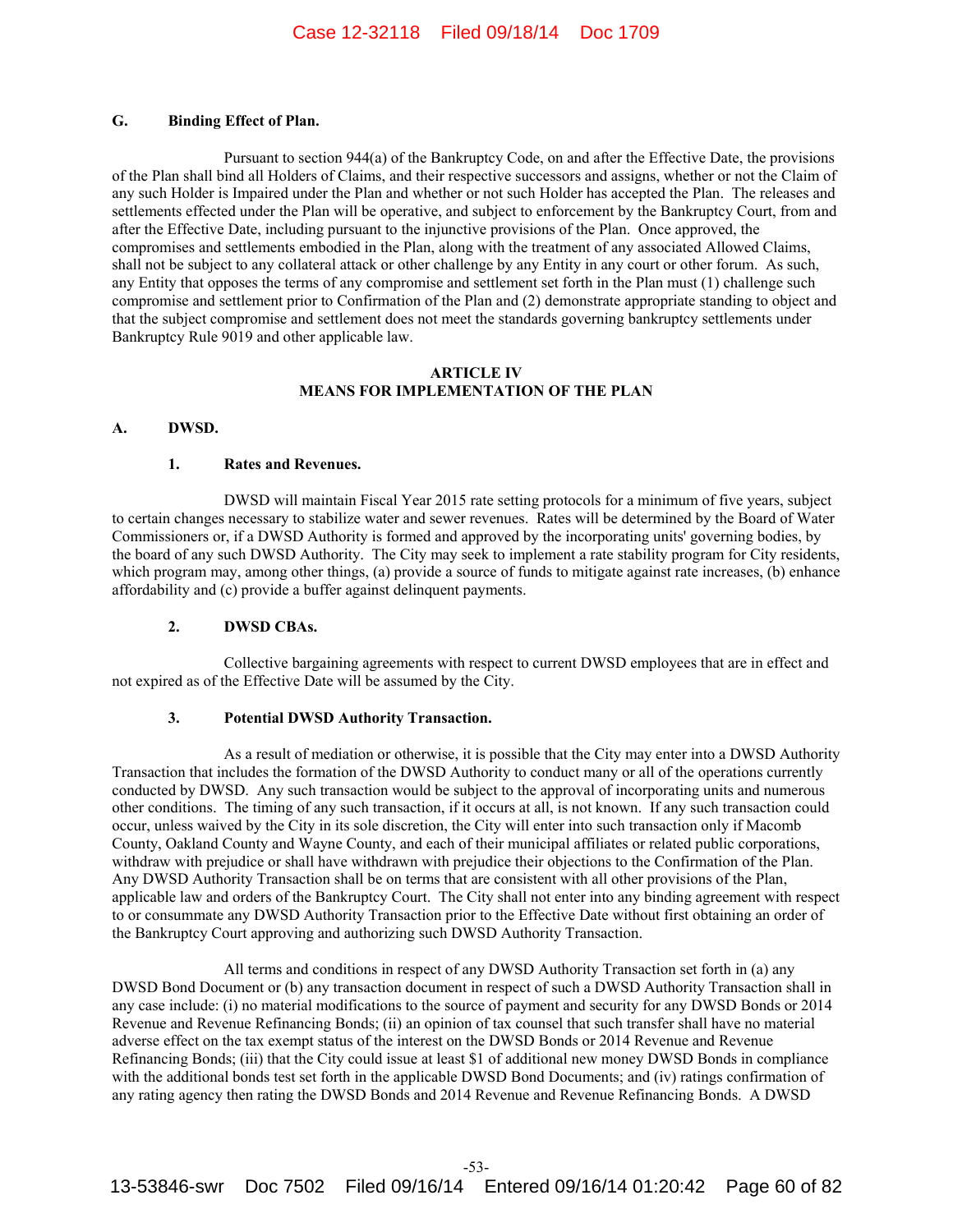Authority Transaction shall not affect, impair, modify or otherwise alter the rights of any party under the DWSD Tender Order, the DWSD Bond Documents, the DWSD Revolving Bond Documents, the 2014 DWSD Refinancing Obligations, the 2014 Revenue and Revenue Refinancing Bonds or the 2014 Revenue Refinancing Bonds or any Bond Insurance Policy related to or issued in connection with any of the foregoing.

#### **B. The New B Notes, New C Notes and New LTGO Bonds.**

On or before the Effective Date, the City shall (a) execute the New B Notes Documents, issue the New B Notes, substantially on the terms set forth on Exhibit I.A.240, and distribute the New B Notes as set forth in the Plan; (b) execute the New C Notes Documents, issue the New C Notes, substantially on the terms set forth on Exhibit I.A.242 (and in any case in form and substance reasonably acceptable to the City and Syncora), and distribute the New C Notes as set forth in the Plan; and (c) execute the New LTGO Bond Documents, issue the New LTGO Bonds, substantially on the terms set forth on Exhibit I.A.232, and distribute the New LTGO Bonds as set forth in the Plan.

#### **C. The UTGO Settlement.**

On the Effective Date, the City and the Settling UTGO Bond Insurers shall consummate the UTGO Settlement Agreement, a copy of which is attached hereto as Exhibit I.A.355. The treatment of Unlimited Tax General Obligation Bond Claims under the Plan is provided for pursuant to the UTGO Settlement Agreement, which involves the settlement of, among other things, the UTGO Litigation and is subject to Bankruptcy Court approval pursuant to Bankruptcy Rule 9019. The Plan shall be construed as a motion for approval of, and the Confirmation Order shall constitute an order approving, the UTGO Settlement Agreement pursuant to Bankruptcy Rule 9019.

Pursuant to the UTGO Settlement Agreement, among other things: (1) the Unlimited Tax General Obligation Bond Claims shall be deemed Allowed in the amount of \$388,000,000; (2) the City shall issue the Municipal Obligation to the MFA, which in turn will issue the Restructured UTGO Bonds; (3) Holders of Allowed Unlimited Tax General Obligation Bond Claims shall be entitled to receive their Pro Rata share of \$279,618,950 of the Restructured UTGO Bonds as set forth in Schedule 1a of the UTGO Settlement Agreement; (4) the Settling UTGO Bond Insurers and the Non-Settling UTGO Bond Insurer shall be entitled to receive \$7,941,840 of the Restructured UTGO Bonds as set forth in Schedule 1b to the UTGO Settlement Agreement; and (5) a designee or designees of the City shall have the right to receive the Assigned UTGO Bond Tax Proceeds, which Assigned UTGO Bond Tax Proceeds will be distributed over a 14-year period to the Income Stabilization Funds of GRS and PFRS for the payment of Income Stabilization Payments to Eligible Pensioners and to the Retirement Systems, in accordance with applicable agreements.

Each Settling UTGO Bond Insurer shall receive, as soon as reasonably practicable after the occurrence of a Trigger Event, its allocable share of the Top-Off Payments in accordance with the terms of the UTGO Settlement Agreement.

#### **D. The State Contribution Agreement.**

Prior to or on the Effective Date, if Classes 10 and 11 vote to accept the Plan, the City, GRS, PFRS and the State will enter into the State Contribution Agreement, substantially on the terms set forth on Exhibit I.A.327.

#### **1. State Contribution.**

The State or the State's authorized agent will contribute the net present value of \$350 million payable over 20 years using a discount rate of 6.75% to GRS and PFRS for the benefit of the Holders of Pension Claims.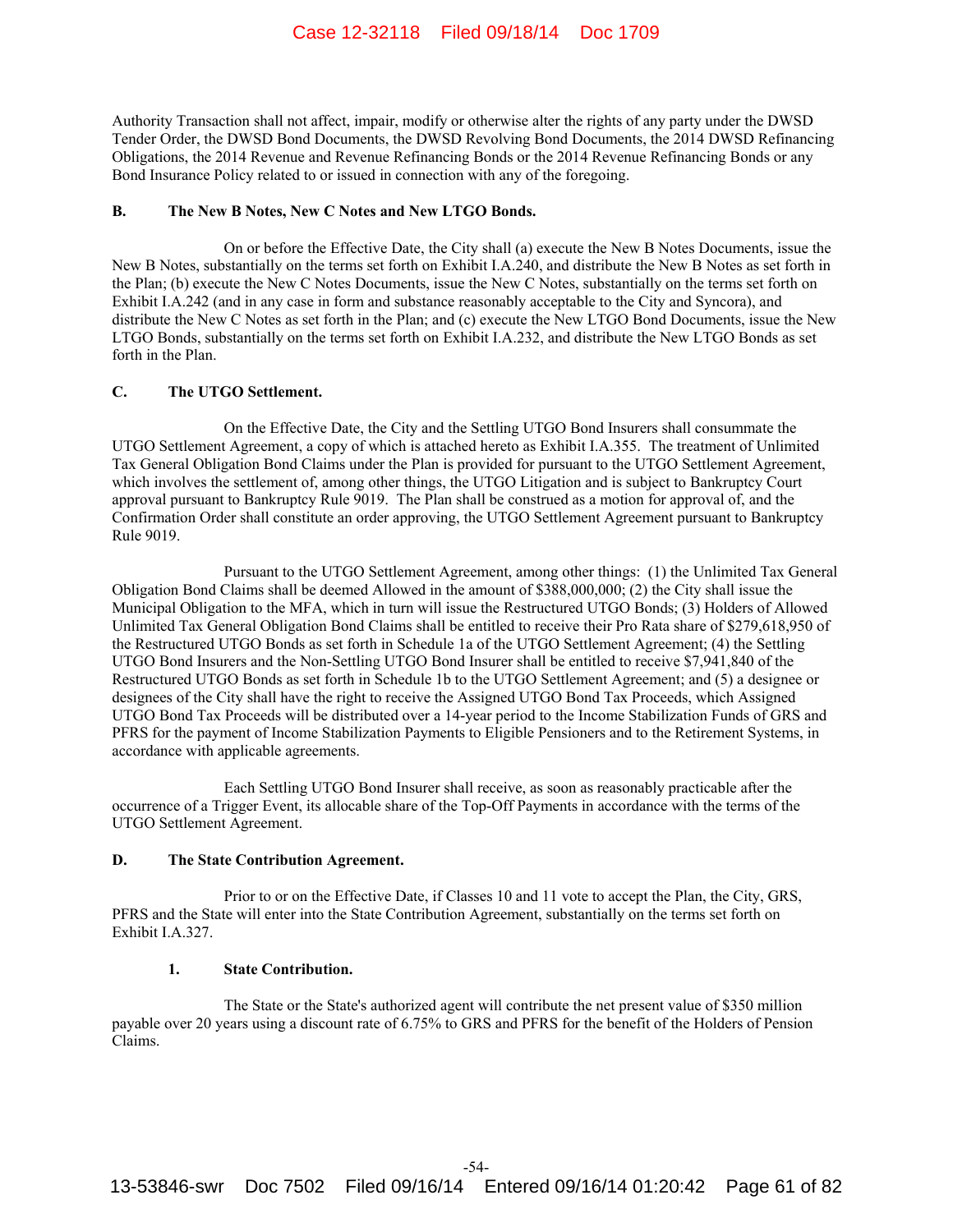## **2. Income Stabilization Payments.**

The Income Stabilization Funds of GRS and PFRS will receive not less than an aggregate amount of \$20 million over 14 years of the Assigned UTGO Bond Tax Proceeds in the form of annual installment payments pursuant to a payment schedule approved by the State. Following the Effective Date, on an annual basis, GRS and PFRS will distribute such portion of the funds held in their respective Income Stabilization Fund to Eligible Pensioners entitled to receive the Income Stabilization Benefit and the Income Stabilization Benefit Plus. The Income Stabilization Benefit, which will be calculated in the first year following the Effective Date and will not increase thereafter, will be provided by the applicable Retirement System to each Eligible Pensioner. In addition, to the extent that an Eligible Pensioner's estimated adjusted annual household income (as determined by the applicable Retirement System) in any calendar year after the first year of the income stabilization program is less than 105% of the Federal Poverty Level for such year, the applicable Retirement System will distribute the Income Stabilization Benefit Plus to such Eligible Pensioner.

In the event that, in 2022 (provided that the State has not issued a certificate of default under the State Contribution Agreement with respect to GRS or PFRS, as applicable, at any time prior to 2022), it is the opinion of at least 75% of the independent members of the Investment Committee of GRS or PFRS, as applicable, that the Income Stabilization Fund of the applicable Retirement System is credited with Excess Assets, the respective Investment Committee may recommend that the Excess Assets, in an amount not to exceed \$35 million, be used to fund the Adjusted Pension Amounts payable by the applicable Retirement System. In the event that any funds remain in the Income Stabilization Fund of each or either of GRS or PFRS on the date upon which no Eligible Pensioners under the applicable Retirement System are living, such funds shall be used to fund the Adjusted Pension Amounts payable by the applicable Retirement System.

## **3. Conditions to State's Participation.**

The payment of the State Contribution by the State or the State's authorized agent is conditioned upon satisfaction of the conditions precedent set forth in the State Contribution Agreement, including, among other things, the following: (a) the Confirmation Order becoming a Final Order no later than December 31, 2014, which Confirmation Order must contain certain provisions as set forth in the State Contribution Agreement, including a requirement that the governing documents of GRS and PFRS be amended to include (i) the governance terms and conditions set forth in the State Contribution Agreement and (ii) the Income Stabilization Funds and Income Stabilization Payments; (b) the occurrence of the Effective Date no later than April 1, 2015; (c) acceptance of the Plan by Classes 10 and 11, which Plan must be in form and substance reasonably acceptable to the State and contain certain release provisions; (d) the Retiree Committee's endorsement of the Plan, including a letter from the Retiree Committee recommending that Classes 10 and 11 vote in favor of the Plan, or equivalent assurances from member organizations representing a majority of retirees in Classes 10 and 11; (e) active support of the Plan by, a release of and covenant not to sue the State from, and an agreement not to support in any way the litigation described in subsection (f) of this Section by, the City, the Retiree Committee, the Retirement Systems and certain unions and retiree associations, or equivalent assurances of litigation finality; (f) cessation of all litigation, or equivalent assurances of finality of such litigation, including the cessation of funding of any litigation initiated by any other party, as it relates to the City, (i) challenging PA 436 or any actions taken pursuant to PA 436 or (ii) seeking to enforce Article IX, Section 24 of the Michigan Constitution; (g) evidence satisfactory to the State of an irrevocable commitment by the Foundations (excluding the Special Foundation Funders, as that term is defined in the DIA Settlement Documents) to fund \$366 million (or the net present value thereof) as part of the DIA Settlement, as provided in Section IV.E.1; and (h) evidence satisfactory to the State of an irrevocable commitment by DIA Corp. to fund \$100 million (or the net present value thereof) as part of the DIA Settlement, as provided in Section IV.E.1.

The State shall File and serve via the Court's electronic case filing and noticing system a notice that the conditions precedent to the State's payment of the State Contribution have been satisfied or otherwise addressed pursuant to the procedures outlined in the State Contribution Agreement no later than ten days after all such conditions have been satisfied or otherwise addressed.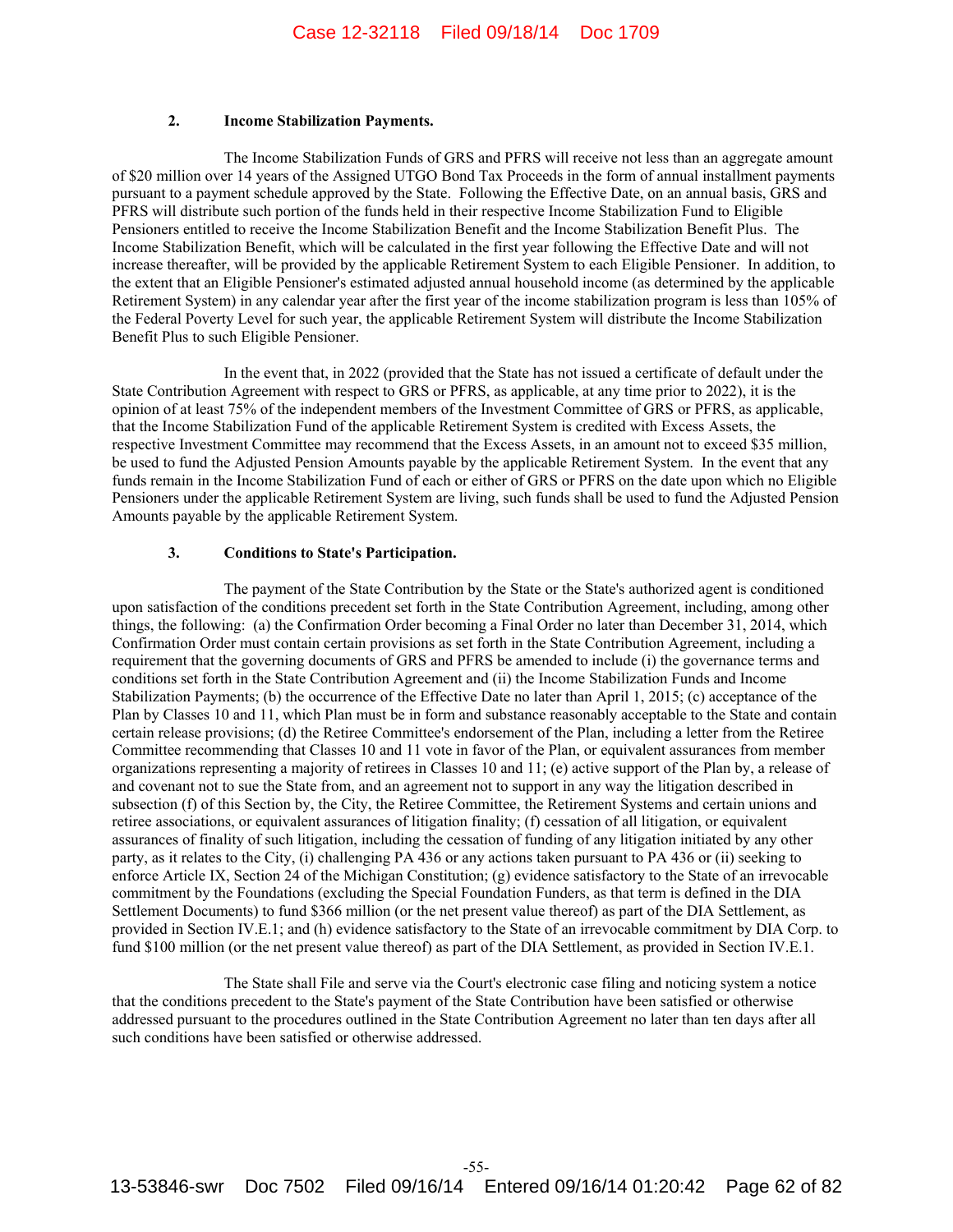# **4. Release of Claims Against the State and State Related Entities.**

The State Contribution Agreement requires that the Plan provide for the release of the State and the State Related Entities by each holder of a Pension Claim from all Liabilities arising from or related to the City, the Chapter 9 Case, the Plan, all Exhibits, the Disclosure Statement, PA 436 and its predecessor or replacement statutes, and Article IX, Section 24 of the Michigan Constitution, as more particularly described in the State Contribution Agreement and as set forth at Section III.D.7.b.

## **E. The DIA Settlement.**

On the Effective Date, the City and the DIA Corp. will enter into the DIA Settlement, pursuant to which (1) the DIA Funding Parties that are such as of the Effective Date have committed to assist in the funding of the City's restructured legacy pension obligations and (2) the City has agreed to enter into certain transactions that will cause the DIA to remain in the City in perpetuity, as described in and subject to the terms and conditions of the DIA Settlement Documents, and to otherwise make the DIA Assets available for the benefit of the residents of the City and the Counties and the citizens of the State. The DIA Settlement Documents attached hereto as Exhibit I.A.126 will qualify the description of the DIA Settlement in the Plan, Disclosure Statement and Exhibit I.A.125. The Plan shall be construed as a motion for approval of, and the Confirmation Order shall constitute an order approving, the DIA Settlement pursuant to Bankruptcy Rule 9019.

## **1. Funding Contributions.**

The DIA Settlement will be funded as follows: (a) irrevocable commitments in an aggregate amount of at least \$366 million by the Foundations (excluding the Special Foundation Funders, as that term is defined in the DIA Settlement Documents); and (b) in addition to its continuing commitments outside of the DIA Settlement, irrevocable commitments in an aggregate amount of \$100 million from the DIA Direct Funders (including the commitment of the Special Foundation Funders, as that term is defined in the DIA Settlement Documents, and subject to certain adjustments as set forth in the DIA Settlement Documents), the payment of which \$100 million will be guaranteed by DIA Corp., subject to the terms of the DIA Settlement Documents. The foregoing commitments shall be funded over the course of the 20 year period immediately following the Effective Date (subject to the annual confirmation of the City's continuing compliance with the terms of the DIA Settlement) according to the "Agreed Required Minimum Schedule" and subject to the option at any time for the "Present Value Discount," as set forth in the DIA Settlement Documents. Amounts committed by the Foundations and the DIA Direct Funders will be paid to the CFSEM Supporting Organization, which will (a) transfer such amounts for the purpose of funding the Retirement Systems upon the City's satisfaction of certain conditions and (b) not be subject to claims of creditors of the Community Foundation for Southeast Michigan.

# **2. Transfer of DIA Assets.**

On the Effective Date, the City shall irrevocably transfer all of its right, title and interest in and to the DIA Assets to DIA Corp., as trustee, to be held in perpetual charitable trust, and within the City limits, for the primary benefit of the residents of the City and the Counties and the citizens of the State.

# **3. Conditions to the DIA Funding Parties' Participation.**

The DIA Funding Parties' participation in the DIA Settlement is conditioned upon, among other things, the following: (a) execution of the DIA Settlement Documents by each Foundation; (b) the irrevocable commitment from the DIA Corp. described in Section IV.E.1; (c) the acceptance of the Plan by Classes 10 and 11; (d) the irrevocable transfer by the City of the DIA Assets described in Section IV.E.2; (e) approval by the DIA's Board of Directors and the taking effect of the recommendation of the governance committee as described in Exhibit I.A.125; (f) the earmarking of all funds provided by the DIA Funding Parties towards the recoveries upon Pension Claims under the Plan for Holders of Claims in Classes 10 and 11; (g) the adoption of prospective governance and financial oversight mechanisms for the Retirement Systems that are reasonably satisfactory to the DIA Funding Parties; (h) the amendment by DIA Corp. and the art institute authority for each of Macomb County, Oakland County and Wayne County, Michigan of each art institute authority's respective service agreement so that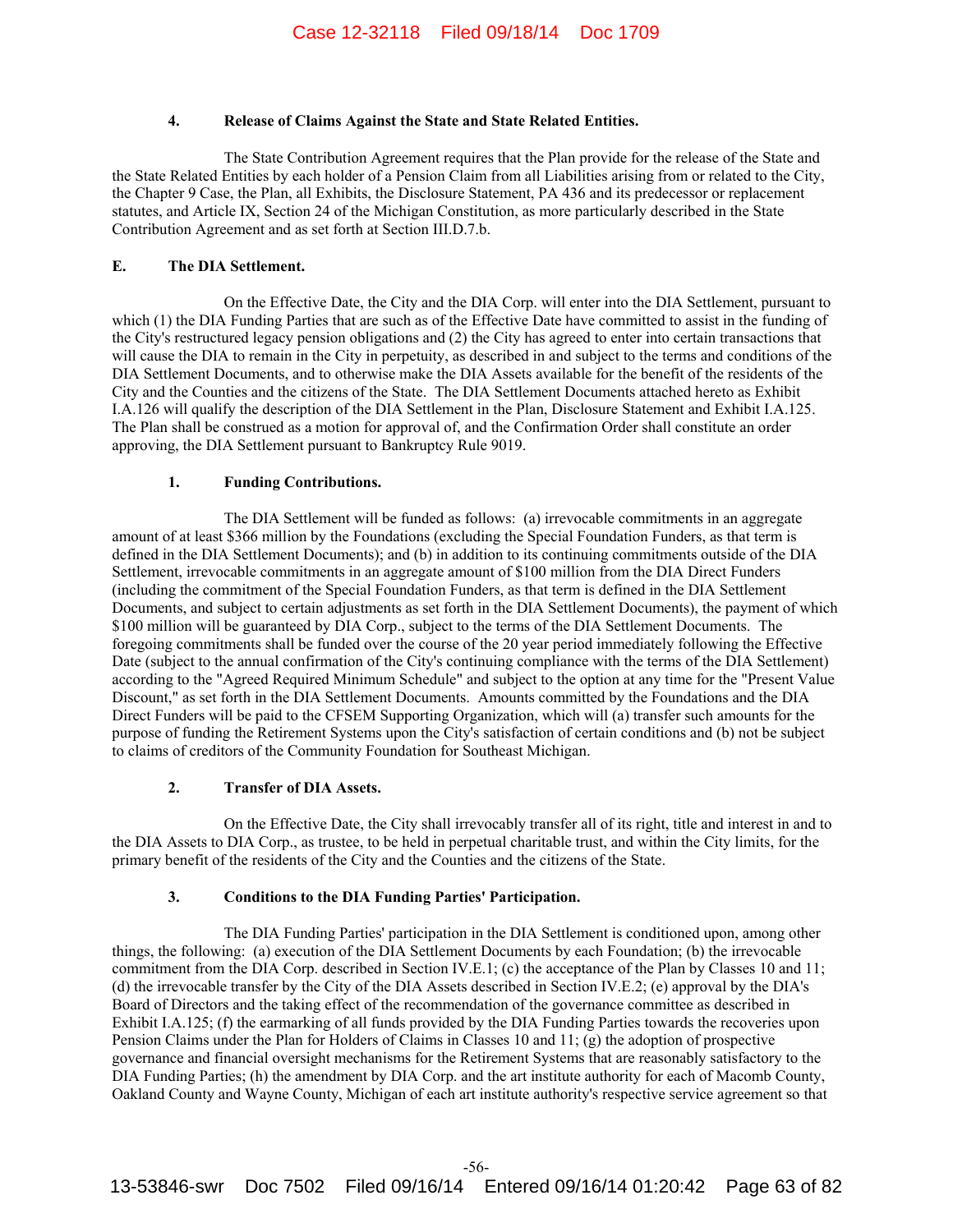the termination of the 1997 Operating Agreement between the City and DIA Corp. will not affect the art institute authorities' obligations under such agreements to pay millage proceeds to DIA Corp.; (i) the approval of the DIA Settlement by the Attorney General for the State; (j) the agreement of the State to provide the State Contribution; and (k) the City's agreement to indemnify and hold harmless the DIA Funding Parties and the CFSEM Supporting Organization and their Related Entities pursuant to, and in accordance with, the terms of the DIA Settlement Documents.

#### **F. Contingent Payment Rights**

On or as soon as reasonably practicable after the Confirmation Date, the City shall establish the Restoration Trust. The City shall issue the DWSD CVR to the Restoration Trust. If a Qualifying DWSD Transaction has not occurred before the seventh anniversary of the Effective Date, the DWSD CVR shall terminate and expire. The Restoration Trust shall distribute proceeds from the DWSD CVR in the following amounts and priorities: (1) first, to GRS up to an amount sufficient for all three GRS waterfall classes identified on Exhibit II.B.3.r.ii.C to have their 4.5% pension reductions restored; (2) second, to GRS up to an amount sufficient for all three GRS waterfall classes identified on Exhibit II.B.3.r.ii.C to have 92% of their COLA benefits restored; and (3) third, 53% to GRS and 47% to PFRS. If the City makes any contributions to either GRS or PFRS out of its portion of the Net DWSD Transaction Proceeds, such contributions and earnings thereon shall not be taken into account for determining whether any pension restoration may be made. The DWSD CVR may not be transferred.

#### **1. Special Restoration**

Any proceeds from the DWSD CVR distributed by the Restoration Trust on account of a Qualifying DWSD Transaction consummated on or before the Effective Date, or fully executed and enforceable before the Effective Date but consummated after the Effective Date, shall be utilized for the purpose of funding the Special Restoration; provided that the City shall act in good faith so as not to unreasonably delay the execution of a Qualifying DWSD Transaction solely to avoid Special Restoration. In such case, the City will perform a Value Determination and arrive at the Discounted Value. The City will engage in good faith discussion as to the reasonableness of the Value Determination with the Retiree Committee or Restoration Trust, as applicable. In the event that the Retiree Committee or the Restoration Trust, as applicable, does not accept the Value Determination, the Retiree Committee or the Restoration Trust, as applicable, may seek to have the Bankruptcy Court determine the dispute, and the City consents to such jurisdiction.

Special Restoration shall follow the priorities of restoration of benefits set forth in Exhibits II.B.3.q.ii.C and II.B.3.r.ii.C. In order for benefits to be restored pursuant to the Special Restoration, such benefits must be fully funded by 50% of the Discounted Value for the full actuarially-determined lives of all participants for whom benefits are restored. In the event that actual Net DWSD Transaction Proceeds from the DWSD CVR do not equal 50% of the contemplated Net DWSD Transaction Proceeds as of the date of the Value Determination, the Investment Committees of the Retirement Systems will reduce or eliminate the Special Restoration benefits, as applicable, by the amount that 50% of the Discounted Value exceeds the actual Net DWSD Transaction Proceeds from the DWSD CVR received or projected to be received using a 6.75% discount rate. In the event that the Retiree Committee, the Restoration Trust or the City, as applicable, does not agree with the reduction in the Special Restoration benefits, the Retiree Committee or the Restoration Trust, as applicable, or the City may consult with the trustees and Investment Committees of PFRS or GRS with respect to any such reduction. Neither the Retiree Committee nor the Restoration Trust shall have any right to initiate any enforcement proceeding with respect to Special Restoration.

# **2. General Restoration**

Any Net DWSD Transaction Proceeds from the DWSD CVR distributed by the Restoration Trust on account of a Qualifying DWSD Transaction consummated after the Effective Date, if such Qualifying Transaction was not fully executed and enforceable before the Effective Date, shall be utilized for the purpose of funding the pension trusts, and such cash contributions shall be included in any calculations allowing for the restoration of benefits in accordance with the general rules governing pension restoration as provided for in Exhibits II.B.3.q.ii.C and II.B.3.r.ii.C.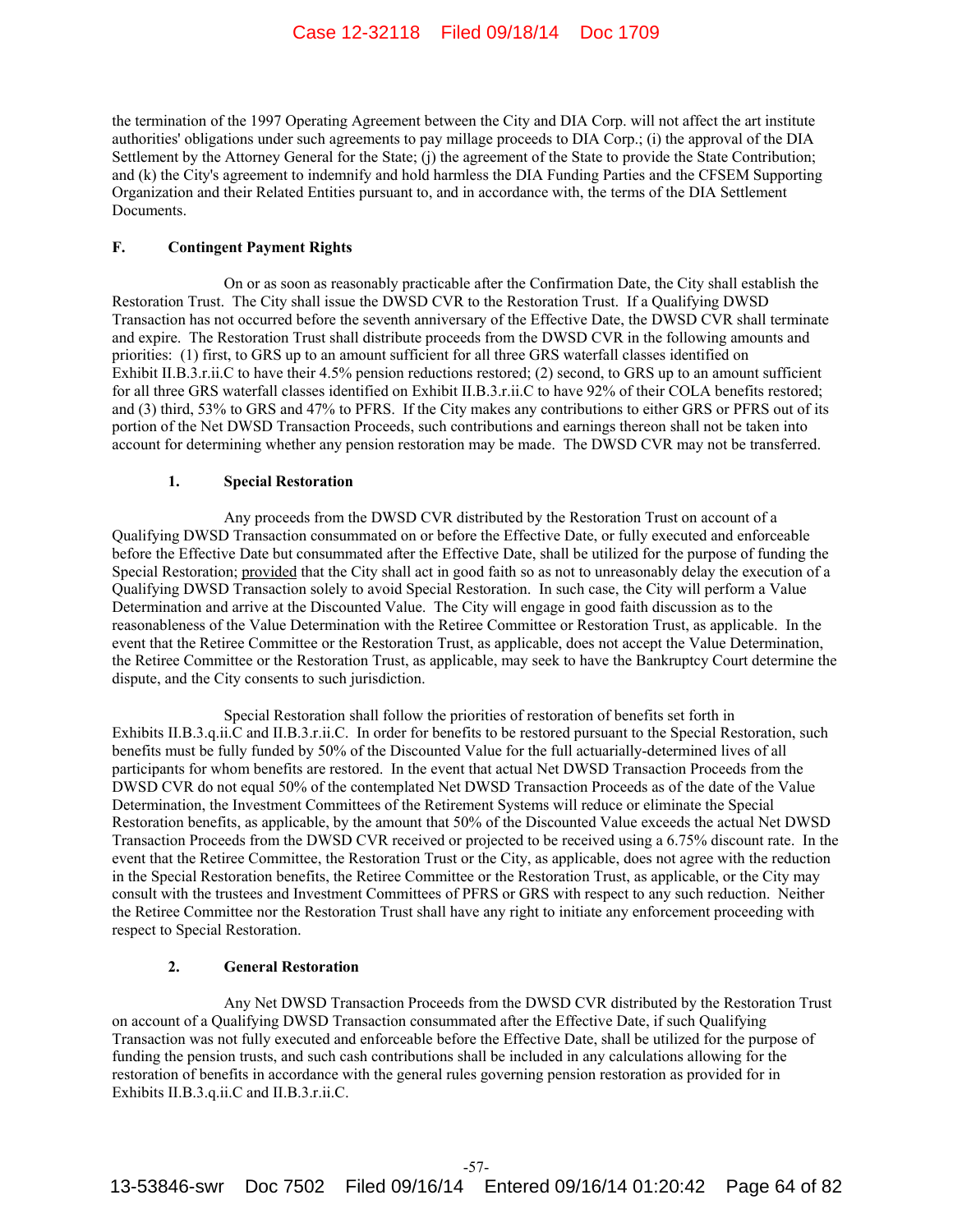## **G. The OPEB Settlement.**

The City and the Retiree Committee have reached a settlement related to the allowance and calculation of the OPEB Claims in Class 12 and the treatment of such Allowed OPEB Claims, the terms of which settlement are reflected in the Plan. The Plan shall be construed as a motion for approval of, and the Confirmation Order shall constitute an order approving, such settlement pursuant to Bankruptcy Rule 9019.

## **H. The LTGO Settlement.**

The City, the LTGO Insurer and BlackRock Financial Management have reached a settlement related to the treatment of Allowed Limited Tax General Obligation Bond Claims, the terms of which settlement are reflected in the Plan. Pursuant to the LTGO Settlement Agreement, Distributions attributable to the Insured LTGO Bonds shall be made to the LTGO Distribution Agent (as opposed to directly to the record owners of the Insured LTGO Bonds or to the LTGO Insurer) for the benefit of the record owners of the Insured LTGO Bonds in accordance with the LTGO Settlement Agreement. In the event that the City intends to redeem the principal amount of New LTGO Notes during any time that the Insured LTGO Bonds are outstanding, the City and the LTGO Distribution Agent shall be required to take certain actions as described in the LTGO Settlement Agreement. The Plan shall be construed as a motion for approval of, and the Confirmation Order shall constitute an order approving, the LTGO Settlement Agreement pursuant to Bankruptcy Rule 9019.

## **I. Prosecution of COP Litigation.**

## **1. Creation of Litigation Trust.**

From and after the Effective Date, the City will remain a named plaintiff and defendant in the COP Litigation, but shall transfer all of its rights and interests in the COP Litigation to the Litigation Trust. The beneficiaries of the Litigation Trust, for the purpose of the COP Litigation, shall be the LTGO Litigation Parties and the Holders of Allowed Other Unsecured Claims. The document creating the Litigation Trust shall include indemnification of the Litigation Trustee by the City and will contain such other terms satisfactory to the Retiree Committee, the LTGO Insurer and the City.

# **2. Direction of COP Litigation.**

The Litigation Trustee shall follow the day to day direction of the VEBA Trust Representatives in prosecuting and defending the COP Litigation, including defending any counterclaims and third-party claims therein. The Litigation Trustee and VEBA Trust Representatives shall meet, in person or by phone at reasonable times and with reasonable advance notice, with all or any of the LTGO Litigation Parties, as requested, to discuss the COP Litigation. The Litigation Trustee shall provide copies of all court filings by any party in the COP Litigation and such other documents relating to the COP Litigation as may be reasonably requested by the LTGO Litigation Parties. Upon request from a LTGO Litigation Party, the Litigation Trustee will provide to such LTGO Litigation Party drafts of court papers that will be Filed by the Litigation Trustee as early as practicable under the circumstances.

# **3. Payment of Fees and Expenses.**

The cost of all fees and expenses incurred by the Litigation Trustee in connection with the COP Litigation and distributions set forth in Section II.B.3.p.iii.B shall be borne by the Disputed COP Claims Reserve, subject to the funding of the Disputed COP Claims Reserve pursuant to Section II.B.3.p.iii.B.1. The Litigation Trustee's fees shall be fixed and consented to by the LTGO Insurer and the VEBA Trustee Representatives.

The Litigation Trustee shall submit to the City on a monthly basis invoices for its fees and expenses incurred in connection with the COP Litigation and distributions set forth in Section II.B.3.p.iii.B, including for the Litigation Trustee's professional fees. The City shall pay such invoices within 30 days of receipt of such invoices, pending reimbursement from the Disputed COP Claims Reserve. Reimbursement of the City from the Disputed COP Claims Reserve will be effected by an offset in the amount of fees and expenses paid to the date of such reimbursement against the amount to be paid by the City to the Disputed COP Claims Reserve on that date.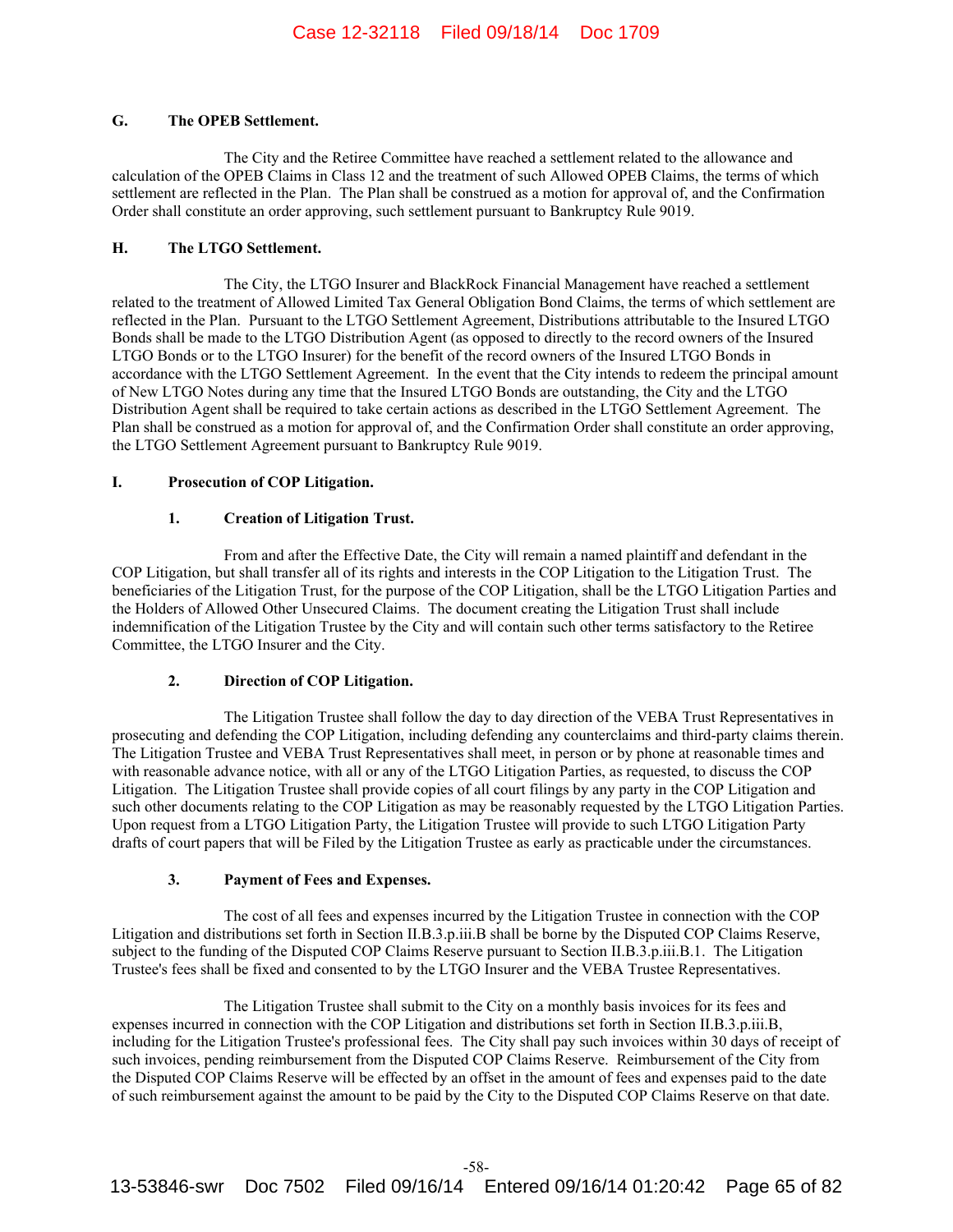In the event that a Final Order is entered against the City or the Litigation Trust, as successor in interest to the City, in the COP Litigation such that the New B Notes in the Disputed COP Claims Reserve are subject to Distribution to the Holders of Allowed COP Claims in accordance with the Plan, the City will reimburse the Disputed COP Claims Reserve for any amounts withdrawn from the Disputed COP Claims Reserve prior to the date of such Final Order becoming a Final Order.

#### **4. Settlement of COP Litigation.**

The Litigation Trustee shall consult with the LTGO Litigation Parties in connection with any potential settlement of the COP Litigation. The Litigation Trustee shall provide the LTGO Litigation Parties with advance notice, as early as practicable under the circumstances, of any COP Litigation settlement negotiations, and the LTGO Litigation Parties and their counsel shall have the right to participate in such negotiations. Any potential settlement of the COP Litigation must resolve the settled claims in their entirety, including the release by the settling party of all counterclaims and third party claims relating to the settled claims that it made or could have made against any party. The Litigation Trustee will not take any Subject COP Litigation Actions without the consent of the LTGO Litigation Parties. The Litigation Trustee will not enter into a Subject COP Litigation Settlement without the consent of the LTGO Insurer.

In the event that, after consultation with the Litigation Trustee, (i) the LTGO Insurer does not consent to the Litigation Trustee entering into a Subject COP Litigation Settlement or (ii) the LTGO Litigation Parties do not consent to the Litigation Trustee taking a Subject COP Litigation Action, the Litigation Trustee or any LTGO Litigation Party may present the issue to the LTGO Independent Party for mediation and resolution. The LTGO Independent Party shall conduct a mediation to attempt to consensually resolve the issue. If a consensual resolution cannot be reached, the LTGO Independent Party shall resolve the issue or issues, which resolution will be binding on the LTGO Insurer or the LTGO Litigation Parties, as the case may be, and the Litigation Trustee. Subject to such mediation, the Litigation Trustee shall have the authority to take whatever action may be required to avoid potentially adverse or prejudicial consequences of inaction in the COP Litigation. The City, the COP Litigation Counsel, the VEBA Trust Representatives and the LTGO Insurer shall take any steps that may be required to preserve applicable privileges of the City and the COP Litigation Counsel with regard to the COP Litigation.

#### **5. Distributions to Settling COP Claimants.**

The Litigation Trustee shall provide the distributions to the Settling COP Claimants as set forth in Section II.B.3.p.iii.B.

### **J. The Syncora Settlement**

The City and Syncora have reached a settlement effecting a global resolution of all matters and litigation between the parties related to the Chapter 9 Case, as set forth in the Syncora Settlement Documents (the terms of which qualify and control over any description of the Syncora Settlement contained herein). Pursuant to the Syncora Settlement, and in accordance with the Plan, among other things: (1) the City shall, pursuant to Section II.D.1, assume the Tunnel Lease; (2) the parties shall enter into the Development Agreement; (3) the parties shall dismiss or withdraw the Dismissed Syncora Litigation as set forth in the Syncora Settlement Agreement; (4) any vote cast by Syncora to reject the Plan shall be deemed a vote to accept the Plan; (5) Syncora shall support Confirmation; and (6) on the Effective Date or as soon thereafter as practical, the City shall pay the sum of \$5 million in full satisfaction of all of Claims filed or asserted against the City by Syncora relating to the COP Swap Agreements and any agreements related thereto, including the COP Syncora Swap Insurance Policies and the COP Swap Collateral Agreement. The Plan shall be construed as a motion for approval of, and the Confirmation Order shall constitute an order approving and authorizing the parties to enter into, (1) the Syncora Settlement pursuant to Bankruptcy Rule 9019 and (2) the related Development Agreement. The City shall not amend the Plan in any way that adversely affects Syncora without Syncora's prior written consent.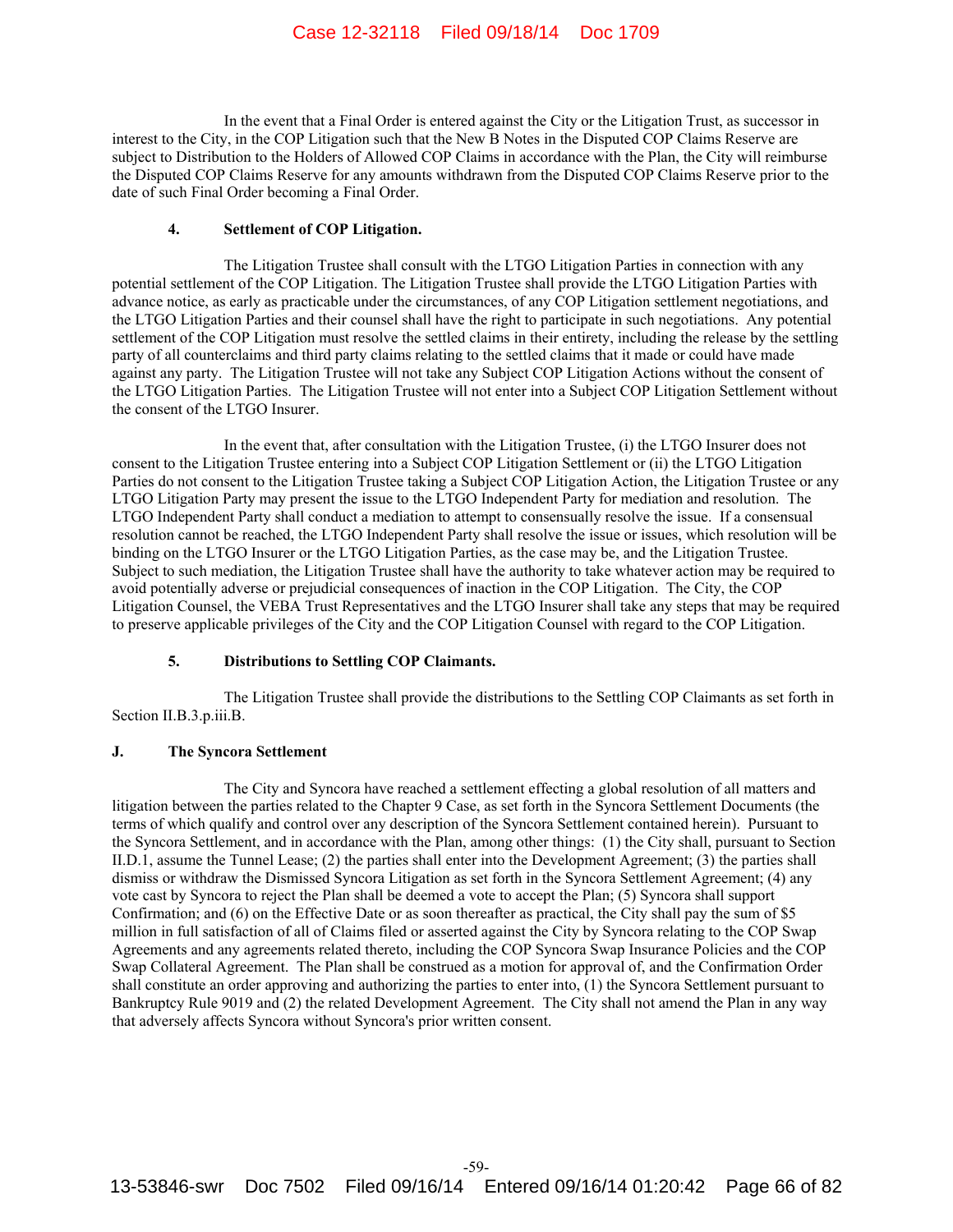#### **K. Issuance of the New Securities.**

The City shall issue the New Securities on the Effective Date or a subsequent Distribution Date, as applicable. To the maximum extent provided by section 1145 of the Bankruptcy Code and applicable nonbankruptcy law, the issuance of New Securities as contemplated by the Plan is exempt from, among other things, the registration requirements of Section 5 of the Securities Act and any other applicable U.S. state or local law requiring registration prior to the offering, issuance, distribution, or sale of securities. The New Securities (a) are not "restricted securities" as defined in Rule 144(a)(3) under the Securities Act, and (b) are freely tradable and transferable by any initial recipient thereof that (i) is not an "affiliate" of the City or applicable issuer as defined in Rule  $144(a)(1)$  under the Securities Act, (ii) has not been such an "affiliate" within 90 days of such transfer, and (iii) is not an entity that is an "underwriter" as defined in subsection (b) of Section 1145 of the Bankruptcy Code.

### **L. Cancellation of Existing Bonds, Bond Documents, COPs and COP Documents.**

Except (a) as provided in any contract, instrument or other agreement or document entered into or delivered in connection with the Plan, (b) for purposes of evidencing a right to Distribution under the Plan or (c) as specifically provided otherwise in the Plan (including any rejection of Executory Contracts pursuant to Section II.D), on the Effective Date, the Bonds, the Bond Documents, the COPs and the COP Documents will be deemed automatically cancelled, terminated and of no further force or effect against the City without any further act or action under any applicable agreement, law, regulation, order or rule and the obligations of the parties to the City, as applicable, under the Bonds, the Bond Documents, the COPs and the COP Documents shall be discharged; provided, however, that the Bonds, the Bond Documents, the COPs and the COP Documents shall continue in effect solely (i) to allow the Disbursing Agent to make any Distributions as set forth in the Plan and to perform such other necessary administrative or other functions with respect thereto, (ii) for any trustee, agent, contract administrator or similar entity under the Bond Documents or COP Documents to have the benefit of all the rights and protections and other provisions of the Bond Documents or COP Documents, as applicable, and all other related agreements with respect to priority in payment and lien rights with respect to any Distribution, (iii) to set forth the terms and conditions applicable to parties to the Bond Documents and COP Documents other than the City, (iv) as may be necessary to preserve any claim by (1) a Bondholder or Bond Agent under a Bond Insurance Policy or against any Bond Insurer, (2) a COPs Holder or COP Agent under a COP Insurance Policy or against any COP Insurer or (3) a COP Swap Counterparty under a Swap Insurance Policy or against any insurer thereunder and (v) with respect to any obligation of any party (other than the City, except to the extent provided in the COP Swap Settlement or the COP Swap Settlement Approval Order) under any COP Document related to such party's obligations owed in respect of the COP Swap Documents or the COP Swap Claims. Notwithstanding the foregoing, and except as otherwise expressly provided in the Plan (or the COP Swap Settlement or the COP Swap Settlement Approval Order), such Bonds, Bond Documents, COPs or COP Documents as remain outstanding shall not form the basis for the assertion of any Claim against the City. Nothing in the Plan impairs, modifies, affects or otherwise alters the rights of (a) Bondholders or Bond Agents with respect to claims under applicable Bond Insurance Policies or against the Bond Insurers, (b) COPs Holders or COP Agent with respect to claims under COP Insurance Policies and obligations related thereto or (c) COP Swap Counterparties with respect to claims under Swap Insurance Policies and obligations related thereto. For the avoidance of doubt, except for the immediately preceding sentence, this Section IV.L shall not apply to any Bonds that are Reinstated pursuant to Section II.B.3.a.ii.

## **M. Release of Liens.**

Except as otherwise provided in the Plan or in any contract, instrument, release or other agreement or document entered into or delivered in connection with the Plan, or where a Claim is Reinstated, on the Effective Date, all Liens against the City's property will be deemed fully released and discharged, and all of the right, title and interest of any holder of such Liens, including any rights to any collateral thereunder, will revert to the City. As of the Effective Date, (1) the holders of such Liens will be authorized and directed to release any collateral or other property of the City (including any cash collateral) held by such Holder and to take such actions as may be requested by the City to evidence the release of such Lien, including the execution, delivery, filing or recording of such releases as may be requested by the City, and (2) the City shall be authorized to execute and file on behalf of creditors Form UCC-3 termination statements or such other forms as may be necessary or appropriate to implement the provisions of this Section IV.M.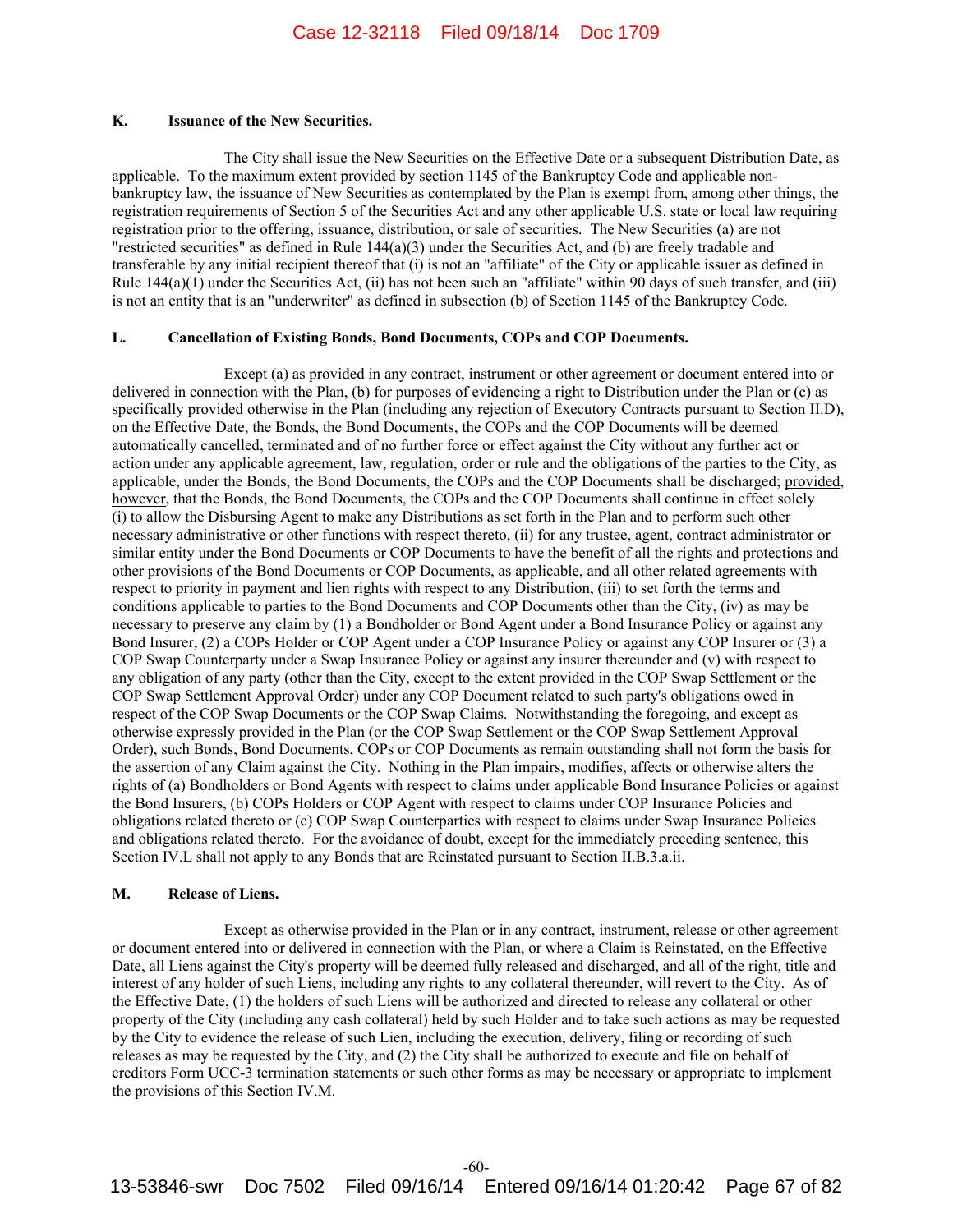# **N. Professional Fees**

## **1. Professional Fee Reserve**

On the Effective Date, the City shall establish and fund the Professional Fee Reserve from the General Fund or, where applicable, the DWSD's funds, in an amount determined by the City to be sufficient to pay the Fee Review Professional Fees that remain unpaid as of the Effective Date, solely to the extent that such amounts are payable from the General Fund or the DWSD's funds. The initial amount of the Professional Fee Reserve shall be equal to the sum of (a) all invoices received from Fee Review Professionals as of the establishment and funding of the Professional Fee Reserve to the extent not yet paid (including holdbacks) and (b) an estimate of the Fee Review Professionals' unbilled fees through the Effective Date as determined by the City in consultation with the Fee Review Professionals, which estimate shall be no lower than 125% of the aggregate amount of the highest monthly invoices respectively submitted by each Fee Review Professional pursuant to the Fee Review Order prior to the establishment and funding of the Professional Fee Reserve. The funds held in the Professional Fee Reserve may not be used for any purpose other than the payment of Fee Review Professional Fees until any and all disputes regarding the Fee Review Professional Fees, including any disputes arising under the Fee Review Order, have been fully and finally resolved pursuant to a Final Order or a stipulation between the disputing parties. Any amounts remaining in the Professional Fee Reserve after final resolution of all such disputes and the payment of all Fee Review Professional Fees determined to be reasonable in accordance with the Fee Review Order shall be released to the General Fund or the DWSD's funds, as applicable. If the Professional Fee Reserve is insufficient to pay all Fee Review Professional Fees that are determined to be reasonable in accordance with the Fee Review Order and that are payable from the General Fund or the DWSD's funds, the City shall pay such additional amounts from the General Fund or the DWSD's funds, as applicable.

# **2. Fee Review Order**

The Fee Examiner shall review all fees and expenses of the Fee Review Professionals for the period from the Petition Date and ending on the Effective Date in accordance with the terms of the Fee Review Order. For the avoidance of doubt, the Fee Review Order shall not apply to any fees or expenses of the Fee Review Professionals for the period on and after the Effective Date, and the Fee Examiner shall not review any such fees or expenses; provided, however, that all fees and expenses of the Fee Examiner Parties, whether incurred before, on or after the Effective Date, shall remain subject to review and approval of the Bankruptcy Court pursuant to the terms of the Fee Review Order.

# **3. Dismissal of the Fee Examiner**

Once the Fee Examiner completes his review of all Fee Review Professional Fees and submits or Files all reports related thereto as required by the Fee Review Order, the Fee Examiner shall be dismissed of all duties and obligations under the Fee Examiner Order and the Fee Review Order, other than any obligations of confidentiality thereunder. The confidentiality obligations of the Fee Examiner and the other Fee Examiner Parties, including the confidentiality obligations set forth in paragraph 22 of the Fee Review Order, shall remain binding from and after the Effective Date.

# **4. Potential Review of Fees Not Subject to Fee Review Order**

The City shall have the right to bring before the Bankruptcy Court a request to review and determine the reasonableness of the fees and expenses of any Fee Review Professional retained by a creditor of the City or any of its departments to the extent that such fees and expenses have not been either (a) approved pursuant to or in accordance with the DWSD Tender Order, (b) subject to court review or (c) subject to a Bankruptcy Courtapproved or agreed upon process for binding arbitration.

# **5. Court-Appointed Expert**

The Court-appointed expert, Martha E. M. Kopacz of Phoenix Management Services, and her counsel shall be compensated for any reasonable fees and expenses incurred through the Confirmation Date in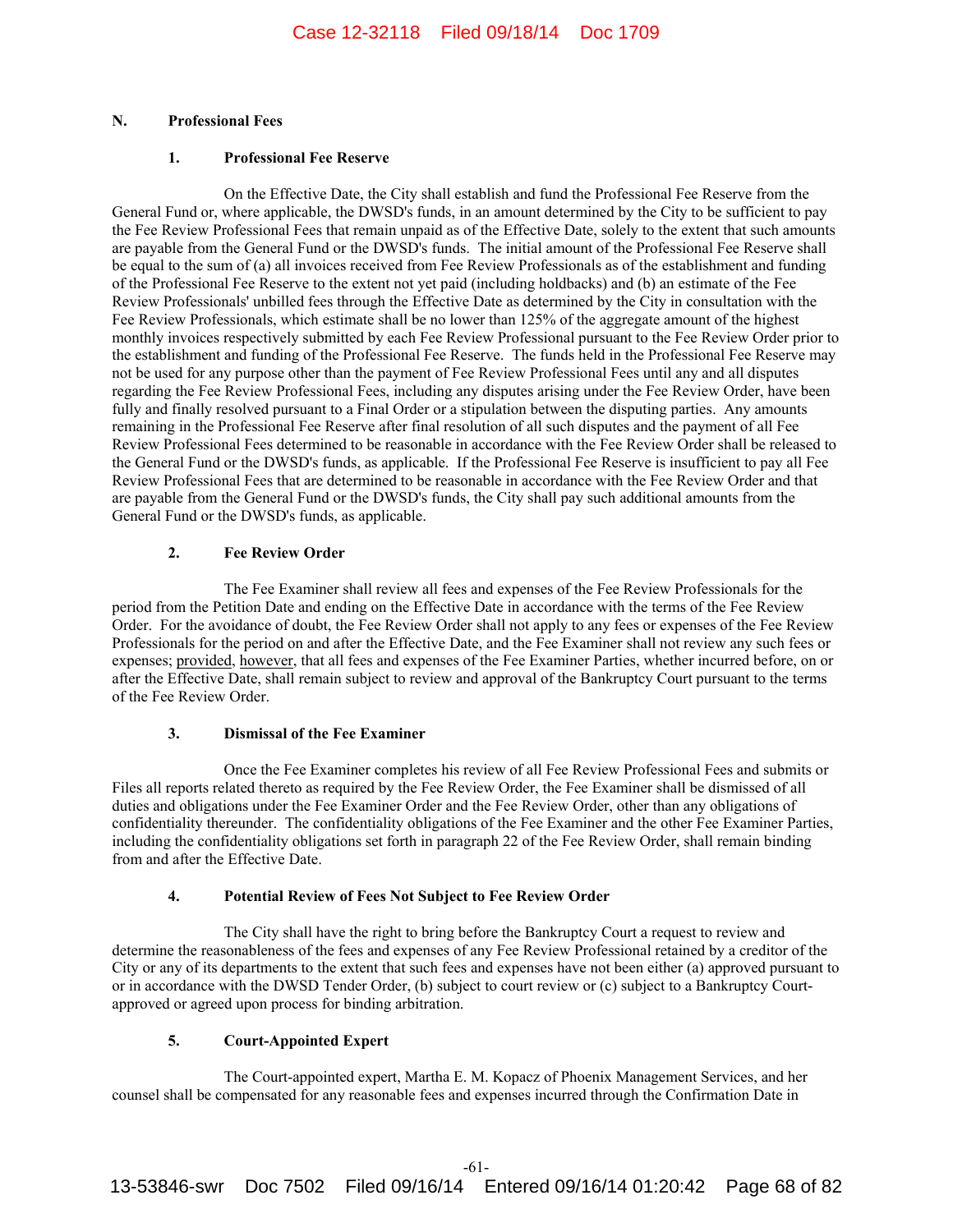accordance with the terms of the Court's Order Appointing Expert Witness (Docket No. 4215), entered on April 22, 2014, as amended.

## **O. Assumption of Indemnification Obligations.**

Notwithstanding anything otherwise to the contrary in the Plan, nothing in the Plan shall discharge or impair the obligations of the City as provided in the City Charter of the City or other organizational documents, resolutions, employment contracts, applicable law or other applicable agreements as of the Petition Date to indemnify, defend, reimburse, exculpate, advance fees and expenses to, or limit the liability of officers and employees of the City (consistent with the injunction provisions of Section III.D.5 and including the members of the City Council, the Mayor and the Emergency Manager) and their Related Entities, in each case to the extent such Entities were acting in such capacity, against any claims or causes of action whether direct or derivative, liquidated or unliquidated, foreseen or unforeseen, asserted or unasserted; provided that this Section IV.O shall be read in conjunction with the provisions for Indirect Employee Indemnity Claims set forth in Section III.D.5. Notwithstanding the foregoing, Retirement System Indemnity Obligations shall not be assumed under the Plan and shall be discharged. For the avoidance of doubt, no indemnification provision in any loan document, bond document, Bond Insurance Policy or other agreement with a Bond Insurer is exempted from discharge by reason of this Section IV.O.

#### **P. Incorporation of Retiree Health Care Settlement Agreement.**

The terms of the Retiree Health Care Settlement Agreement resolving the Retiree Health Care Litigation, which agreement is attached hereto as Exhibit I.A.293, are incorporated herein by reference and shall be binding upon the parties thereto.

## **Q. Payment of Workers' Compensation Claims.**

From and after the Effective Date, (a) the City will continue to administer (either directly or through a third party administrator) and pay all valid claims for benefits and liabilities for which the City is responsible under applicable State workers' compensation law, regardless of when the applicable injuries were incurred, in accordance with the City's prepetition practices and procedures and governing State workers' compensation law, and (b) nothing in the Plan shall discharge, release or relieve the City from any current or future liability under applicable State workers' compensation law. The City expressly reserves the right to challenge the validity of any claim for benefits or liabilities arising under applicable State workers' compensation law.

### **R. 36th District Court Settlement.**

The City and the Settling 36th District Court Claimants have reached a settlement related to (1) the allowance of certain of the Settling 36th District Court Claimants' Claims and (2) the treatment of Allowed Indirect 36th District Court Claims under the Plan substantially on the terms attached hereto as Exhibit I.A.9. The 36th District Court Settlement is incorporated into the Plan, which shall be construed as a motion for approval of, and the Confirmation Order shall constitute an order approving, such settlement pursuant to Bankruptcy Rule 9019.

# **S. Payment of Certain Claims Relating to the Operation of City Motor Vehicles.**

From and after the Effective Date, the City will continue to administer (either directly or through a third party administrator) and pay valid prepetition Claims for liabilities with respect to which the City is required to maintain insurance coverage pursuant to MCL § 500.3101 in connection with the operation of the City's motor vehicles, as follows: (1) Claims for personal protection benefits as provided by MCL § 500.3107 and MCL § 500.3108, for which insurance coverage is required by MCL § 500.3101(1), shall be paid in full, to the extent valid, provided, however, that the City will not be liable for or pay interest or attorneys' fees under MCL § 500.3142 or MCL § 500.3148 on prepetition Claims for personal protection benefits; (2) tort claims permitted by MCL § 500.3135, for which residual liability insurance coverage is required by MCL § 500.3101(1) and MCL § 500.3131, shall be paid, to the extent valid, only up to the minimum coverages specified by MCL § 500.3009(1), i.e., up to a maximum of (a) \$20,000 because of bodily injury to or death of one person in any one accident, and subject to that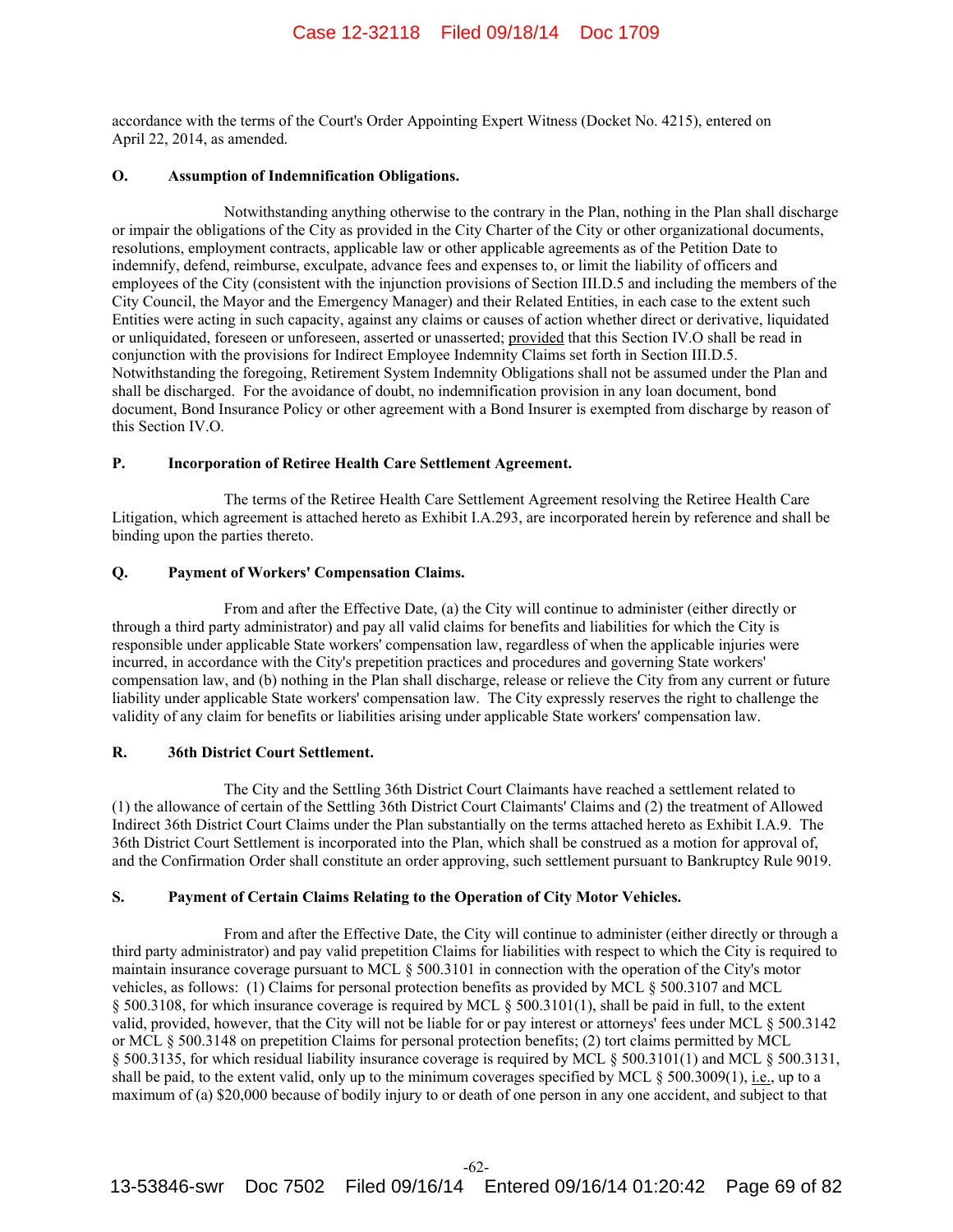limit for one person, (b) \$40,000 because of bodily injury to or death of two or more persons in any one accident and (c) \$10,000 because of injury to or destruction of property of others in any accident; and (3) Claims for property protection benefits under MCL § 500.3121 and MCL § 500.3123 shall be paid, to the extent valid, only up to the maximum benefits specified in MCL § 500.3121; provided, however, for the avoidance of doubt, to the extent any valid Claim subject to subsections 2 and 3 above exceeds the applicable payment limits, the excess claim amount shall be treated as an Other Unsecured Claim or a Convenience Claim (as applicable). Nothing in the Plan shall discharge, release or relieve the City from any current or future liability with respect to Claims subject to insurance coverage pursuant to MCL § 500.3101 or Claims within the minimum coverage limits in MCL § 500.3009(1). The City expressly reserves the right to challenge the validity of any Claim subject to this Section IV.S, and nothing herein shall be deemed to expand the City's obligations or claimants' rights with respect to these Claims under State law.

## **T. Payment of Tax Refund Claims.**

From and after the Effective Date, the City will continue to administer (either directly or through a third party administrator) and pay all valid claims for income tax refunds and property tax refunds for which the City is responsible under applicable law, regardless of when the applicable right to a refund arose, in accordance with the City's prepetition practices and procedures. The City expressly reserves the right to challenge the validity of any claim for an income tax refund or property tax refund.

### **U. Utility Deposits.**

From and after the Effective Date, the City will continue to administer utility deposits in accordance with the City's prepetition practices and procedures, including the payment of any undisputed, non-contingent, liquidated claims against the City for the refund of a utility deposit.

# **V. Pass-Through Obligations.**

The City shall continue to honor its Pass-Through Obligations to the Pass-Through Recipients.

## **W. Exit Facility.**

On the Effective Date, the City shall enter into the Exit Facility, as well as any ancillary notes, documents or agreements in connection therewith, including, without limitation, any documents required in connection with the creation or perfection of the liens securing the Exit Facility.

## **X. Post-Effective Date Governance.**

Prior to or on the Effective Date, the Financial Review Commission shall be established pursuant to and in accordance with the Financial Review Commission Act. The Financial Review Commission shall provide oversight as set forth in the Financial Review Commission Act, including to ensure that, post-Effective Date, the City adheres to the Plan and continues to implement financial and operational reforms that promote more efficient and effective delivery of services to City residents. The City shall promptly provide to the Bankruptcy Court copies of any reports given to, or received from, the Financial Review Commission. Nothing herein shall expand, limit or otherwise modify the role or powers of the Financial Review Commission.

#### **ARTICLE V PROVISIONS REGARDING DISTRIBUTIONS UNDER THE PLAN**

#### **A. Appointment of Disbursing Agent.**

The City may act as Disbursing Agent or may employ or contract with other Entities to act as the Disbursing Agent or to assist in or make the Distributions required by the Plan. Any Disbursing Agent appointed by the City will serve without bond. Other than as specifically set forth in the Plan, the Disbursing Agent shall make all Distributions required to be made under the Plan.

-63-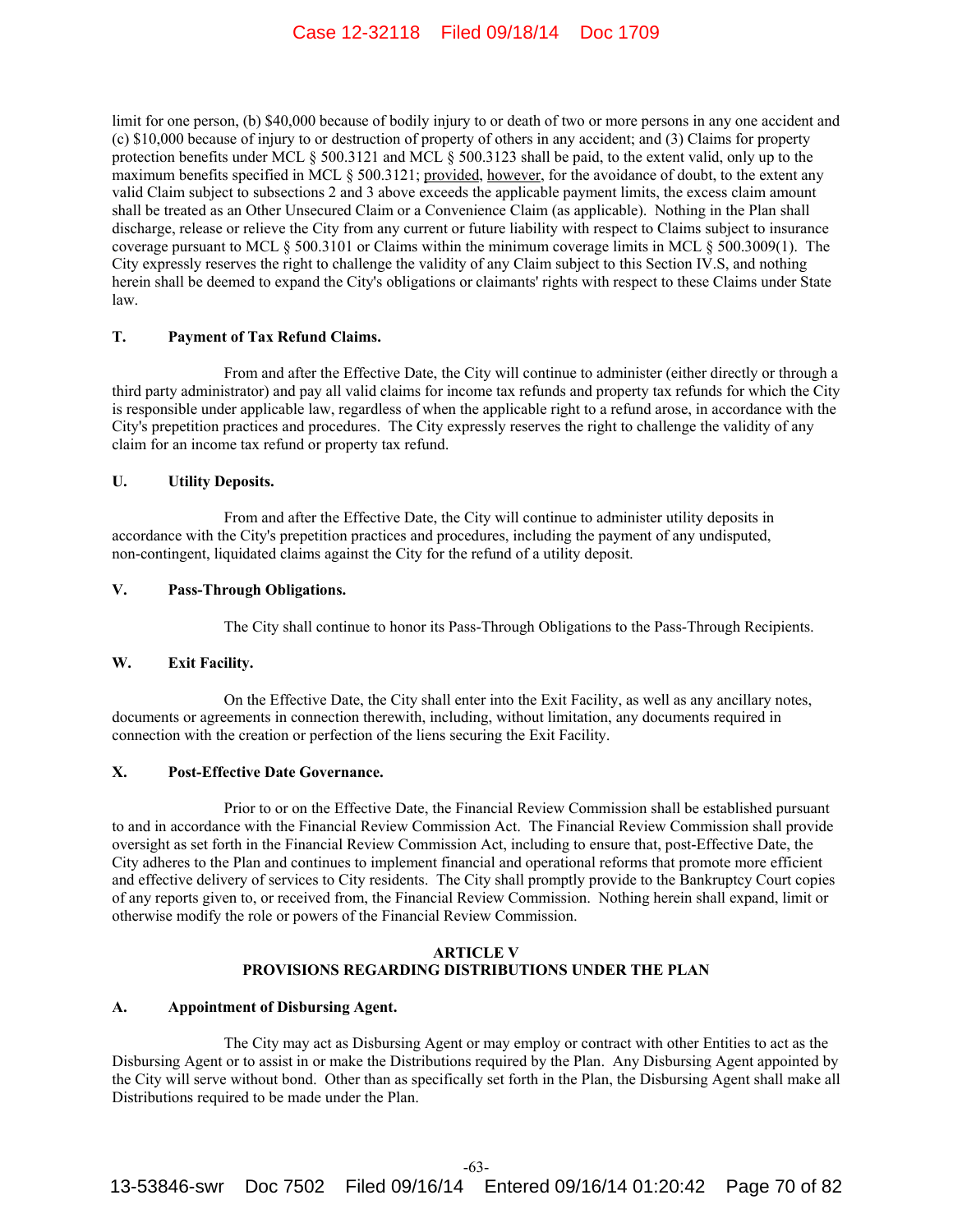## **B. Distributions on Account of Allowed Claims.**

Except as otherwise provided in the Plan, on the Effective Date or as soon as practicable thereafter (or if a Claim is not an Allowed Claim on the Effective Date, on the date that such a Claim becomes an Allowed Claim, or as soon as reasonably practicable thereafter), each Holder of an Allowed Claim shall receive from the Disbursing Agent, the Bond Agent or the COP Agent, as applicable, the Distributions that the Plan provides for Allowed Claims in the applicable Class. In the event that any payment or act under the Plan is required to be made or performed on a date that is not a Business Day, then the making of such payment or the performance of such act may be completed on the next succeeding Business Day, but shall be deemed to have been completed as of the required date. If and to the extent that there are Disputed Claims, Distributions on account of any such Disputed Claims shall be made pursuant to the provisions set forth in Section VI.B. Except as otherwise provided in the Plan, Holders of Claims shall not be entitled to interest, dividends or accruals on the Distributions provided for in the Plan, regardless of whether such Distributions are delivered on or at any time after the Effective Date. Notwithstanding anything to the contrary in the Plan, no Holder of an Allowed Claim shall, on account of such Allowed Claim, receive a Distribution in excess of the Allowed amount of such Claim.

## **C. Certain Claims to Be Expunged.**

Any Claim that has been or is hereafter listed in the List of Creditors as contingent, unliquidated or disputed, and for which no proof of Claim is or has been timely Filed, is not considered to be an Allowed Claim and shall be expunged without further action by the City and without further notice to any party or any action, approval or order of the Bankruptcy Court.

## **D. Record Date for Distributions; Exception for Bond Claims.**

With the exception of Bond Claims, neither the City nor any Disbursing Agent will have any obligation to recognize the transfer of, or the sale of any participation in, any Claim that occurs after the close of business on the Distribution Record Date, and will be entitled for all purposes herein to recognize and distribute only to those Holders of Allowed Claims (including Holders of Claims that become Allowed after the Distribution Record Date) that are Holders of such Claims, or participants therein, as of the close of business on the Distribution Record Date. With the exception of the Bond Claims, the City and any Disbursing Agent shall instead be entitled to recognize and deal for all purposes under the Plan with only those record Holders stated on the official Claims Register as of the close of business on the Distribution Record Date. Unless otherwise set forth in the Confirmation Order, the City shall not establish a record date for Distributions to Holders of Bond Claims.

# **E. Means of Cash Payments.**

Except as otherwise specified herein, all Cash payments made pursuant to the Plan shall be in U.S. currency and made by check drawn on a domestic bank selected by the Disbursing Agent or, at the option of the Disbursing Agent, by wire transfer, electronic funds transfer or ACH from a domestic bank selected by the Disbursing Agent; provided, however, that Cash payments to foreign Holders of Allowed Claims may be made, at the option of the Disbursing Agent, in such funds and by such means as are necessary or customary in a particular foreign jurisdiction.

# **F. Selection of Distribution Dates for Allowed Claims.**

Except where the Plan requires the making of a Distribution on account of a particular Allowed Claim within a particular time, the Disbursing Agent shall have the authority to select Distribution Dates that, in the judgment of the Disbursing Agent, provide Holders of Allowed Claims with payments as quickly as reasonably practicable while limiting the costs incurred in the distribution process. Upon the selection of a Distribution Date by the Disbursing Agent, the Disbursing Agent shall File a notice of such Distribution Date that provides information regarding the Distribution to be made.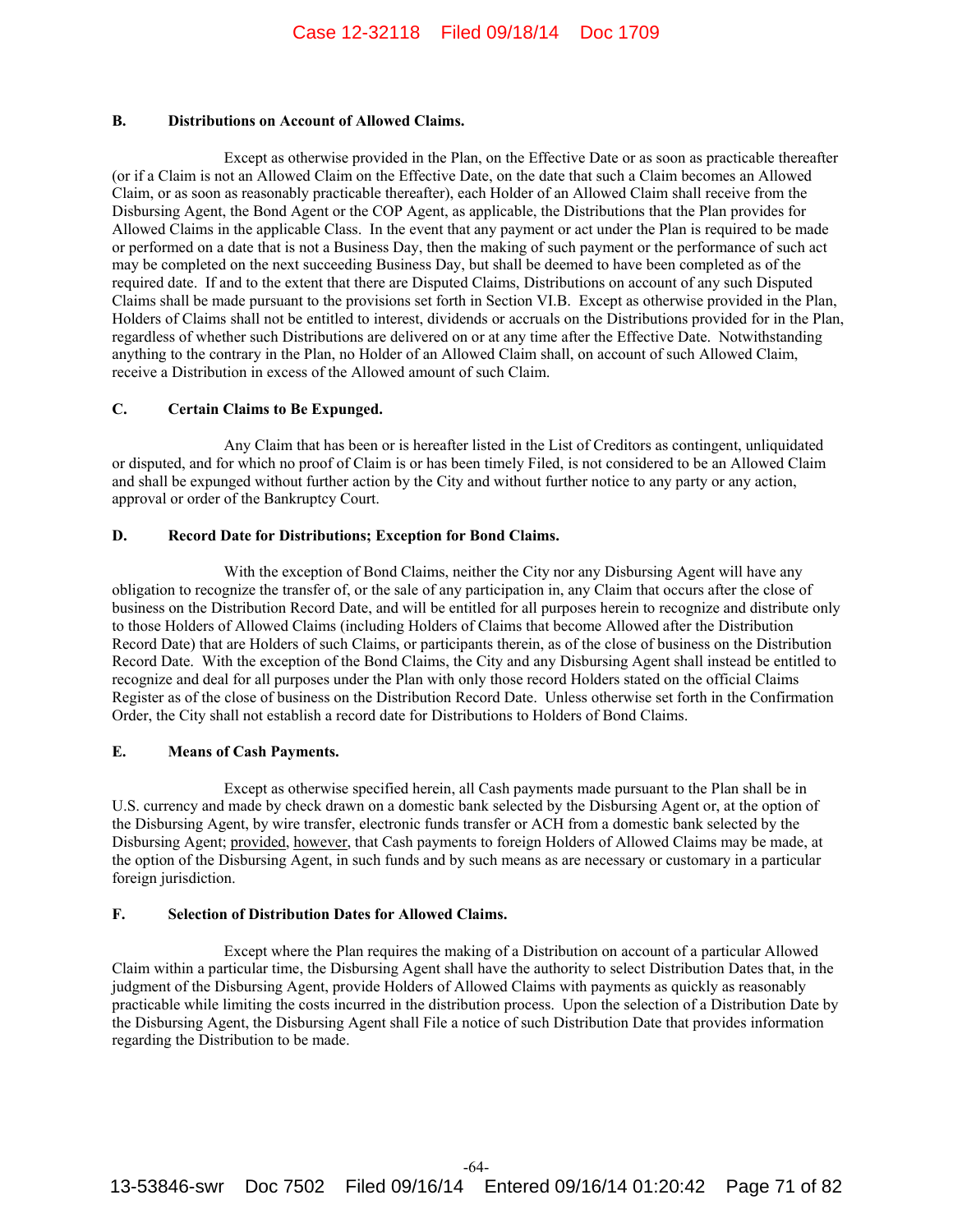# **G. Limitations on Amounts to Be Distributed to Holders of Allowed Claims Otherwise Insured.**

No Distributions under the Plan shall be made on account of an Allowed Claim that is payable pursuant to one of the City's insurance policies until the Holder of such Allowed Claim has exhausted all remedies with respect to such insurance policy; provided that, if the City believes a Holder of an Allowed Claim has recourse to an insurance policy and intends to direct the Disbursing Agent to withhold a Distribution pursuant to this Section V.G, the City shall provide written notice to such Holder regarding what the City believes to be the nature and scope of applicable insurance coverage. To the extent that one or more of the City's insurance carriers agrees to satisfy a Claim in full, then immediately upon such agreement such Claim may be expunged without a Claims objection having to be Filed and without any further notice or any action, order or approval of the Bankruptcy Court. Nothing in the Plan, including this Section V.G, shall constitute a waiver of any claims, obligations, suits, judgments, damages, demands, debts, rights, Causes of Action or liabilities that any Entity may hold against any other Entity, including the City's insurance carriers and Bond Insurers, other than the City. For the avoidance of doubt, this Section shall not apply to Bond Insurance Policies or Swap Insurance Policies.

## **H. City's Rights of Setoff Preserved.**

Notwithstanding anything to the contrary in the Plan, pursuant to section 553 of the Bankruptcy Code or otherwise applicable non-bankruptcy law, the City may set off against any Allowed Claim and the Distributions to be made pursuant to the Plan on account of such Allowed Claim the claims, rights and Causes of Action of any nature that the City may assert against the Holder of such Claim; provided, however, that neither the failure to effect a setoff nor the allowance of any Claim pursuant to the terms of the Plan shall constitute a waiver or release by the City of any claims, rights and Causes of Action that the City may assert against such Holder, all of which are expressly preserved.

# **I. Delivery of Distributions and Undeliverable or Unclaimed Distributions.**

# **1. Delivery of Distributions Generally.**

Except as set forth in Section V.I.2, Distributions to Holders of Allowed Claims shall be made at the addresses set forth in the City's records unless such addresses are superseded by proofs of Claim or transfers of Claim Filed pursuant to Bankruptcy Rule 3001.

### **2. Delivery of Distributions on Account of Bond Claims.**

Distributions on account of the Bond Claims shall (a) be made by the Disbursing Agent to the Bond Agent under the applicable Bond Documents for the benefit of Holders of Bond Claims and (b) be deemed completed when made by the Disbursing Agent to the Bond Agent as if such Distributions were made directly to the Holders of such Claims. The applicable Bond Agent, in turn, shall make such distributions to the applicable Holders pursuant to the terms and conditions of the applicable Bond Documents and subject to the respective rights, claims and interests, if any, that the Bond Agent may have under the applicable Bond Documents or otherwise to the recovery or reimbursement of their fees, costs and expenses (including the fees, costs and expenses of counsel and financial advisors) from any distribution hereunder, whether such rights, claims or interests are in the nature of a charging lien or otherwise. The Bond Agent shall not be required to give any bond, surety or other security for the performance of its duties with respect to such Distributions.

# **3. Delivery of Distributions on Account of COP Claims.**

Except as otherwise provided herein, Distributions on account of the COP Claims shall (a) be made by the Disbursing Agent to the COP Agent under the applicable COP Documents for the benefit of Holders of COP Claims and (b) be deemed completed when made by the Disbursing Agent to the COP Agent as if such Distributions were made directly to the Holders of such Claims. The applicable COP Agent, in turn, shall make such distributions to the applicable Holders pursuant to the terms and conditions of the applicable COP Documents and subject to the respective rights, claims and interests, if any, that the COP Agent may have under the applicable COP Documents or otherwise to the recovery or reimbursement of their fees, costs and expenses (including the fees,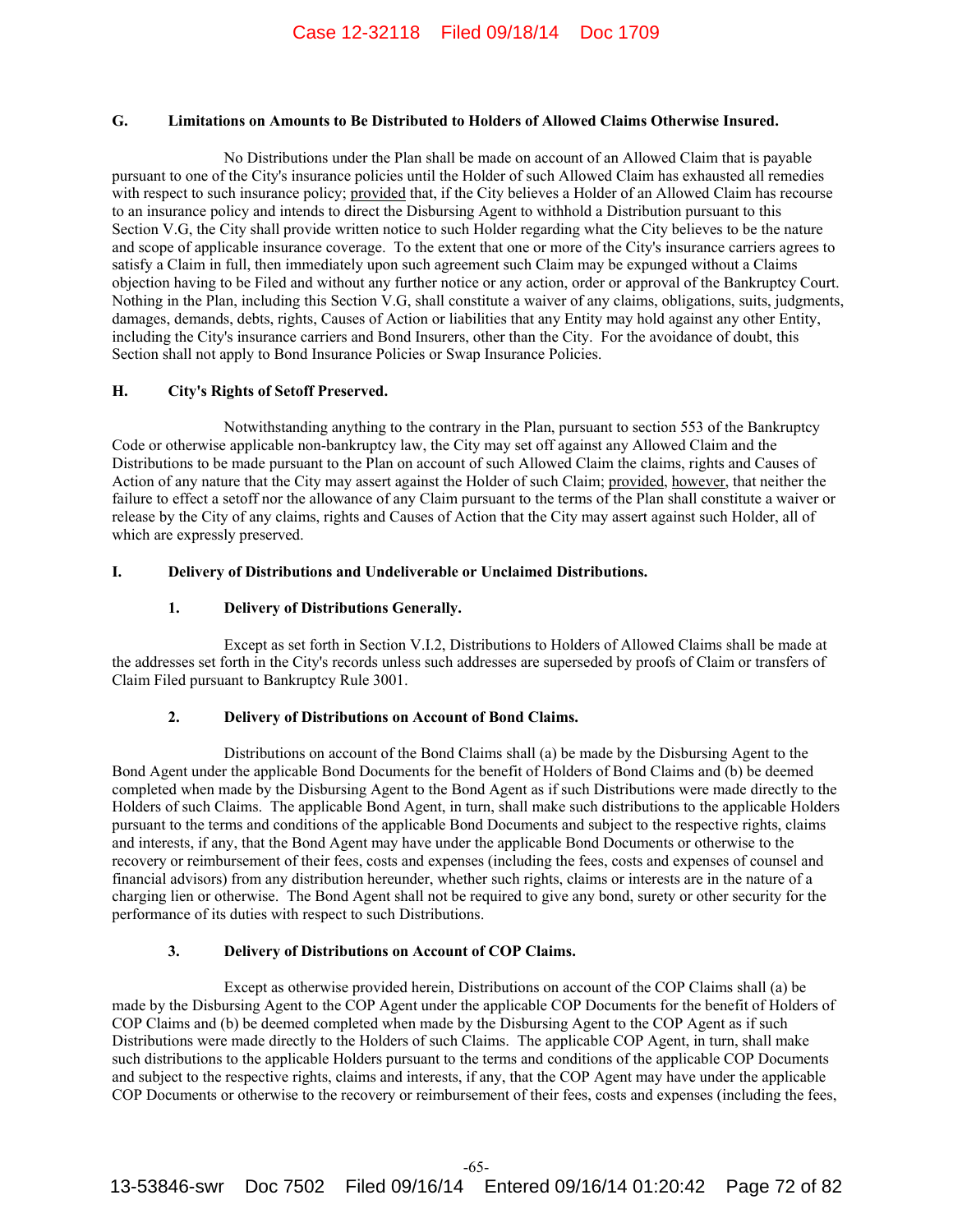costs and expenses of counsel and financial advisors) from any distribution hereunder, whether such rights, claims or interests are in the nature of a charging lien or otherwise. The COP Agent shall not be required to give any bond, surety or other security for the performance of its duties with respect to such Distributions.

# **4. De Minimis Distributions / No Fractional New Securities.**

No distribution shall be made by the Disbursing Agent on account of an Allowed Claim if the amount to be distributed to the specific Holder of an Allowed Claim on the applicable Distribution Date has an economic value of less than \$25.00. No fractional New Securities shall be distributed. Where a fractional portion of a New Security otherwise would be called for under the Plan, the actual issuance shall reflect a rounding down to the nearest whole New Security.

## **5. Undeliverable or Unclaimed Distributions.**

In the event that any Distribution to any Holder is returned as undeliverable, no Distribution to such Holder shall be made unless and until the Disbursing Agent has determined the then-current address of such Holder, at which time such Distribution shall be made to such Holder without interest.

**Any Holder of an Allowed Claim that does not claim an undeliverable or unclaimed Distribution within six months after the Effective Date shall be deemed to have forfeited its claim to such Distribution and shall be forever barred and enjoined from asserting any such claim against the City or its property.** In such cases, any Cash held by the City on account of such undeliverable or unclaimed Distributions shall become the property of the City free of any restrictions thereon and notwithstanding any federal or state escheat laws to the contrary. Any New Securities held for distribution on account of such Claims shall be canceled and of no further force or effect. Nothing contained in the Plan shall require any Disbursing Agent to attempt to locate any Holder of an Allowed Claim.

# **6. Time Bar to Cash Payment Rights.**

Checks issued in respect of Allowed Claims shall be null and void if not negotiated within 90 days after the date of issuance thereof. Requests for reissuance of any check shall be made to the Disbursing Agent by the Holder of the Allowed Claim to whom such check originally was issued within 180 days after the date of the original check issuance. After such date, the Claim of any Holder to the amount represented by such voided check shall be released and forever barred from assertion against the City and its property.

# **J. Other Provisions Applicable to Distributions in All Classes.**

### **1. No Postpetition Interest.**

Except as otherwise specifically provided for in the Plan, or required by applicable bankruptcy law, the City shall have no obligation to pay any amount that constitutes or is attributable to interest on an Allowed Claim accrued after the Petition Date and no Holder of a Claim shall be entitled to be paid any amount that constitutes or is attributable to interest accruing on or after the Petition Date on any Claim without regard to the characterization of such amounts in any document or agreement or to whether such amount has accrued for federal income tax purposes. Any such amount that constitutes or is attributable to interest that has been accrued and has not been paid by the City shall be cancelled as of the Effective Date for federal income tax purposes.

# **2. Compliance with Tax Requirements.**

In connection with the Plan and all instruments issued in connection therewith and distributed thereon, the City and any Disbursing Agent shall comply with all Tax withholding and reporting requirements imposed on it by any governmental unit, and all Distributions under the Plan shall be subject to such withholding and reporting requirements. All such amounts withheld and paid to the appropriate governmental unit shall be treated as if made directly to the Holder of an Allowed Claim. The City and the Disbursing Agent shall be authorized to take any actions that they determine, in their reasonable discretion, to be necessary or appropriate to

-66-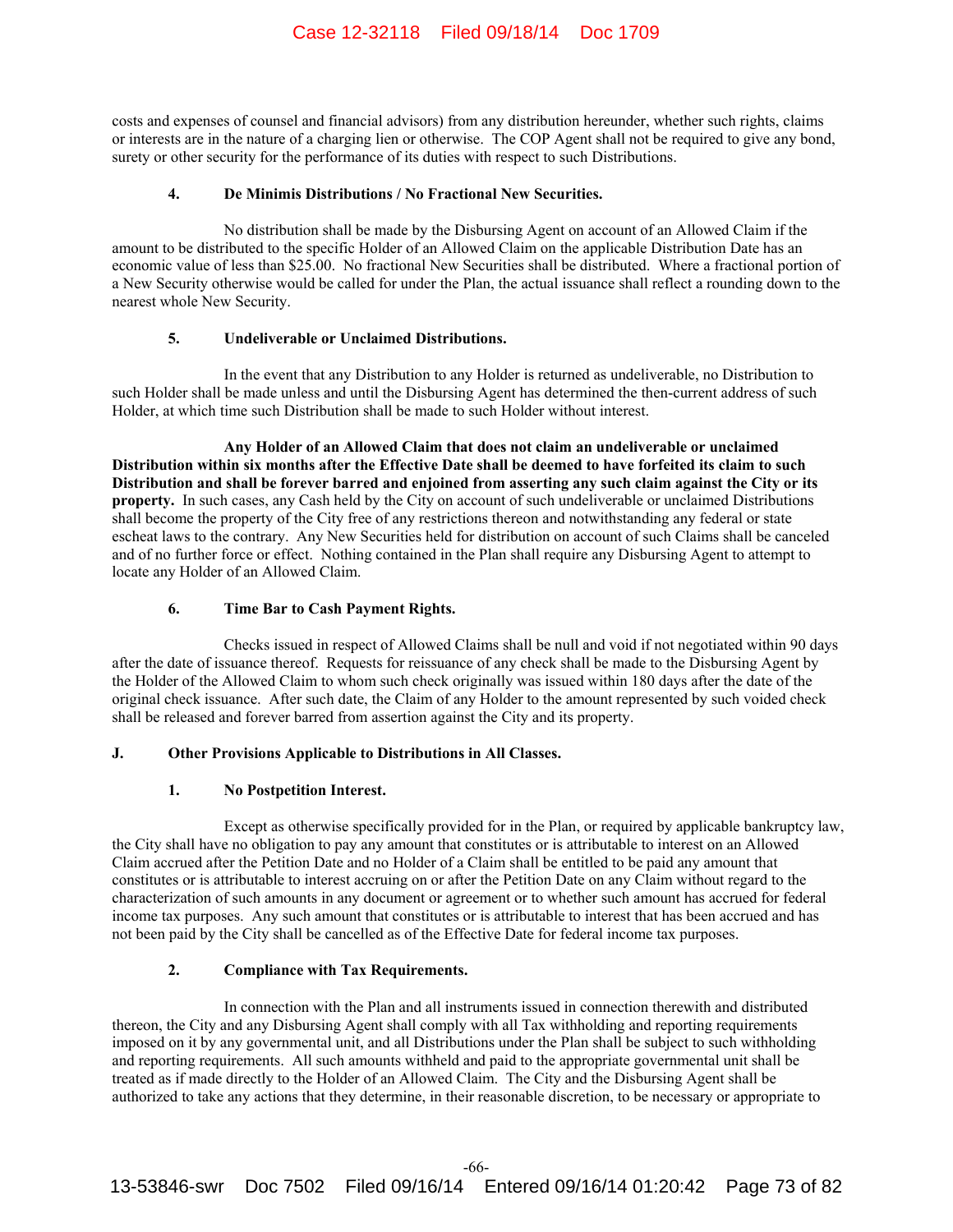comply with such withholding and reporting requirements, including withholding Distributions pending receipt of information necessary to facilitate such Distributions, or establishing any other mechanisms they believe are reasonable and appropriate.

Notwithstanding any other provision of the Plan, each Entity receiving or deemed to receive a Distribution pursuant to the Plan shall have sole and exclusive responsibility for the satisfaction and payment of any Tax imposed on such Entity on account of such Distribution, including income, withholding and other Tax obligations. The City has the right, but not the obligation, to refuse, or to direct a Disbursing Agent to refuse, to make a Distribution until a Holder of an Allowed Claim has made arrangements satisfactory to the City and any Disbursing Agent for payment of any such Tax obligations. The City may require, as a condition to making a Distribution, that the Holder of an Allowed Claim provide the City or any Disbursing Agent with a completed Form W-8, W-9 or other Tax information, certifications and supporting documentation, as applicable.

If the City makes such a request and the Holder of an Allowed Claim fails to comply before the date that is 180 days after the initial request is made, the amount of such Distribution shall irrevocably revert to the City and any Claim in respect of such Distribution shall be released and forever barred from assertion against the City and its property.

## **3. Allocation of Distributions.**

All Distributions to Holders of Allowed Claims that have components of principal and interest shall be deemed to apply first to the principal amount of such Claim until such principal amount is paid in full, and then the remaining portion of such Distributions, if any, shall be deemed to apply to any applicable accrued interest included in such Claim to the extent interest is payable under the Plan.

### **4. Surrender of Instruments.**

As a condition to participation under this Plan, the Holder of a note, debenture or other evidence of indebtedness of the City that desires to receive the property to be distributed on account of an Allowed Claim based on such note, debenture or other evidence of indebtedness shall surrender such note, debenture or other evidence of indebtedness to the City or its designee (unless such Holder's Claim will not be Impaired by the Plan, in which case such surrender shall not be required), and shall execute and deliver such other documents as are necessary to effectuate the Plan; provided, however, that, if a claimant is a Holder of a note, debenture or other evidence of indebtedness for which no physical certificate was issued to the Holder but which instead is held in book-entry form pursuant to a global security held by the Depository Trust Company or other securities depository or custodian thereof, there shall be no requirement of surrender. In the City's sole discretion, if no surrender of a note, debenture or other evidence of indebtedness occurs and the Holder of Claim does not provide an affidavit and indemnification agreement, in form and substance reasonably satisfactory to the City, that such note, debenture or other evidence of indebtedness was lost, then no distribution may be made to such Holder in respect of the Claim based on such note, debenture or other evidence of indebtedness. For the avoidance of doubt, (a) no Bond, note, debenture or other evidence of indebtedness of the City shall be surrendered or deemed surrendered that is subject to any Bond Insurance Policy and (b) no COP shall be surrendered or deemed surrendered hereby to the extent necessary to make or preserve a claim under any applicable policies or other instruments insuring the COPs and obligations related thereto or against any party, other than the City, that insures the COPs. Notwithstanding the foregoing, such Bonds or Bond Documents as remain outstanding shall not form the basis for the assertion of any Claim against the City.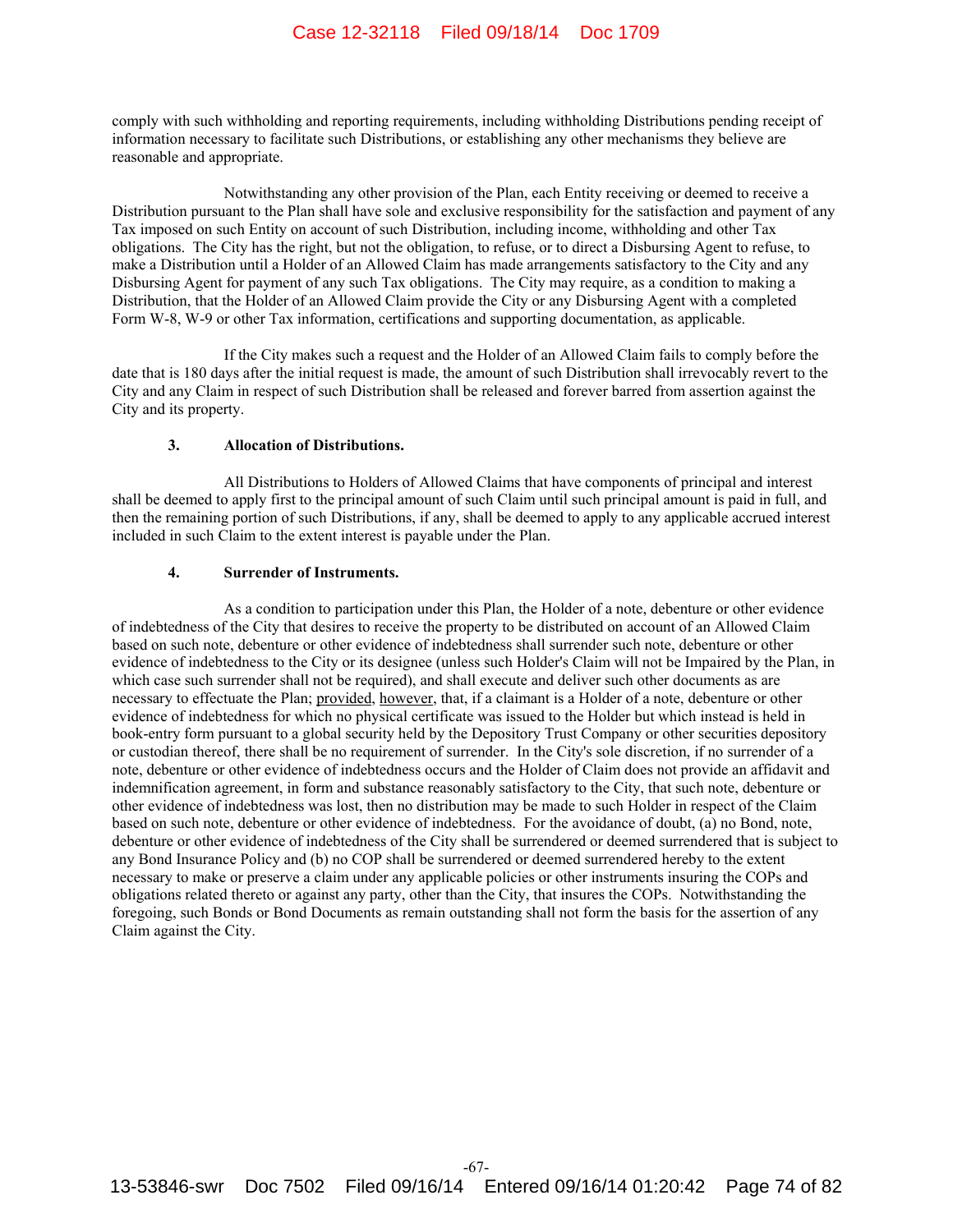# **ARTICLE VI PROCEDURES FOR RESOLVING DISPUTED CLAIMS**

#### **A. Treatment of Disputed Claims.**

#### **1. General.**

No Claim shall become an Allowed Claim unless and until such Claim is deemed Allowed under the Plan or the Bankruptcy Code, or the Bankruptcy Court has entered a Final Order (including the Confirmation Order) allowing such Claim. Notwithstanding any other provision of the Plan, no payments or Distributions shall be made on account of a Disputed Claim until such Claim becomes an Allowed Claim. Without limiting the foregoing in any way, no partial payments and no partial Distributions will be made with respect to a disputed, contingent or unliquidated Claim, or with respect to any Claim for which a proof of Claim has been Filed but not Allowed, until the resolution of such disputes or estimation or liquidation of such Claim by settlement or by Final Order.

## **2. ADR Procedures.**

At the City's option, any Disputed Claim designated or eligible to be designated for resolution through the ADR Procedures may be submitted to the ADR Procedures in accordance with the terms thereof and the ADR Procedures Order. For the avoidance of doubt, the designation of a Disputed Claim for resolution through the ADR Procedures, either prior to or after the Effective Date, will not modify, and will not be deemed to have modified, the terms of the ADR Injunction imposed pursuant to the ADR Procedures Order. Disputed Claims not resolved through the ADR Procedures will be resolved pursuant to the Plan.

#### **3. Tort Claims.**

At the City's option, any unliquidated Tort Claim (as to which a proof of Claim was timely Filed in the Chapter 9 Case) not resolved through the ADR Procedures or pursuant to a Final Order of the Bankruptcy Court will be determined and liquidated in the administrative or judicial tribunal(s) in which it is pending on the Effective Date (subject to the City's right to seek removal or transfer of venue) or, if no action was pending on the Effective Date, in an administrative or judicial tribunal of appropriate jurisdiction that (a) has personal jurisdiction over the parties, (b) has subject matter jurisdiction over the Tort Claim and (c) is a proper venue. The City may exercise the above option by service upon the holder of the applicable Tort Claim of a notice informing such holder that the City has exercised such option (which notice shall be deemed to satisfy the notice requirements of Section I.B of the ADR Procedures). Upon the City's service of such notice, the automatic stay imposed pursuant to sections 362 and 922 of the Bankruptcy Code (along with any extension of such stay pursuant to the terms of the Stay Extension Order) or, after the Effective Date, the injunction set forth at Section III.D.5, will be deemed modified, without the necessity for further Bankruptcy Court approval or any further action by the City, solely to the extent necessary to allow the parties to determine or liquidate the Tort Claim in the applicable administrative or judicial tribunal(s); provided that nothing contained in this Section will modify, or will be deemed to have modified, the terms of the Stay Extension Order with respect to any Tort Claim prior to the City having served notice of its intent to determine and liquidate such Tort Claim pursuant to this Section. If the City does not serve such a notice upon a holder of a Tort Claim by the Claims Objection Bar Date, such holder may file a motion with the Bankruptcy Court no later than 30 days after the Claims Objection Bar Date seeking relief from the discharge injunction imposed pursuant to Section III.D.5 in order to liquidate and determine its Claim, which right and the deadline for exercising such right shall be set forth in the notice of entry of the Confirmation Order.

Any Tort Claim determined and liquidated pursuant to a judgment obtained in accordance with this Section VI.A.3 and applicable non-bankruptcy law that is no longer appealable or subject to review will be deemed an Allowed Claim, provided that only the amount of such Allowed Tort Claim that is not satisfied from proceeds of insurance payable to the holder of such Allowed Tort Claim will be treated as an Allowed Claim for the purposes of distributions under the Plan and subject to the terms of the Plan. Distributions on account of any such Allowed Tort Claim shall be made in accordance with the Plan. Nothing contained in this Section will constitute or be deemed a waiver of any claim, right or Cause of Action that the City may have against any Entity in connection with or arising out of any Tort Claim, including any rights under section 157(b)(5) of title 28 of the United States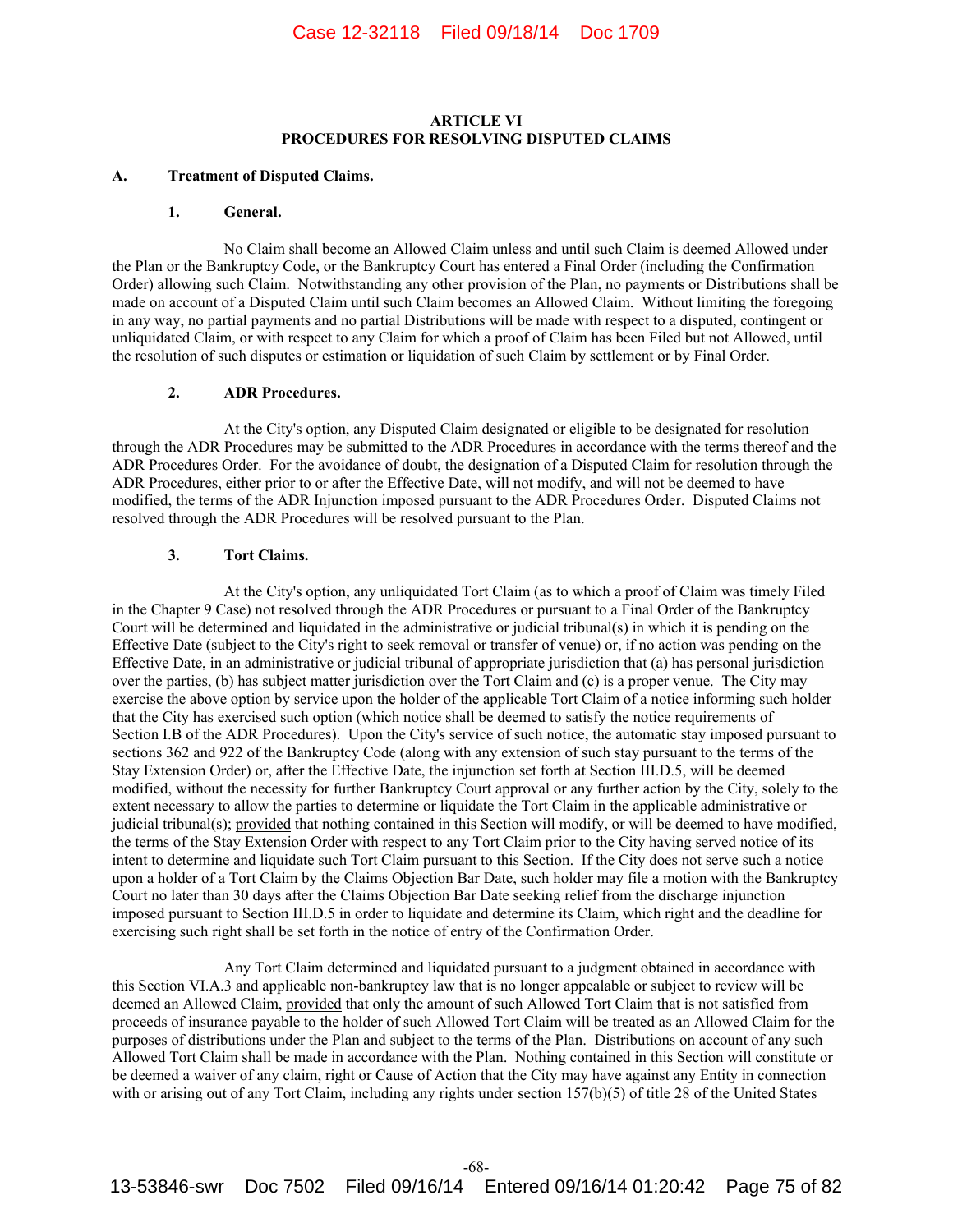Code. All claims, demands, rights, defenses and Causes of Action that the City may have against any Entity in connection with or arising out of any Tort Claim are expressly retained and preserved.

## **B. Disputed Claims Reserve.**

On and after the Effective Date, until such time as all Disputed Claims have been compromised and settled or determined by Final Order and before making any Distributions, consistent with and subject to section 1123(a)(4) of the Bankruptcy Code, the City shall establish and maintain a reserve of property equal to (1) the Distributions to which Holders of Disputed Claims would be entitled under the Plan if such Disputed Claims were Allowed Claims in the Face Amount of such Disputed Claims or (2) such lesser amount as required by an order of the Bankruptcy Court. On the first Distribution Date that is at least 30 days (or such fewer days as may be agreed to by the City in its sole discretion) after the date on which a Disputed Claim becomes an Allowed Claim, the Disbursing Agent shall remit to the Holder of such Allowed Claim any Distributions such Holder would have been entitled to under the Plan on account of such Allowed Claim had such Claim been Allowed as of the Effective Date. If a Disputed Claim is disallowed by Final Order, the property reserved on account shall become available for Distribution to the Holders of Allowed Claims within the Class(es) entitled to receive such property. Each Holder of a Disputed Claim that ultimately becomes an Allowed Claim will have recourse only to the assets held in the disputed claims reserve and not to any other assets held by the City, its property or any property previously distributed on account of any Allowed Claim. Notwithstanding the foregoing, the disputed claim reserve established pursuant to this Section shall not include any reserve of property on account of Disputed COP Claims, which shall receive the treatment set forth in Section II.B.3.p.iii.

## **C. Objections to Claims.**

## **1. Authority to Prosecute, Settle and Compromise.**

The City's rights to object to, oppose and defend against all Claims on any basis are fully preserved. Except as otherwise provided in Section II.B.3.p.i with respect to Disputed COP Claims, as of the Effective Date, only the City shall have the authority to File, settle, compromise, withdraw or litigate to judgment objections to Claims, including pursuant to the ADR Procedures or any similar procedures approved by the Bankruptcy Court. Any objections to Claims shall be Filed no later than the Claims Objection Bar Date. On and after the Effective Date, the City may settle or compromise any Disputed Claim or any objection or controversy relating to any Claim without any further notice or any action, order or approval of the Bankruptcy Court.

## **2. Expungement or Adjustment of Claims Without Objection.**

Any Claim that has been paid, satisfied or superseded shall be expunged from the Claims Register by the Claims and Balloting Agent at the request of the City, and any Claim that has been amended by the Holder of such Claim shall be adjusted on the Claims Register by the Claims and Balloting Agent at the request of the City, without the Filing of an objection and without any further notice or any action, order or approval of the Bankruptcy Court.

## **3. Extension of Claims Objection Bar Date.**

Upon motion by the City to the Bankruptcy Court, the City may request, and the Bankruptcy Court may grant, an extension to the Claims Objection Bar Date generally or with respect to specific Claims. Any extension granted by the Bankruptcy Court shall not be considered to be a modification to the Plan under section 1127 of the Bankruptcy Code.

# **4. Authority to Amend List of Creditors.**

The City will have the authority to amend the List of Creditors with respect to any Claim and to make Distributions based on such amended List of Creditors without approval of the Bankruptcy Court. If any such amendment to the List of Creditors reduces the amount of a Claim or changes the nature or priority of a Claim, the City will provide the Holder of such Claim with notice of such amendment and such Holder will have 20 days to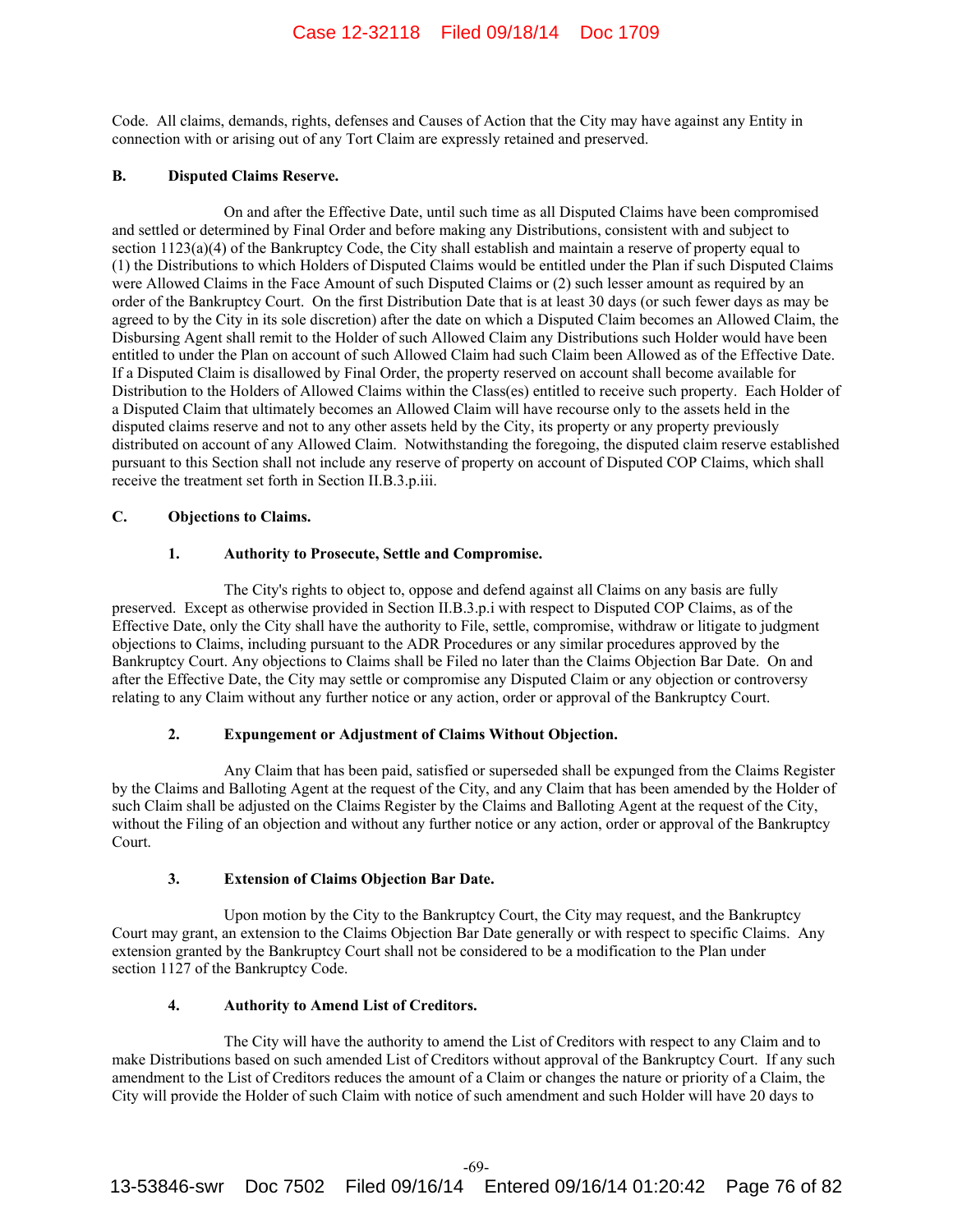File an objection to such amendment with the Bankruptcy Court. If no such objection is Filed, the Disbursing Agent may proceed with Distributions based on such amended List of Creditors without approval of the Bankruptcy Court.

## **ARTICLE VII RETENTION OF JURISDICTION**

Pursuant to sections 105(c), 945 and 1142(b) of the Bankruptcy Code and notwithstanding entry of the Confirmation Order and the occurrence of the Effective Date, the Bankruptcy Court will retain exclusive jurisdiction over all matters arising out of, and related to, the Chapter 9 Case and the Plan to the fullest extent permitted by law, including, among other things, jurisdiction to:

Allow, disallow, estimate, determine, liquidate, reduce, classify, re-classify, estimate or establish the priority or secured or unsecured status of any Claim, including the resolution of any request for payment of any Administrative Claim and the resolution of any and all objections to the amount, allowance, priority or classification of Claims;

B. Confirm the maturity date and the terms as written of the collective bargaining agreements identified on Exhibit II.D.5 of the Plan, which agreements are incorporated as part of the Plan (it being understood that the enforcement, interpretation and resolution of disputes of the terms of the contracts shall proceed under applicable state law);

C. Resolve any matters related to the assumption, assignment or rejection of any Executory Contract or Unexpired Lease and to hear, determine and, if necessary, liquidate any Claims arising therefrom, including claims for payment of any cure amount;

D. Ensure that Distributions to Holders of Allowed Claims are accomplished pursuant to the provisions of the Plan;

E. Adjudicate, decide or resolve any motions, adversary proceedings, contested or litigated matters and any other matters, and grant or deny any applications involving the City that may be pending on the Effective Date or brought thereafter;

F. Enter such orders as may be necessary or appropriate to implement or consummate the provisions of the Plan and all contracts, instruments, releases and other agreements or documents entered into or delivered in connection with the Plan, the Disclosure Statement or the Confirmation Order;

G. Resolve any cases, controversies, suits or disputes that may arise in connection with the consummation, interpretation or enforcement of the Plan or any contract, instrument, release or other agreement or document that is entered into or delivered pursuant to the Plan or any Entity's rights arising from or obligations incurred in connection with the Plan or such documents;

H. Approve any modification of the Plan or approve any modification of the Confirmation Order or any contract, instrument, release or other agreement or document created in connection with the Plan or the Confirmation Order, or remedy any defect or omission or reconcile any inconsistency in any order, the Plan, the Confirmation Order or any contract, instrument, release or other agreement or document created in connection with the Plan or the Confirmation Order, or enter any order in aid of confirmation pursuant to sections 945 and 1142(b) of the Bankruptcy Code, in such manner as may be necessary or appropriate to consummate the Plan;

I. Issue injunctions, enforce the injunctions contained in the Plan and the Confirmation Order, enter and implement other orders or take such other actions as may be necessary or appropriate to restrain interference by any Entity with consummation, implementation or enforcement of the Plan or the Confirmation Order;

J. Adjudicate, decide or resolve any matters relating to the City's compliance with the Plan and the Confirmation Order consistent with section 945 of the Bankruptcy Code;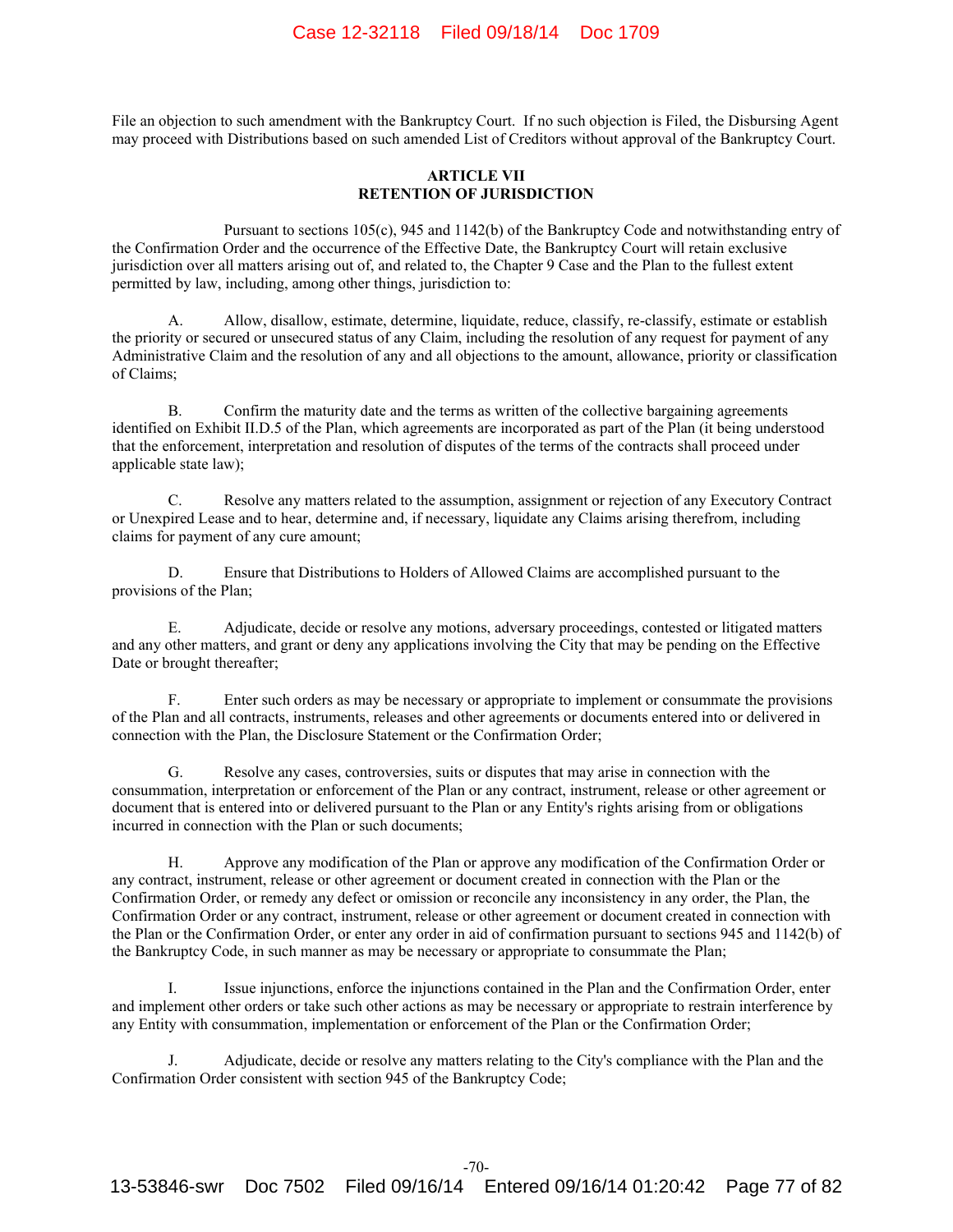# Case 12-32118 Filed 09/18/14 Doc 1709

K. Enter and implement such orders as are necessary or appropriate if the Confirmation Order is for any reason or in any respect modified, stayed, reversed, revoked or vacated or Distributions pursuant to the Plan are enjoined or stayed;

L. Determine any other matters that may arise in connection with or relate to the Plan, the Disclosure Statement, the Confirmation Order or any contract, instrument, release or other agreement or document entered into or delivered in connection with the Plan, the Disclosure Statement or the Confirmation Order;

M. Enforce or clarify any orders previously entered by the Bankruptcy Court in the Chapter 9 Case;

N. Enter a final decree closing the Chapter 9 Case pursuant to section 945(b) of the Bankruptcy Code; and

O. Hear any other matter over which the Bankruptcy Court has jurisdiction under the provisions of the Bankruptcy Code and the Bankruptcy Rules subject to any limits on the Bankruptcy Court's jurisdiction and powers under sections 903 and 904 of the Bankruptcy Code.

# **ARTICLE VIII MISCELLANEOUS PROVISIONS**

#### **A. Plan Supplements.**

All Plan Supplements not previously filed will be Filed no later than ten days before the Confirmation Hearing.

## **B. Modification of the Plan.**

Subject to section 942 and 1127(d) of the Bankruptcy Code, the City may alter, amend or modify the Plan or the Exhibits at any time prior to or after the Confirmation Date but prior to the substantial consummation of the Plan. A Holder of a Claim that has accepted the Plan shall be deemed to have accepted the Plan as altered, amended or modified so long as the proposed alteration, amendment or modification does not materially and adversely change the treatment of the Claim of such Holder.

## **C. Revocation of the Plan.**

The City reserves the right to revoke or withdraw the Plan prior to the Confirmation Date. If the City revokes or withdraws the Plan, or if the Confirmation Date does not occur, then the Plan shall be null and void in all respects, and nothing contained in the Plan, nor any action taken or not taken by the City with respect to the Plan, the Disclosure Statement or the Confirmation Order, shall be or shall be deemed to be: (1) a waiver or release of any claims by or against the City; (2) an admission of any sort by the City or any other party in interest, or (3) prejudicial in any manner to the rights of the City or any other party in interest.

# **D. Severability of Plan Provisions.**

If any term or provision of the Plan is held by the Bankruptcy Court to be invalid, void or unenforceable, the Bankruptcy Court, in each case at the election of and with the consent of the City, shall have the power to alter and interpret such term or provision to make it valid or enforceable to the maximum extent practicable, consistent with the original purpose of the term or provision held to be invalid, void or unenforceable, and such term or provision shall then be applicable as altered or interpreted. Notwithstanding any such holding, alteration or interpretation, the remainder of the terms and provisions of the Plan shall remain in full force and effect and shall in no way be affected, impaired or invalidated by such holding, alteration or interpretation. The Confirmation Order shall constitute a judicial determination and shall provide that each term and provision of the Plan, as it may have been altered or interpreted in accordance with the foregoing, is: (1) valid and enforceable pursuant to its terms; (2) integral to the Plan and may not be deleted or modified without the City's consent; and (3) non-severable and mutually dependent.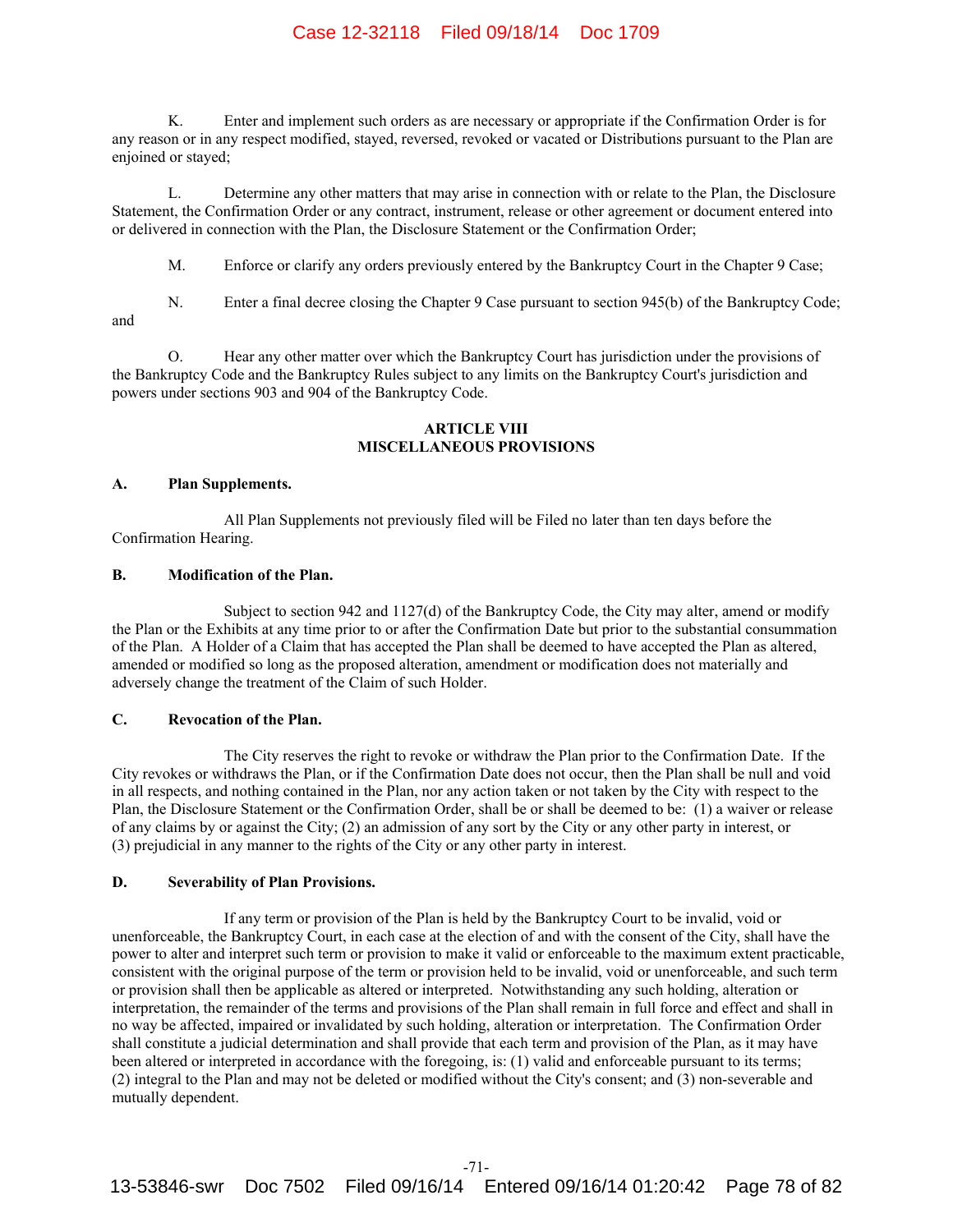# **E. Effectuating Documents and Transactions.**

The City is authorized to execute, deliver, File or record such contracts, instruments, releases and other agreements or documents and take such actions as may be necessary or appropriate to effectuate, implement and further evidence the terms and conditions of the Plan and any notes or securities issued pursuant to the Plan. All such actions shall be deemed to have occurred and shall be in effect pursuant to applicable non-bankruptcy law and the Bankruptcy Code, without any requirement of further action by the City Council, the Emergency Manager, the Mayor or any employees or officers of the City. On the Effective Date, the appropriate employees and officers of the City are authorized and directed to execute and deliver the agreements, documents and instruments contemplated by the Plan, and to take any other actions as may be necessary or advisable to effectuate the provisions and intent of the Plan, in the name and on behalf of the City.

## **F. Successors and Assigns.**

Except as expressly provided otherwise in the Plan, the rights, benefits and obligations of any Entity named or referred to in the Plan or the Confirmation Order shall be binding on, and shall inure to the benefit of, any heir, executor, administrator, successor or assign, Affiliate, representative, beneficiary or guardian, if any, of each Entity.

## **G. Plan Controls.**

In the event and to the extent that any provision of the Plan is inconsistent with the provisions of the Disclosure Statement, the provisions of the Plan shall control and take precedence.

## **H. Notice of the Effective Date.**

On or before ten Business Days after occurrence of the Effective Date, the City shall mail or cause to be mailed to all Holders of Claims a notice that informs such Holders of (1) entry of the Confirmation Order; (2) the occurrence of the Effective Date; (3) the assumption and rejection of Executory Contracts and Unexpired Leases pursuant to the Plan, as well as the deadline for the filing of Claims arising from such rejection; (4) the deadline for the filing of Administrative Claims; and (5) such other matters as the City deems to be appropriate.

# **I. Governing Law.**

Unless (1) a rule of law or procedure is supplied by federal law (including the Bankruptcy Code and Bankruptcy Rules) or (2) otherwise specifically stated herein or in any contract, articles or certificates of incorporation, bylaws, codes of regulation, ordinance, similar constituent documents, instrument, release or other agreement or document entered into or delivered in connection with the Plan, the laws of the State of Michigan, without giving effect to the principles of conflict of laws, shall govern the rights, obligations, construction and implementation of the Plan and any contract, articles or certificates of incorporation, bylaws, codes of regulation, similar constituent documents, instrument, release or other agreement or document entered into or delivered in connection with the Plan.

### **J. Request for Waiver of Automatic Stay of Confirmation Order.**

The Plan shall serve as a motion seeking a waiver of the automatic stay of the Confirmation Order imposed by Bankruptcy Rule 3020(e). Any objection to this request for waiver shall be Filed and served on the parties listed in Section VIII.L on or before the Voting Deadline.

# **K. Term of Existing Injunctions and Stays.**

**All injunctions or stays provided for in the Chapter 9 Case under sections 105, 362 or 922 of the Bankruptcy Code, or otherwise, and in existence on the Confirmation Date, shall remain in full force and effect until the Effective Date.**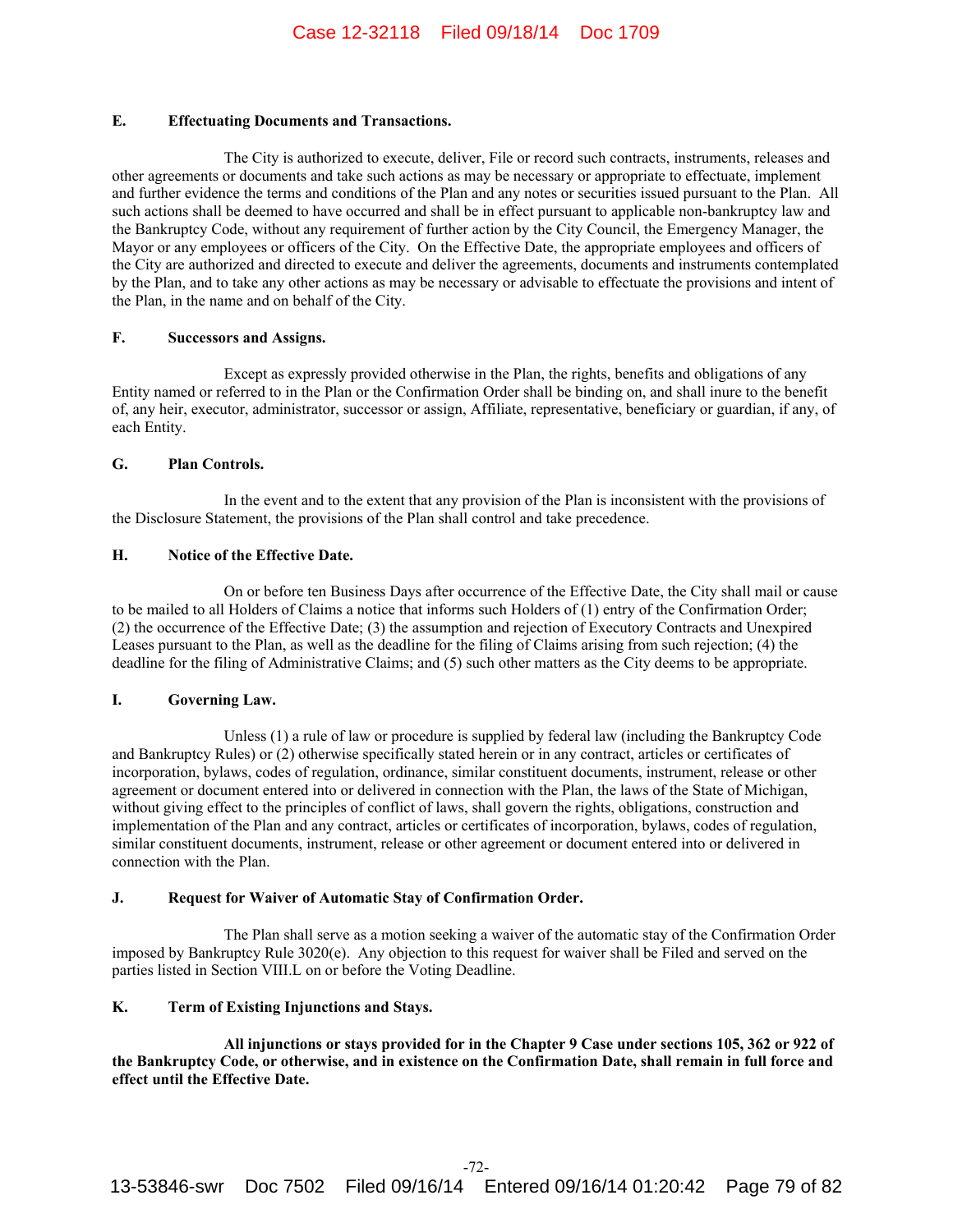## **L. Service of Documents**

Any pleading, notice or other document required by the Plan or the Confirmation Order to be served on or delivered to (1) the City and (2) the Retiree Committee must be sent by overnight delivery service, facsimile transmission, courier service or messenger to:

# **1. The City**

David G. Heiman, Esq. Heather Lennox, Esq. Thomas A. Wilson, Esq. JONES DAY North Point 901 Lakeside Avenue Cleveland, Ohio 44114 Telephone: (216) 586-3939 Facsimile: (216) 579-0212

Bruce Bennett, Esq. JONES DAY 555 South Flower Street Fiftieth Floor Los Angeles, California 90071 Telephone: (213) 243 2382 Facsimile: (213) 243 2539

Jonathan S. Green, Esq. Stephen S. LaPlante, Esq. MILLER, CANFIELD, PADDOCK AND STONE, P.L.C. 150 West Jefferson Suite 2500 Detroit, Michigan 48226 Telephone: (313) 963-6420 Facsimile: (313) 496-7500

(Counsel to the City)

# **2. The Retiree Committee**

Claude Montgomery, Esq. Carole Neville, Esq. DENTONS US LLP 1221 Avenue of the Americas New York, New York 10020 Telephone: (212) 768-6700 Facsimile: (212) 768-6800

Sam J. Alberts, Esq. DENTONS US LLP 1301 K Street NW, Suite 600, East Tower Washington, DC 20005-3364 Telephone: (202) 408-6400 Facsimile: (202) 408-6399